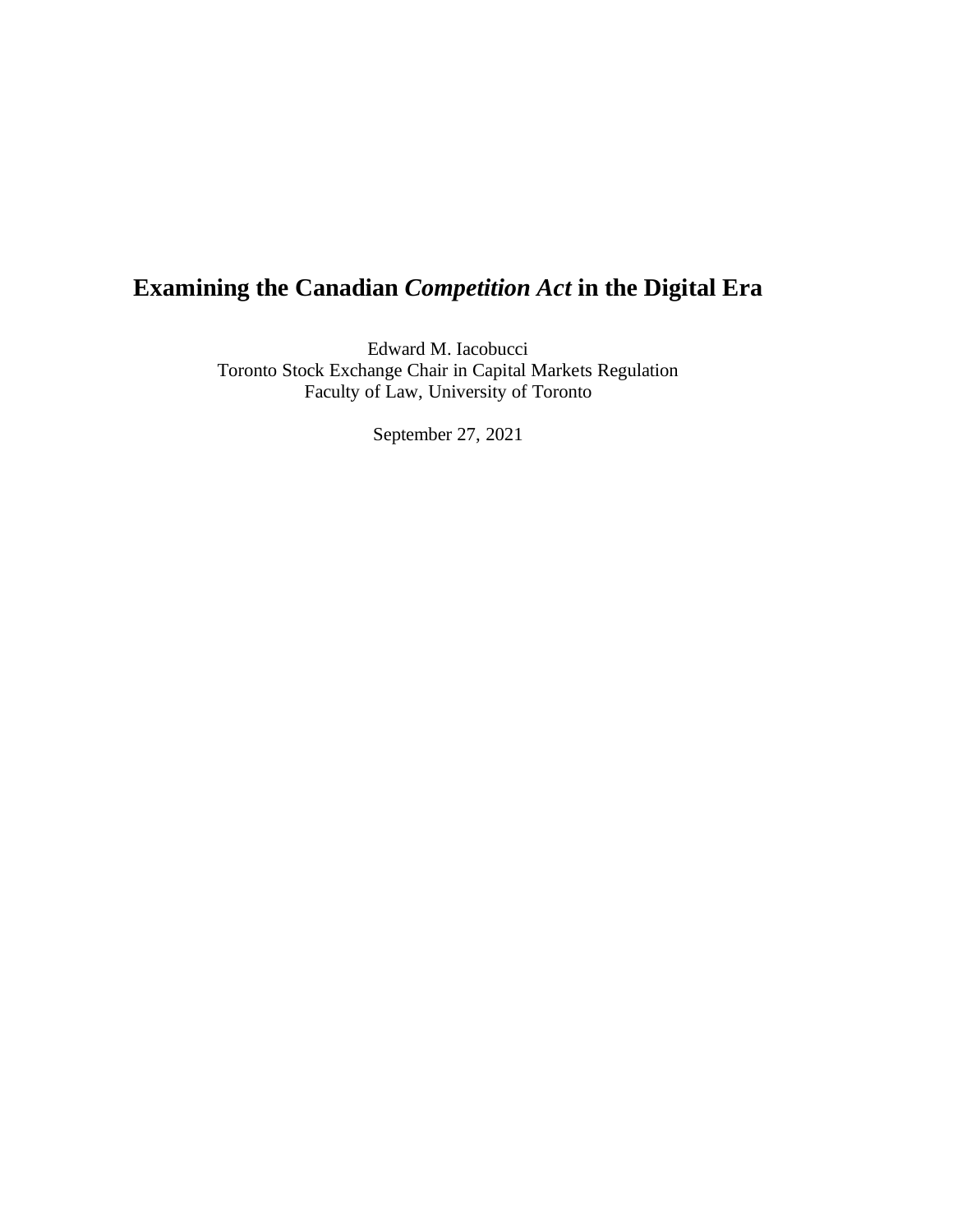# **Table of Contents**

| 3. Is the Competition Act Suitable for Digital Markets, Assuming Conventional Economic |  |
|----------------------------------------------------------------------------------------|--|
|                                                                                        |  |
|                                                                                        |  |
|                                                                                        |  |
|                                                                                        |  |
|                                                                                        |  |
|                                                                                        |  |
|                                                                                        |  |
|                                                                                        |  |
|                                                                                        |  |
|                                                                                        |  |
|                                                                                        |  |
|                                                                                        |  |
|                                                                                        |  |
|                                                                                        |  |
|                                                                                        |  |
|                                                                                        |  |
|                                                                                        |  |
|                                                                                        |  |
|                                                                                        |  |
|                                                                                        |  |
|                                                                                        |  |
| i) Should the Competition Act Incorporate Non-Economic Policy Values? 54               |  |
|                                                                                        |  |
|                                                                                        |  |
|                                                                                        |  |
|                                                                                        |  |
|                                                                                        |  |
|                                                                                        |  |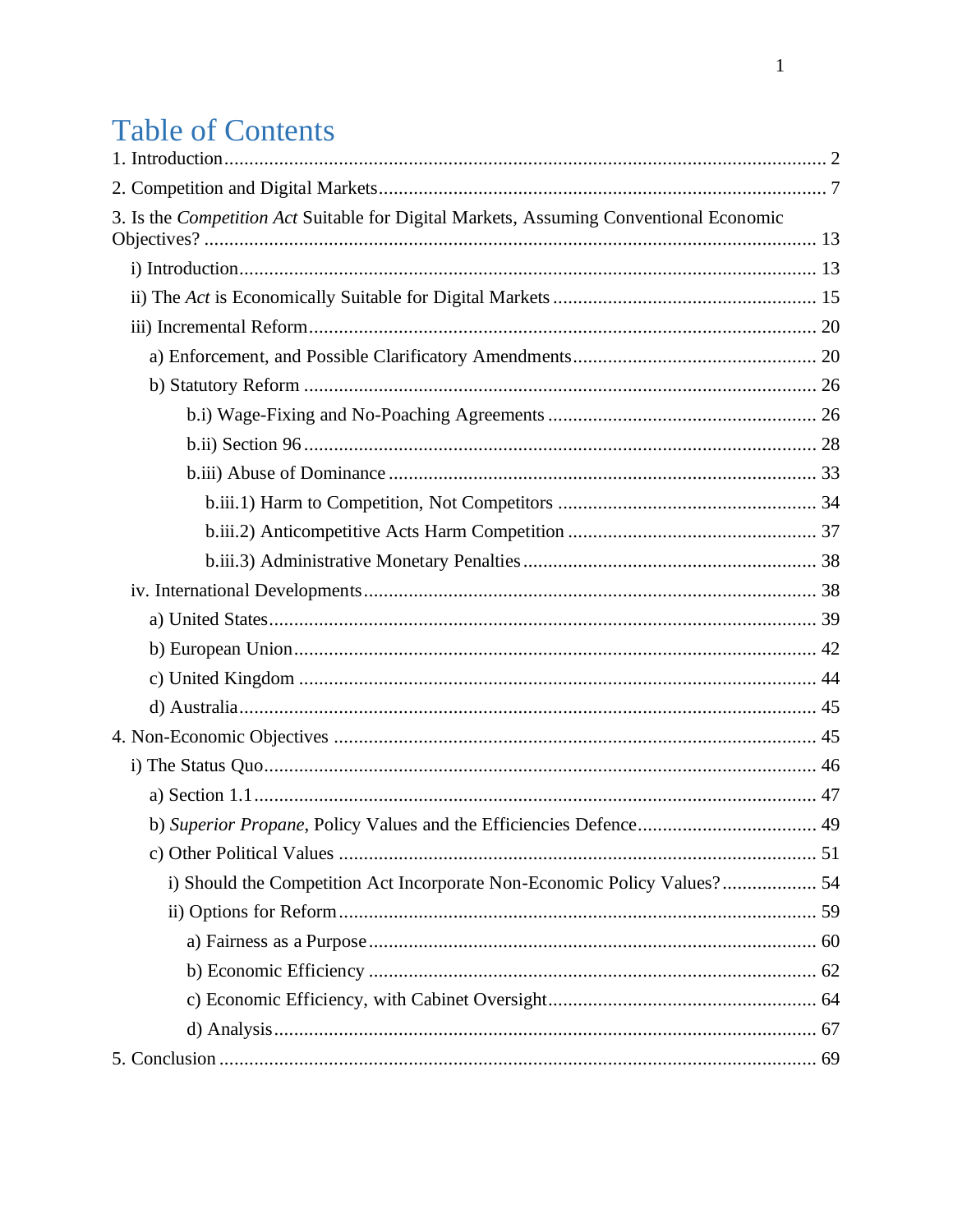### <span id="page-2-0"></span>1. Introduction

It is obvious that digital technology has transformed the economic landscape in Canada and beyond. Such transformation has invited claims that the *Competition Act* is no longer up to the job in promoting competition and deterring the improper accumulation and exercise of market power.<sup>1</sup> Such debates about antitrust adequacy are not a Canadian phenomenon, but are taking place around the globe.<sup>2</sup> This paper will critically assess the case for reforming the Canadian *Act*, carefully considering the two kinds of claims that have been leveled at the *status quo* in the global debate over the future direction of antitrust.

The first kind of claim is that, accepting that existing, essentially economic objectives of competition policy are appropriate, the *Act* requires reform to carry out its existing mandate effectively. The argument here is that digital markets are sufficiently different from other economic settings that the *Act* is not as effective as it could be in addressing the economic harms of market power in digital settings. There are arguments that large digital firms hinder innovation in various ways that escape antitrust scrutiny presently; for example, a dominant tech platform may acquire nascent competitors before they become competitively significant, which is difficult at best for antitrust authorities to stop.<sup>3</sup> Reform is therefore appropriate.

The second kind of claim is that the *status quo* objectives of competition policy, with their focus on efficiency and economic welfare, are no longer appropriate, if indeed they ever were.<sup>4</sup> Critics assert that powerful digitally-driven firms have market power that creates political and other non-economic harms that competition policy ought to address.<sup>5</sup> The concerns range from misgivings about the concentration of political power in a handful of companies, to economic inequality, to privacy, and more. 6 The now-conventional economic focus of competition authorities around the world, including in Canada, the

<sup>&</sup>lt;sup>1</sup> See discussion in, e.g., Hunter, Schwanen and Watson (2021); Barnett et al. (2020).

<sup>2</sup> See, e.g., Kerber (2019); Wu (2018); Crémer, de Montjoye and Schweister (2019); Salop (2021).

<sup>3</sup> See, e.g., Cunningham, Ederer and Ma (2021); Kamepalli, Rajan and Zingales (2021); Bryan and Hovenkamp (2020); Sokol (2018).

<sup>4</sup> See, e.g., discussion in Barnett et al. (2020).

 $<sup>5</sup>$  See discussion in Shapiro (2018, 2019, 2021).</sup>

<sup>&</sup>lt;sup>6</sup> See, e.g., Ducci and Trebilcock (2019) (on increasing importance of "fairness" in competition policy discourse); Douglas (2021) (on privacy and antitrust).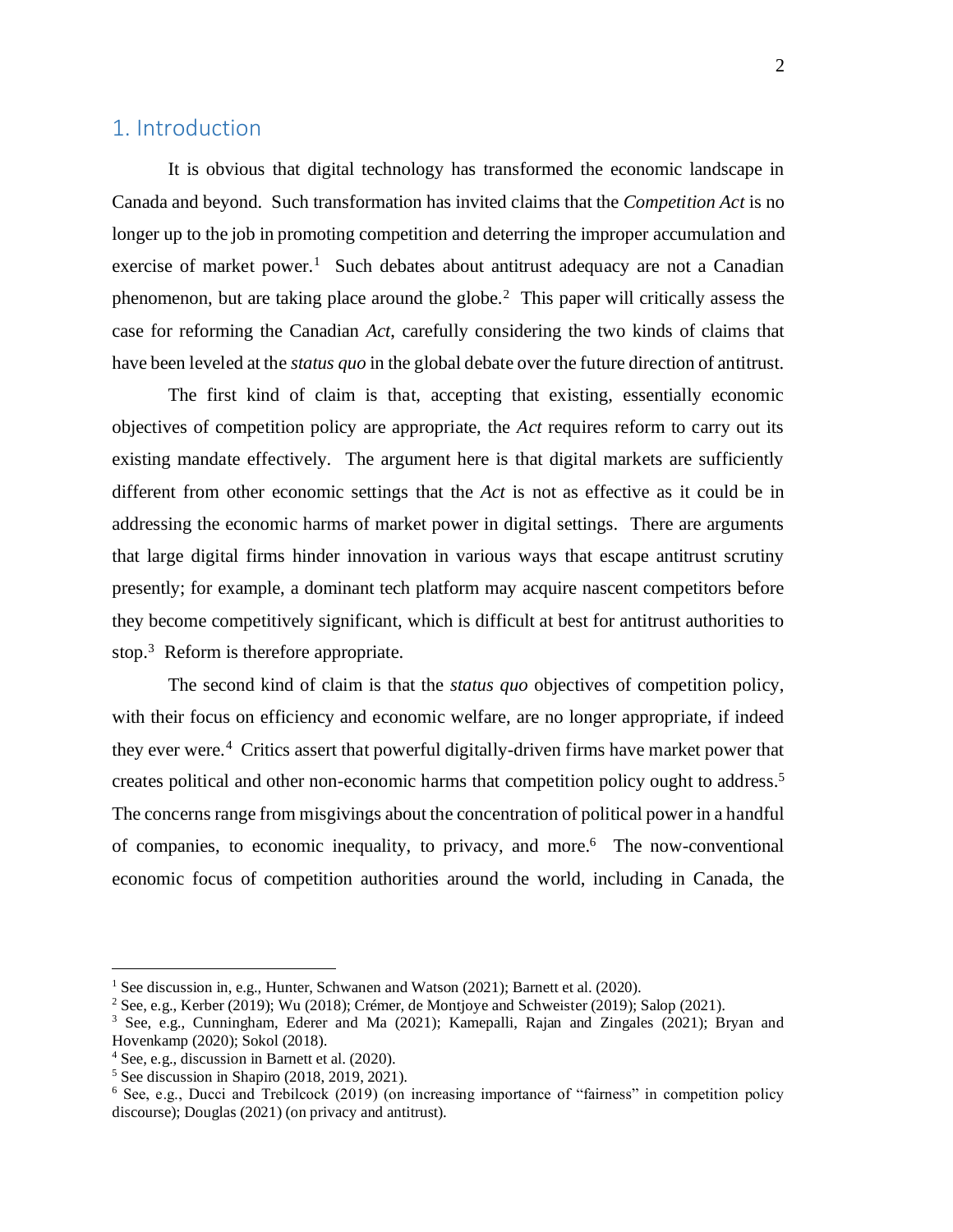argument goes, misses some of the especially troubling consequences of market power in digital markets.

This paper considers the case for amending the Canadian *Competition Act* under each of these perspectives: first, that it is not up to the task of mitigating economic harms from market power in digital markets; and second, that there are non-economic harms from market power in digital markets that the *Act* should address explicitly.

On the first issue, the paper concludes that the *Act* is generally well-suited to addressing economic harms in digital markets, essentially for the reason that it relies on general, flexible standards for assessing conduct, rather than specific rules that may have become outdated in a digital era. That said, there are some narrow areas for recommended reform to the statute in order to achieve better existing economic objectives for the *Act*. Some of those reforms can be made as a matter of enforcement choice. For example, the Canadian Competition Bureau may wish to diversify its attention from a focus on the conventional "substantial lessening of competition" concerns that arise in mergers review, to include more prominently concerns about "prevention" of competition, especially through the stifling of innovation. The *Act* and the Bureau are equipped to handle such a shift. 7 It is possible that amendments that do not change the substance of the *Act*, but clarify that the Tribunal has the authority to make orders in certain circumstances, such as where conduct may stifle innovation, would be welcome. While the paper will briefly discuss enforcement priorities, and clarificatory amendments, the focus of this paper is on substantive amendments to the statute itself.

There is a good case for incrementally yet substantively amending the *Act* for economic reasons. The substantive, recommended amendments do not result necessarily from the emergence of digital markets, and would be appropriate in any event. Digital markets, however, often aggravate the *Act'*s pre-existing shortcomings (or at least aggravate the shortcomings of judicial interpretations of the *Act*). I recommend changes to the laws against horizontal conspiracy to include wage-fixing and no-poach agreements.<sup>8</sup> The current legislation and case law on the efficiencies defence to mergers in s.96 also require amendments to the *Act*. Regardless of one's views on the optimal efficiencies

<sup>7</sup> See, e.g., Competition Bureau (2017).

<sup>8</sup> See Glossop (2021). In the US, wage-fixing is *per se* illegal: see Polden (2019).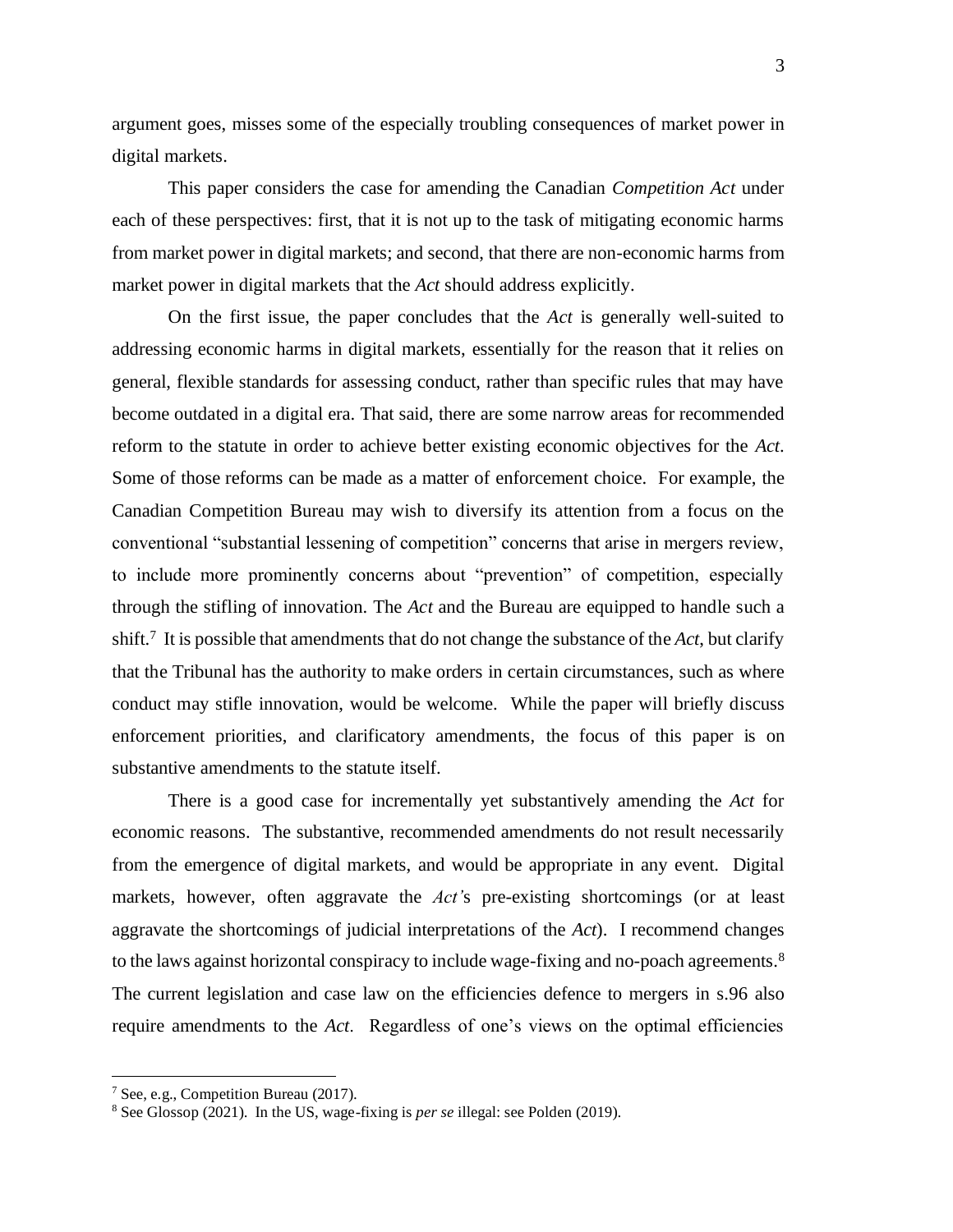defence to mergers, the *status quo* is not satisfactory either from an economic or a noneconomic perspective. The defence does not have a clear conceptual foundation at present. The purpose clause of the *Act,* Section 1.1, the defence itself in s. 96, and the *Superior Propane* case have failed to clarify *why* the efficiencies defence exists, which in turn have rendered its application subject to the individual policy preferences of the Tribunal members who may consider it in a given case. It is not appropriate to require legal adjudicators to answer on a case-by-case basis the question of what the fundamental objectives of competition policy are. 9 I establish the shortcomings of the existing approach to the efficiencies defence in discussing economically-motivated changes to the *Act,* but leave important questions about the optimal approach to the efficiencies defence to the later discussion of non-economic values and the *Act*: the answer will depend on how the *Act*  addresses non-economic-welfare values.

There is, however, one aspect of the efficiencies defence that the paper considers in the economic section: I recommend statutorily overturning the precedent set by *Tervita,*  clarifying in the *Act* that the invocation of the efficiencies defence by merging parties does not require the Bureau to prove anticompetitive effects quantitatively.<sup>10</sup>

Finally, I also recommend amending the abuse of dominance provisions for economic reasons. Specifically, case law has determined that abuse of dominance requires conduct that is harmful to competitors, but there may be conduct that is beneficial to competitors but harmful to competition that the abuse provisions also should address.<sup>11</sup> In addition, while in general the paper will set to the side important procedural questions that pertain to competition policy enforcement, there is one issue that calls out for reform: Canada is a marked outlier internationally in respect of the maximum financial penalty that is associated with abuse of dominance, with a maximum administrative monetary penalty of \$10 million initially.<sup>12</sup> I recommend increasing this amount significantly. Again, these amendments do not *require* for their justification the transformation that digitization of

<sup>&</sup>lt;sup>9</sup> Iacobucci (2013); Ducci and Trebilcock (2019).

 $10$  See Iacobucci (2015); Winter (2015); Ross (2016).

 $11$  See Iacobucci and Winter (2010); Iskander (2018).

<sup>&</sup>lt;sup>12</sup> *Competition Act*, Section 79(3.1). Subsequent orders for the same conduct may attract AMP's of up to \$15 million.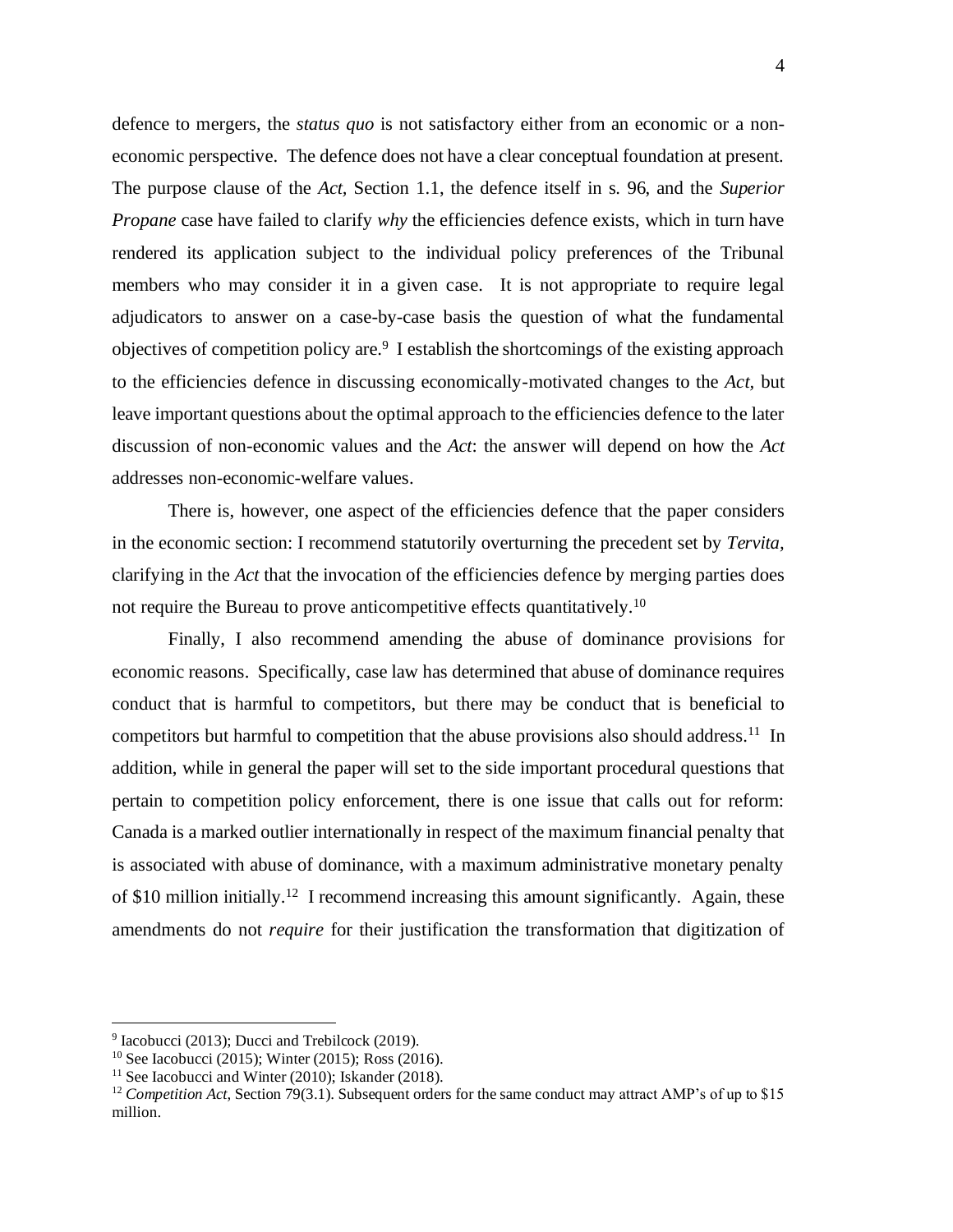certain markets has precipitated, but digitization has strengthened the case for the amendments, for reasons that I will explain.

After recommending incremental changes to the *Act*, the paper reviews legislative developments in other prominent antitrust jurisdictions, including the EU, US, UK and Australia. The paper discusses illustrative proposals and actual reforms in these jurisdictions, analyzing them critically in light of the Canadian regime and proposals for Canadian reform that this paper recommends.

The second section turns to the case for reform to account for non-economic objectives. The section makes three central observations.

First, the *status quo* fails to guide enforcers, adjudicators and private actors about the objectives that ought to prevail in Canadian competition policy. *Superior Propane*  compelled a decision on this question, and the case stands for the proposition that fundamentally political questions are up to the discretion of the members of the Tribunal. This is troubling. Thus, regardless of one's political preferences, the *status quo* statement of objectives in Section 1.1 of the *Act* is problematic, and reform of some kind is appropriate. This would be true independently of the emergence of digital markets, but is especially so because digital markets are prone to market power, and in addition have invited greater political disagreement about the desirable objectives of the *Act*.

The particular nature of reform to s. 1.1, however, involves policy trade-offs. Given the trade-offs, it is impossible to prove conclusively that one approach is incontestably superior to others. The paper outlines options for different possible directions for reform, reviewing their strengths and weaknesses. It concludes that adopting clearly an economic efficiency goal is preferable, but acknowledges that there are reasonable arguments to the contrary. Critical to the analysis is that in considering whether and how exactly the *Act*  should account for non-economic objectives, it is essential to consider how law, regulation and policy work holistically. To accept that economic redistribution matters, for example, says little about whether the *Competition Act* ought to account for redistribution -- income taxation, and government spending, for example, are two alternative mechanisms for economic redistribution that are better targeted and more systematically effective at redistribution than the *Competition Act*. The choice of policy instrument matters.<sup>13</sup>

<sup>&</sup>lt;sup>13</sup> Trebilcock, Hartle, Prichard and Dewees (1982).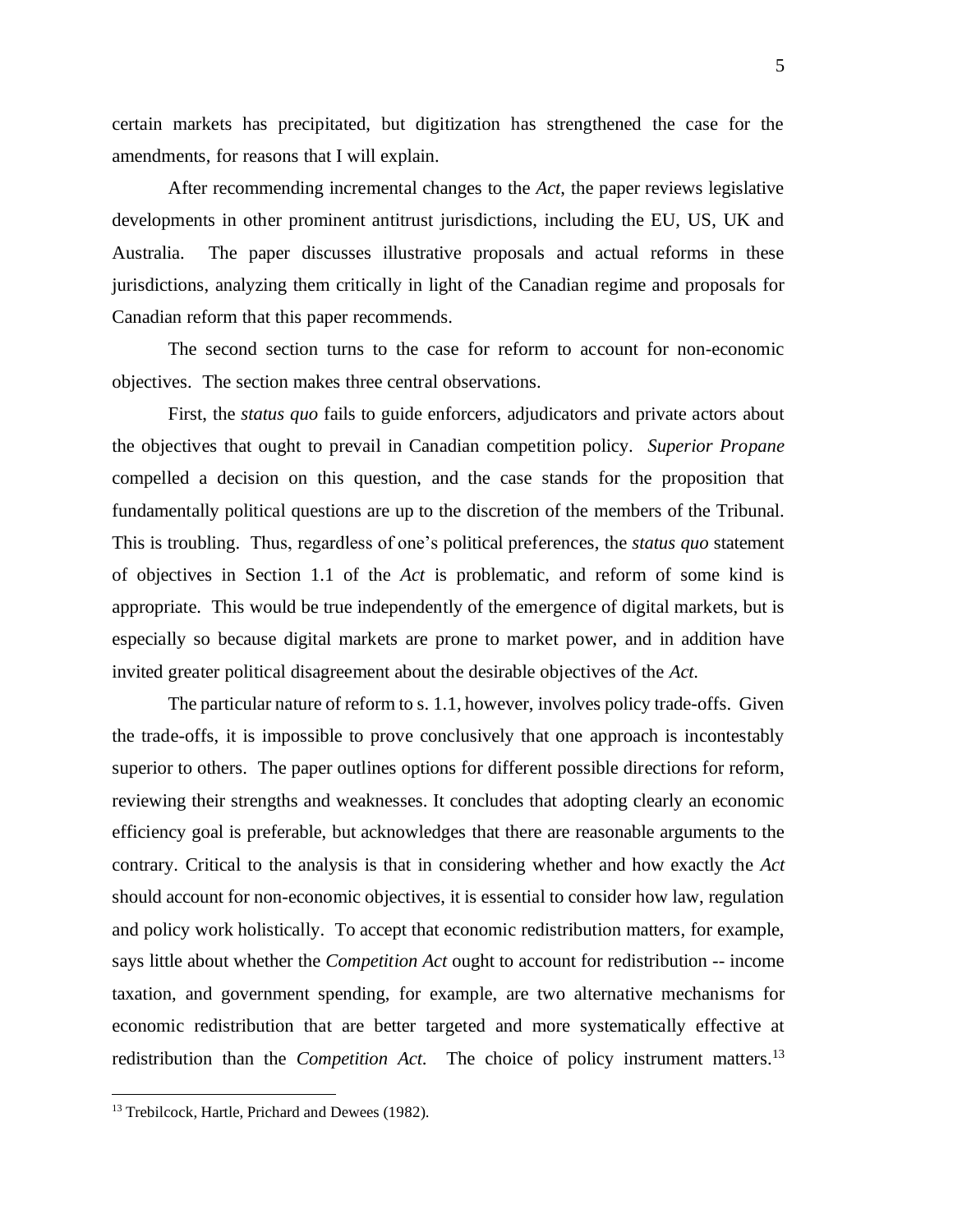Appreciating that there are a variety of policy instruments available to government for a variety of policy objectives undermines the case for radical reform to the *Act*.

The rest of the paper proceeds as follows. Before considering the questions of whether and how to amend the *Act* better to achieve economic and/or non-economic goals, Section 2 canvasses some of the most important reasons why digital markets present new challenges to competition policy when compared to traditional markets. It is not enough to say that digital markets are different from old-technology markets to say that the *Act* should therefore be amended; at minimum, it is essential to carefully assess why competitive conditions, and therefore competition policy, may be different in digital markets.

Following this discussion, Section 3 reviews the case for reforming the *Act* assuming that the objectives of competition policy do not change. While the emergence of digital markets may affect enforcement priorities, the *Act* is for the most part well-suited to address digital markets. That said, there are recommended changes to the *Act* that do not depend on digitization for justification, but the recommendations take on more urgency given digital markets. Section 3 includes discussion of a sample of legal developments in the EU, US, UK and Australia.

Section 4 considers reform in light of the push to include non-economic objectives in the application of competition policy. Much of the impetus for consideration of a broader array of objectives for competition policy originates in the digitization of the economy. Economic equality concerns, and privacy concerns, to take two examples, may be more acute given the emergence of prominent digital platforms. Section 4 provides reasons to reject sweeping changes to the objectives of competition policy despite the aggravation, if not creation, of new social concerns by digital markets. The scepticism of sweeping change does not rest on a claim that the alternative priorities such as privacy and economic equality are not matters of societal concern – they clearly are – but rather on the claim that competition policy is not suited to pursue multiple, incommensurable objectives simultaneously.

Section 5 summarizes and concludes.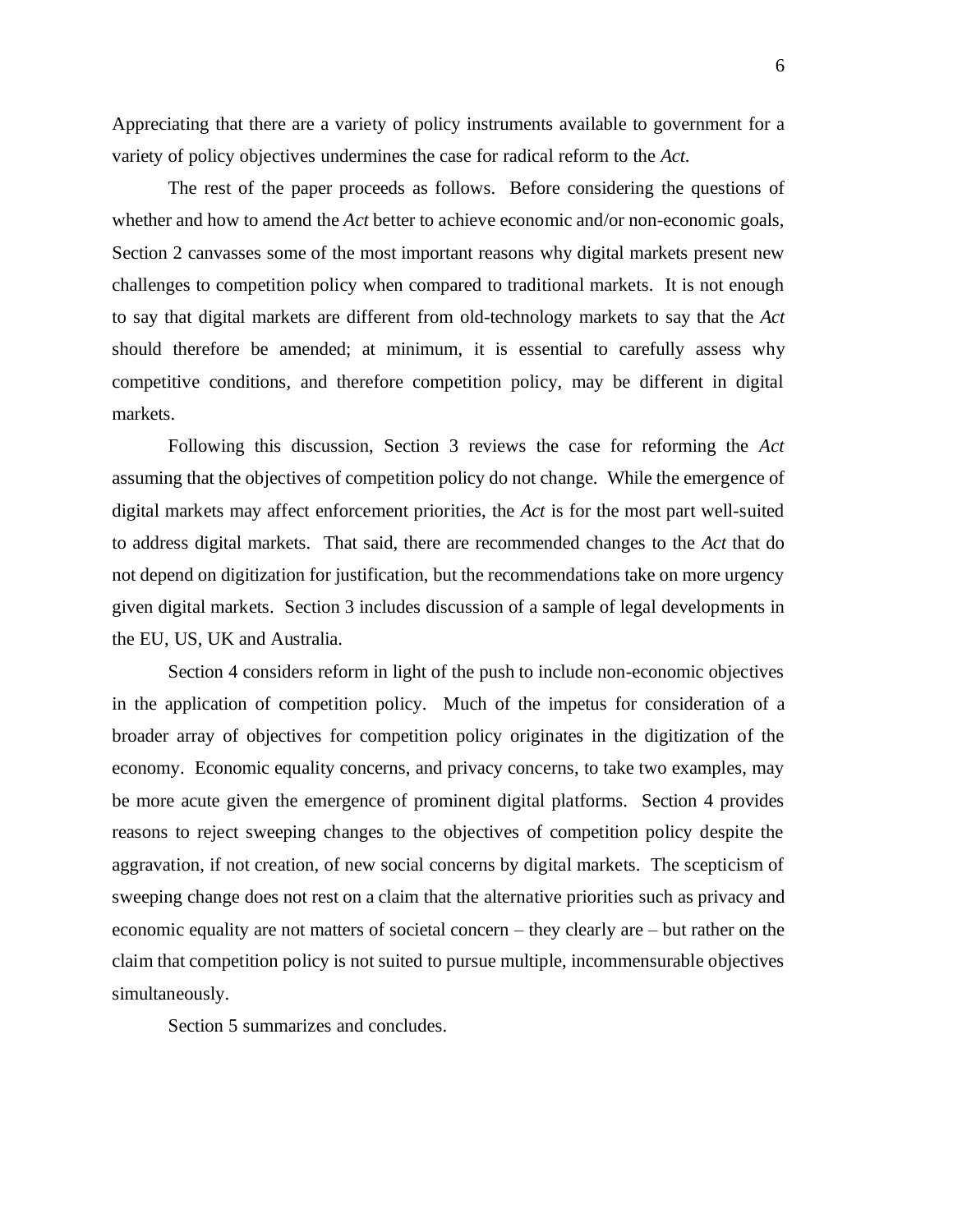### <span id="page-7-0"></span>2. Competition and Digital Markets

As a preliminary, it is necessary to review how competition and competition policy operate in digital markets. If digitally-based products did not differ from other, physical goods markets in economically or otherwise significant ways, the case for reform, if it had any force, would at the very least not depend on the evolution of the economy in recent years. Digital products are different, however, and are different in competitively significant ways.<sup>14</sup> This section reviews some of the key differences.

 Digital markets are data-driven. The growth of computing power and the power of the internet has led to an explosion in digital data,<sup>15</sup> and the capacity of businesses to rely on those data for their profits. There exists not only a vast amount of data about people and products, but technology has increased enormously business' capacity to process, analyze and rely on those data as a critical input in their products.

Examples abound. Facebook has billions of users, who provide Facebook with vast amounts of personal information about themselves and their contacts, which Facebook then processes and relies upon to, amongst other things, sell advertisements to advertisers seeking to reach Facebook users. Google is relied upon by billions to search the internet. Google not only learns about their users through these queries, which in turn is valuable in selling advertising, but also uses data from the searches to refine and improve its search engine. Amazon provides an e-commerce platform for itself and other upstream sellers from which it gathers vast amounts of data that it relies upon for various purposes, including setting prices for its products based on its analysis of demand from user data.

There are several competitively significant differences between digitally-driven markets and other markets. First, there are often powerful network externalities.<sup>16</sup> Network externalities exist when the value of a product to one user increases with the number of users of the product. Network externalities may be direct or indirect. Direct network externalities arise where there is a benefit in and of itself from adding a user to a network. A telephone is more valuable the more people have a telephone; a social media platform is more valuable the more users the platform has. Indirect network externalities

 $14$  For an excellent analysis of competition in digital markets, see Crémer, de Montjoye and Schweister, (2019).

<sup>15</sup> Ben-Shahar (2019).

<sup>16</sup> See, e.g., Ducci (2020); Tucker (2019).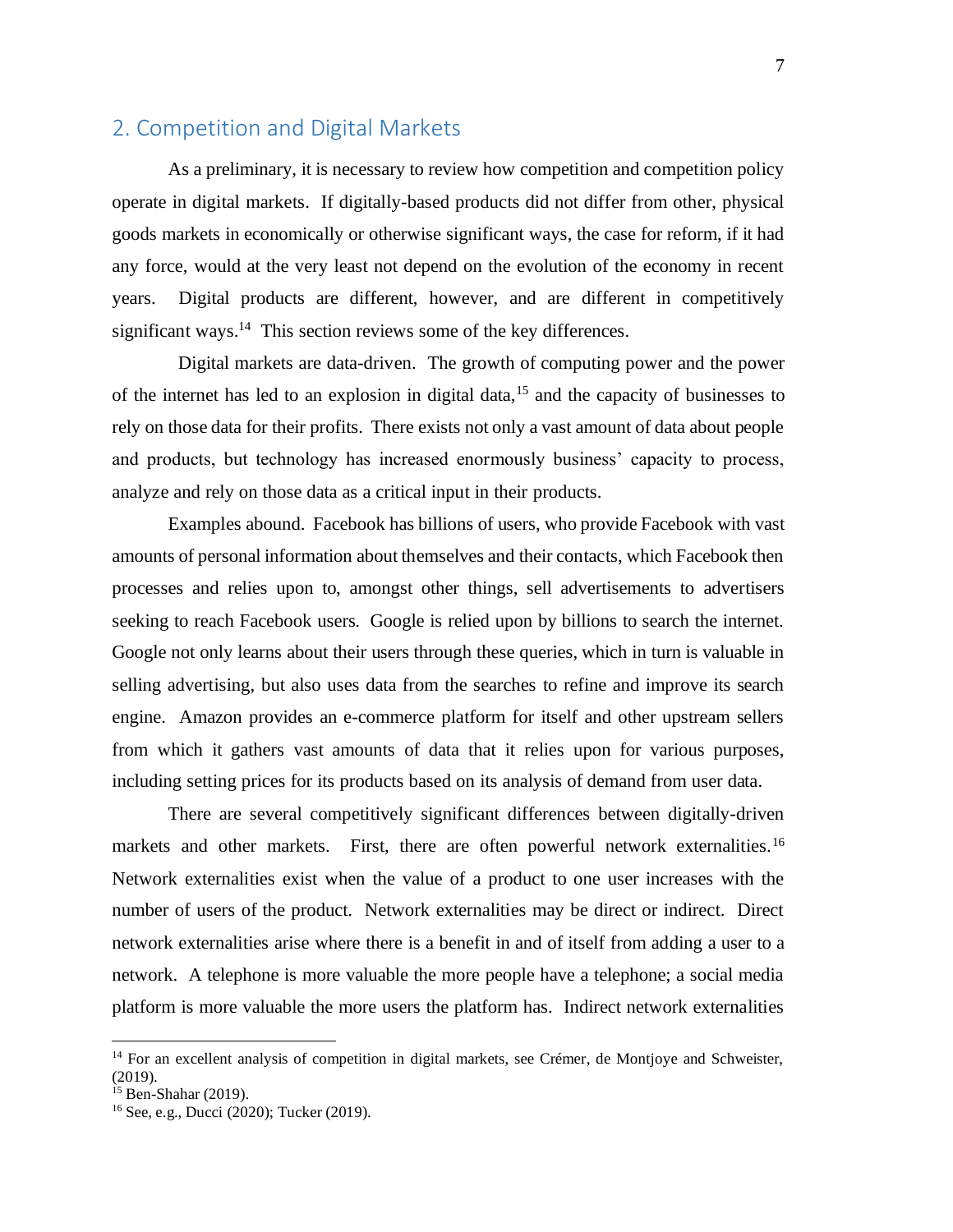also exist in digital markets. For example, the more users an internet search engine has, the more data the engine has access to, and the better refined are its search algorithms.

Network externalities have profound competitive implications. In particular, they create a tendency towards dominance. The more customers a seller has, the more valuable is its product to customers, all things equal, which attracts more customers, etc. There is a positive feedback loop for sellers. Consequently, markets characterized by network externalities may have competition *for* the market, rather than *within* the market.<sup>17</sup> This creates a tendency to higher concentration in digital markets, which has competition policy implications. It may also raise the stakes for anti-competitive behaviour as incumbents seek to protect the feedback loop that entrenches their dominance, perhaps by impeding nascent competitors who might start their own feedback loop to compete for the market.<sup>18</sup>

On a related note, digitally based firms may grow explosively. This may in part be because of the power of network externalities: as other people start using Tik-Tok, its value, hence user base, hence value etc., may grow exponentially. A firm that is a minor competitor in a market today, or even irrelevant today, may become a powerful competitor, and even potentially dominant, in short order.<sup>19</sup> This dynamism complicates an assessment of predicted competition over time in a market.

Relatedly, digital products have often low or even zero marginal costs. Once Google invests in its algorithm, data storage and data processing, the costs of providing one more search and/or selling advertising to one more advertiser are vanishingly close to zero.  $20$  This contributes to the capacity of firms to grow very quickly, and to become very large in relation to the size of a market. Put another way, there are significant economies of scale in digital markets. Economies of scale may also work to limit competition in a given market, in that it may not be feasible for there to be multiple firms in a market where success requires large investments in data management.

Innovation is a critical aspect of digital markets. They are more likely to be prone to Schumpeterian "creative destruction," according to which the prospect of dominance (even temporary dominance) creates incentives for competition for the market, rather than

<sup>&</sup>lt;sup>17</sup> See, e.g., Crémer, de Montjoye and Schweister (2019).

<sup>18</sup> Ducci and Trebilcock (2018).

<sup>19</sup> Manne and Rinehart (2013).

 $20$  Manne and Wright (2011).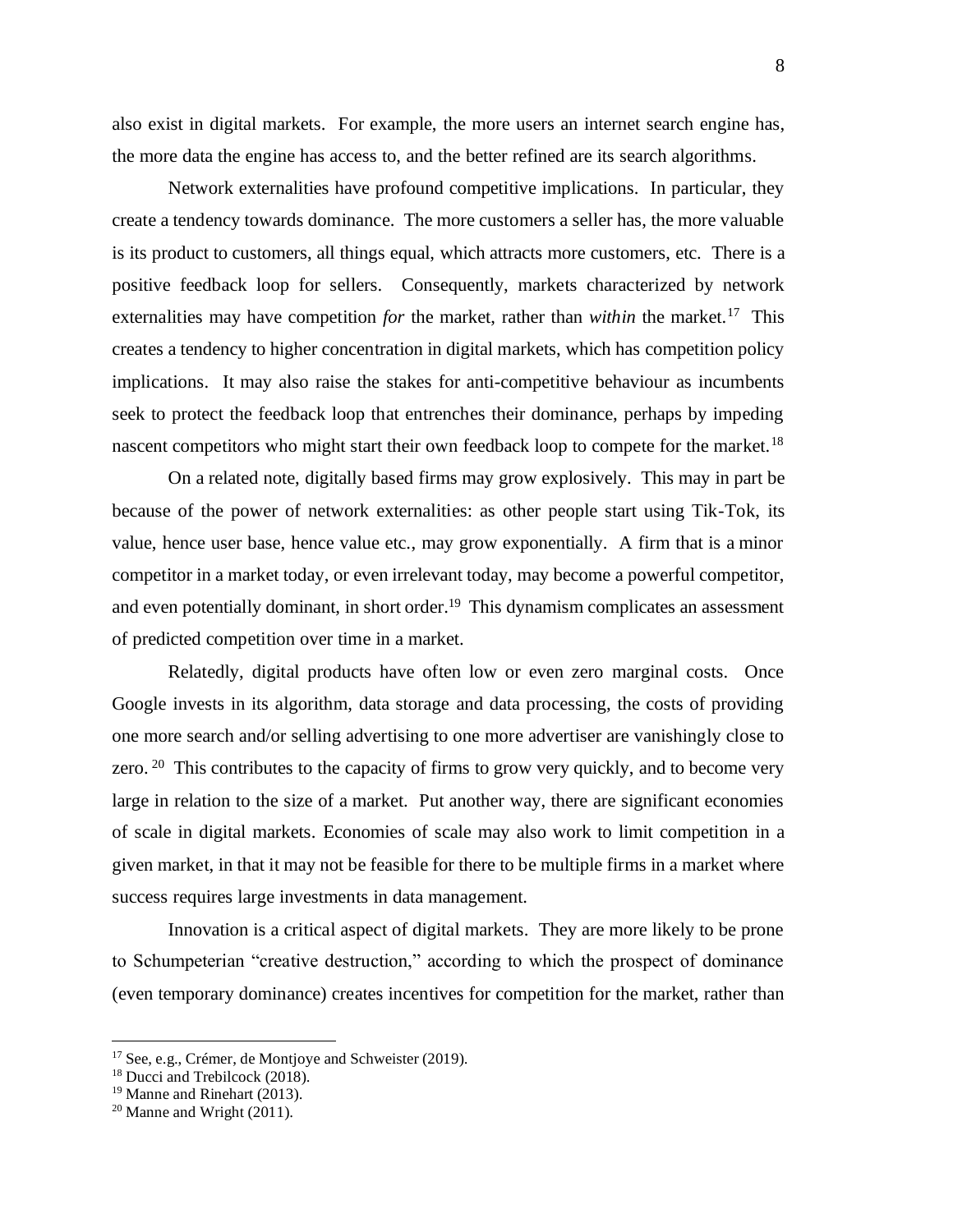competition within the market.<sup>21</sup> While a comparative static assessment of prices and quantities to evaluate the state of competition may make sense in most physical markets, such an approach may not have much meaning in the digital space where much of the meaningful competition concerns innovation and displacement of older products and technologies.

Digital markets have a feature that most others do not. A seller may enjoy dominance in providing a particular product, yet that dominance could be imperilled not by a rival product that is clearly a substitute, which would be true in most markets, but by a product that emerges initially as a kind of complement to the dominant product, but may in time become a substitute. An excellent example of this was the assessment of the Department of Justice in the US that Microsoft Windows was a dominant operating system that sought to protect its dominance by gaining and preserving dominance in internet browsers.<sup>22</sup> The argument was not that operating systems and internet browsers were competitive at the time that Windows sought to gain dominance in browsers by bundling Internet Explorer with Windows. Rather, the argument was that internet browsers could emerge as competitive with operating systems over time, with browsers essentially disintermediating operating systems and providing users with software applications. Microsoft, the DOJ successfully asserted, therefore sought to gain and preserve dominance in browsers in order to protecting its dominant position over time in operating systems.

In the digital platform space, a similar kind of argument could apply to allegations against Facebook in its acquisition of WhatsApp.<sup>23</sup> While the social networking services that Facebook provides to its users are not directly competitive with a text messaging service, there are allegations that Facebook made the acquisition to protect against impending competition from WhatsApp as it added features that would begin to resemble and compete with social networking services.<sup>24</sup> The argument could also apply to Facebook's acquisition of Instagram: a mobile phone photo-sharing service may not be a close competitor initially with Facebook, but might have added features (and indeed did, post-acquisition) that led it to become a substitute over time.

 $21$  Gandal and Halaburda (2016).

<sup>22</sup> *Microsoft* (2001).

<sup>23</sup> See, e.g., Federal Trade Commission's Facebook complaint.

 $24$  Stauber (2019).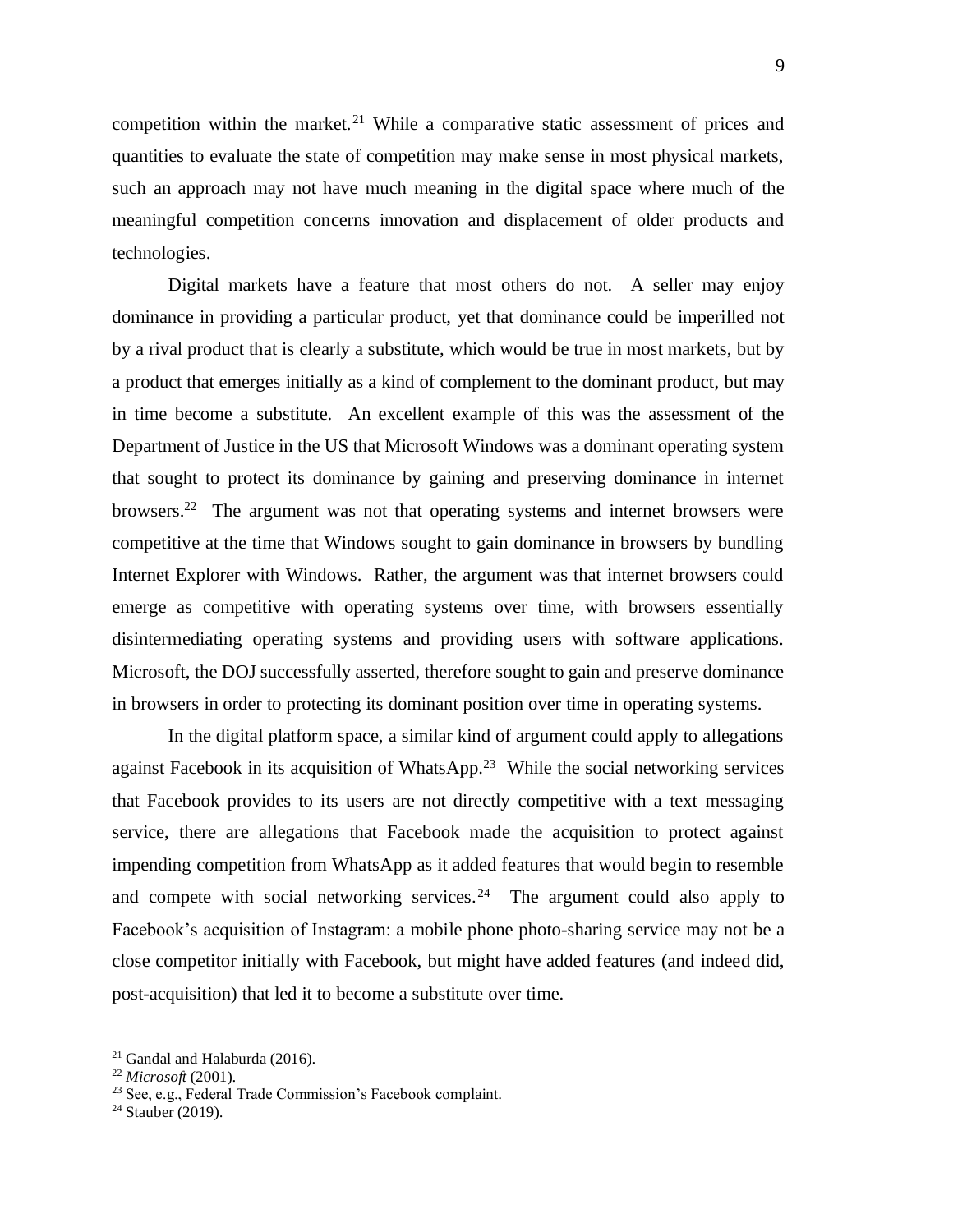Another competitively significant distinction of many digital markets is their twosided nature.<sup>25</sup> Many digitally-driven firms provide a platform that serves as a nexus for different kinds of customer to connect. Google, for example, provides search services to customers looking to search the internet, while also providing advertising services to customers seeking to sell their products to Google searchers. Similarly, Facebook provides a social media network to one set of customers, while selling advertising services to customers seeking to sell to Facebook users. Amazon also involves a two-sided market, with Amazon providing a marketplace platform that connects buyers of goods with sellers of goods.

Two-sided markets change the competitive analysis of conduct significantly because of the interaction between two different sets of customers.<sup>26</sup> For example, lowering prices on one side of the market may increase the platform's overall profits by attracting customers to that side of the market, which in turn increases the value of the platform to customers on the other side of the market; this allows price increases on the other side of the market that increase overall profits. This dynamic has been critical in competition cases, including *Visa/MasterCard* in Canada. Google, as an illustration, charges zero prices for search to searchers, which helps attract searchers, which in turn increases the value of advertising on the Google platform. Similarly, Amazon may suppress prices through subsidized delivery to buyers of products on one side of the market in order to increase the value of selling on the Amazon platform to its customers on the sell-side of the market.

The two-sided nature of many digital markets has implications for competition policy.<sup>27</sup> It complicates the analysis of competitive effects given that regulators and adjudicators ought to consider not just the competitive impact of certain conduct on one side of the market, but must also consider the other side of the market. This renders questions like market definition potentially complicated.<sup>28</sup> Two-sided markets also give rise to externalities across users, with each additional user on one side of the market

<sup>&</sup>lt;sup>25</sup> Ducci (2016, 2020); Iacobucci and Ducci (2018); Calvano and Polo (2021).

<sup>&</sup>lt;sup>26</sup> Ducci (2016, 2020); Iacobucci and Ducci (2018); Filistrucchi and Klein (2013).

<sup>&</sup>lt;sup>27</sup> Ducci (2016); Pontual and Golovanova (2020).

<sup>28</sup> The US Supreme Court made questionable assertions about market definition in *American Express*, including making the observation that only two-sided platforms can compete with two-sided platforms. See discussion of this precedent, and the difficulties it poses, in *Sabre*.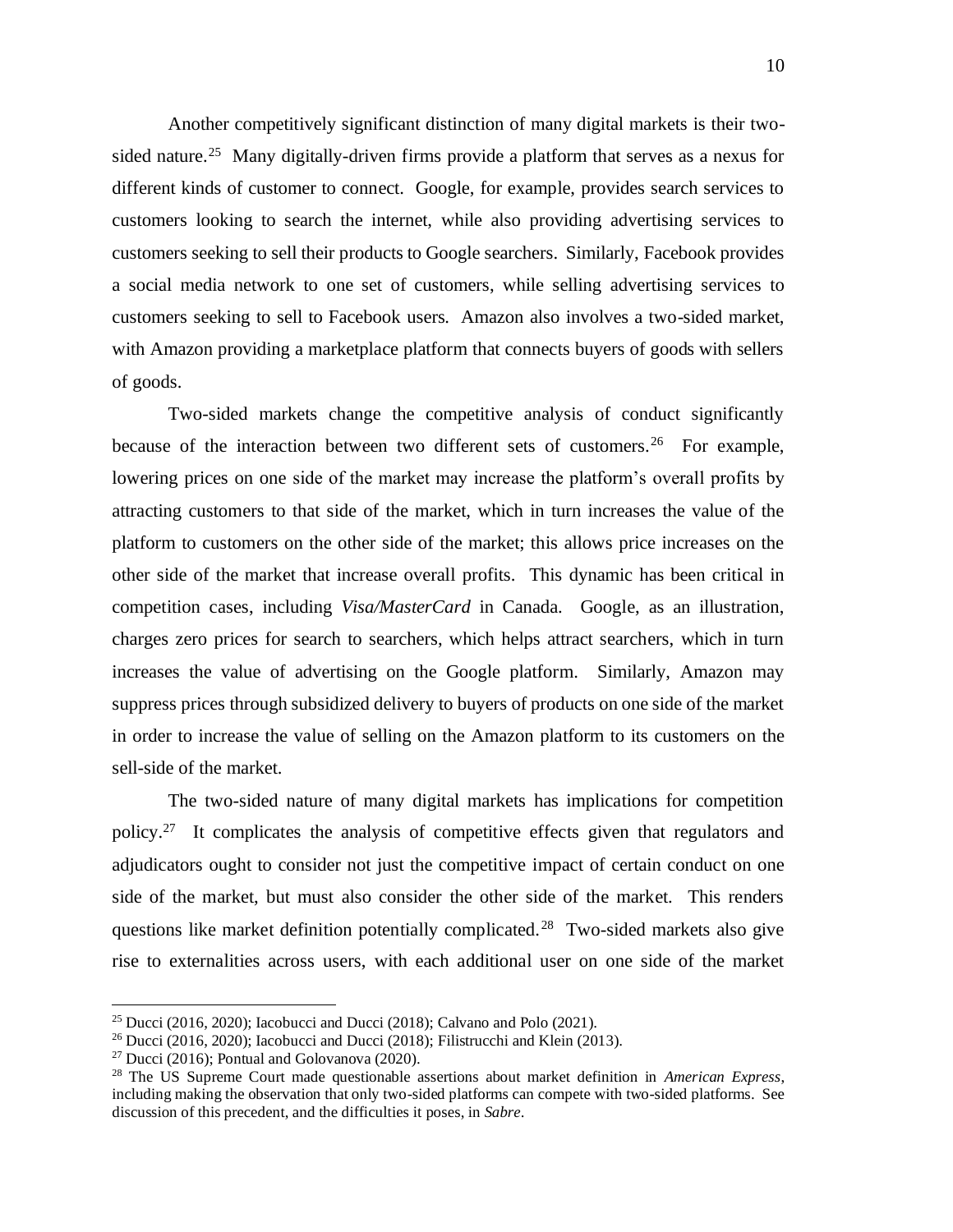benefiting users on the other side of the market. As a consequence, network externalities on one side of the market might limit competition on the other side of the market: if Google attracts all the searchers, advertisers will be more likely to buy from Google than other platforms, all things equal.

Digital markets may also have non-trivial switching costs, where incumbent users of a platform may be reluctant to change platforms after they have used it even if they were close to indifferent when initially choosing a platform.<sup>29</sup> For example, a user of a particular browser may save passwords with that browser; choosing a different browser will require the user to re-enter the data in the new browser. Habit may also create switching costs.<sup>30</sup> Such effects also have competitive implications, with the value of incumbency rising with the level of switching costs. Switching costs impede new entrants.<sup>31</sup>

I have identified various ways in which digital markets have economically significant features that affect any analysis of competitive conditions in those markets. There are other important, non-economic characteristics of these markets that also have potential implications for competition policy. The political power of certain digital platforms is under increasing scrutiny around the world.<sup>32</sup> Certain digital platforms are enormously valuable and important elements of the modern economy. There are concerns that this size conveys upon them a political power that is disproportionate and inappropriate.<sup>33</sup> Amazon, for instance, is often the target of ire for harming main street retailers and hollowing out communities as a consequence.<sup>34</sup> The fact that Google controls access to information on the internet for a very large percentage of the population also causes consternation in some quarters.

More specifically, there are also concerns that certain platforms have excessive control over political discourse because of their dominance.<sup>35</sup> As a reflection of these concerns, Facebook established a quasi-independent review panel to assess whether certain

<sup>&</sup>lt;sup>29</sup> See, e.g., Kamepalli, Rajan and Zingales  $(2021)$ ; Gans  $(2018)$ .

 $30$  Goh, Xin, and  $\overline{J}$ in (2019).

 $31$  Gans (2018).

 $32$  Klein and Muis (2019).

<sup>&</sup>lt;sup>33</sup> Stawicki, Firstenberg, and Papadimos (2020).

<sup>34</sup> See, e.g., Nader (2017).

<sup>&</sup>lt;sup>35</sup> Crilley and Gillespie (2019).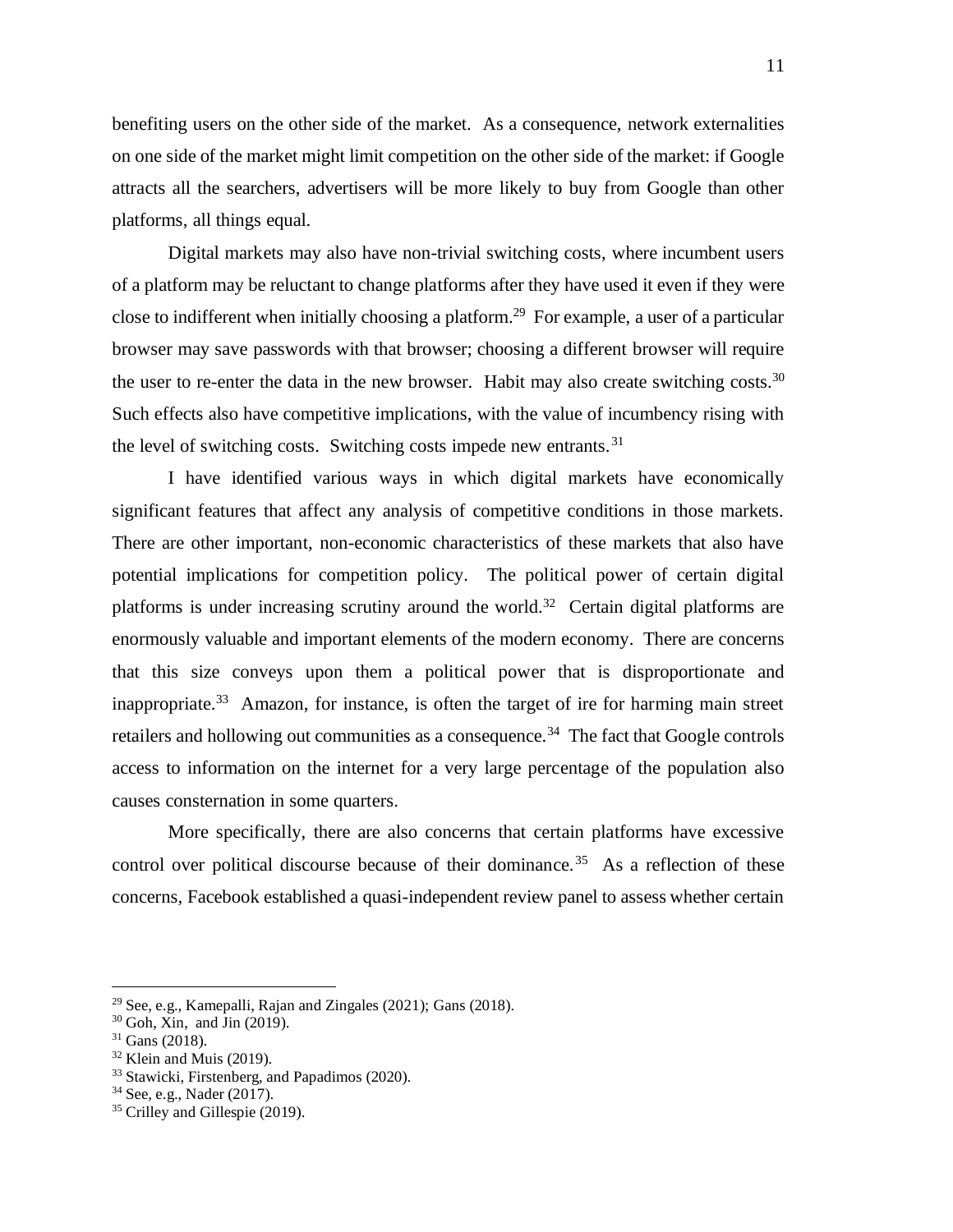individuals or groups should be banned from Facebook, including, notably, Donald Trump. $36$ 

There is also concern that major platforms may have a negative impact on traditional news media, and therefore political discourse, by sharing stories without compensating the media that invested in creating the content.<sup>37</sup> Australia has essentially required Google and Facebook to pay for news that they share.<sup>38</sup>

Another major non-economic consideration that arises with digital markets and products is privacy.<sup>39</sup> Digital markets depend on the accumulation and assessment of vast amounts of personal data. There is a concern that dominant firms have excessive power over such private information. For example, German competition authorities challenged (ultimately unsuccessfully) Facebook for exploiting its market dominance by allowing personal data to be shared across its various business units.<sup>40</sup> Competition policy and privacy may also interact where privacy concerns may impede a sharing of data that might promote competition. In Canada, as in the UK and Australia, government has pushed an open banking initiative that ultimately may lead to requirements that banks share data with fintech companies despite the banks' expressed concerns about privacy interests in the data.<sup>41</sup> In the *Toronto Real Estate Board ("TREB")* case, the Board argued that it could restrict the sharing of certain data because of privacy interests. The argument did not succeed before the Competition Tribunal on the facts, given that the Board failed to provide compelling evidence that privacy concerns were in fact the motivation behind its datasharing restrictions. Privacy considerations will gain prominence in future competition policy cases given the rise of digital markets.

Finally, digital markets, with their winner-take-all characteristics, and their ability to scale quickly, may lead to astonishing accumulations of wealth in the hands of a small number of entrepreneurs. Jeff Bezos is one of the wealthiest people in the world because of Amazon's success, but he is obviously not alone among digital entrepreneurs. The

 $36$  Clegg (2021).

<sup>37</sup> Murschetz (2020).

<sup>38</sup> McGuirk (2021).

<sup>39</sup> See, e.g., Douglas (2021).

<sup>40</sup> See Kerber and Zolna (2020).

<sup>&</sup>lt;sup>41</sup> In Canada, see Advisory Committee on Open Banking (2021); Standing Senate Committee on Banking, Trade, and Commerce (2019).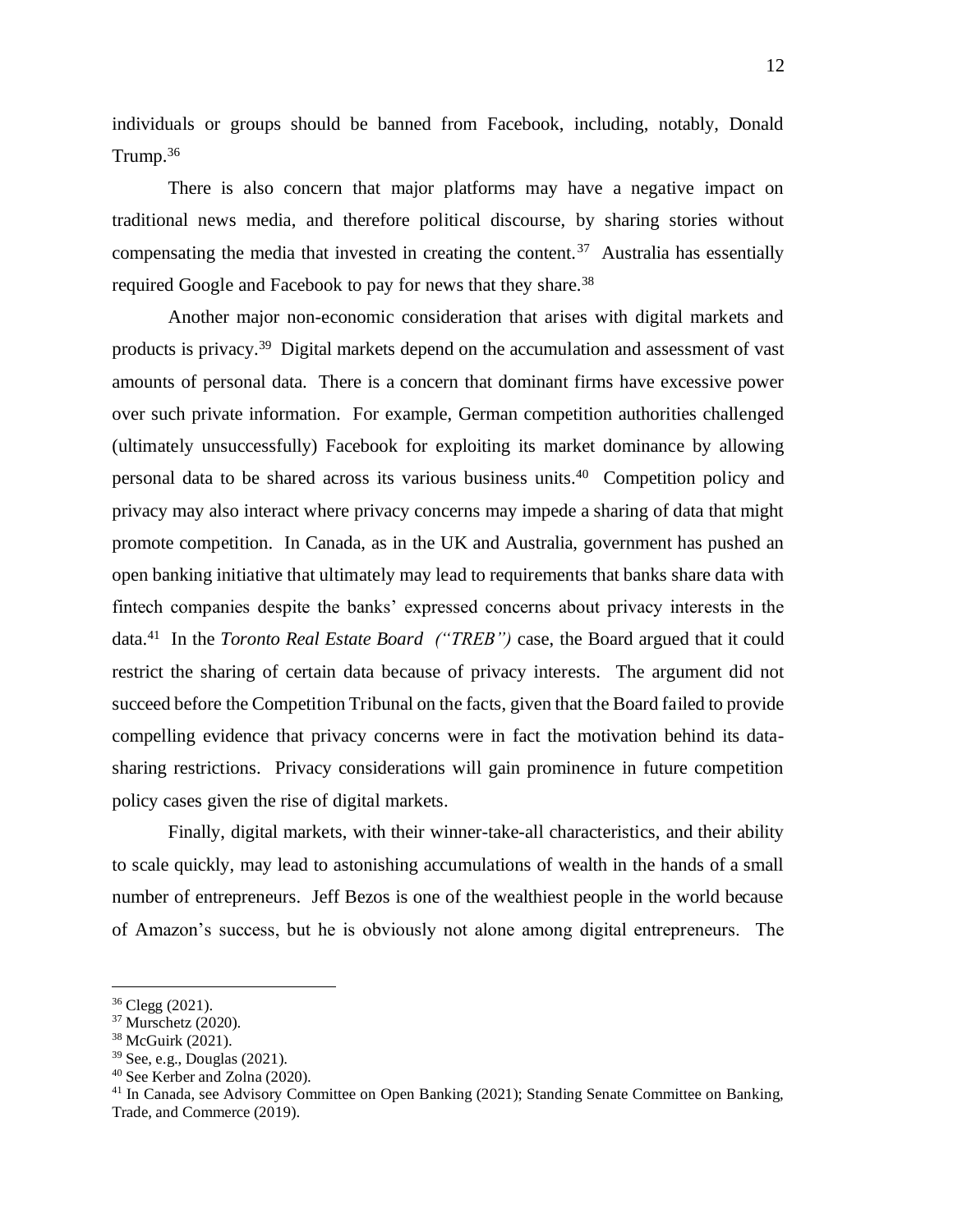soaring wealth of these founders often attracts scrutiny given the increases in economic inequality that have arisen in many western economies in recent years. Wu speaks of the "new gilded age," for example, which he invokes in part as a reason for antitrust to become more interventionist.<sup>42</sup>

The distinctive characteristics of digital markets give rise to distinctive competitive and political dynamics. These distinctions, however, do not in themselves justify a profound restructuring of competition policy. There are two critical questions that require attention before calling for significant amendments to the *Competition Act*: from an economic perspective, is the *Act* sufficiently tailored or at least flexible as written to account for competitively salient features of digital markets?; and, ought the economic paradigm, which has dominated competition policy in Canada for decades, to be revisited to account for non-economic matters such as freedom of expression, privacy etc.? The next two sections consider these questions.

## <span id="page-13-0"></span>3. Is the *Competition Act* Suitable for Digital Markets, Assuming Conventional Economic Objectives?

#### <span id="page-13-1"></span>i) Introduction

Non-economic objectives for antitrust have been present historically and in different jurisdictions internationally.<sup>43</sup> Such objectives, however, have not been especially prominent in most important competition jurisdictions in recent decades. 44 The intellectual insights of the Chicago School have much to do with the sidelining of noneconomic goals. The Harvard School of antitrust expressed concerns that concentrated structures lead to anticompetitive conduct and outcomes, and such economic concerns resonated with many of the non-economic concerns associated with concentrated markets. That is, conventional wisdom was that there were both economic and non-economic reasons to take a strict approach to antitrust. Chicago School theorists (and they were

 $42$  Wu (2018).

<sup>43</sup> See, e.g., Ducci and Trebilcock (2019); Kloosterhuis (2017).

<sup>&</sup>lt;sup>44</sup> For an excellent review of the evolution of antitrust economics, see Shapiro (2021).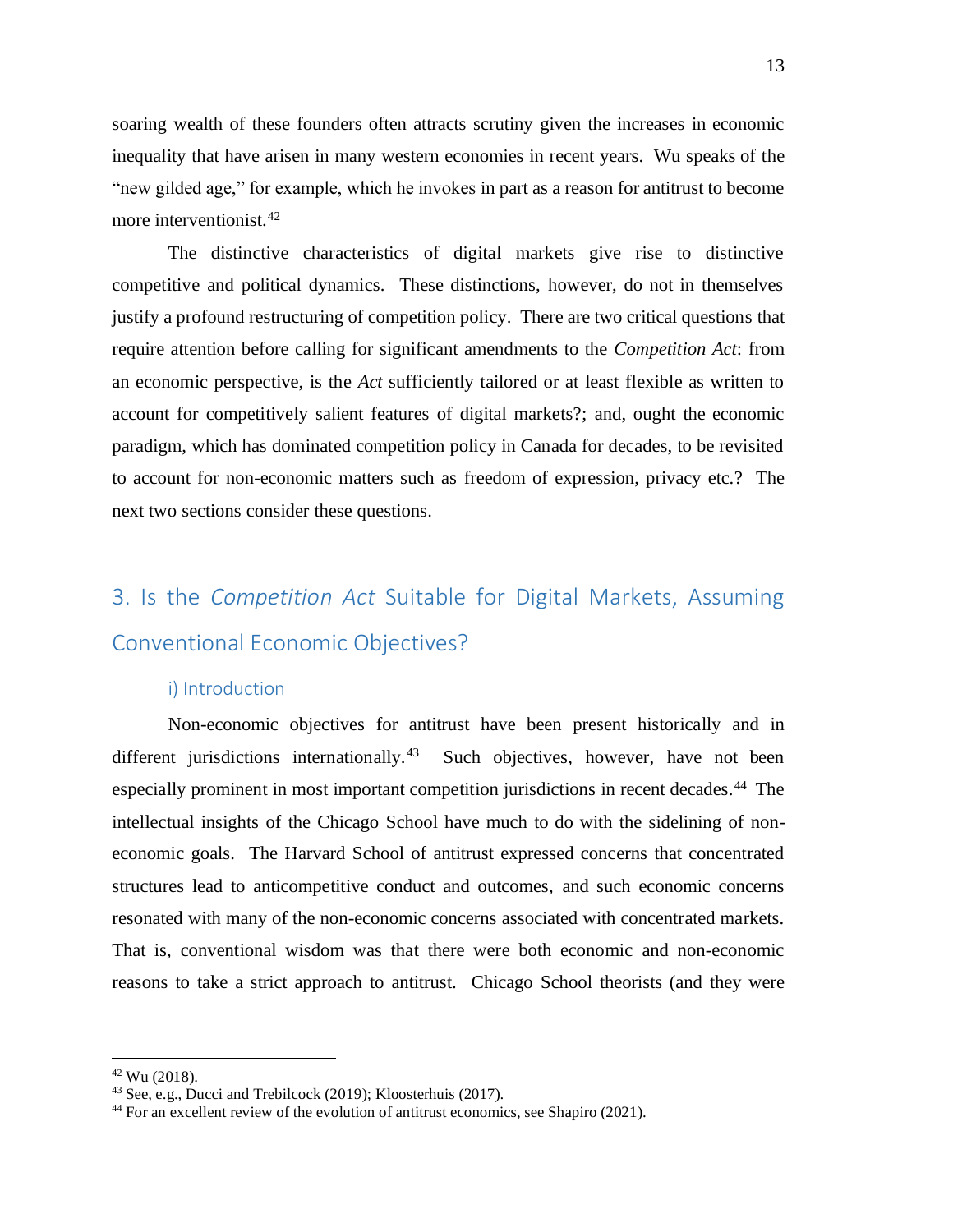mostly theorists, not empiricists<sup>45</sup>) challenged the Harvard School, offering for example the important insight that vigorous competition could lead to concentrated structures, with the most successful competitors gaining significant market shares as a consequence of better economic performance. The Chicago School made the case that antitrust policy would harm those it was trying to protect by penalizing concentrated structures, or large firms, *per se*.

While this and other insights were critical in contributing to a less reflexively interventionist antitrust policy, some Chicago theorists were overly simplistic in their arguments, for example appreciating insufficiently the impact of imperfect competition in markets, rather than considering only perfect competition as a contrast to monopoly.<sup>46</sup> The so-called Post-Chicago School has retained the Chicago school's focus on economic questions, but has pointed out on the basis of theory and evidence many ways in which market power and its attendant harms to social welfare may be more prevalent and durable than the Chicago school contended.<sup>47</sup>

The past few decades have brought compelling and interesting debates about how best to achieve the goal of promoting consumer welfare, but commentary and enforcement priorities have been consistently economic. The question of how best to address predatory pricing is an example. Chicago School theorists contend that predatory pricing is rarely tried and even more rarely successful<sup>48</sup>, a contention adopted by the United States Supreme Court in *Brooke Group*, which required a plausible prospect of recouping the losses from predatory pricing for there to be legally problematic predatory pricing. Post-Chicago commentators rely on game theory to observe that gaining a reputation for predatory pricing may itself make predatory pricing successful, and would abandon the recoupment test.<sup>49</sup> Both sides of the argument accept the goal of promoting economic welfare and differ simply on the means to achieve it.

The competitively distinctive characteristics of digital markets have invited or at least encouraged commentary that calls for significant departure from conventional

 $45$  Shapiro (2021).

 $^{46}$  See, e.g., Iacobucci and Winter (2010); Oinonen (2012); Wilson, Klotz, and Sandford (2018).

 $47$  Shapiro (2021): Piraino (2007).

<sup>48</sup> See, e.g, Easterbrook (1981).

<sup>49</sup> See, e.g., Shapiro (2021).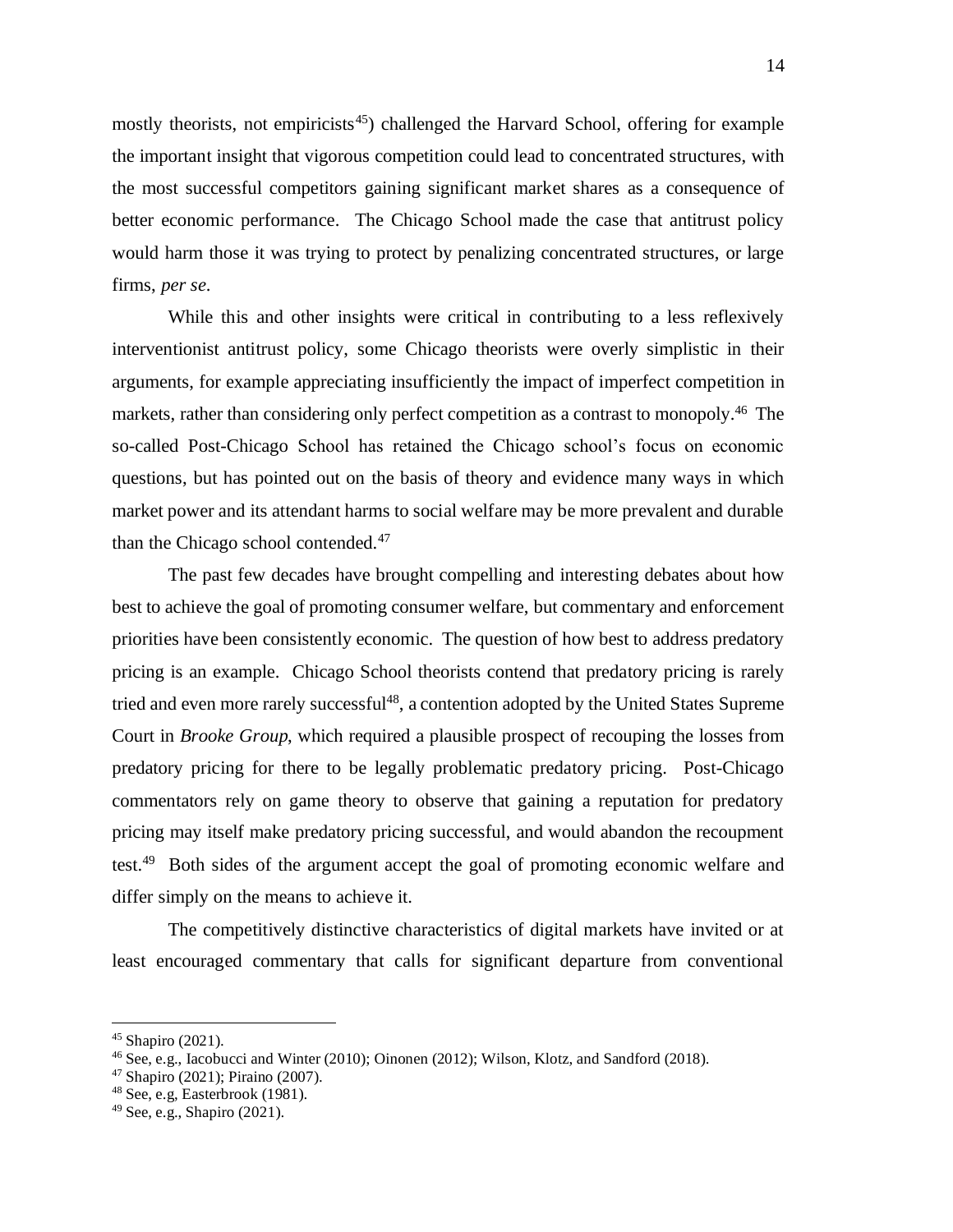economic thinking that has dominated commentary and law in recent decades. Perhaps most significantly, as described above, there are several features of digital markets that tend to lead to dominant firms, and also very large firms. Network externalities, for example, contribute to dominance, with incumbent firms having the advantage of a feedback loop: more users increase value, which increases users, etc. Moreover, digital market participants often have very low marginal costs, which allows them to grow to very large sizes relative to their markets. Even a company like Amazon, which relies both on big data and on physical logistics, has a low marginal cost of data management, a key input, in selling one more online product. The size of digital platforms like Facebook, Google and Amazon have supported a re-examination of bigness as an antitrust consideration, with commentary frowning on size for its own sake.<sup>50</sup> Wu, for example, speaks of the "curse of bigness," and calls for the break-up of large firms as consistent with the political goals of antitrust.<sup>51</sup>

The resurgence of interest in non-economic objectives for competition policy has been aptly described as antitrust through a populist lens.<sup>52</sup> I consider this politically significant movement in detail in the next section of the paper. In this section, however, I consider a separate question: is the *Competition Act* well-equipped to handle digital markets assuming that the conventional economic objectives prevail? The next subsection concludes that the *Act* is generally suitable for the era, though makes some suggestions for reform in the following subsection that are not motivated by the distinctive character of digital markets *per se*, but take on greater urgency in the digital era.

#### <span id="page-15-0"></span>ii) The *Act* is Economically Suitable for Digital Markets

Previous sections outlined a number of ways in which digital markets differ from conventional markets. This section considers whether these differences call for substantive changes to the *Competition Act*. While digital markets shine a brighter spotlight on some pre-existing deficiencies with the *Act*, they do not call for profound reform.

<sup>50</sup> Lamoreaux (2019).

<sup>51</sup> Wu (2018).

 $52$  Shapiro (2018).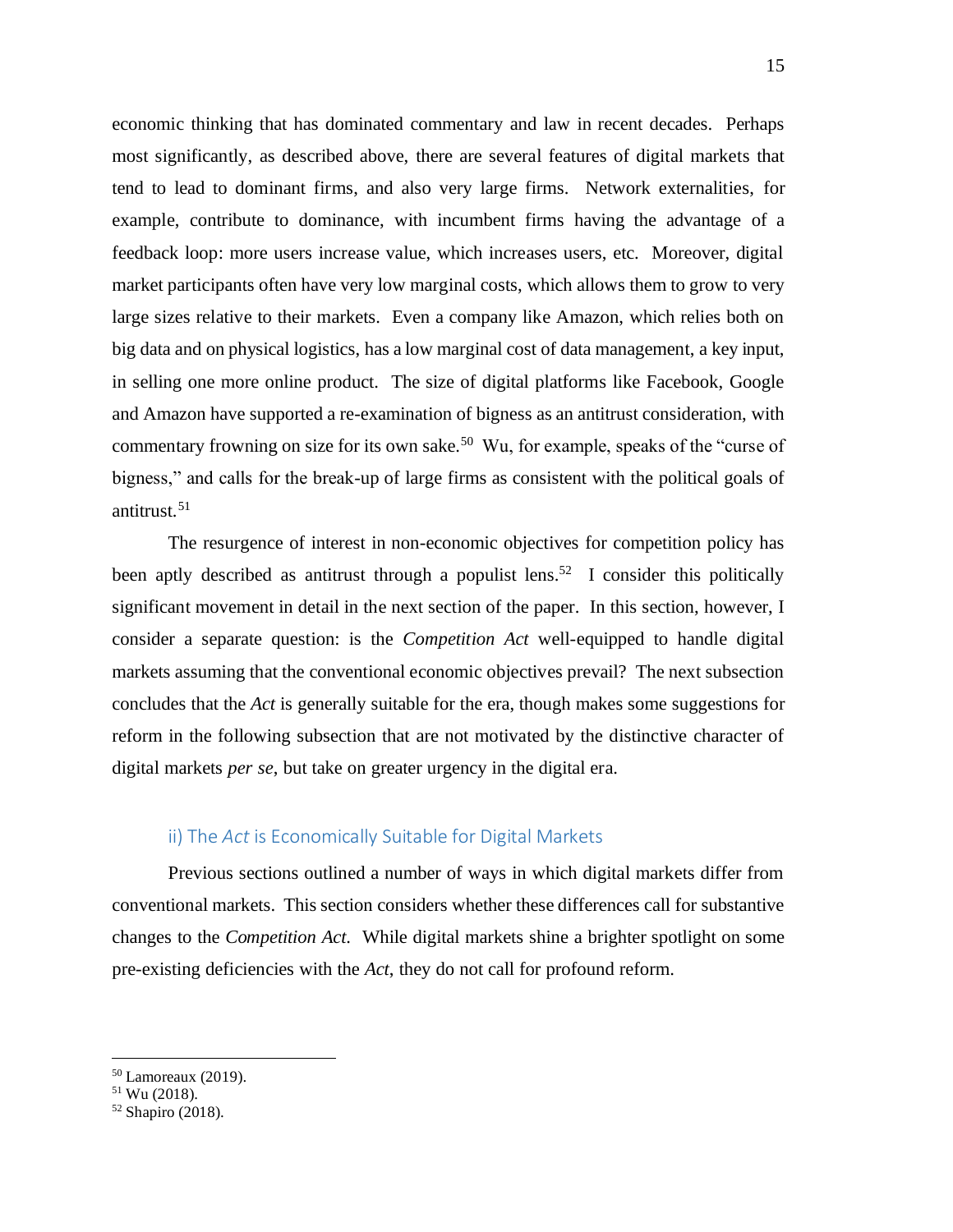The principal reason why digital markets do not require significant amendment is that the *Act* as written is highly flexible. It sets out standards to judge conduct, rather than a set of acontextual rules aimed at specific conduct. Section 92, for example, provides that a Tribunal should stop or modify a merger or a proposed merger where it "prevents or lessens, or would be likely to prevent or lessen, competition substantially…" This sets out a standard by which to judge a merger, but does not attempt to be specific in instructing adjudicators on how to assess whether there has been or is likely to be a substantial lessening or prevention of competition. Section 93 provides a non-exhaustive list of factors that the Tribunal "may" consider, including the existence of substitutes, the extent of effective competition remaining in the market, the nature of innovation in the market, and whether one of the parties is a vigorous and effective competitor. Even though this provision points to specific factors, it too is hardly restrictive: the list is non-exhaustive, with s. 93(h) providing that the Tribunal may consider "any other factor that is relevant to competition in a market that is or would be affected by the merger or proposed merger"; and the Tribunal "may," and therefore need not, consider any of the factors, though ignoring certain factors may be unreasonable in some circumstances (for example, it would rarely if ever be appropriate not to consider barriers to entry). Specific potential factors are included in the *Act* as guidance for the Tribunal, but if a factor is not listed, there is no restriction on the Tribunal's capacity to consider the entire competitive context to evaluate a merger.

Similarly, provisions that constrain dominant firms are, for the most part, flexible and contextual. Section 79 provides that where a dominant firm engages in a practice of anti-competitive acts that prevent or lessen competition substantially, or is likely to prevent or lessen competition substantially, the Tribunal may make an order prohibiting the practice. Section 78 outlines a series of "anti-competitive acts," including such practices as establishing fighting brands, and pre-empting the use of scarce resources by competitors, but explicitly states that the list does not restrict the generality of the term, "anticompetitive act." Again, the Tribunal is able to consider context in its entirety in order to evaluate whether a firm has abused a dominant position.

There is one qualification to the flexibility of the *Act* in addressing dominance. Case law in *NutraSweet* and *Canada Pipe* has held that because of the nature of most of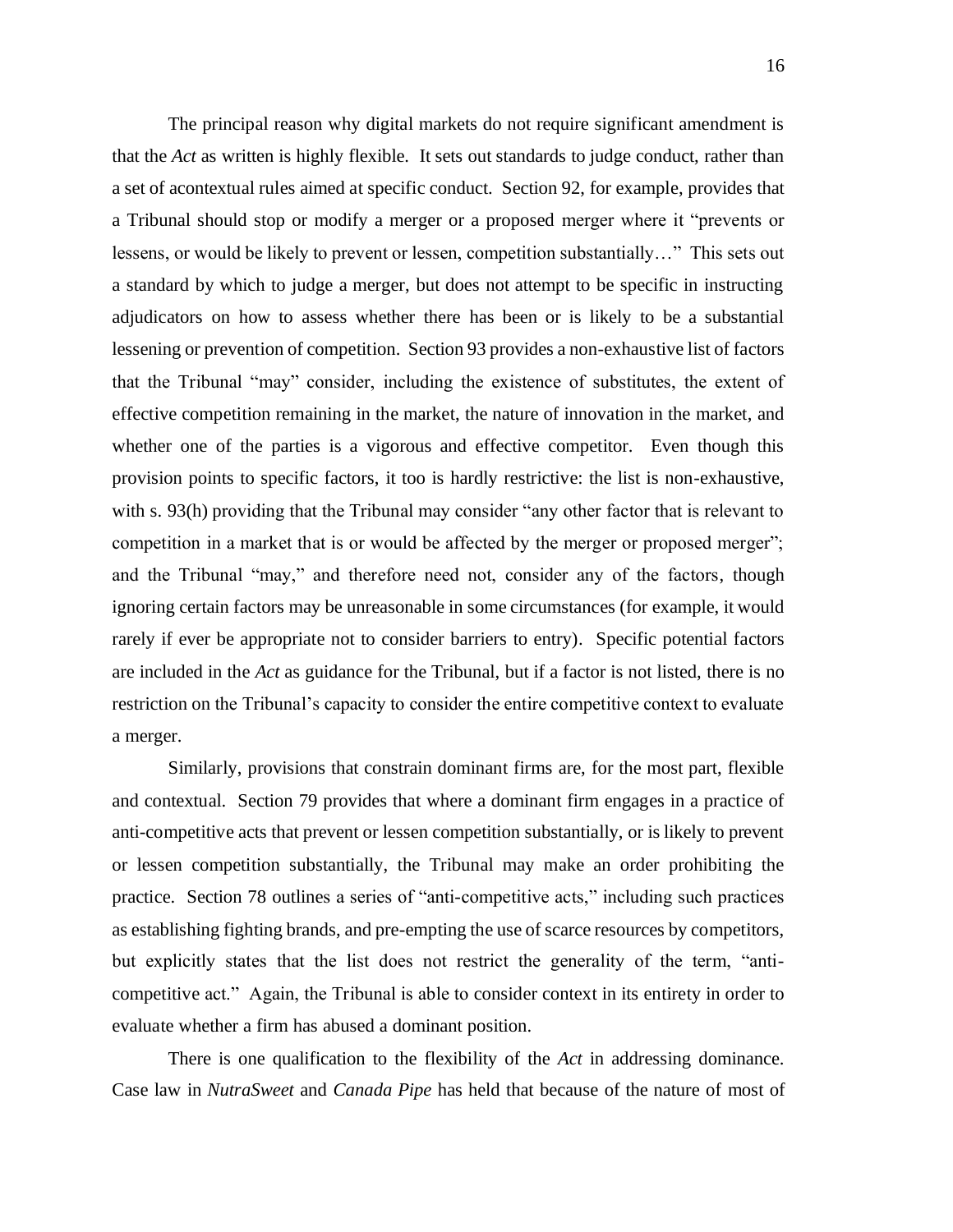the anti-competitive acts included in s. 78, "anti-competitive acts" are required to have a negative, predatory, disciplinary or exclusionary effect on a competitor.<sup>53</sup> This leads to a peculiar result that a dominant firm could engage in anti-competitive behaviour that lessens competition substantially, but is not an abuse of dominance because it has a positive effect on competitors, not a negative one. I will return to this issue below.

There is one other potential qualification to the description of the *Act* as flexible and contextual. While there is a general abuse of dominance provision, there are also specific provisions in the *Act* addressing resale price maintenance, exclusive territories, exclusive dealing, tied selling, and refusals to deal. These provisions, while shading more to a codification approach, do not disturb the conclusion that the *Act* is sufficiently flexible to handle novel digital markets. First of all, the provisions (now<sup>54</sup>) rely on a test that the practice prevents or lessens competition substantially, so do not depart substantively from the test applied in s. 79 for abuse of dominance. If a practice under ss. 75, 76 or 77 results in a substantial lessening of competition, it would almost certainly attract scrutiny under s. 79 in any event.

Second, the general concern around digital markets in recent commentary is that novel practices and markets are insulated from competition scrutiny by an allegedly outdated *Act*. The provisions in ss. 75-77 target specific practices, but do not limit the generality of the application of s. 79 to any kind of practice (so long as it has a disciplinary, predatory or exclusionary effect on a competitor). These other, more specific provisions do not limit the generality or flexibility of s. 79 to respond to novel circumstances.

<sup>&</sup>lt;sup>53</sup> The case law has not been entirely consistent on the requirement that an "anti-competitive act" must have a negative effect on a competitor. *NutraSweet* held that an agreement between competitors could not be an anti-competitive act because it did not have the requisite disciplinary, predatory or exclusionary effect on a competitor. The Tribunal in *Laidlaw* cited *NutraSweet* but held that a series of acquisitions of competitors by a dominant firm could be a practice of anti-competitive acts despite not having a negative effect on a competitor. Without citing *Laidlaw*, the Federal Court of Appeal in *Canada Pipe* clearly set out the requirement of a negative effect on a competitor. Most recently, observing that one of the anti-competitive acts in s. 78, namely, where a dominant firm buys up products to prevent price erosion, does not harm competitors, *Toronto Real Estate Board* contained some language seeming to limit this requirement, but it was in *obiter dicta*, and moreover was only tentative. See Iacobucci and Winter (2010); Addy (2012). Thus, while there has been ambiguity, the best reading of the case law is that an anti-competitive act requires a negative effect on a competitor. A statutory amendment rejecting such a requirement, which I discuss and recommend below, would change the law, or at the very least provide a welcome clarification.

<sup>&</sup>lt;sup>54</sup> Past versions of some of the provisions did not require a substantial lessening of competition.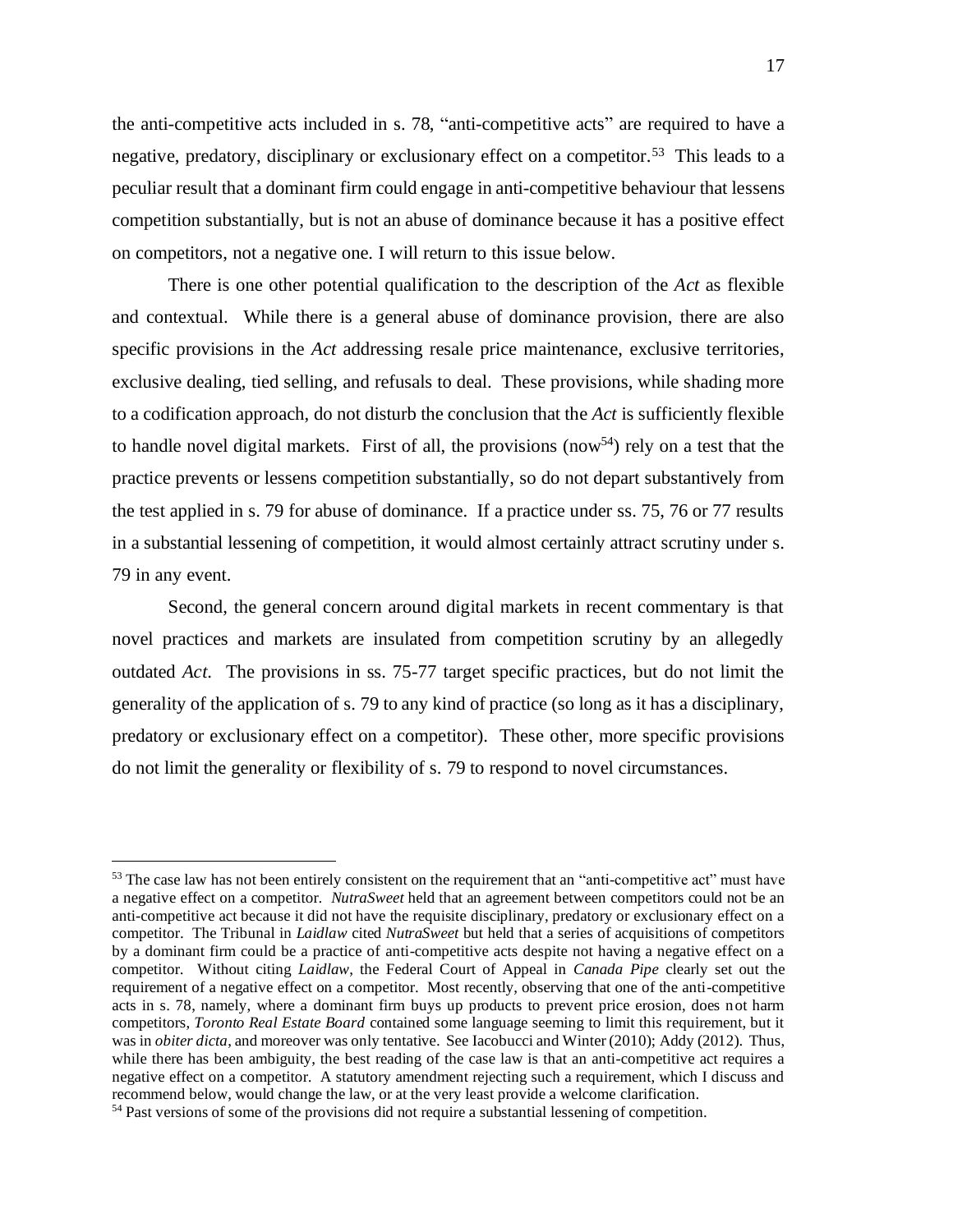What are the implications of the flexibility of the *Act* in its assessment of competition issues for digital markets? Digital markets present not only idiosyncratic competitive characteristics, as outlined above, but new product markets altogether. But this does not imply that the *Act* needs an overhaul. Well before the digital revolution, the *Act* applied to a wide variety of markets, each with idiosyncratic characteristics. Competition in artificial sweeteners<sup>55</sup> differs dramatically from market tracking services in grocery retail<sup>56</sup> which differs dramatically from pipe markets.<sup>57</sup> Yet the *Act* applied in each of these markets, with the Bureau making the case for abuse of dominance that turned on the particular practices and competitive conditions in each of those markets. The Bureau persuaded the Tribunal, for example, that NutraSweet was using market power derived from its US patents in aspartame to protect its dominance in Canada, where such patents had expired.<sup>58</sup> *Canada Pipe* involved allegations that a loyalty discount program was exclusionary. Most-favoured-customer clauses were held to be abusive in *Nielsen* by deterring entry. The list goes on.

Given the flexibility, there is no reason why the *Act* would not apply to new practices in new markets. To illustrate the flexibility of the *Act*'s framework, consider one complaint that has gained traction against large tech platforms such as Amazon and Google: the allegedly anti-competitive "self-preferencing" of goods or services.<sup>59</sup> Google, for example, provides both general search services and vertical or specialized search services (e.g., airline schedules). <sup>60</sup> There has been concern that Google gives a preference to its own specialized search services in listing general search results, which in turn disadvantages entrants and other competitors in specialized search. Similarly, Amazon may give preference to selling its own products, rather than those of its competitors, when providing results to searchers in its digital marketplace.<sup>61</sup> Such a practice is easily accommodated within the *Competition Act*. If the practice results in a substantial lessening of competition, it could be an abuse of dominance under s. 79. And it could also be

<sup>55</sup> *NutraSweet*.

<sup>56</sup> *Nielsen*

<sup>57</sup> *Canada Pipe*.

<sup>58</sup> *NutraSweet.*

<sup>59</sup> Todd (2017).

 $60$  See Iacobucci and Ducci (2018); Yun (2018).

<sup>61</sup> See, e.g., Petrov (2020); Hoppner and Westerhoff (2018).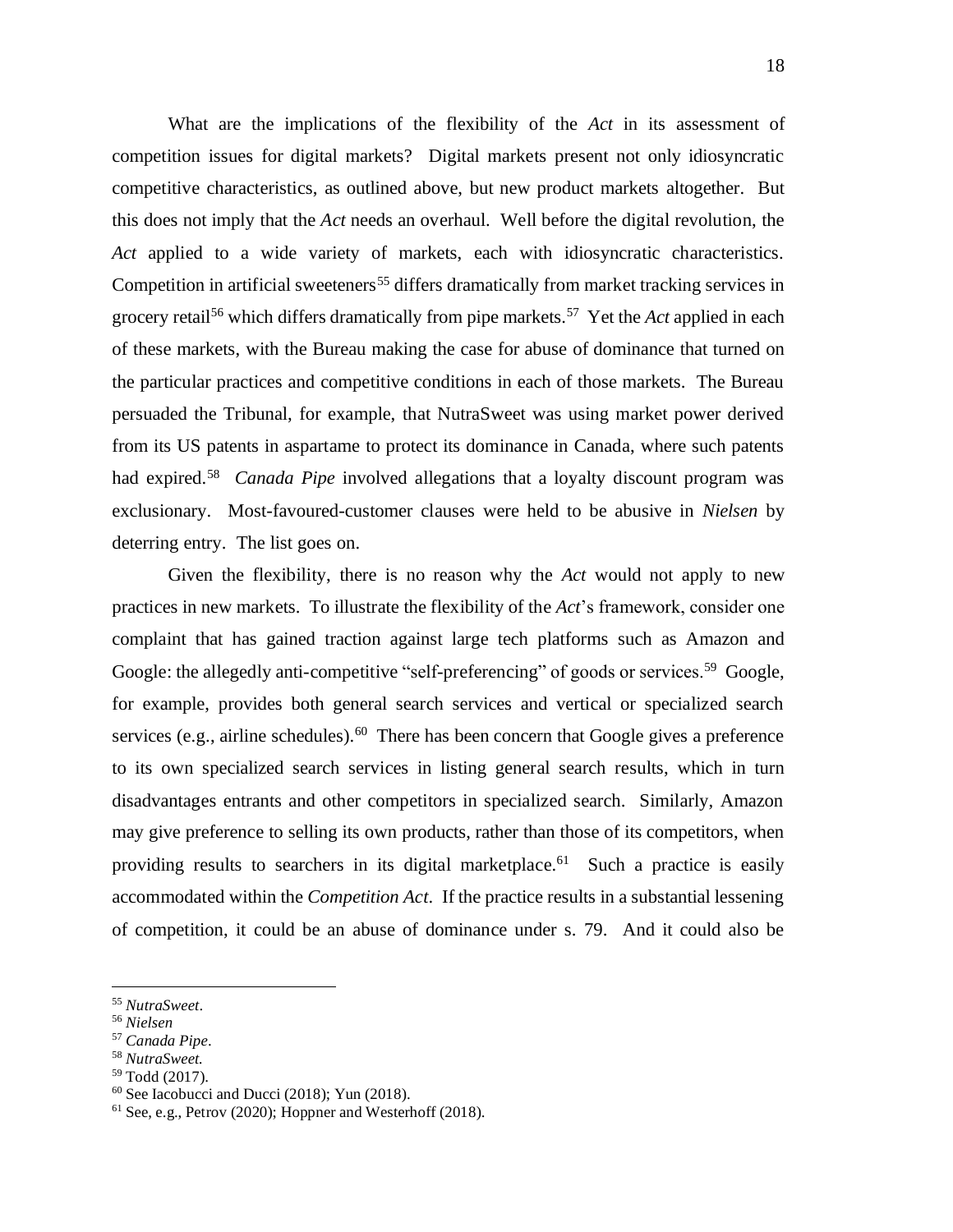understood as a kind of tied selling of the downstream product to the upstream product (e.g., specialized search to general search), as Iacobucci and Ducci (2019) observe.<sup>62</sup> Indeed, not only could the practice attract scrutiny under abuse of dominance provisions in theory, it has in fact pursuant to similar provisions in Europe. 63 Canadian authorities also considered but did not pursue an abuse case against Google on these grounds.

Consider another, thorny issue in digital markets: access to data. Again, the *Act* is equipped to handle the competitive considerations associated with data access, at least from the economic perspective that is the focus of this subsection. It is clear that privileged access to data on the part of an incumbent may create barriers to entry for the purposes of competition analysis. *Nielsen*, for example, turned in part on the dominant firms' exclusive contracts for the supply of an essential input, grocery retail data. The Tribunal concluded that the exclusive contracts with the data suppliers were an abuse of dominance, given that they denied potential entrants access to an essential input. It ordered that the contracts cease to be exclusive. More recently, *TREB* considered whether the Toronto Real Estate Board's decision to limit access to certain kinds of data that it controlled amounted to an abuse of a dominant position. The Federal Court of Appeal concluded that it did and ordered broader access to the data. There are a host of difficult policy questions associated with ordering access to data, or any other essential input. For example, what is the appropriate price for access? Who is allowed access? What security protocols apply to the transfer of data? These questions, though vitally important, go to answering whether the Tribunal *ought* to order access, and are beside the basic point for present purposes, which is to show that the *Act* is sufficiently flexible in considering competition policy matters to accommodate digital markets and to address the novel economic issues that they present: under the *Act*, the Tribunal *could* order access to data for competition reasons.

While wholesale changes to the *Act* are not necessary from an economic perspective, there are modest changes that are appropriate, especially in light of competitive conditions in digital markets. But, aside from the substantial suitability of the *Act* as written, modest change makes sense in digital markets given that they are

<sup>62</sup> Simpson and Wickelgren (2007).

<sup>63</sup> See Iacobucci and Ducci (2018), Daly (2017) for discussion of Google, and Petrov (2020), Khan (2018) for discussion of Amazon.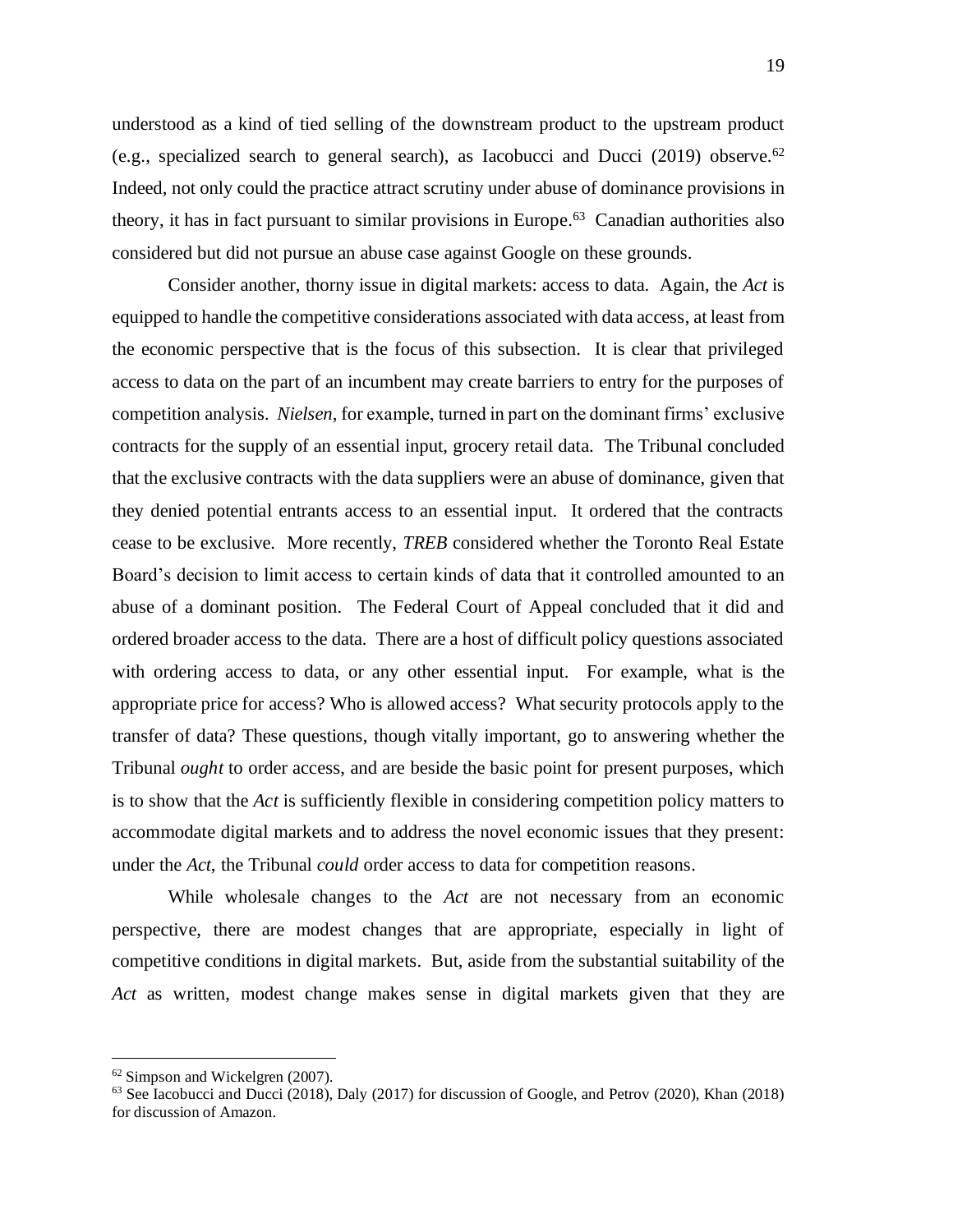remarkably volatile, and there is much that we do not know about them. Innovation and creative destruction in these markets are critical, and there is much that we do not know about these processes as well. Sweeping change to the *Act* in the name of promoting economic benefits from competition in digital markets is not only unnecessary, but risks doing damage to the very interests the *Act* seeks to protect. In light of uncertainty, modesty is appropriate. The next subsection considers and recommends incremental changes to the *status quo*.

#### <span id="page-20-0"></span>iii) Incremental Reform

While the statutory fundamentals are in place from an economic perspective, improvements of a non-fundamental nature are appropriate, perhaps in any event, but especially in light of digital markets.

#### <span id="page-20-1"></span>a) Enforcement, and Possible Clarificatory Amendments

The Competition Bureau has considerable discretion over what cases to bring. It can and does set enforcement priorities for the kinds of practices and harms it will emphasize in its choice of cases to pursue. The flexible nature of the *Act* offers the Bureau wide latitude in identifying and pursuing competitively harmful conduct, and allows it to prioritize. Digital markets invite stronger consideration of certain factors than traditional markets. The Bureau is aware of these differences, and circulated a draft paper in 2017 that makes several sensible observations about the need to re-examine enforcement in the digital era.<sup>64</sup> This subsection reviews some of the ways in which enforcement ought to change in digital markets, and acknowledgement of this by the Bureau in "Big Data."

Non-price competition is essential in many digital markets. In internet search, for example, the price of search to the searcher (but not the advertisers) is typically zero. A harmful, anticompetitive impact in search is therefore unlikely to involve higher prices to searchers, but may well involve a degradation of the quality of the search. The search may not optimize, for example, in order to emphasize the search provider's preferred results, rather than a typical user's preferred results. From an economic perspective, the

<sup>64</sup> Competition Bureau (2017).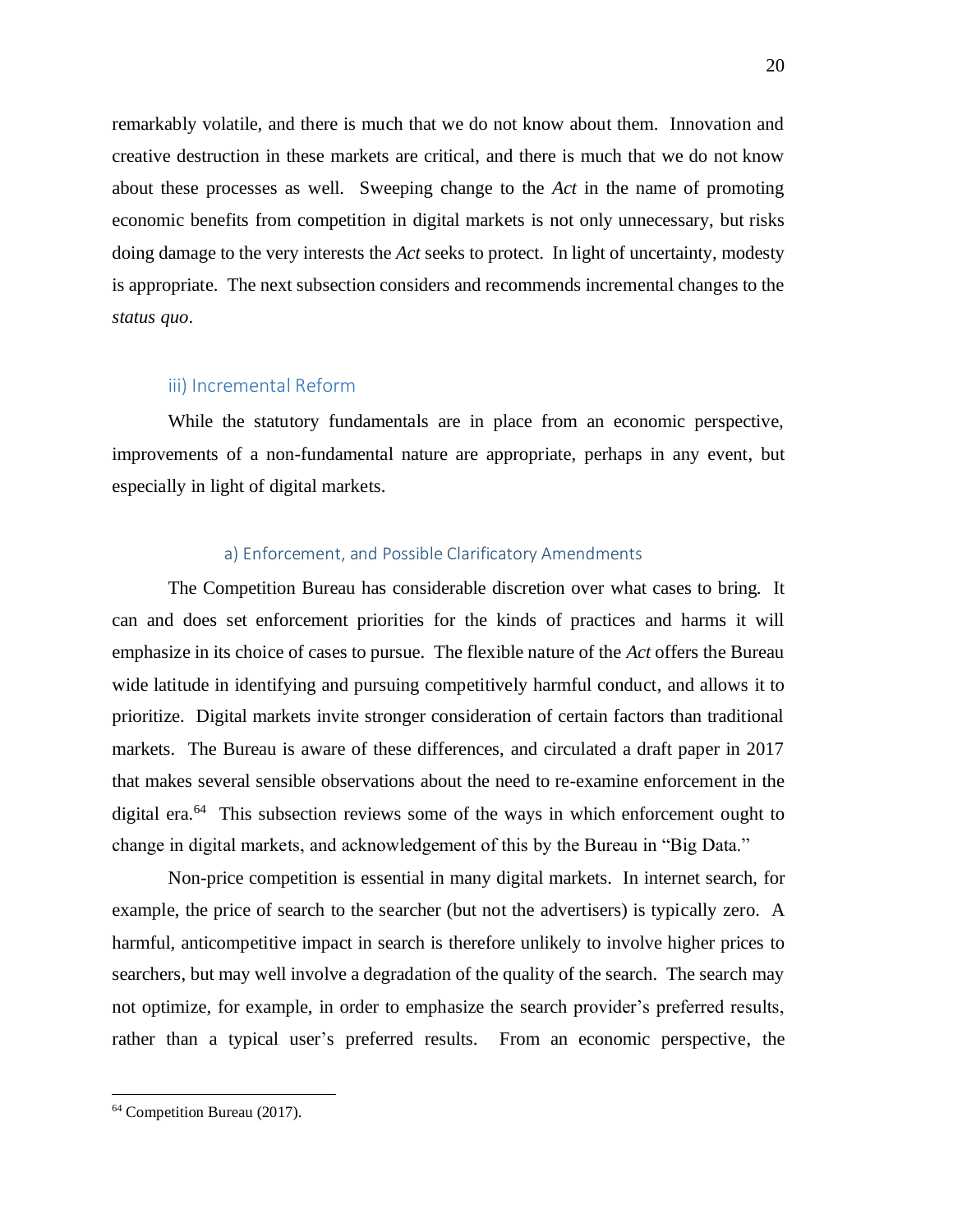degradation of quality is analogously harmful to an increase in price, and ought to be given strong consideration in digital markets given the limitations on price competition in those markets.

This potential shift in enforcement attention to quality degradation, rather than price increases, does not require a change in the law, legislative or otherwise: The *Act* speaks of a substantial lessening or prevention of competition as being the harm to mitigate, and does not privilege price effects as the only, or even primary, locus of concern from the diminishment of competition. It is appropriate for the Competition Bureau in its enforcement actions to give the attention to quality degradation that digital markets invite. And there are examples that show that the Bureau has done this, whether or not one agrees with the particular outcomes of its reviews. For example, the Bureau reviewed and ultimately did not accept a complaint that Google had degraded its search by giving preferences to its own results, as in its listing of specialized search results. It concluded that there was insufficient evidence to show a substantial lessening or prevention of competition from self-preferences in search. $65$  The focus on quality in this case was appropriate.

Innovation in digital markets may be critical to enforcement priorities as well, especially where competition is "for-the-market," perhaps because of network externalities. For example, a social network may acquire a nascent rival in order to preserve its incumbency and attendant network externalities, even if the nascent rival has a technology and user experience that would be superior.<sup>66</sup> Digital markets are prone to disruption and incumbents may seek to stifle innovation through mergers or other conduct. Especially where nascent or potential competition is affected, it may be that this conduct tends to *prevent* competition rather than *lessen* competition. Again, the *Act* is equipped to address the harms that result from the loss of potential competitors. Indeed, the *Act* explicitly contemplates orders in the face of conduct that prevents competition.<sup>67</sup> In digital markets, it is appropriate for the Bureau to emphasize the importance of prevention rather than lessening of competition. The Bureau's 2017 "Big Data" discussion paper did exactly

<sup>65</sup> [https://www.competitionbureau.gc.ca/eic/site/cb-bc.nsf/eng/04066.html.](https://www.competitionbureau.gc.ca/eic/site/cb-bc.nsf/eng/04066.html)

<sup>&</sup>lt;sup>66</sup> See, e.g., discussion in Church and Gandal (2004).

<sup>67</sup> See, e.g., s. 79 and s. 92.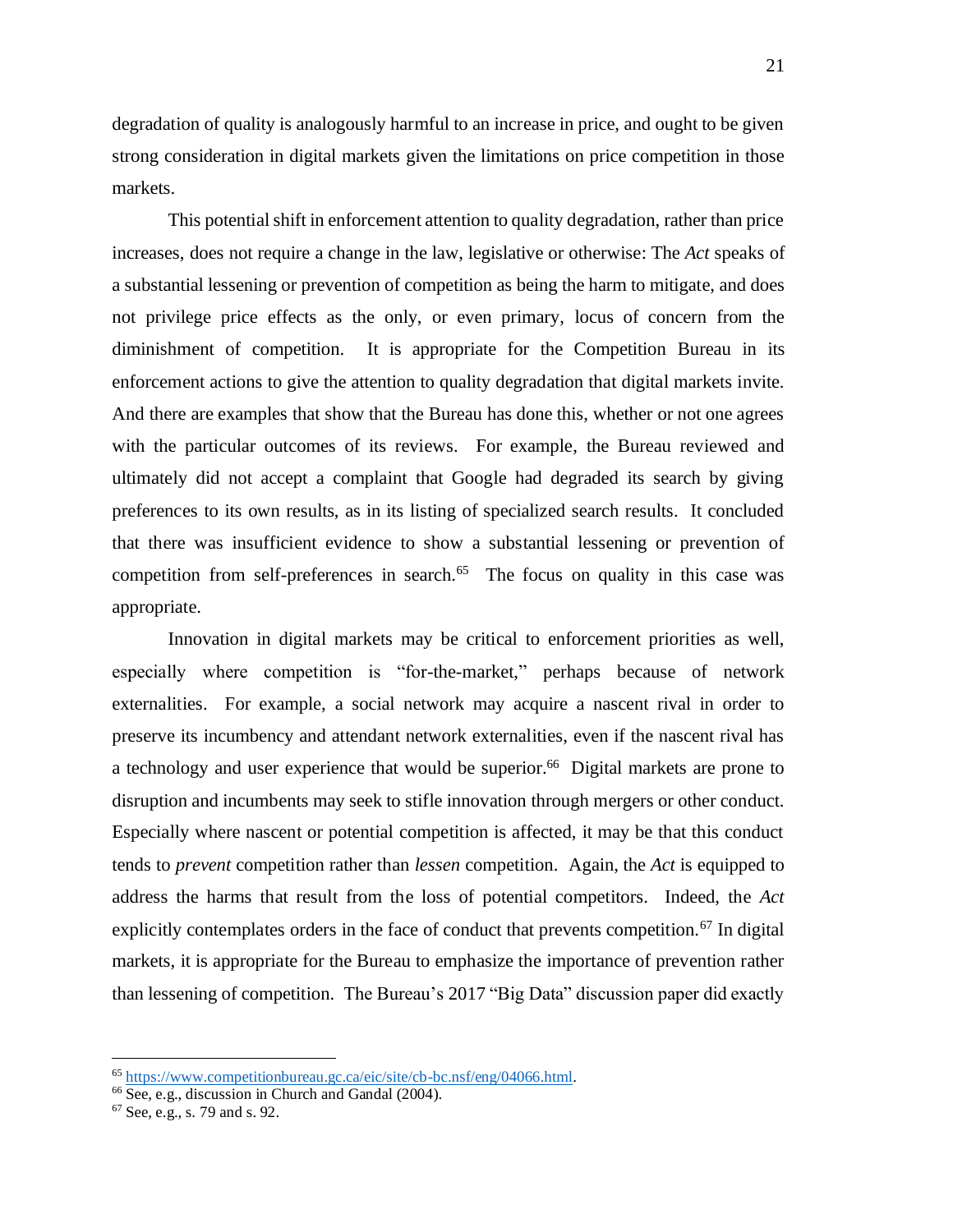that, though aptly noted the difficulty of determining in practice when entry would otherwise have occurred but for certain conduct.

Two-sided markets are common in digital markets, and also invite a different enforcement approach. In determining whether competition has been prevented or lessened, authorities must examine not just results on one side of the market, but on both sides. Again, the Bureau is aware of the distinctions of this aspect of digital markets, discussing in its "Big Data" paper the subtleties of defining markets where there are twosided markets, and the importance of appreciating the consequences of conduct across the two-sided market and not just on one side of it.

There are other economic distinctions of digital markets that affect enforcement priorities, but these are the most significant ones, and the central point for present purposes is that the *Competition Act* as written is flexible enough to accommodate a range of enforcement priorities. These priorities ought to change, and have changed in practice, in addressing conduct in digital markets.

Given that the *Act* addresses substantively many of the concerns that might arise in light of digital markets, specific amendments to address these concerns, if they happen at all, would be clarificatory and not substantive. But this does not imply that there is no case in favour of such amendments. Both the mergers provision and the abuse provision rely on a general, flexible standard, yet also include provisions that refer to a list of specific factors for consideration. As noted above, the Tribunal may prohibit a merger that prevents or substantially lessens competition pursuant to s. 92, while s. 93 outlines a number of factors that the Tribunal may consider in reaching that conclusion. As observed, s. 93 does not require the Tribunal to consider the factors it sets out in every case, nor is it exhaustive. Rather, s. 93 lists a number of factors that are likely to be relevant, depending on the circumstances, to a determination of the crucial question in s. 92: whether the merger substantially lessens or prevents competition. It may be appropriate to add to the list of factors in light of digital markets – this would not change anything substantively to the critical question of whether the merger prevents or substantially lessens competition, but would highlight certain concerns that arise in digital markets and provide better guidance to parties and the authorities. For example, s. 93 could invite the Tribunal to consider whether an acquisition would entrench or enhance the market position of a leading firm,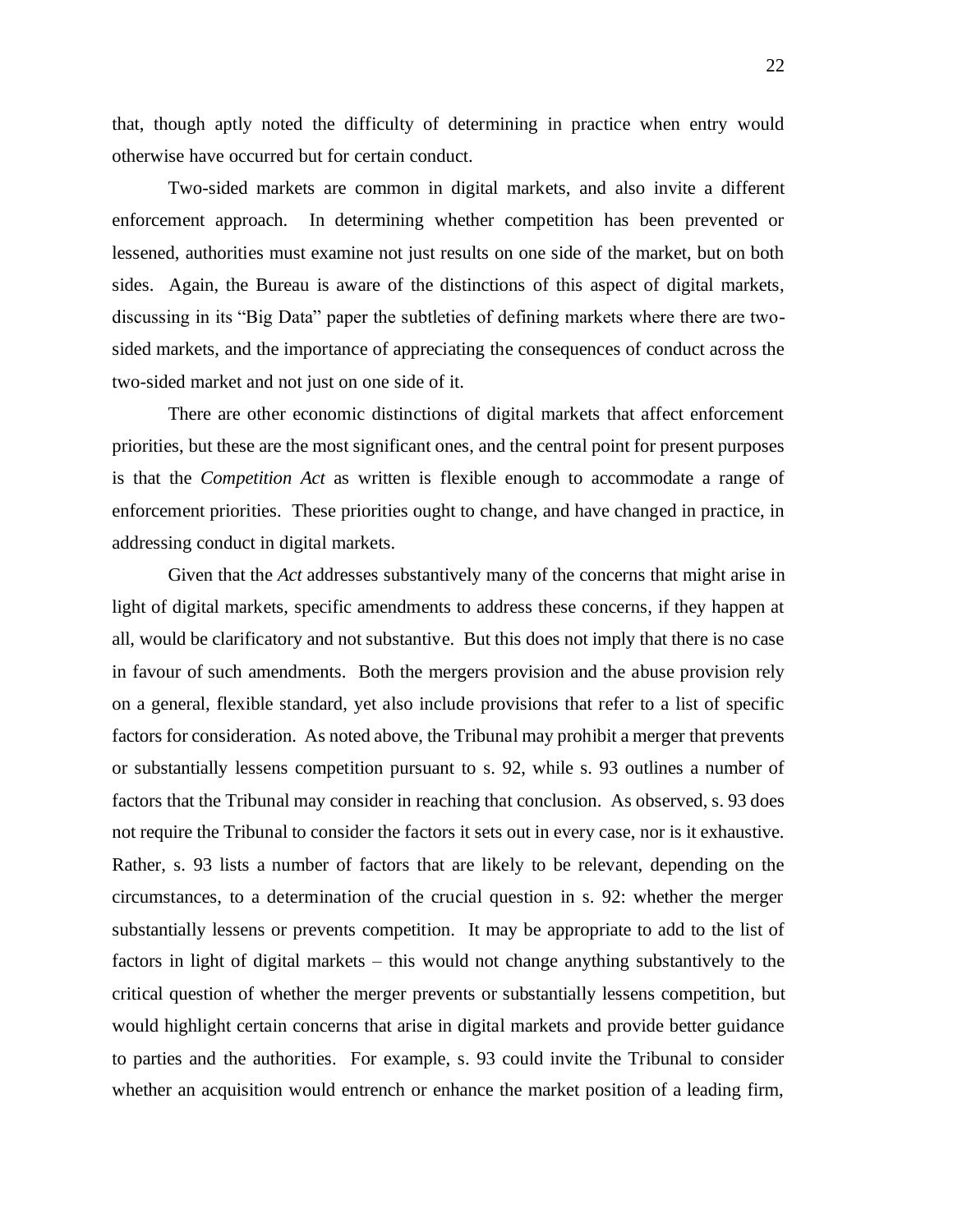including leading firms in the digital sector. $68$  Section 93(f) presently provides that the Tribunal may consider whether a merger removes a vigorous and effective competitor. Given concerns about acquisitions of nascent competitors in digital markets, it may be better for s. 93(f) to include as a factor in the analysis of whether a merger prevents competition or lessens it substantially the question of whether a merger removes a vigorous and effective competitor, *or a potentially vigorous and effective competitor*. Section 93 could also include as a factor whether a merger would result in the degradation of quality of a product, including products offered by firms in the digital sector.

Similarly, the abuse of dominance provisions set out general language in s. 79, and examples of possible anti-competitive acts in s. 78. Amendments to s. 78 could set out examples from the digital sector. For example, a firm unreasonably withholding access to key inputs, including data, could constitute an anti-competitive act.

Whether or not these, or other, clarificatory additions are made the *Act* is not of critical importance: the *Act* as written is flexible enough to account for the additional anticompetitive threats that digital markets present. Given the existing role in the statute of lists of factors that provide guidance to competition authorities, however, there is a basis for considering such amendments. The fundamental requirements to stop or modify a merger, or find an abuse of dominance, do not change either way – there must be a substantial lessening or prevention of competition – but the amendments may provide useful guidance to private parties, the Commissioner, Tribunal and courts.

Before turning to recommendations for more substantive, but incremental change to the *Competition Act*, there are two remaining points worth noting in this subsection on enforcement priorities. First, while this paper focuses on substance and not procedure, I make the following observation: there is not simply the question of whether the *Act* is capable in the abstract of addressing specific competitive features of digital markets, there is also the question of the vigour of competition enforcement in the presence of digital markets. Digital markets, for a variety of reasons, including network externalities, and obstacles to access to data, are more likely to include firms that accumulate market power, which in turn increases the social importance of competition enforcement. This invites enforcers to scrutinize conduct in digital markets carefully, which is often complex, and as

<sup>&</sup>lt;sup>68</sup> Lawson Hunter suggested such an amendment in a speech to the Canadian Bar Association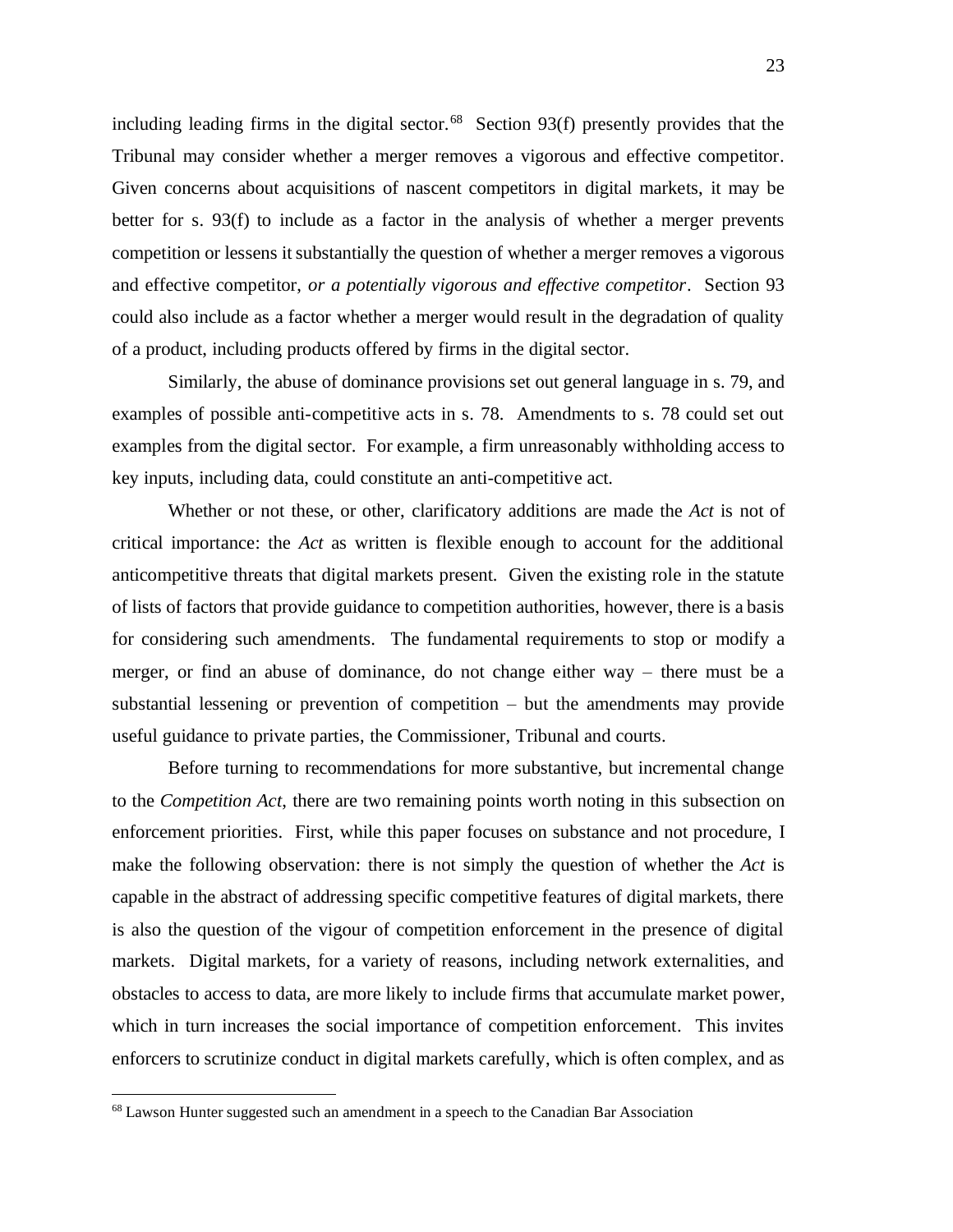digitization becomes important in more and more markets, it will be appropriate to increase enforcement activity: if markets prone to market power become more economically significant in an economy, it stands to reason that antitrust activity ought to increase.

Such a change in enforcement activity requires resources. Canada has moved in that direction, increasing the Competition Bureau's budget by \$96 million over the next five years, and a steady state increase after that. 69 But resource constraints on the enforcement side may call for other changes to ensure that scrutiny of anti-competitive behaviour remains suitable in the digital era, including perhaps liberalizing private rights of action for damages in order to draw on private as well as public resources to enforce the law. 70

There is another implication of the vulnerability of digital markets to market power. Whether or not a market is digital, there is a considerable range of economically harmful conduct resulting from market power that competition policy is ill-suited to address. To take perhaps the most significant example, if firms in an oligopoly refrain from engaging in vigorous price competition not because of an explicit conspiracy to fix prices, but rather because of a recognition that tacit cooperation with a rival will be more profitable than fierce rivalry, such parallel conduct is outside the scope of competition enforcement in Canada.<sup>71</sup> And rightly so. To require firms to set vigorously competitive prices no matter their self-interest is ultimately to require the competition authorities to engage in price regulation, an enormously complex task to do well in any given market, let alone in every sector of the economy that is not highly competitive. Similarly, Canadian competition law seeks to deter the improper accumulation or preservation of market power, but does not penalize a dominant firm that sets high prices, or degrades its product, in order to *exploit* market power.<sup>72</sup>

To take an example resonant with digital markets, as discussed above, *Nielsen* was an abuse of dominance case that included concerns about exclusive contracts for grocery retail data that an analyst of data, Nielsen, had struck with the sole suppliers of that data, grocery stores. The Tribunal found that the exclusive contracts prevented entry of a rival

<sup>69</sup> Financial Post Staff (2021).

 $70$  C.D. Howe Institute Competition Policy Council (2016); Ducci and Trebilcock (2019).

<sup>71</sup> *Atlantic Sugar.*

<sup>72</sup> *NutraSweet*.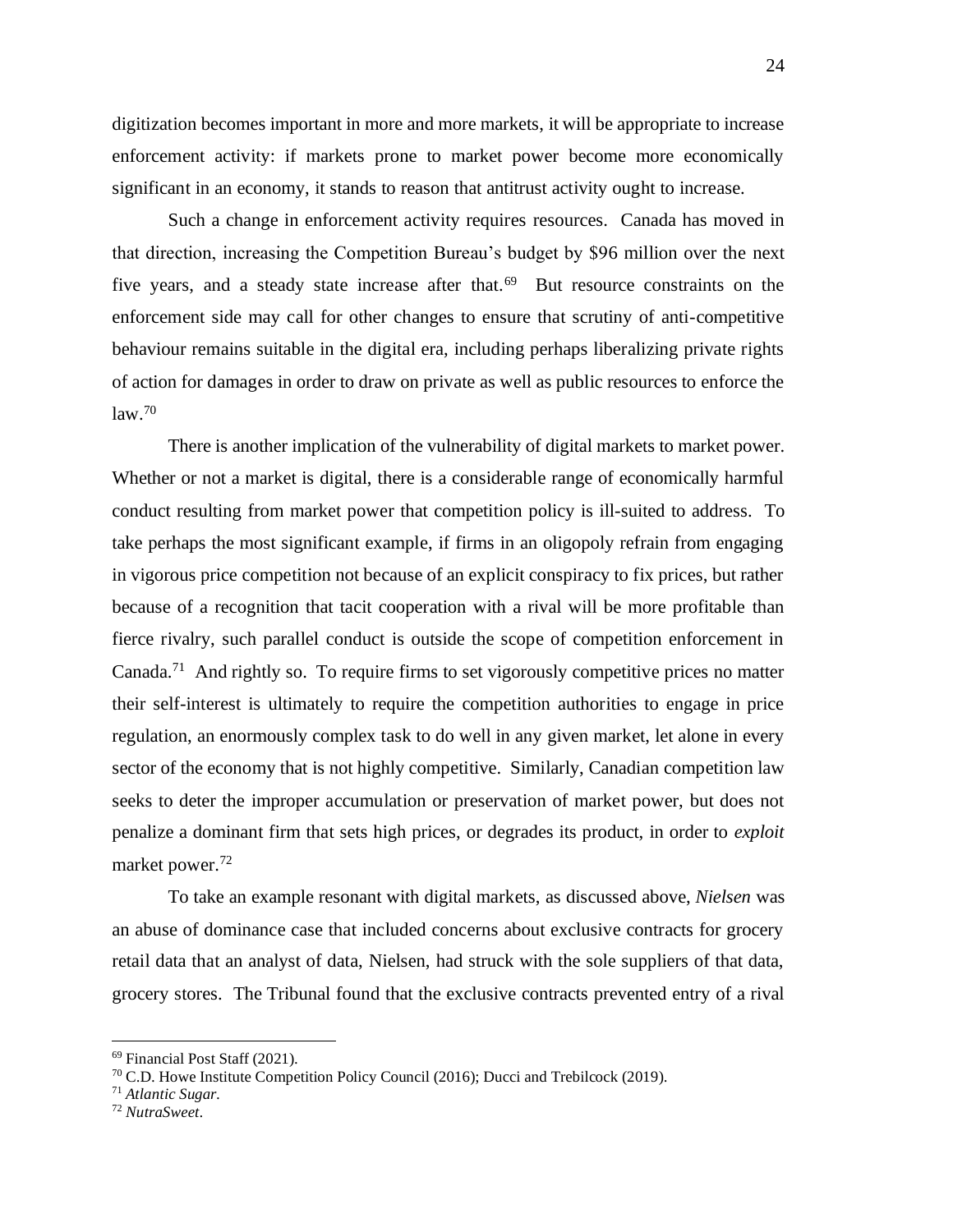analyst into the market and ordered Nielsen to discontinue exclusivity. There was an argument that such an order may not have been sufficient to induce the grocery stores to sell their data to a competitor of Nielsen, and therefore was not a satisfactory order. The Tribunal concluded that while its order may not have been *sufficient* to provoke competition in the market, it was *necessary* for competition to have a chance of emerging, and that was all it could ask of a remedy in the context at hand. Again, this was appropriate given that the only alternative would be to order the grocery stores to provide their data to a competitor, which would potentially be problematic because of the difficulties in regulating conduct of parties not subject to the antitrust complaint.

Recognizing that, from an economic perspective, competition policy is limited in what it can do to require competitive conduct in settings where there is market power, and recognizing that digital markets will often include firms with market power, it may be appropriate for government to consider whether regulation of certain digital markets is warranted. Ordering access to data held by others, for example, is something that competition authorities are empowered to do, as noted above, but there would be challenges for non-sectoral authorities like the Bureau or Tribunal to order such access, given difficulties in pricing such access, and potential implications for other legal and regulatory priorities, such as privacy. It therefore follows that as digital markets become more economically significant, in part because more markets will be digitally-driven, it may be appropriate for government to examine sector-specific regulation to address entrenched market power unassociated with exclusionary or other explicitly anticompetitive conduct. Regulation of any firm, digital or not, is challenging and it is far from obvious that pursuing a regulatory strategy would be optimal, but it may be the only tool available in a growing number of contexts to address market power. For present purposes, any move to increase regulatory scrutiny of digital markets would be independent of change to the *Competition Act* itself, given its appropriate and longstanding focus on anticompetitive conduct, not uncompetitive outcomes that result from market conditions.

An example of the potential for beneficial regulation that is informed by competition principles, but may not rely on the *Competition Act* itself, is open banking.<sup>73</sup>

<sup>&</sup>lt;sup>73</sup> Standing Senate Committee on Banking, Trade and Commerce (2019); Advisory Committee on Open Banking (2021).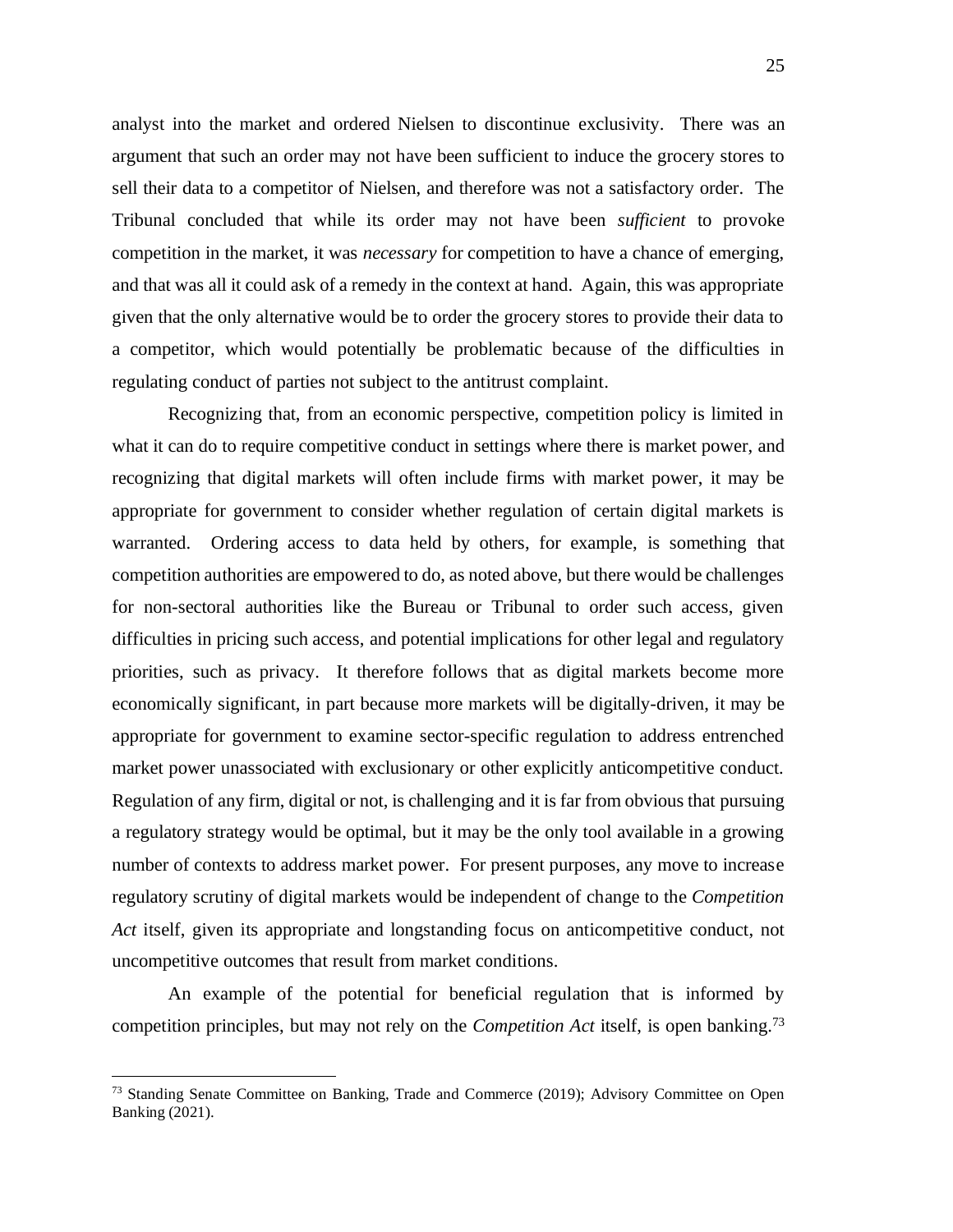Open banking requires financial institutions to make a customer's data transferable to other financial firms at the request of the customer. A financial institution may not have incentives to create such transferable data options for its customers given that so doing may empower its competitors; moreover, intensified competition lowers industry profits overall, so the competitor may not be in a position to compensate the institution for access to data.<sup>74</sup> Given the complexities in mandating transferable data, including the probable need for some kind of oversight, it may be better to establish a standing regulatory regime for open banking than to rely on *ad hoc* competition law cases.<sup>75</sup>

#### <span id="page-26-0"></span>b) Statutory Reform

Maintaining the economic perspective that applies throughout Section 3, this subsection outlines a number of recommended amendments to the *Competition Act*. While the fundamentals in the *Act* are suited to digital markets, there are flaws in the *Act*, at least as it has been interpreted, that require attention. I outline four recommended reforms in this subsection. Each of these reforms would be justified from an economic perspective regardless of the impact of digital markets, but are especially suitable in light of that impact.

#### <span id="page-26-1"></span>b.i) Wage-Fixing and No-Poaching Agreements

As the paper discusses in detail below, Section 1.1 includes a potpourri of objectives of the *Competition Act*. The objectives include attention to economic distributive issues, with s. 1.1 identifying low prices to consumers as a goal of the *Act*, independent of (but often consistent with) the goal of economic efficiency.<sup>76</sup> Section 1.1 does not, however, identify competitive pay for workers as an objective of the *Act*, perhaps anomalously given the distributional focus on consumers in the section.<sup>77</sup> The paper discusses how this omission may have influenced the interpretation of the efficiencies defence below. This subsection focuses instead on the *Act*'s failure to treat wage-fixing and no-poach agreements among employers similarly to price-fixing and non-compete agreements among sellers of products. Given that wage-fixing and no-poach agreements

<sup>74</sup> See, e.g., discussion in *Nielsen*; Rubinfeld and Gal (2017).

<sup>75</sup> Blyth (2019).

<sup>76</sup> See discussion in Iacobucci (2013); Crampton (1992).

<sup>77</sup> Iacobucci (2013); Cengiz (2021).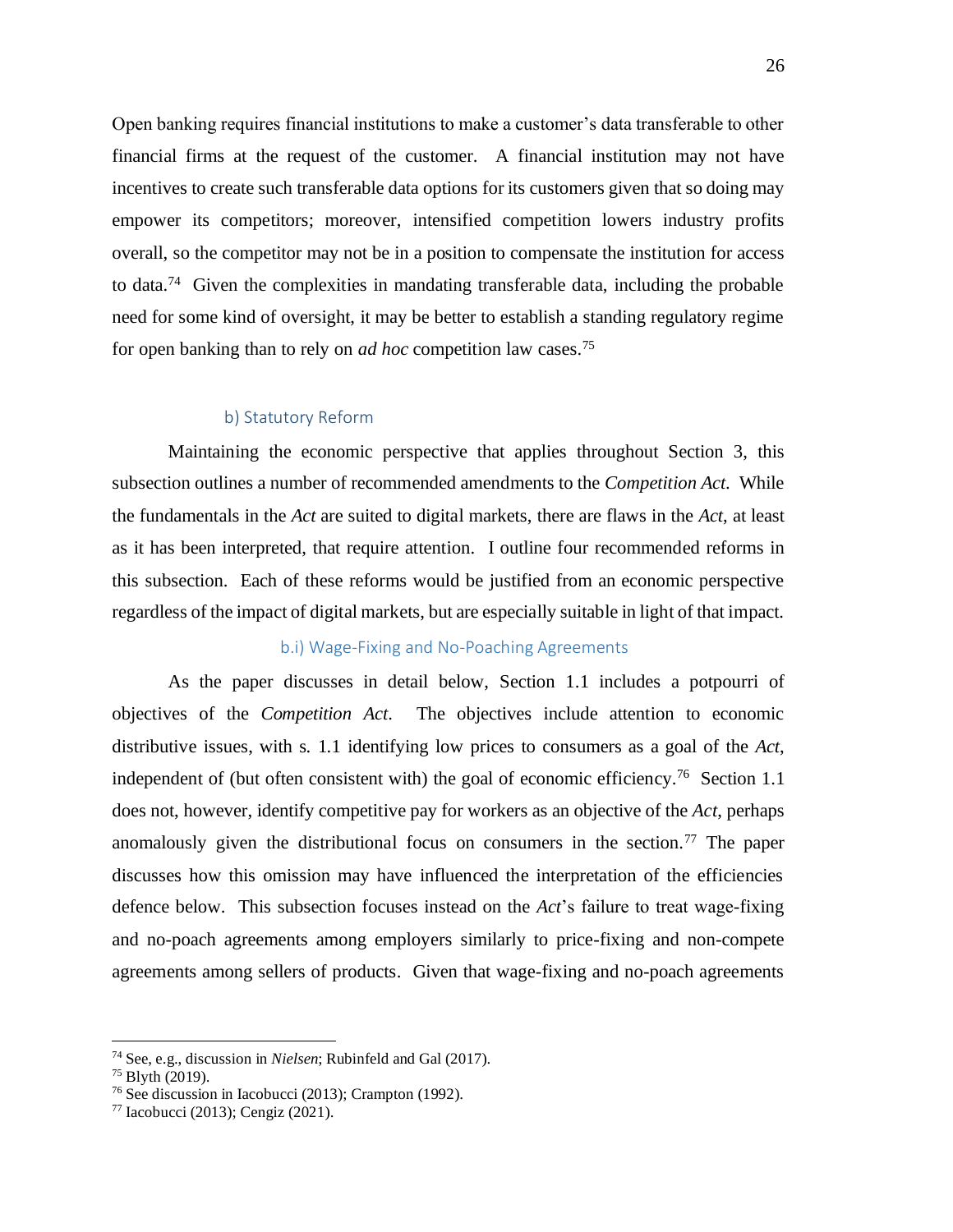have the same efficiency shortcomings as price-fixing and non-compete agreements, and similarly perverse distributive properties, this is a failure that deserves attention.<sup>78</sup>

While s. 1.1 omits labour from the distributive goals of the *Act*, the conclusion that the *Act* does not apply to wage-fixing turns even more on the wording of s. 45 of the *Act*. Section 45, a criminal provision, prohibits agreements among competitors to fix prices or to allocate markets or customers in the sale of products. It does not, however, prohibit agreements amongst competitors that relate to the *purchase* of products.<sup>79</sup> As such, the Competition Bureau has announced that while it may consider such buy-side agreements under the civil provisions governing agreements between competitors, s. 90.1 in particular, it will not pursue such agreements under s. 45. Such an interpretation is likely correct, but means, however, that there would be no private right of action for damages for such buyside agreements, since s. 36 requires actions for damages to relate to criminal offences, nor would there would be a financial penalty levied by the Tribunal since s. 90.1 does not provide for financial penalties. That is, there is no financial deterrence at present in the *Act* against wage-fixing, no-poaching or other buy-side agreements. This should change.

Wage-fixing or other conspiracies in purchasing is just as harmful from an economic efficiency perspective as price-fixing in sales. Price-fixing increases the price of a product to consumers, which increases the sellers' profits but creates efficiency losses by pricing some potential consumers out of the market. Wage-fixing suppresses wages, which increases profits to the conspirator-purchasers of labour by keeping costs down, but also creates efficiency losses by pricing some potential labourers out of the market. Monopsony is just as economically inefficient in principle as monopoly. It follows that deterring wage-fixing and other buy-side agreements ought to attract the same legislative attention as price-fixing and other sell-side agreements. From an efficiency perspective alone, s. 45 of the *Act* ought to be amended to apply to buy-side agreements. There may be distributive arguments in favour of labour that provide further support such amendments, but they are not necessary for the case for change to succeed.

This recommended change, like other recommendations addressed below, does not strictly depend for its justification on the increased digitization of markets. Even "old"

<sup>78</sup> See, e.g., Glossop (2021); Pecman, Margison and Spillette (2021).

<sup>79</sup> Competition Bureau (2020).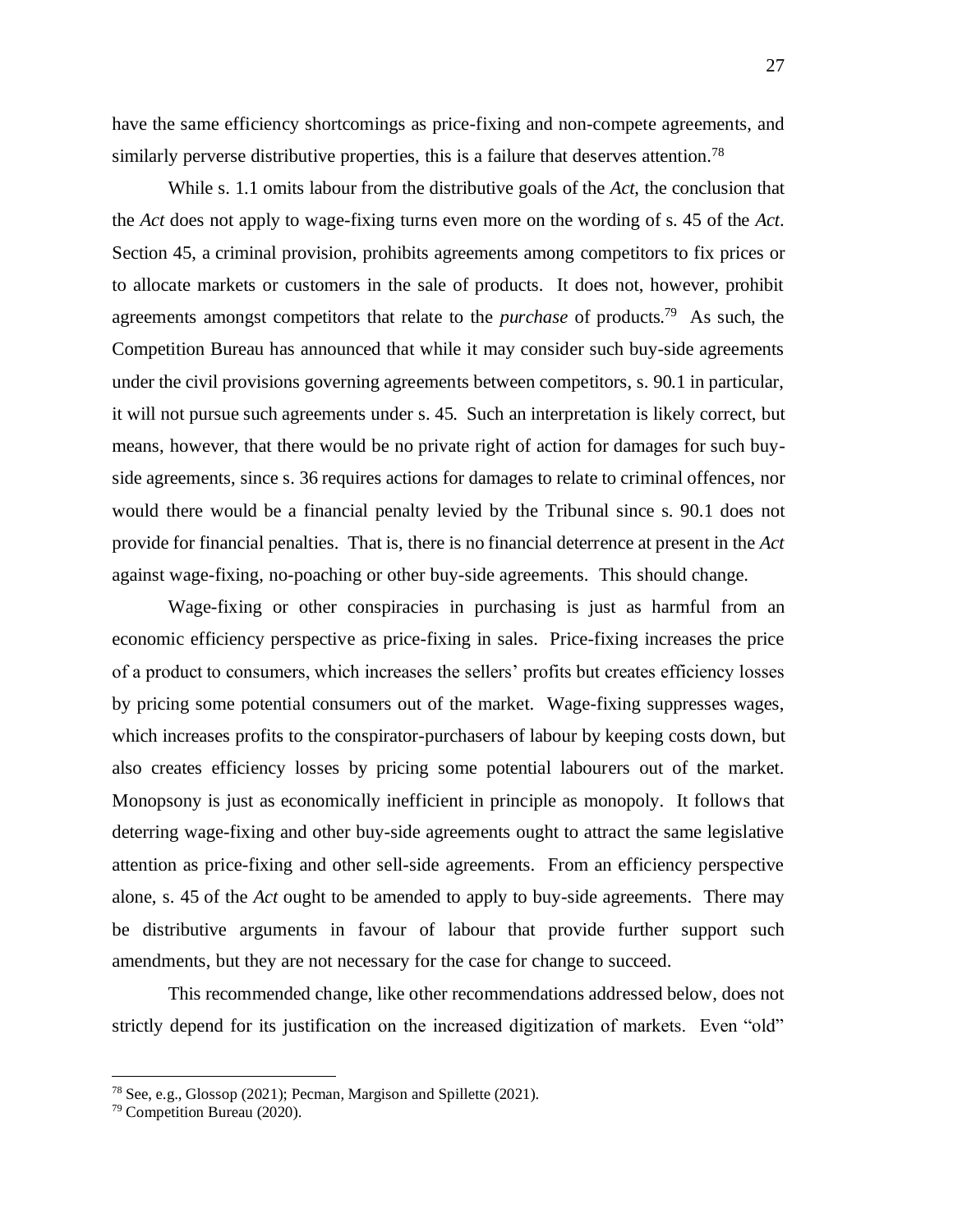economy businesses create harmful economic distortions when conspiring in labour markets, and the *Act* should be amended for all contexts. But digitization may create a new impetus for such changes for efficiency reasons. As noted above, market power is more probable in digital markets, and the risks that there may be buy-side market power, and hence potential profit in wage-fixing conspiracies, increase. If, for example, Amazon and Wal-Mart were dominant online retailers, whose dominance were entrenched and protected by data analytic advantages, it is conceivable that they may have monopsony power in some labour markets, perhaps in smaller geographic centres that are logistically attractive locations for warehouses. Banning wage-fixing agreements would be efficient in such circumstances.

There are distributive reasons to support amendments to the buy-side conspiracy provisions in the digital era. There is an argument that digital markets, in part because of market power, aggravate growing economic inequality in society.<sup>80</sup> Wage-fixing agreements are distributively perverse in most markets, shifting economic resources from relatively less prosperous workers to more prosperous shareholders. The paper considers non-efficiency policy values in greater detail below, and the sometimes difficult policy trade-offs they raise, but where efficiency and non-economic values both support change, the argument is especially compelling. This is the case with adding buy-side conspiracies to s. 45.

#### <span id="page-28-0"></span>b.ii) Section 96

Section 96 of the *Competition Act* provides that the Tribunal shall not make an order against an anti-competitive merger where the efficiency gains from the merger are greater than and offset the anticompetitive effects of the merger. The section has been the subject of considerable interpretive debate; indeed, within the litigation of *Superior Propane*, the Competition Commissioner changed his own position on its proper interpretation.<sup>81</sup> The debate has focused significantly on the meaning of "anticompetitive effects." In particular, are the negative anticompetitive effects from a merger derived only from losses in economic efficiency, such as where buyers are priced out of the market, or do the effects include some accounting for efficiency-neutral transfers from consumers to producers,

<sup>80</sup> See, e.g., Wu (2018).

<sup>81</sup> See discussion in Iacobucci (2013); Ahmed (2006).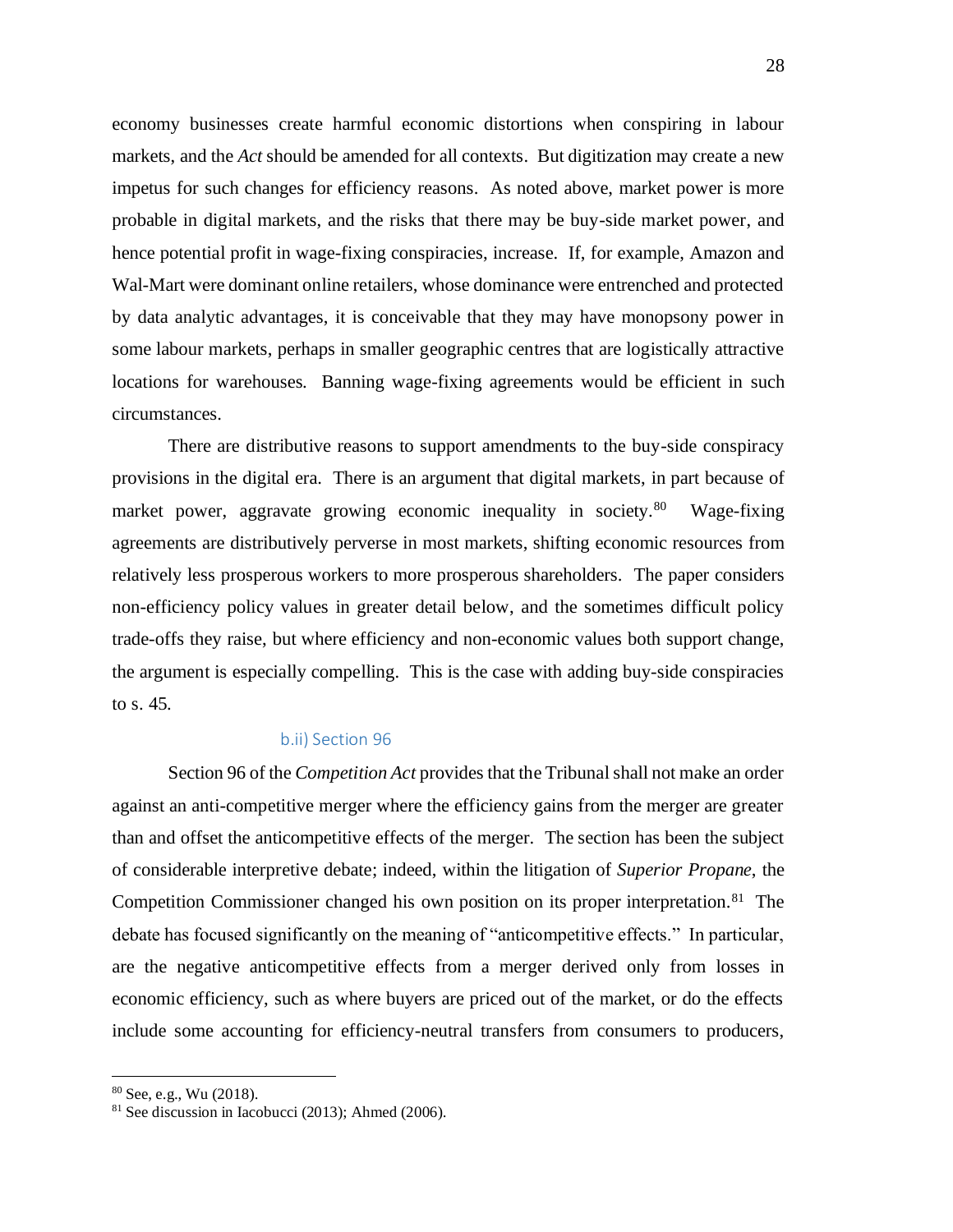such as where buyers continue to purchase the product but pay more for it? This interpretive question raises an equity-efficiency trade-off: efficiency may recommend the allowance of the merger because of the economic benefits of cost savings, while equitable concerns about economic distribution may recommend the disallowance of the merger because profits to shareholders at the expense of high prices to consumers. This kind of reckoning between non-economic and economic considerations is the focus of Section 4 of this paper, and the interpretation of s. 96 will be an element of that discussion. This subsection, on the other hand, focuses on a separate issue that has arisen in the application of s. 96: the requirement set out by the Supreme Court in *Tervita* that the Bureau quantify anticompetitive effects if the merging parties invoke the efficiencies defence. Such a requirement is inappropriate and a statutory amendment to abolish it makes sense.

Merging parties in *Tervita* relied on the efficiencies defence to seek approval of a merger that the Bureau and Tribunal found would substantially lessen competition. The Tribunal accepted the Bureau's contention that price increases in the 10% range from the merger were likely, and the Supreme Court accepted that the merger would substantially lessen competition. While the Bureau did not specifically quantify the negative, anticompetitive effects of the merger, the Bureau and Tribunal agreed that any efficiencies from the merger were likely to be negligible, and therefore the merger could not go ahead: the negative effects from the merger could not be offset by negligible efficiency gains. The Supreme Court ultimately ruled, however, that it was incumbent on the Bureau to quantify the quantifiable anticompetitive effects from the merger such that the merging parties would know the case against them when invoking the efficiencies defence. As the Bureau had not quantified anticompetitive effects, the parties could successfully rely on the efficiencies defence to the merger.

The particular case outcome was clearly undesirable from an efficiency perspective: a predicted price increase of 10% would inevitably create some deadweight losses from buyers priced out of the market, and these losses would not be offset by efficiency gains that were found to be negligible. The efficiency argument in favour of the *Tervita* ruling therefore must rest on the idea that the quantification rule that the case created is optimal for future cases. This is not, however, convincing.<sup>82</sup>

 $82$  Winter (2015); Iacobucci (2015); Wilson, Klotz, and Sandford (2018).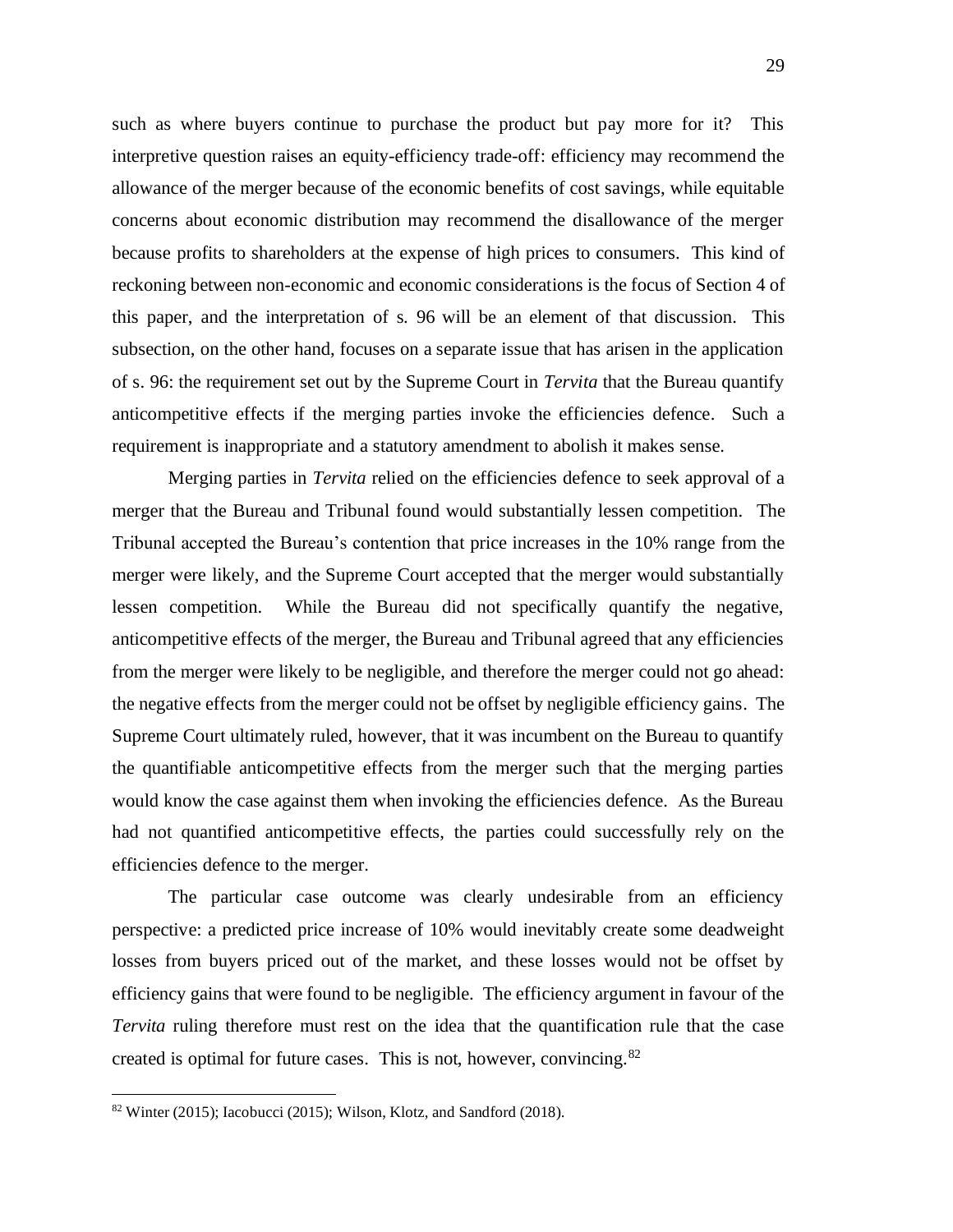*Tervita* requires only "quantifiable" effects to be quantified. But econometricians can in principle quantify any kind of effect, not just relatively obvious ones like price effects. A degradation in quality, for example, reduces consumer surplus, but may increase profits, both of which effects are in principle quantifiable. The economic impact of a prevention of competition, rather than a lessening of competition, would also be conceivably subject to quantification. Even the economic impact of a chilling effect on innovation, and attendant losses to consumer surplus could be quantified in principle. For example, recent developments in empirical methods have enabled economists to turn their attention to the quality of political information. Such studies have identified connections between the information environment and political outcomes.<sup>83</sup> Furthermore, researchers have linked growing market concentration in media with a degradation in the quality of political information, which is, in turn, associated with increasing polarization and other changes in voting behaviour.<sup>84</sup> It is unclear, therefore, what conceptual boundaries *Tervita* establishes between "quantifiable" and "non-quantifiable." This implies that it will be open to merging parties always to advance a credible argument that the Bureau has failed to meet its burden of quantification, and therefore to invoke the efficiencies defence successfully, unless the Bureau successfully quantifies all economic effects of the merger.

It is possible, of course, that case law will clarify the quantification requirement over time, establishing the kinds of effects that require empirical estimates, and those that do not. But *Tervita* was decided in 2015, and there still is no clarification; litigated cases in Canadian competition policy are rare, especially in mergers given their time-sensitivity and the parties' consequential reluctance to litigate. Moreover, any clarification will be arbitrary: if there is a good reason to require quantification of some effects, it is not obvious why there ought not to be a requirement to quantify all effects, given that all effects are theoretically quantifiable. The potential argument that it is easier in practice to quantify some effects than others, and therefore it is reasonable to require quantification of some effects rather than others, is not especially persuasive. Proving the quantitative impact of a merger is highly challenging and contestable in almost every case for almost every kind

<sup>83</sup> Peterson (2017).

<sup>84</sup> Moskowitz (2021); Arceneaux et al. (2020).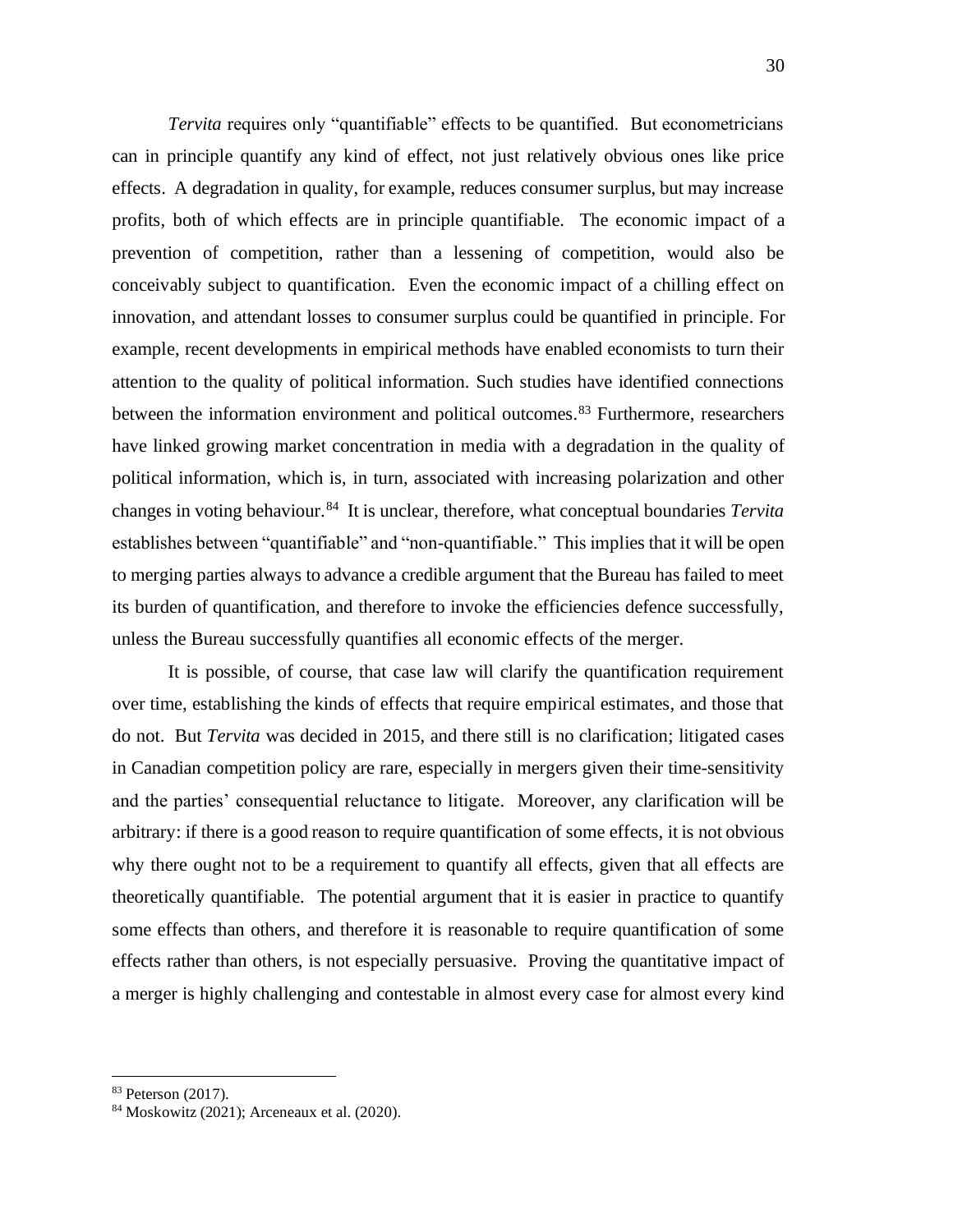of effect. The Bureau is predicting the future in merger cases and proving the future quantitative impact of the merger on any dimension is not ever a straightforward exercise.

On a related note, allowing the parties to require quantification of anticompetitive effects simply by invoking the efficiencies defence risks relieving the merging parties of the burden of proving that efficiency gains are likely to materialize, yet they are in the best position to do so. Efficiency gains from mergers are easily asserted, but may not materialize.<sup>85</sup> Given the ease with which they can be asserted, and the dubious record of the realization of efficiencies, it is inappropriate to have the onus shift to the Bureau to prove quantitative anticompetitive effects merely by asserting efficiencies, and thereby excuse the parties from proving them, despite their having the best information on the probable outcome. If the Bureau proves that a merger will prevent or substantially lessen competition, the onus ought to be on the merging parties to prove that the merger will lead to efficiencies that are greater than and offset the anticompetitive effects. If the parties prove that efficiencies are likely to be realized, there at least will be a tactical requirement for the Bureau to respond, including perhaps with quantitative evidence, that the gains are insufficient to offset the harms.

Another problem with the *status quo* is that there is a danger that the priority on quantification that the Supreme Court displayed in *Tervita* might spread into other areas of competition policy. For example, could parties argue that, before they have to show that an allegedly anticompetitive practice has an efficiency explanation pursuant to s. 79, the Bureau ought to quantify the anticompetitive effects of the alleged abuse of dominance? This kind of question was considered in *TREB*, with the Federal Court of Appeal concluding that there was no such quantification requirement, but only because the Supreme Court decision in *Tervita* explicitly confined itself to s. 96. That is, the Court was sympathetic to the quantification requirement, which would be as inappropriate in the abuse (or any other setting) as it is in mergers policy. An amendment would better ensure that the ill-conceived approach in *Tervita* does not influence other competition law issues.

By establishing a requirement that the Bureau prove quantitative effects in the face of the invocation of the efficiencies defence, *Tervita* puts grit in the gears of the already

<sup>85</sup> See, e.g., Roller, Stennek and Verboven (2000); Craswell (1982).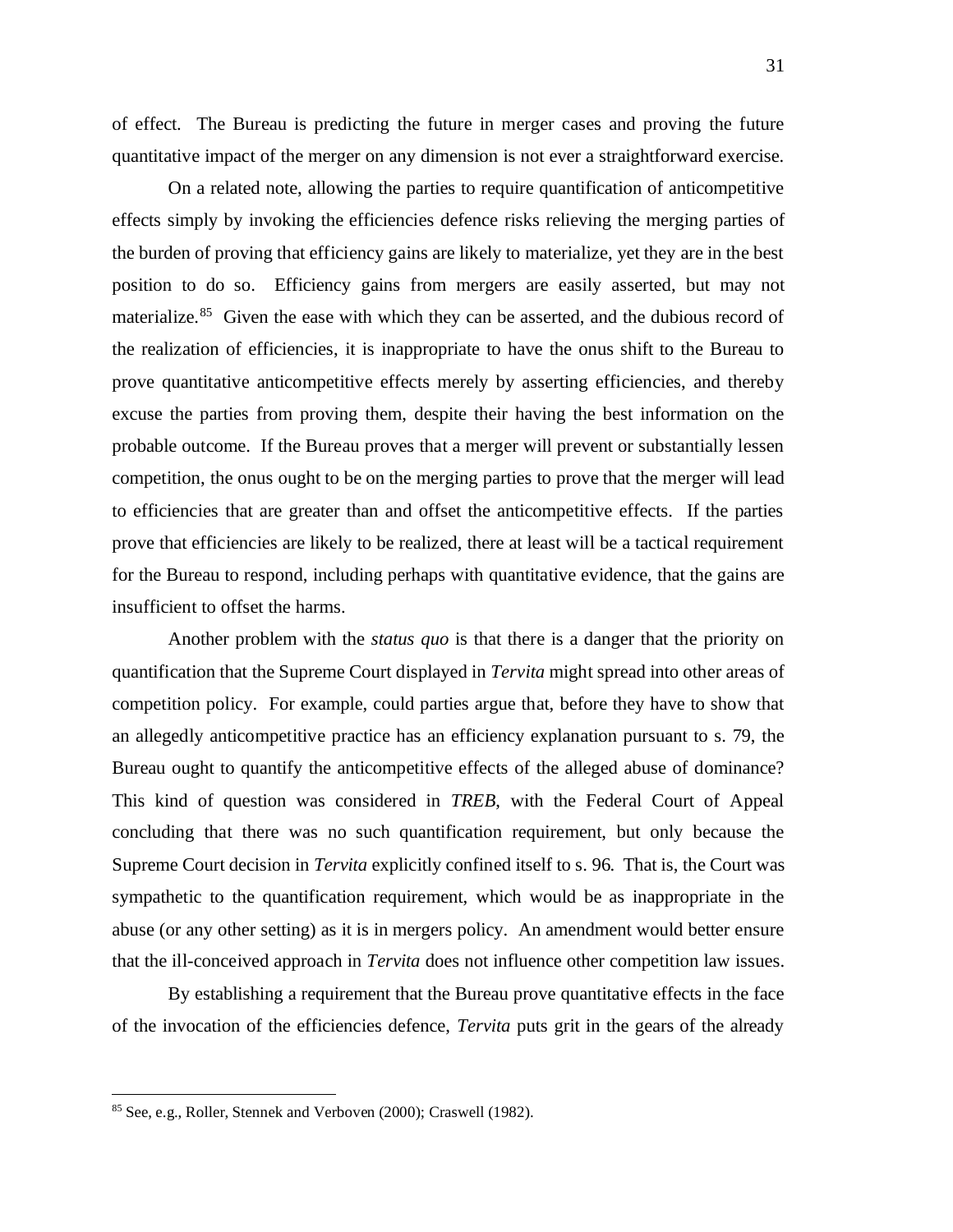complex machinery of proving that a merger is anticompetitive.<sup>86</sup> Parties have nothing to lose and something significant to gain by advancing an efficiencies defence, and then contesting the Bureau's attempts to quantify anticompetitive effects. Even where efficiencies are negligible, as in *Tervita* itself, such a strategy may be successful in defending an anticompetitive merger. If the Commissioner establishes qualitatively or qualitatively that a merger will likely prevent or substantially lessen competition, it should be up to the merging parties to prove efficiencies are greater than and offset the anticompetitive effects from the merger. An amendment to the *Act* should make this clear.

The fact that the parties would not have a precise quantitative target to overcome when invoking the efficiencies defence is not especially troublesome for the following reasons. First, on *Tervita*'s logic, the Commissioner need only quantify "quantifiable" effects, and need not quantify other effects. The Supreme Court already accepts, therefore, that the merging parties may be required in some circumstances to establish efficiencies that overcome unquantified anticompetitive effects. The Tribunal must exercise its judgment to weigh anticompetitive harms against efficiencies even if the former are not quantitatively specified.

Second, there is a question whether the efficiencies defence ought to be retained at all, even from an economic perspective, perhaps especially in the digital era. There is some evidence in the US that market power is increasing, which is consistent with what one would predict given the rise in digital markets and their vulnerability to uncompetitive conditions.<sup>87</sup> Given the rise in market power generally, and the difficulties of identifying efficiency gains that will truly materialize *ex post,*<sup>88</sup> especially in dynamic and innovative markets,<sup>89</sup> it would not be unreasonable to recommend the abolition of the efficiencies defence altogether on the basis of economics, let alone political considerations. While it is necessary for the *Act* to clarify its political and economic objectives, as the next section outlines, from an efficiency perspective, the efficiencies defence ought not to be abolished altogether. Canada is a relatively small economy with the scale disadvantages that this implies – borders still matter in determining competitive conditions – and there will be

<sup>86</sup> Chiasson and Johnson (2019).

<sup>87</sup> Shapiro (2018).

<sup>88</sup> See, e.g., Roller, Stennek and Verboven (2000).

<sup>89</sup> Chiasson and Johnson (2019).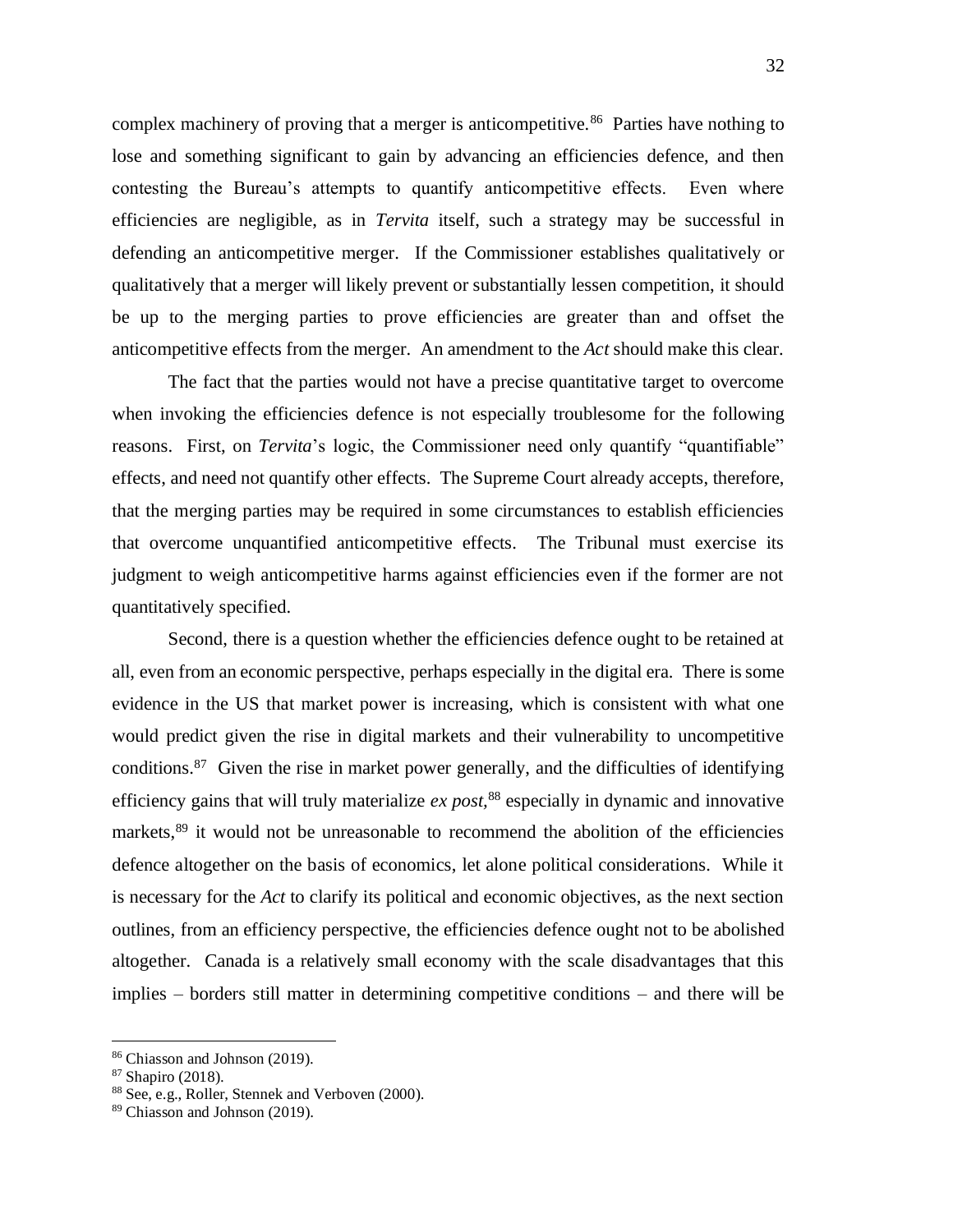cases where the country is better off allowing a merger and attendant efficiencies even if prices might rise as a consequence. But putting a burden on the Commissioner to prove quantitatively anticompetitive effects shifts the balance much too far in favour of producers over consumers, especially in light of the challenges of quantifying the kinds of anticompetitive effects that are more likely to occur in digital markets, such as harms to innovation or product quality. *Tervita* itself demonstrated this by perversely allowing an anticompetitive merger with negligible efficiency gains because of the efficiencies defence.

A third reason why it would not be overly troubling following an amendment that the Bureau would not be required to assess quantitatively anticompetitive effects is that, at present, there is no clear definition in the case law about the kinds of anticompetitive harms that s. 96 addresses. *Superior Propane* concluded that these harms could include both efficiency losses and efficiency-neutral transfers from consumers to producers, and it was up to the Tribunal to exercise its discretion about what matters in any given case. The paper returns to the problems for indeterminacy that such reliance on the Tribunal's preferences generates, but notes here the peculiarity of requiring the Bureau to quantify the anticompetitive effects of a merger when the conceptual foundation of what counts as an anticompetitive effect is undefined.<sup>90</sup>

For all these reasons, a legislative amendment to s.96 ought to provide that the Commissioner need not rely on quantitative evidence to establish a probable substantial lessening or prevention of competition from a merger. Once the merger is established as anticompetitive, the merging parties ought to bear the onus of showing that efficiencies outweigh the anticompetitive effects of the merger. Just as it would have to do under *Tervita* in respect of "unquantifiable" effects, the Tribunal will exercise judgment to reach conclusions about the gains and losses from the merger, even if those gains and losses are not completely quantified.

#### <span id="page-33-0"></span>b.iii) Abuse of Dominance

This subsection recommends three amendments to the abuse of dominance provisions. The statute should clarify that an anti-competitive act does not require a negative effect on a competitor. The statute should also clean up the quirky (at best)

 $90$  Iacobucci (2015); Wilson, Klotz, and Sandford (2018).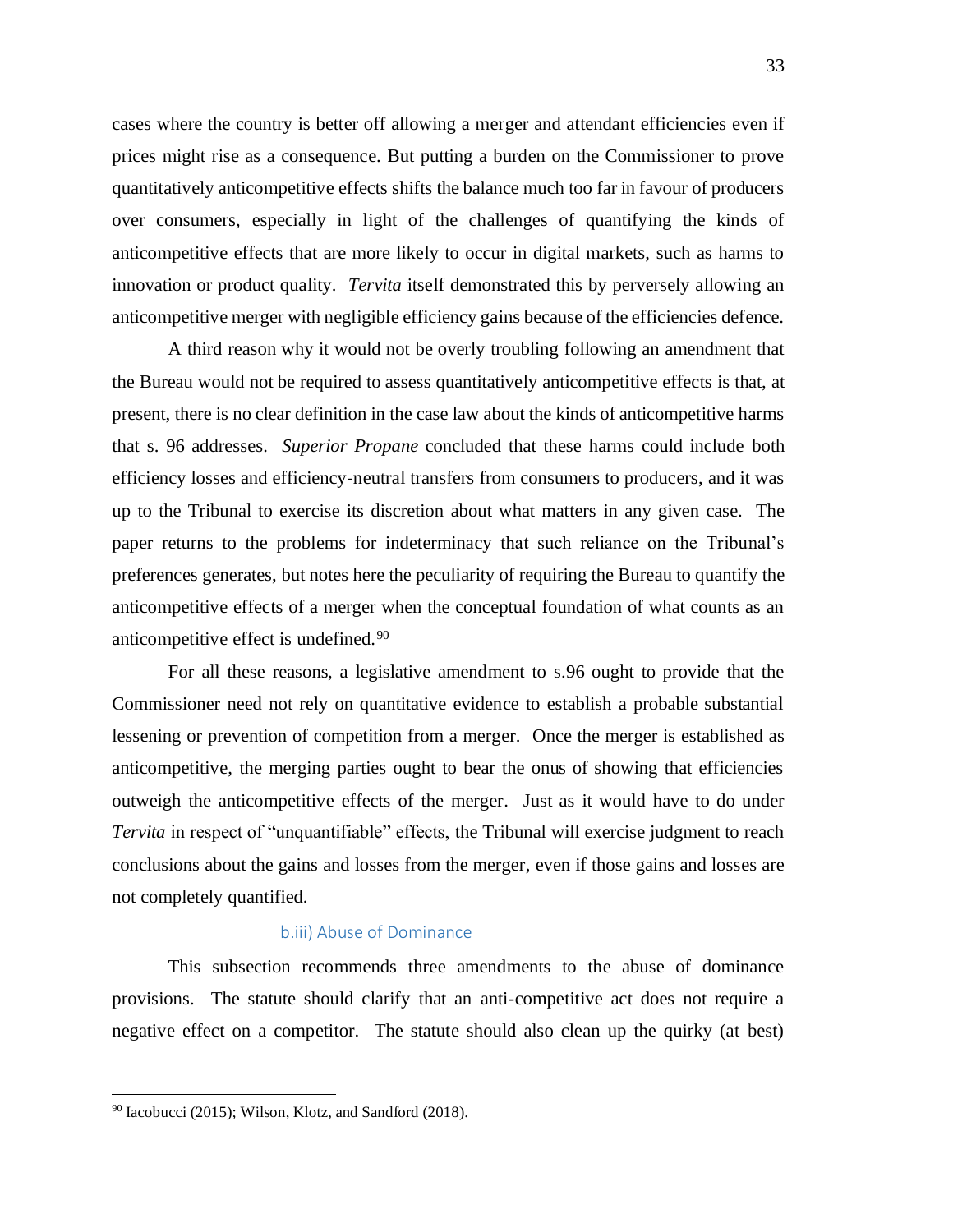relationship between s. 79(1)(b) on anti-competitive acts and s. 79(1)(c) on the competitive impact of a practice. Finally, the Act should allow Administrative Monetary Penalties that exceed \$10 million.

#### <span id="page-34-0"></span>b.iii.1) Harm to Competition, Not Competitors

Case law has concluded that anti-competitive acts that may constitute an abuse of dominance under s. 79 require a negative impact on a competitor; specifically they must have an exclusionary, predatory or disciplinary character. This was the conclusion in *NutraSweet* because the list of examples of anti-competitive acts found in s. 78 generally have a negative impact on a competitor. While the Tribunal in *Laidlaw* concluded that a series of acquisitions of competitors could be "anti-competitive acts," despite not having negative effects on a competitor, the requirement of a negative effect on a competitor in *NutraSweet* was affirmed by the Federal Court of Appeal in *Canada Pipe.* 91

In light of s. 78(1)(f), which speaks of buying up product to preserve pricing, and therefore does not have a negative impact on a competitor, the Federal Court of Appeal in *TREB* concluded that the negative impact could fall on someone who competes in a relevant market even if that person is not a direct competitor of the person alleged to have abused dominance. Thus, TREB could have engaged in a practice of anticompetitive acts by restricting the dissemination of data even if the acts had an exclusionary effect on realtors who did not directly compete with TREB. The conclusion in TREB is surely correct. An organization of realtors may harm competition amongst realtors even if the organization itself and realtors do not compete. As the Federal Court of Appeal itself recognized in *obiter dicta,* its reasoning in *TREB* calls into question the longstanding case law holding that an anti-competitive act requires a negative effect on a competitor: it would be reasonable to conclude that the existence of s.  $78(1)(f)$  contradicts case law that holds that anticompetitive acts under s. 79 require a predatory, exclusionary or disciplinary effect on competitors.<sup>92</sup>

Aside from the precedential tension between *TREB* and cases such as *Canada Pipe,*  the interpretation of s. 79 to require harm to competitors does not make economic sense. It is not difficult to imagine acts that are beneficial, not harmful, to competitors that harm

<sup>&</sup>lt;sup>91</sup> Ducci and Trebilcock (2018).

 $92$  Iacobucci and Winter (2010); Gal (1998).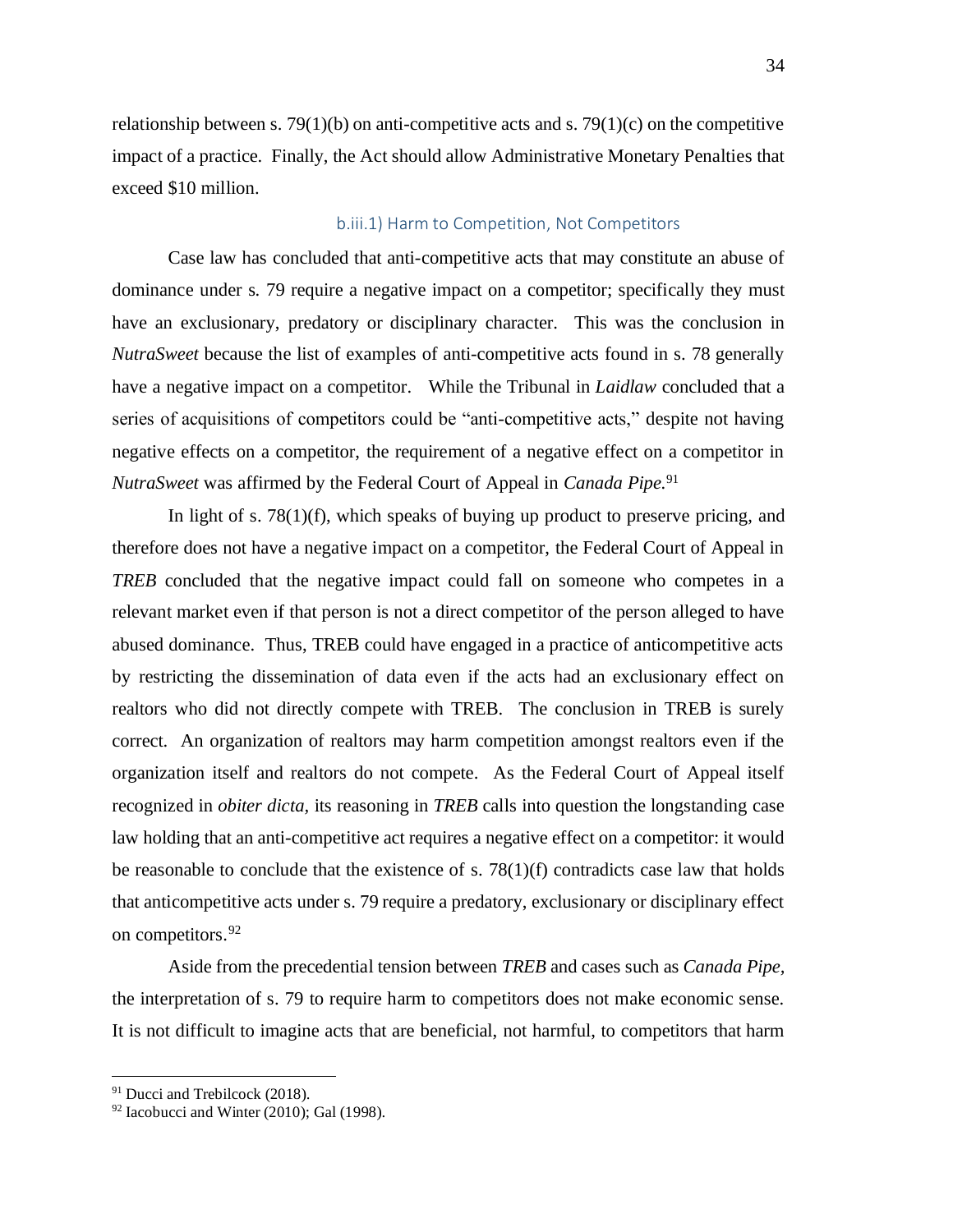competition.<sup>93</sup> Iacobucci and Winter (2010) offer the example of a practice that facilitates supra-competitive pricing amongst jointly dominant firms. To take a specific example from the case of *Atlantic Sugar*, the practice of one firm amongst three jointly dominant firms of posting its prices in its lobby might well have facilitated cooperative pricing amongst the firms, even if the practice did not amount to an unlawful (either criminal or civil) agreement. Iacobucci and Winter (2010) also conjecture that exclusive contracts might facilitate cooperative pricing amongst jointly dominant firms by limiting the gains to each firm from cheating on a cooperative equilibrium: exclusive contracts limit the additional sales that cutting prices attracts. They cite the consent agreement in *Waste Management*, a waste removal case involving two duopolists each relying on exclusive contracts, possibly to allocate parts of the market to each duopolist and preserve high prices.

The clarification that s. 79 should be amended clearly to prohibit acts that are beneficial to competitors but harmful to competition is appropriate regardless of digital developments. But the prevalence of market power in digital markets, and the potential for harmful, cooperation-promoting acts by jointly dominant firms, increases the urgency of the amendment. Moreover, Iacobucci identifies another enforcement objective for s. 79 that is especially relevant in digital markets, and that current interpretations of the section could foreclose.<sup>94</sup> There is an enforcement challenge associated with acquisitions of nascent firms by dominant firms in digital markets. Nascent firms may pose potential threats to dominant digital firms, and may do so in a short period of time given the potential for exponential growth, yet discerning and proving that an acquisition of a very new firm with small or non-existent sales is a threat to competition may be challenging. Such proof is especially difficult given that the products offered by the merging firms may not compete at a given point in time, but may have evolved to compete but for the acquisition. Facebook's acquisition of WhatsApp could fit this pattern, with text message services of WhatsApp potentially evolving to compete with social networking services.

<sup>&</sup>lt;sup>93</sup> Iacobucci and Winter (2010); Craswell (1982).

<sup>94</sup> Iacobucci, (2021) work in progress; Gerard and Lianos (2019); Yun (2020).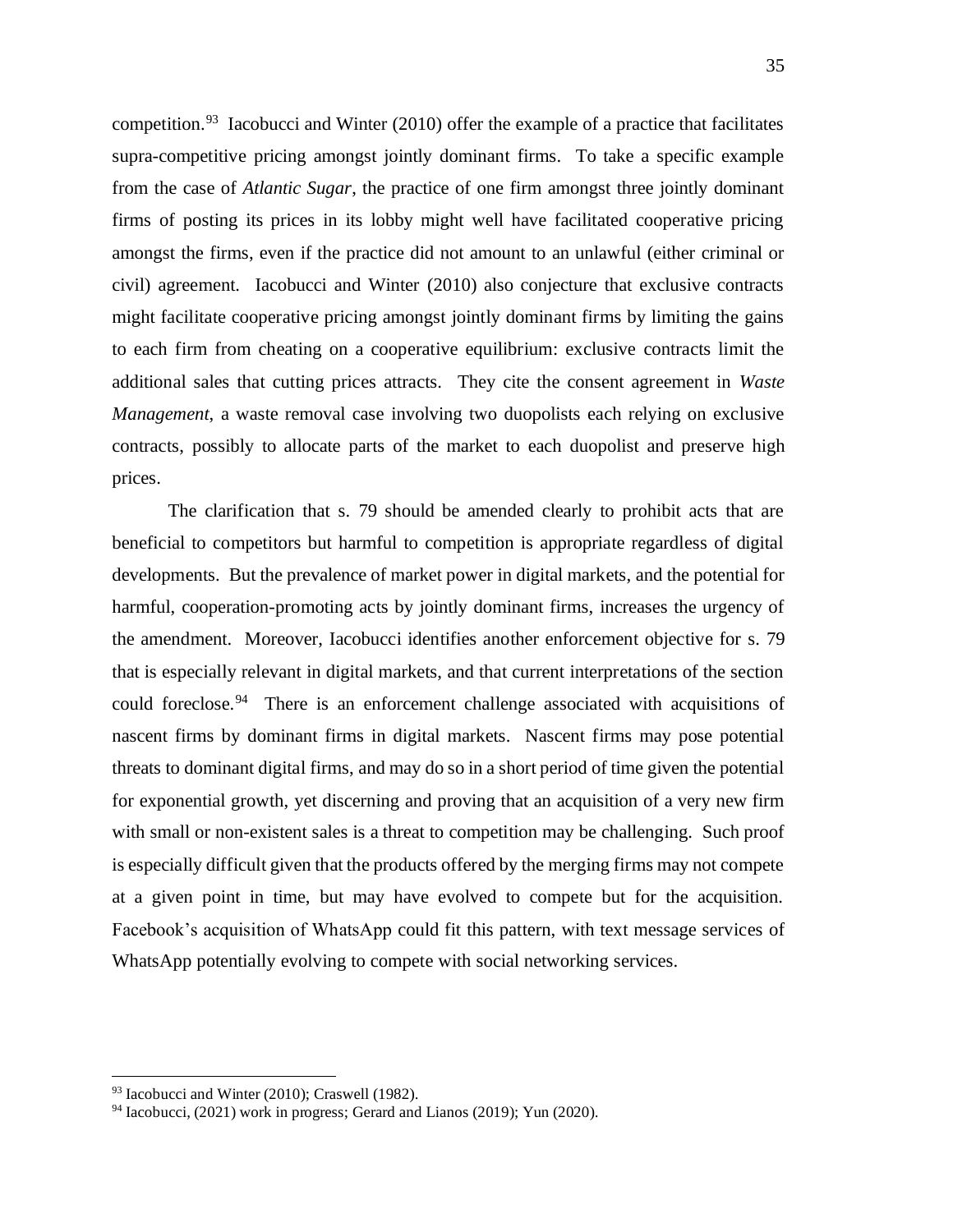Various suggestions have been made to confront such acquisitions.<sup>95</sup> An extreme version is that certain firms should be prohibited from making acquisitions. The obvious shortcoming of such an approach is that acquisitions can benefit consumers, not hurt them, perhaps because of expanded product features that the acquisition facilitates. Another approach would be to review a merger *ex post*, when the competitive implications of the acquisition are clearer. The Federal Trade Commission in the US has done just that in respect of Facebook's acquisition of WhatsApp and Instagram. This allows the benefit of hindsight, but creates remedial challenges as breaking up firms is clearly more difficult than preventing a merger.

An approach that Iacobucci (2021) identifies is to examine a series of acquisitions and understand them potentially as a practice of anticompetitive acts. Suppose a dominant digital firm acquires 10 nascent firms. While the Bureau might not have been able to establish that any of the acquisitions would have been likely to prevent or lessen competition substantially at the time, in hindsight, it may become apparent that the dominant firm had adopted a strategy of acquiring nascent competitors.<sup>96</sup> If, and only if, the *Act* prohibits anticompetitive acts that benefit competitors but harm competition, the *practice* of acquisitions could amount to an abuse of dominance under s. 79. This would have critical advantages from an enforcement perspective relative to relying on the mergers provision to review acquisitions of nascent competitors.

First, it would allow enforcers to take a bigger, better informed picture of the dominant firm's approach to acquisitions of nascent competitors. Second, it would expand remedial flexibility despite the *ex post* nature of the review. For example, if the Tribunal concluded that a dominant firm had engaged in a practice of anticompetitive acquisitions, it could impose an administrative monetary penalty rather than attempting to undo any given merger. Or it could restrict the dominant firm's ability to make acquisitions in the future, which naturally follows from a finding that the dominant firm has engaged in a practice of anticompetitive acquisitions.

The approach of relying on s. 79 to address the acquisition of nascent competitors has some support in existing case law: the Tribunal in *Laidlaw* found that a practice of

<sup>&</sup>lt;sup>95</sup> Cunningham, Ederer and Ma (2021).

<sup>&</sup>lt;sup>96</sup> Hemphill and Wu (2019).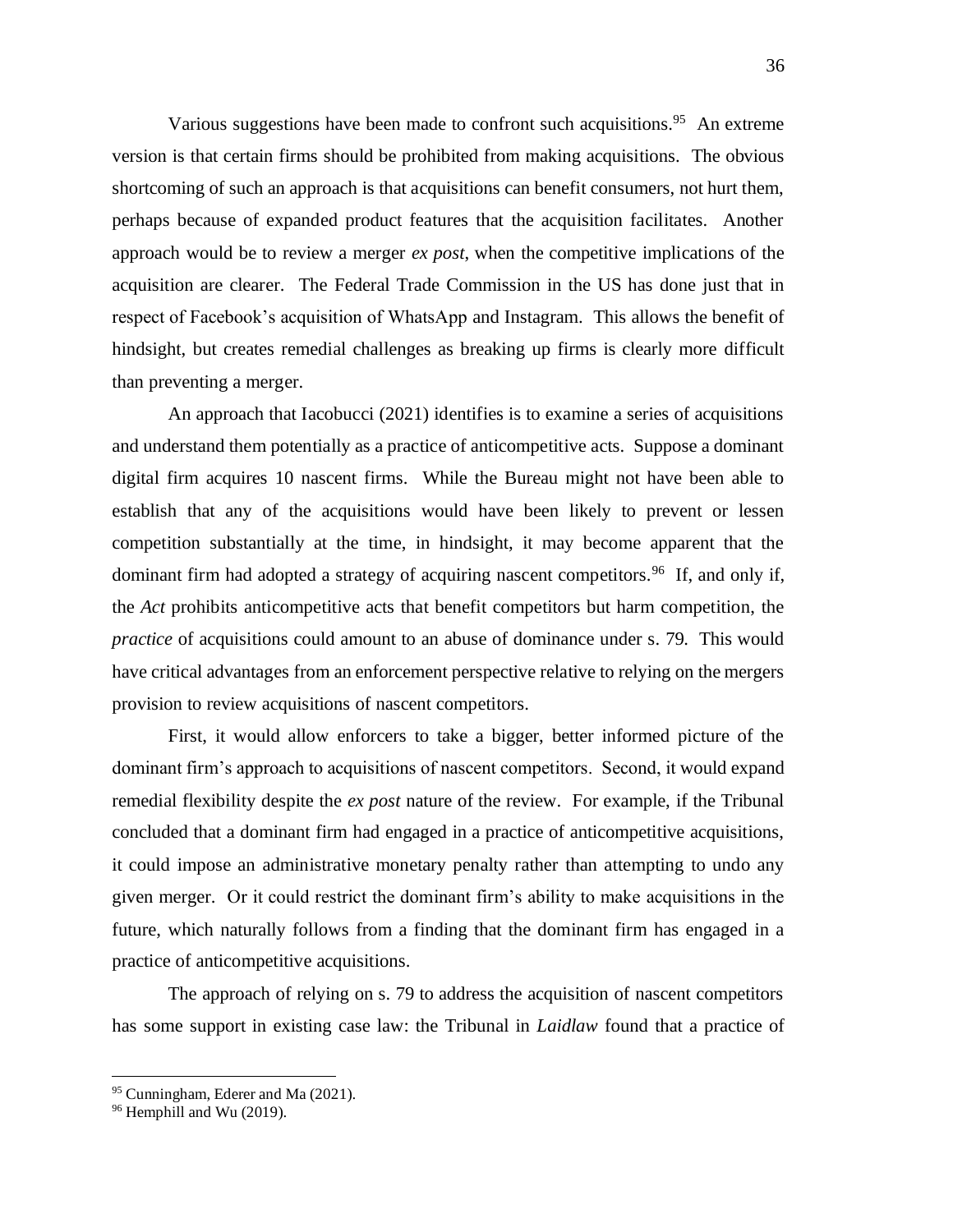acquisitions of small competitors could amount to an abuse of dominance, and ordered a remedy of a three-year ban on further acquisitions. However, *Laidlaw* glossed over the *NutraSweet* precedent, and was decided before the Federal Court of Appeal's clear adoption of the *NutraSweet* requirement of a predatory, exclusionary or disciplinary effect on a competitor in *Canada Pipe*. The possibility of relying on s. 79 to address acquisitions of nascent competitors (or a cumulative pattern of acquisitions of established but small rivals as in *Laidlaw*) thus depends on a statutory clarification that abuse of dominance includes acts that harm competition regardless of the impact on competitors.

## b.iii.2) Anticompetitive Acts Harm Competition

The second recommended amendment to s. 79 concerns the relationship between s. 79(1)(b) and s. 79(1)(c). Section 79(1)(b) provides that, for the Tribunal to make an order, it must be that the dominant firm has engaged in a practice of anti-competitive acts, while s. 79(1)(c) provides that the practice must lessen competition substantially. Rather than interpreting the subsections together in a purposive way, the Federal Court of Appeal in Canada Pipe interpreted them in a formalistic, and strained manner.<sup>97</sup> The parties in *Canada Pipe* argued that the practice in question in that case, loyalty discounts, benefited consumers and therefore could not be an anticompetitive act under s. 79(1)(b). The Federal Court of Appeal rejected this argument, concluding that a benefit to consumers does not negate a predatory, disciplinary or exclusionary impact on competitors, which is the requirement to find an anticompetitive act. The analysis under s.  $79(1)(c)$  is where the assessment of competition takes place.

The net result of *Canada Pipe* is that there can be a practice of "anticompetitive acts" that not only do not harm competition, but benefit consumers. This is a peculiar understanding of "anticompetitive acts."

Section 79 should be amended to avoid confusion. One approach would be to combine ss. 79(1)(b) and 79(1)(c) to allow the Tribunal to make an order where a dominant firm is engaging in a practice that prevents or substantially lessens competition. Whatever the specifics, it would be useful to clarify that the abuse provisions cover acts that harm competition, whether or not they harm competitors. Again, such a clarification makes

<sup>&</sup>lt;sup>97</sup> Trebilcock (2007).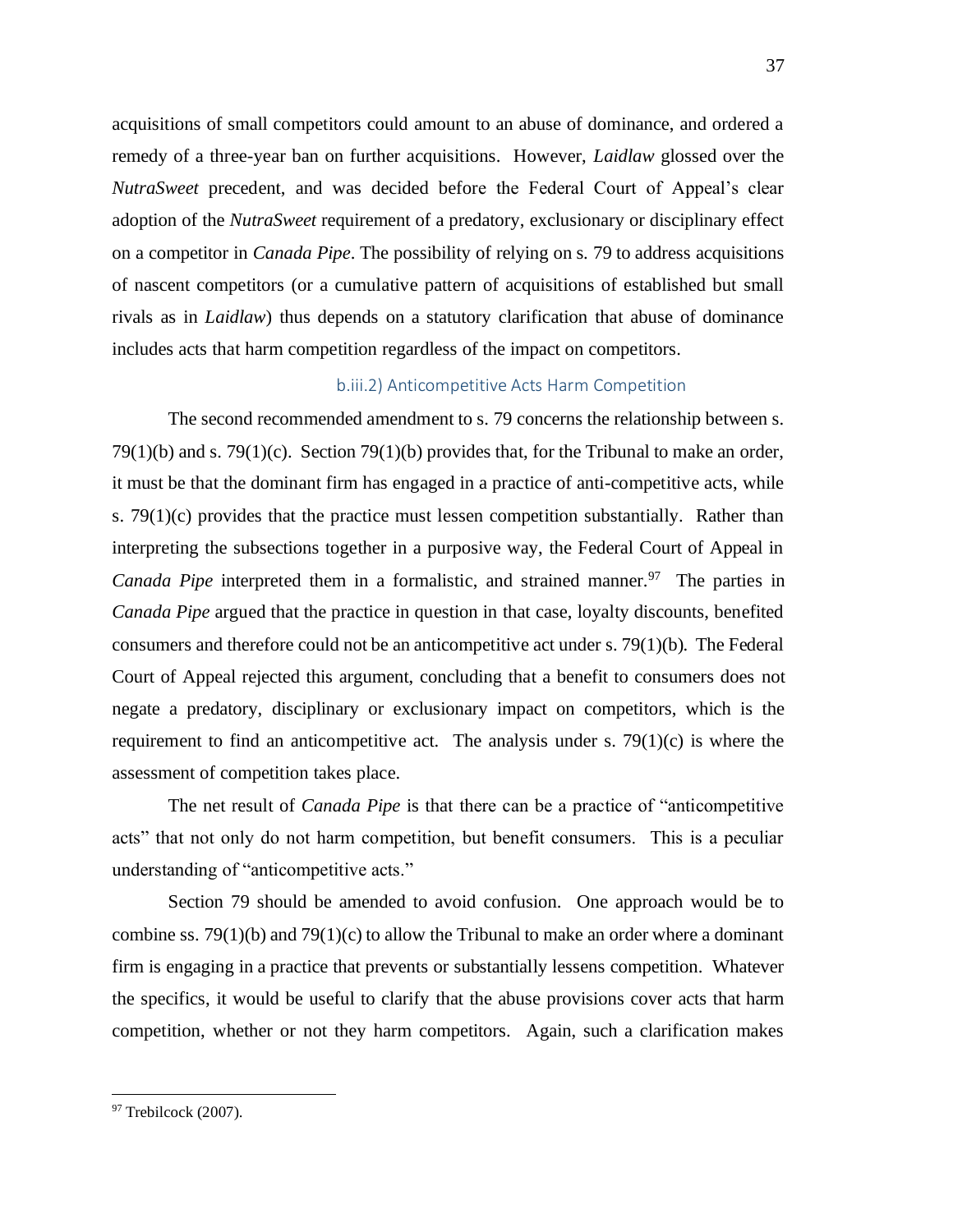sense in any event, but especially in light of digital markets where dominance will be more common.

## b.iii.3) Administrative Monetary Penalties

While in general this paper will focus on substantive provisions in the *Competition*  Act, there is one procedural matter relating to abuse of dominance that invites a statutory amendment. At present, as set out in s. 79(3.1), the maximum AMP for abusing dominance is \$10 million, at least initially (the AMP could increase on subsequent orders). In many markets today, especially digital markets where winner-take-all and other characteristics imply very high stakes, the threat of a \$10 million AMP is not a strong financial deterrent to potentially anticompetitive conduct. This is especially so when the firm discounts the threat of the AMP by the relatively low probability that the Bureau will detect and challenge its behaviour, and that the Tribunal will find that it abused dominance. The small financial penalties for abuse of dominance in Canada contrasts starkly with the nine, and even ten, digit fines that are not uncommon in the EU, and also contrasts with the prospects of treble damages and fines in the US (there is no statutory possibility in Canada of a private action for damages resulting from an abuse of dominance<sup>98</sup>). Given the high stakes of digital markets especially, the maximum AMP for abusing dominance should be considerably higher than \$10 million. The *Act* should be amended to allow for financial penalties that would generate meaningful deterrence.

# iv. International Developments

I have recommended narrow reforms to specific provisions in the *Competition Act* that respond to the emergence of digital markets and to pre-existing shortcomings of the *Act*, at least as it has been interpreted. Reform of competition policy is a politically salient issue internationally, and there are proposals and reforms in significant antitrust jurisdictions that are intended to respond to the challenges of digital markets. While there is a very wide range of proposed reforms internationally, I critically review in this subsection a sample of some of the more significant proposals.

 $98$  Perhaps there should be. See, e.g., Ducci and Trebilcock (2019).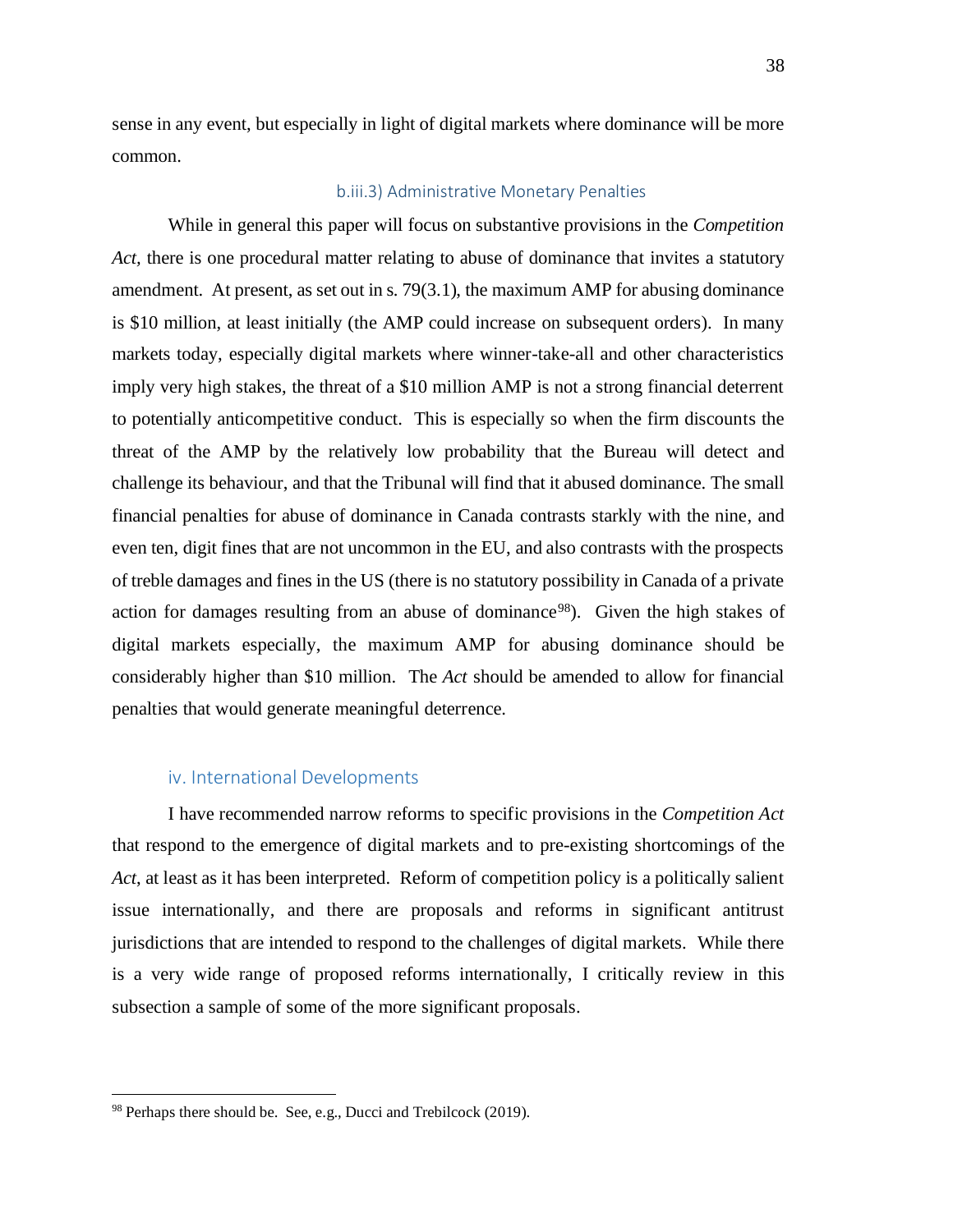#### a) United States

Several proposals have circulated in the US, ranging from a radical rejection of the consumer welfare standard to conceptually modest recommendations that federal agencies enforcement agencies receive more funding.<sup>99</sup> As an example towards the modest end of the spectrum, President Biden recently signed into law an *Executive Order on Promoting Competition in the American Economy*. <sup>100</sup> The Order creates a White House Competition Counsel to "coordinate, promote, and advance Federal Government efforts to address overconcentration, monopolization and unfair competition." It also requires Federal agencies enforcing antitrust to take a more aggressive stance on matters such as mergers, and unfair competitive practices in pharmaceutical and digital industries. Similarly, Senator Klobuchar proposed the *Competition and Antitrust Law Enforcement Reform Act of 2021*, <sup>101</sup> which also calls for more intense enforcement of antitrust laws, and supports this by proposing an increase to the relevant agencies' budgets.

These calls for greater enforcement are consistent with the analysis in this paper. Digital markets will be prone to market power, which will put more pressure on the Competition Bureau to enforce the *Act*. Calls for more resources to accomplish this are justified by digital markets, and have been met with the recent increase to the Bureau's budgeting discussed above. Whether the increases are sufficient, it is too early to say.

Senator Klobuchar's proposal also recommends significant, substantive legislative changes. One would be to lower the threshold of the anticompetitive threat required for government intervention. For example, a merger or practice by a dominant firm that creates an "appreciable risk of harming competition" could be subject to an order, rather than the present requirement that the practice "may substantially lessen competition." Moreover, her proposal would create a rebuttable presumption against proposed mergers by certain large firms or firms with large market shares.

I would not recommend changing the current test in the *Competition Act* that requires the conduct in question to have or to be likely to have the effect of preventing or lessening competition substantially. First, it is not obvious what difference an "appreciable

<sup>99</sup> See, e.g., Barnett et al. (2020); Lancieri and Sakowski (2021).

 $100$  July 9, 2021.

<sup>&</sup>lt;sup>101</sup> February 2021.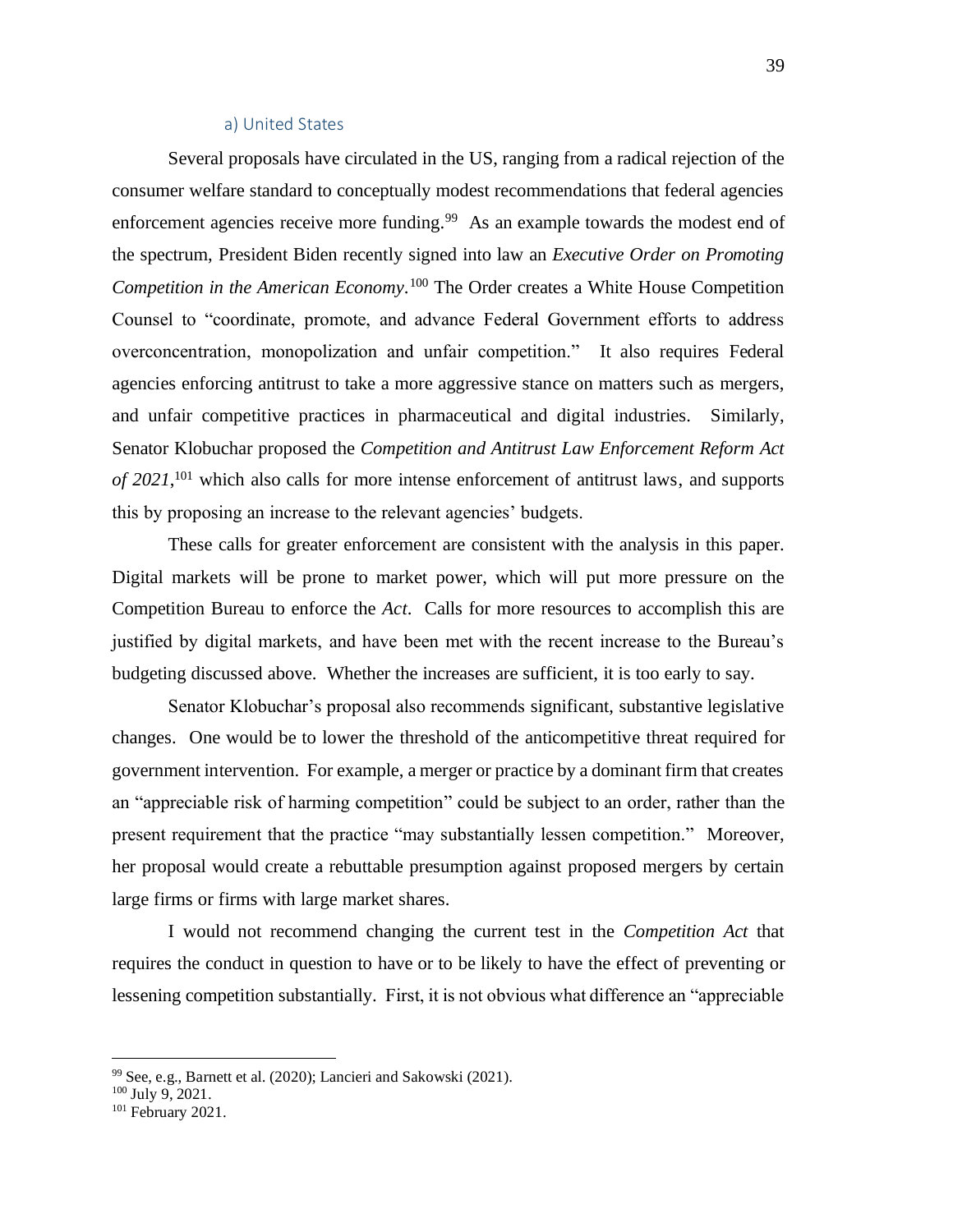risk" test would have relative to the status quo. One could construct a difference conceptually, but in practice cases are typically assessed on the basis of whether a merger or practice is either probably anticompetitive, or probably procompetitive or otherwise economically benign. Assessing different levels of competitive risk ("appreciable risk" versus "may substantially lessen competition" versus "likely to lessen competition substantially") is not that finely tuned in practice, and requiring decisions to turn on the exact degree of risk assumes an unrealistically precise assessment of competitive impact.

Of course, much would turn on the meaning of "appreciable risk." It could set such a low threshold that it would snare entirely benign conduct. In dynamic digital markets, there is inevitably uncertainty about the future, and a low threshold for "appreciable" would inappropriately encompass almost every kind of conduct by a dominant firm. On the other hand, if "appreciable" requires something significant, it would in practice tend to collapse into the current test of "may substantially lessen competition."

Second, to the extent that the proposal would change to the degree of competitive harm required to intervene, it is far from clear that this is appropriate either from a legal perspective or an economic one. From a legal perspective, it is at the least a jarring result for a firm to be subject to an order requiring or banning conduct, and possibly subject to AMPs or other financial penalties, even its conduct is probably benign. Economically, the question is whether lower thresholds for enforcement promote or detract from economic well-being. Ultimately, this is an empirical question.

One empirical observation worth making is that the Competition Bureau at present challenges a vanishingly small proportion of mergers and possible abuses of dominance. Part of the explanation of such a small proportion could result from inadequate enforcement, but the much more powerful explanation is that a vanishingly small proportion of conduct is even potentially problematic from a competitive perspective.<sup>102</sup> A significant departure from the status quo, both in departing from the usual legal maxim that holds that "they who assert must prove," and in departing from the usual presumption that most choices by private firms (even big ones, who in fact may be big precisely because of their ability to cater to consumers) are economically beneficial, ought only to take place, in my view, in the face of evidence that this would improve enforcement. At the very least,

 $102$  See, e.g., Iacobucci and Winter (2010); Hawk and Motta (2008).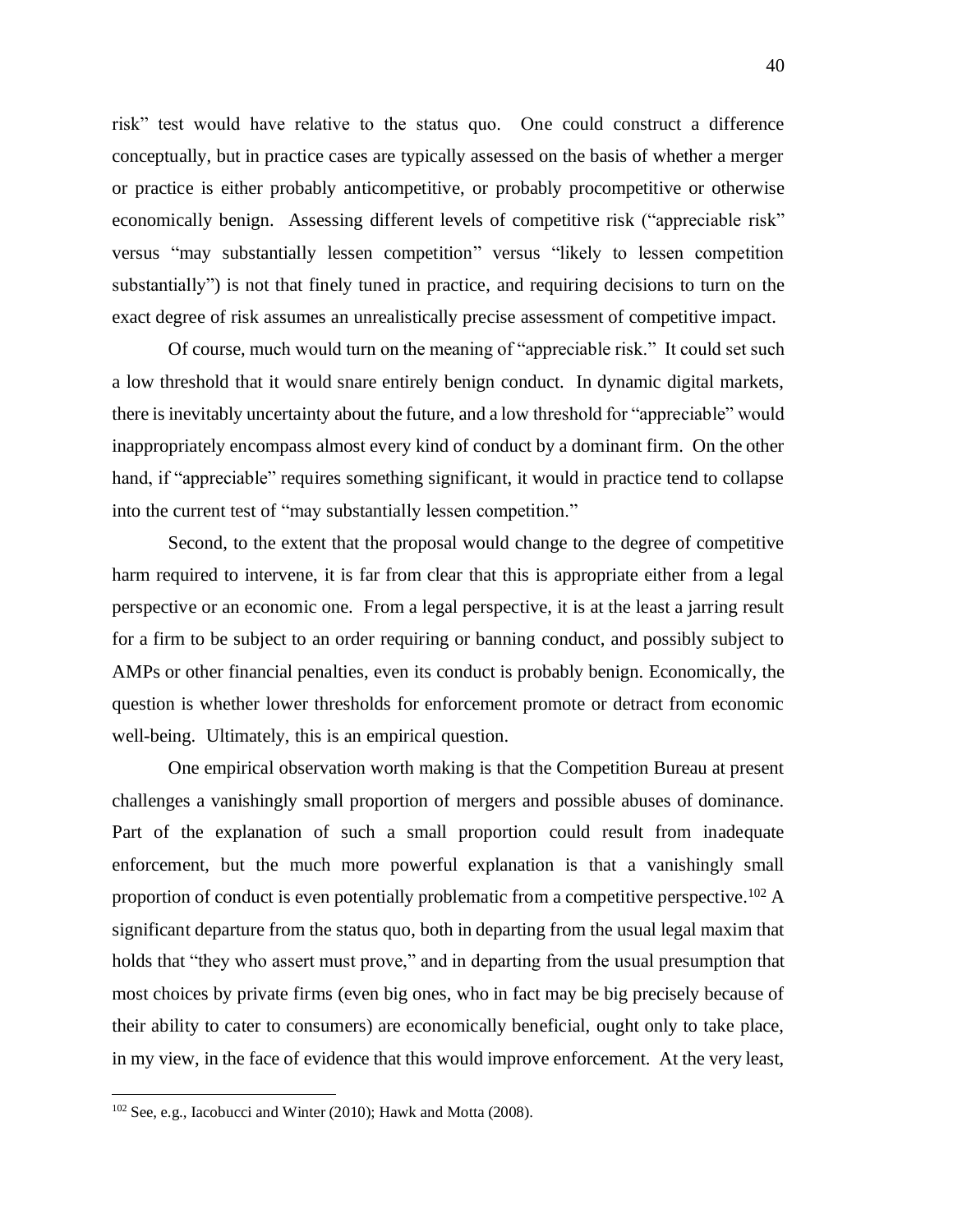conclusory indictments of digital firms are insufficient. What conduct that is presently permitted would not be permitted under the lower standards, what would the benefits be of this deterrence be, what benefits from benign conduct are forgone from this stricter enforcement approach? Until these questions are answered in careful, even if inevitably contestable, ways, I would not support lowering thresholds for enforcement.

Finally, the conduct that has probably attracted the most attention and concern about inadequate enforcement is the acquisition of nascent start-ups that prevent or lessen competition. It may be difficult to prove that the acquisition of a nascent start-up is competitively harmful, yet if these acquisitions are approved routinely, there is a danger than dominant platforms will protect themselves against competition through a series of small acquisitions.<sup>103</sup> Acquisitions of nascent competitors are indeed potentially problematic, but do not require lowering enforcement thresholds or shifting the onus of proof. As discussed above, abuse of dominance would be a highly suitable provision for addressing a practice of acquisitions that prevent or lessen competition. In Canada, as discussed, this requires amendments to s. 79 that clarify that actions by a dominant firm that harm competition but benefit competitors are potentially anticompetitive acts. By assessing a practice of transactions, rather than any given transaction, the authorities are better able to establish a substantial lessening of competition from an acquisition strategy without lowering the requisite burden of proof.

There is another set of more aggressive proposals authored by the US House of Representatives Subcommittee on Antitrust, Commercial and Administrative Law Report, *[Investigation of Competition in Digital Markets](https://int.nyt.com/data/documenttools/house-antitrust-report-on-big-tech/b2ec22cf340e1af1/full.pdf)*. 104 This Report expressed deep concern about the alleged market power of Google, Apple, Amazon and Facebook, and offered a number of recommendations to deal with them. Amongst other things, the Report recommends that the law prevent "self-preferencing" by dominant firms, which occurs where vertically integrated platforms privilege their own products in the downstream market, and even could require divestiture of certain assets of vertically integrated firms to disintegrate them.

 $103$  See, e.g., Hemphill and Wu (2019); Yun (2020).

<sup>&</sup>lt;sup>104</sup> October 2020.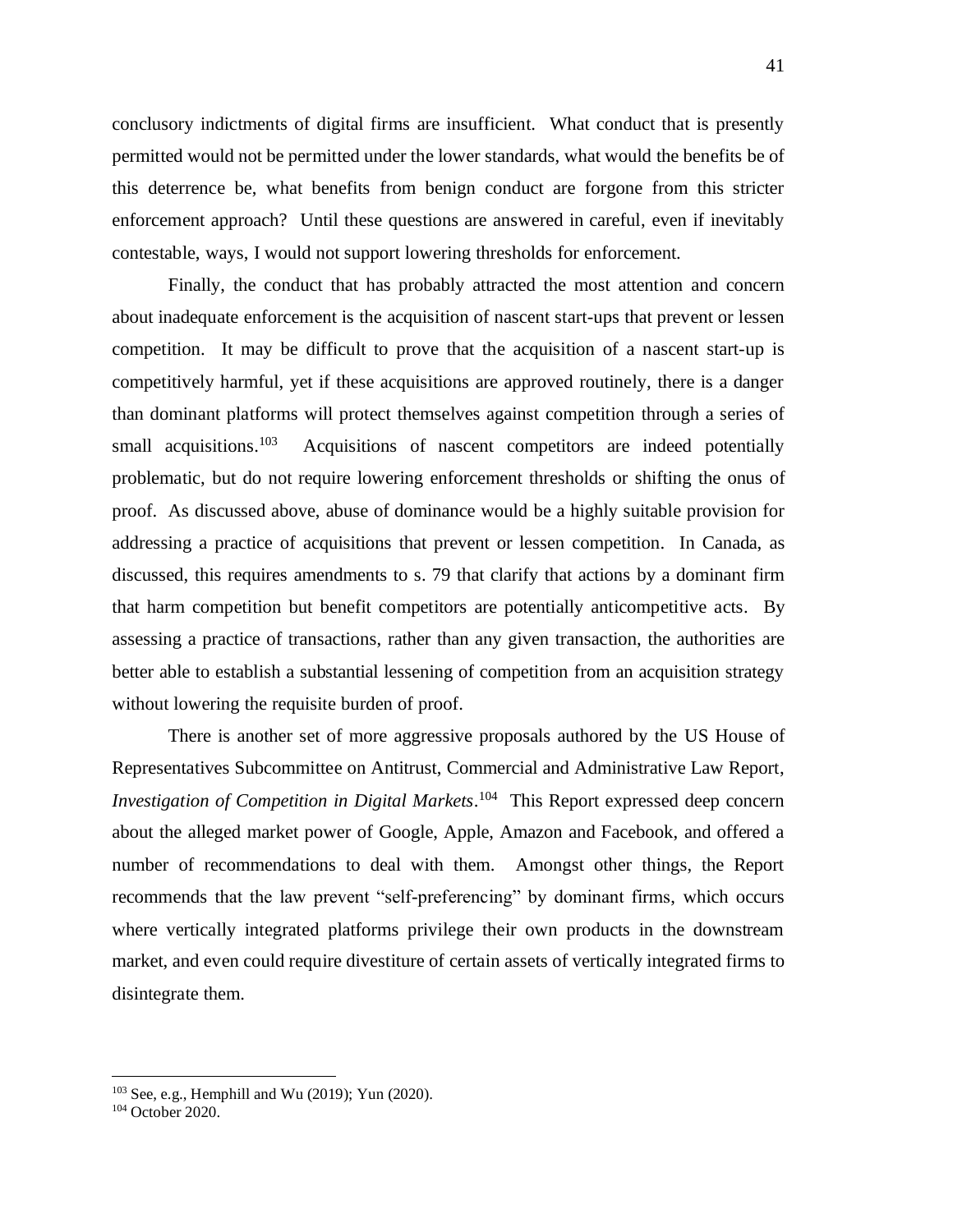I do not agree with such an approach. Dominant firms, including platforms, may be able to offer better products downstream than stand-alone firms. Indeed, a dominant firm like Amazon may have become successful because it is excellent at catering to customers on both sides of the platform, providing sellers with access to buyers, and directly selling products to consumers itself. Because of the possible efficiencies of vertical integration, a prophylactic rule forbidding any kind of vertical integration would undoubtedly be costly to consumers in many settings, even if beneficial for small competitors.

This is not to say that dominant platforms ought not to be subject to antitrust scrutiny if they extend their product range vertically in a manner that undermines competition; they can, and should be, subject to scrutiny.<sup>105</sup> Indeed, I am personally sceptical of some of the arguments that have been made to defend practices like tying specialized, vertical search to general search.<sup>106</sup> But it would be economically ill-informed to conclude that self-preferencing is categorically bad for consumers and therefore ought to be banned.

## b) European Union

The European Union has initiated a series of consultations and proposals concerning digital markets, including proposals for the *Digital Markets Act* and the *Digital Services Act*. The former would designate certain dominant platforms as "gatekeepers", which designation would arise if the platform were dominant, the dominance is durable, and the platform serves an intermediation function.<sup>107</sup> Gatekeepers would be required to take some actions, and would be forbidden from others. Self-preferencing, for example, would be prohibited, which was discussed (and rejected) above. Gatekeepers would also be required to allow sellers and consumers to connect outside the platform.

The requirement of allowing connections outside the platform poses a problem common in the more intrusive antitrust reform proposals: it offers a broad condemnation

<sup>&</sup>lt;sup>105</sup> The Bureau examined, for example, Google's self-preferencing of its vertical search results. That it concluded that there was not an abuse of dominance does not imply the toothlessness of the present approach; rather, it demonstrates that careful analysis may not turn up competitive problems despite superficially troubling facts.

<sup>&</sup>lt;sup>106</sup> Iacobucci and Ducci (2018).

<sup>&</sup>lt;sup>107</sup> Vezzoso (2021).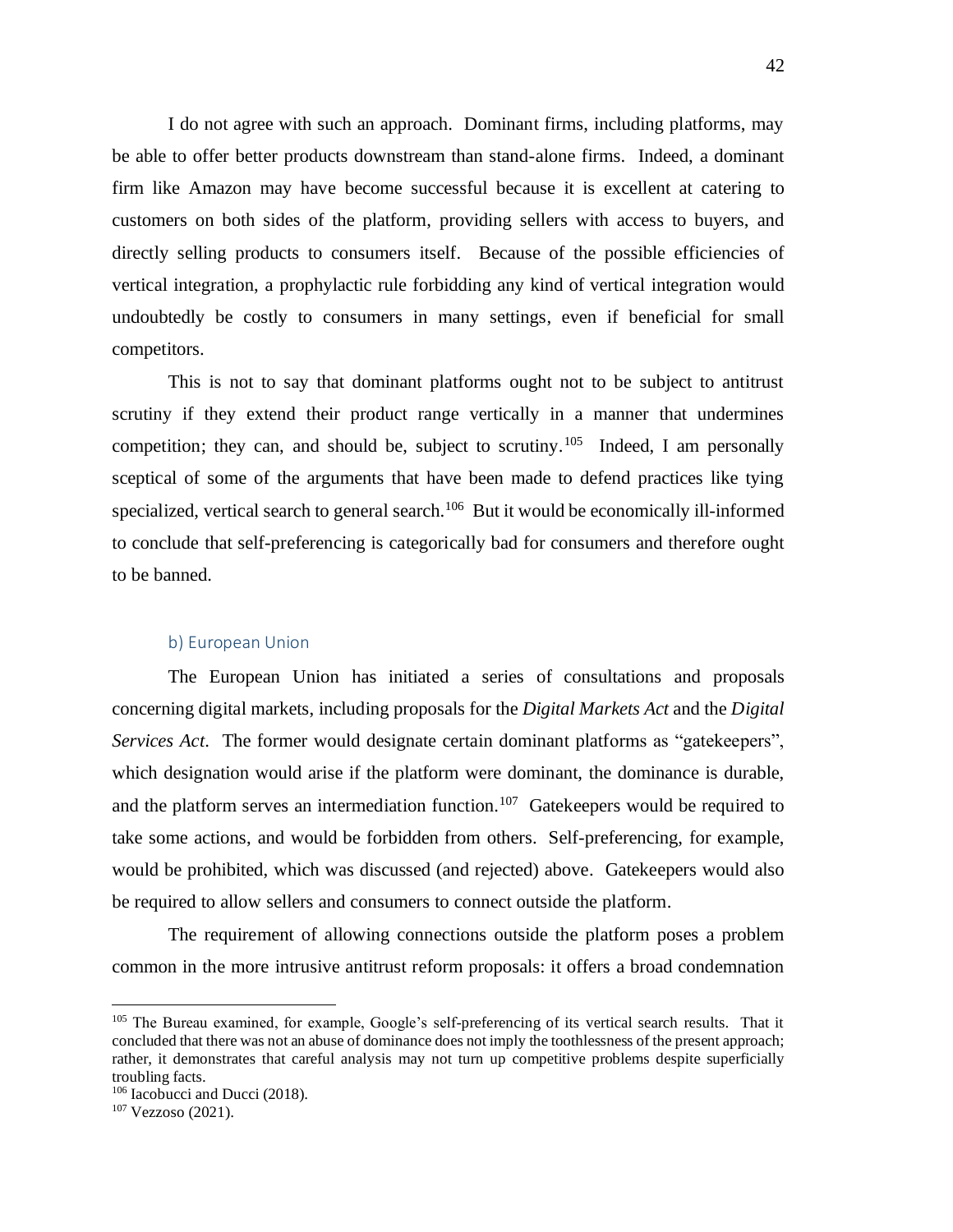of a practice that may, in some circumstances, be problematic, but may in many others be entirely benign. There are potential harms from requiring off-platform connections between sellers and consumers. There is a significant investment in building a platform which is recouped through transactions that take place on the platform. There is a risk that the choice by some users to conduct transactions outside the platform would undermine investment in the platform. A seller may rely on the platform to build its brand, and then disintermediate the platform if and when its product is successful. If successful products routinely avoided the platform, this would undermine incentives to build successful platforms. That being said, it could well be that in some circumstances it would benefit consumers, not just competitors, to permit off-platform transactions. This variability is why case-by-case examination of the matter under existing, flexible competition laws would be suitable. A categorical approach to conduct is misguided.

The *Digital Markets Act* also contains a proposal that gatekeepers provide its users with their personal data that would be portable to other platforms. This portability is also envisioned by the European *General Data Protection Regulation*. It resonates with the open banking initiative in Canada.

There are reasons to conclude that regulation of data portability may be appropriate, given that existing incumbents with market power may resist promoting competing platforms by creating portability. Regulation may also be appropriate because of the complexity of the data environment, with matters such as security and privacy requiring attention and, probably, coordination and standardization. This is where sustained oversight by an expert sectoral regulator would be appropriate, rather than enhanced antitrust scrutiny by a competition authority. The latter's expertise is not in supervising and regulating behaviour, but in reviewing conduct on an *ad hoc* basis.<sup>108</sup> While enforcing data portability may have beneficial competitive effects, I would not recommend changes to the *Competition Act* as a consequence, but would rely on regulatory solutions instead.

<sup>108</sup> Trebilcock (2004).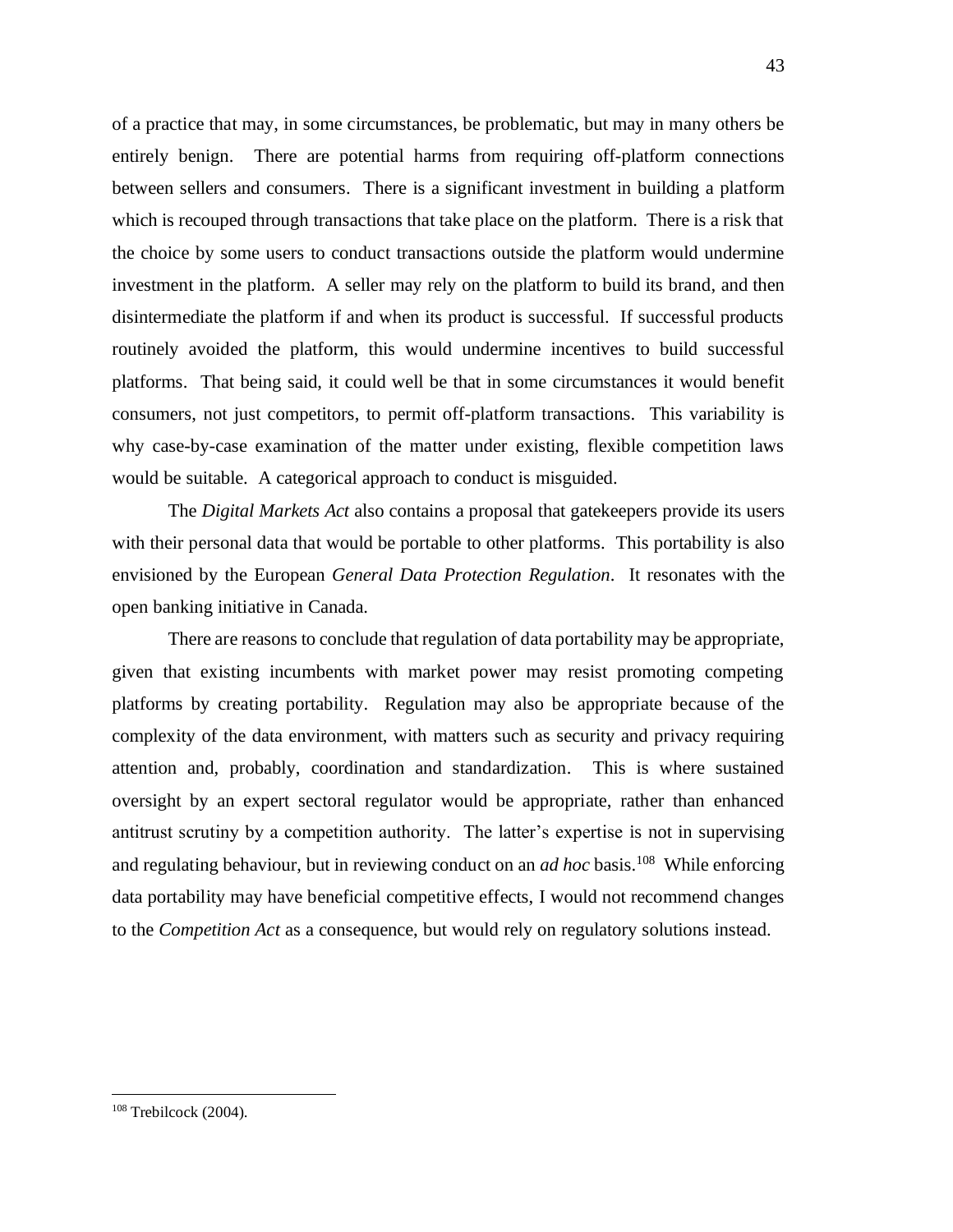## c) United Kingdom

The UK has proposed creating a Digital Markets Unit (DMU) within the Competition and Markets Authority (CMA). The DMU would have the authority to proactively adopt and enforce competition-oriented rules within digital markets. Firms with "strategic market status" would be subject to a set of conduct rules that would not necessarily apply to other firms in other markets. The code of conduct would include rules against self-preferencing, and weaker thresholds for preventing mergers, both of which have been discussed (and rejected) above. The strategic designation would also give rise to mandatory merger notifications, something not required for non-strategic firms.

Expanding mandatory notification, rather than changing the substantive rules governing mergers, might be justified. There are competing considerations. On the one hand, as discussed, acquisitions of currently insignificant competitors in digital markets may have the effect of stifling competition and innovation given the potential for nascent competitors to grow quickly to challenge an incumbent. This would push for expanded notification requirements in order to better equip the authorities to scrutinize the inhibition of future competition through acquisition. On the other hand, notification is not costless, nor is the review of the notifications by the authorities. Again, the decision rests on an empirical question: is there at present a persistent problem of underenforcement against anticompetitive mergers in the digital space that expanded pre-notification requirements would address? Given the capacity of the authorities in Canada to challenge mergers that have not been pre-notified, and to challenge them after the fact, and a recommendation that acquisitions of nascent competitors be in part addressed through abuse of dominance provisions which allow the Bureau to examine a series of acquisitions as a practice, I am doubtful that expanding notification requirements in Canada would be beneficial.

The idea of establishing a DMU within the CMA is not (necessarily) relevant to amendments to the Competition Act, but as an enforcement matter may be a welcome development in Canada. Digital markets are more likely to be prone to market power, are growing in economic importance, and have distinct characteristics that render them competitively idiosyncratic. The Competition Bureau recently established the Digital Enforcement and Intelligence Branch which ought to facilitate the development and application of sectoral expertise to competition policy in digital markets.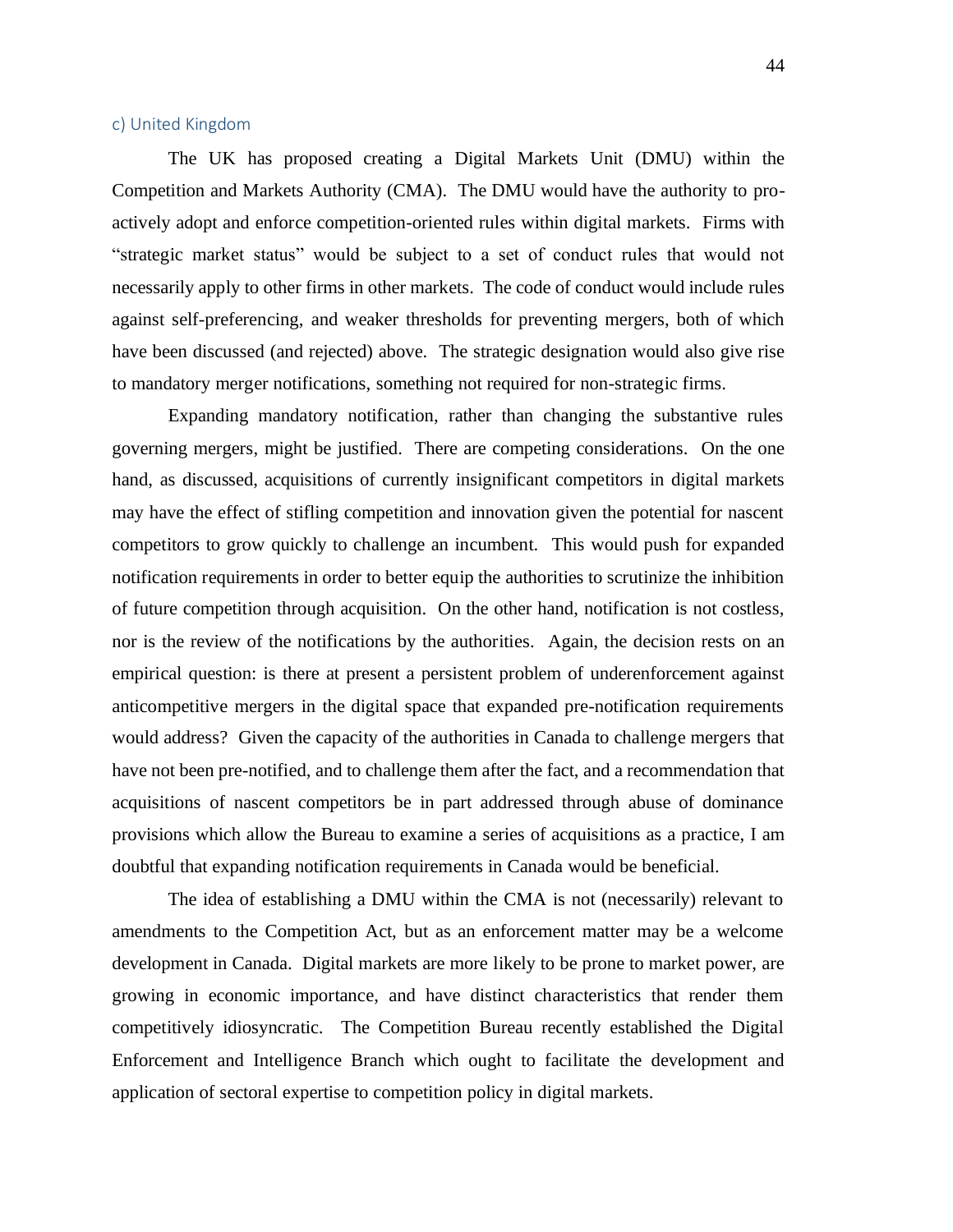#### d) Australia

A possible compromise route to legislatively expanded pre-notification is found in Australia. The Digital Platforms Inquiry Final Report<sup>109</sup> recommended that "large digital platforms" agree to a pre-notification protocol for proposed mergers with the Australian Competition and Consumer Commission (ACCC). If the platforms and the ACCC cannot reach an agreement, the Report recommends exploring mandatory changes to the notification regime. While this approach has a clear coercive element given the threat of legislation, it attempts to promote cooperation around notification, at least in the first instance. If it were advisable to expand notification requirements, something about which I am dubious but would not rule out, this might be an appropriate approach. Especially if there were a differential benefit from pre-notifying for the merging parties, such as a commitment to provide a timely review of any voluntarily pre-notified merger, it may be that the large platforms would be willing to pre-notify even in the absence of additional formal requirements.

# 4. Non-Economic Objectives

The emergence of dominant digital platforms has provoked critics to argue that competition policy's current focus on economics and consumer welfare is misguided, and that there is a much wider range of values that ought to be influential in its enforcement.<sup>110</sup> The critics are not always precise, but some of the values include promoting economic equality, dissipating the political power of big firms, protecting privacy, especially personal data, protecting competitors not just competition, protecting the environment, freedom of expression, full employment and worker well-being, and others. This section considers how the *Competition Act* should respond to the push for greater sensitivity to these non-economic values.

The section proceeds as follows. First, it reviews the status quo. While certain non-economic, or at least non-efficiency, considerations are not presently influential in

<sup>109</sup> June 2019.

<sup>110</sup> See, e.g., discussion in Shapiro (2018); First (2019).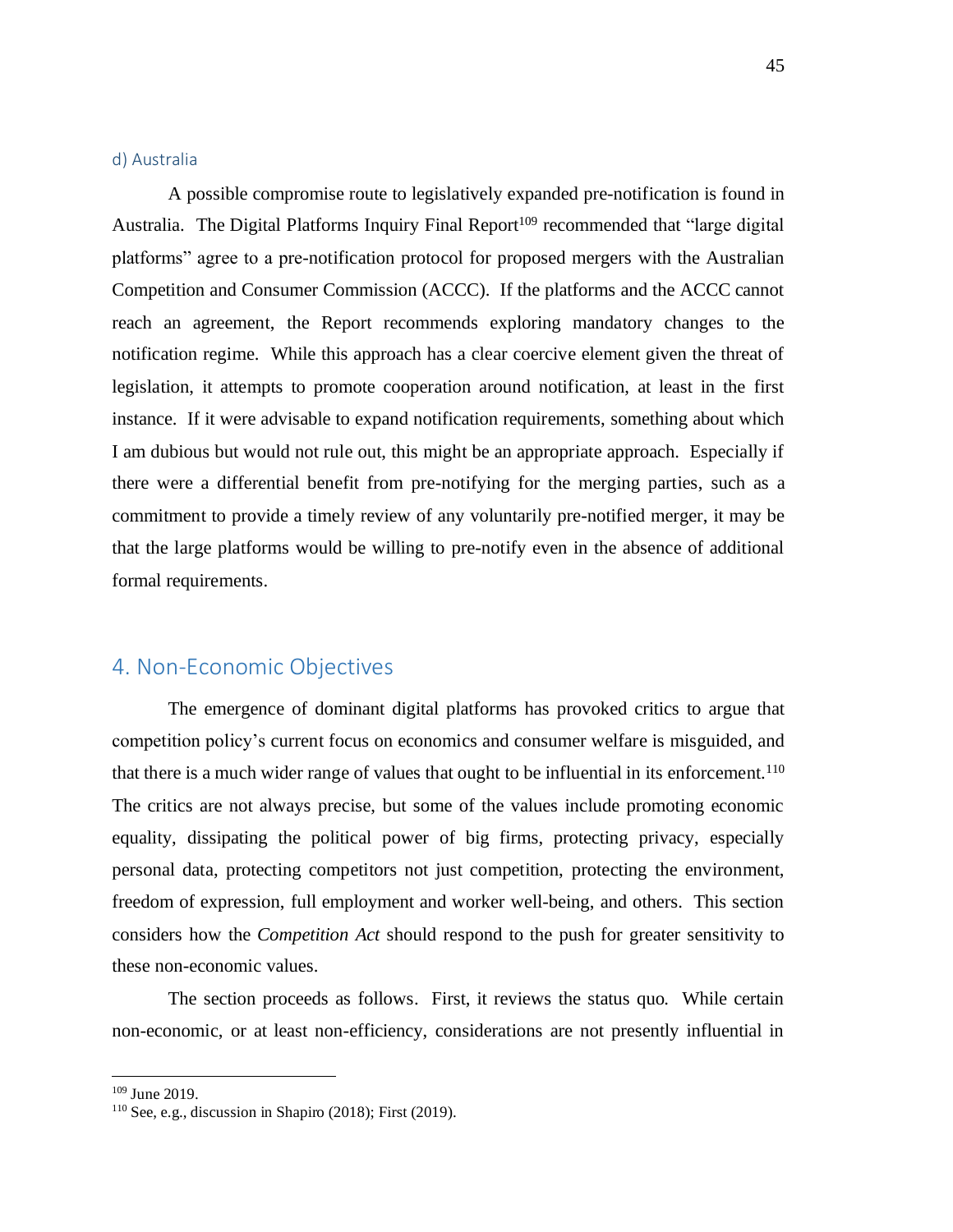Canadian competition policy, some other such considerations are present and meaningful. Indeed, there are areas where the range of potential considerations at play have rendered Canadian competition policy virtually incoherent. Because of this lack of clarity, reform of the *Competition Act* about its fundamental goals is appropriate; the only question is how to do so. Second, the section considers the extent to which non-efficiency factors *should* influence Canadian competition policy. Most of the values that critics of efficiency offer as alternatives are undoubtedly socially worthy objectives. The right question, however, is not whether they are worthy, but whether *competition policy*, as opposed to other legal or policy instruments, ought to account for them. Third, recognizing that political values may have some role to play in competition enforcement, the section considers options for reforming the *Competition Act*.

# i) The Status Quo

Even a casual reading of the Competition Bureau's various enforcement guidelines, or the case law from the Competition Tribunal and various courts, reveals the unambiguous importance of economic analysis to the enforcement of competition policy. Cases not only consistently rely on the logic and language of economics, but also often turn on the competing theories of expert economists about certain conduct, or a proposed merger.<sup>111</sup> The *Competition Act* also reflects the language and logic of economics, requiring, for example, the Tribunal to consider the existence of substitutes in assessing a merger, and the existence of barriers to entry to a market.<sup>112</sup> Promoting economic efficiency goals will often incidentally protect non-economic interests; for example, encouraging competitive pricing is both economically efficient and often distributively advantageous; similarly, encouraging competition in digital markets may better encourage service providers to compete to protect privacy, or preventing collusion on restricting emission-reducing technology in automobile production may protect the environment and promote efficient competition.<sup>113</sup> But this harmony does not always hold, and economic objectives are not

<sup>111</sup> See, for example, *Nielsen*, in which the Tribunal ultimately accepted the anticompetitive theory of exclusivity in that case offered by one expert over that of others.  $112$  Section 93.

<sup>&</sup>lt;sup>113</sup> The EU recently fined manufacturers 875 million euro for colluding over emissions technology: European Commission (2021).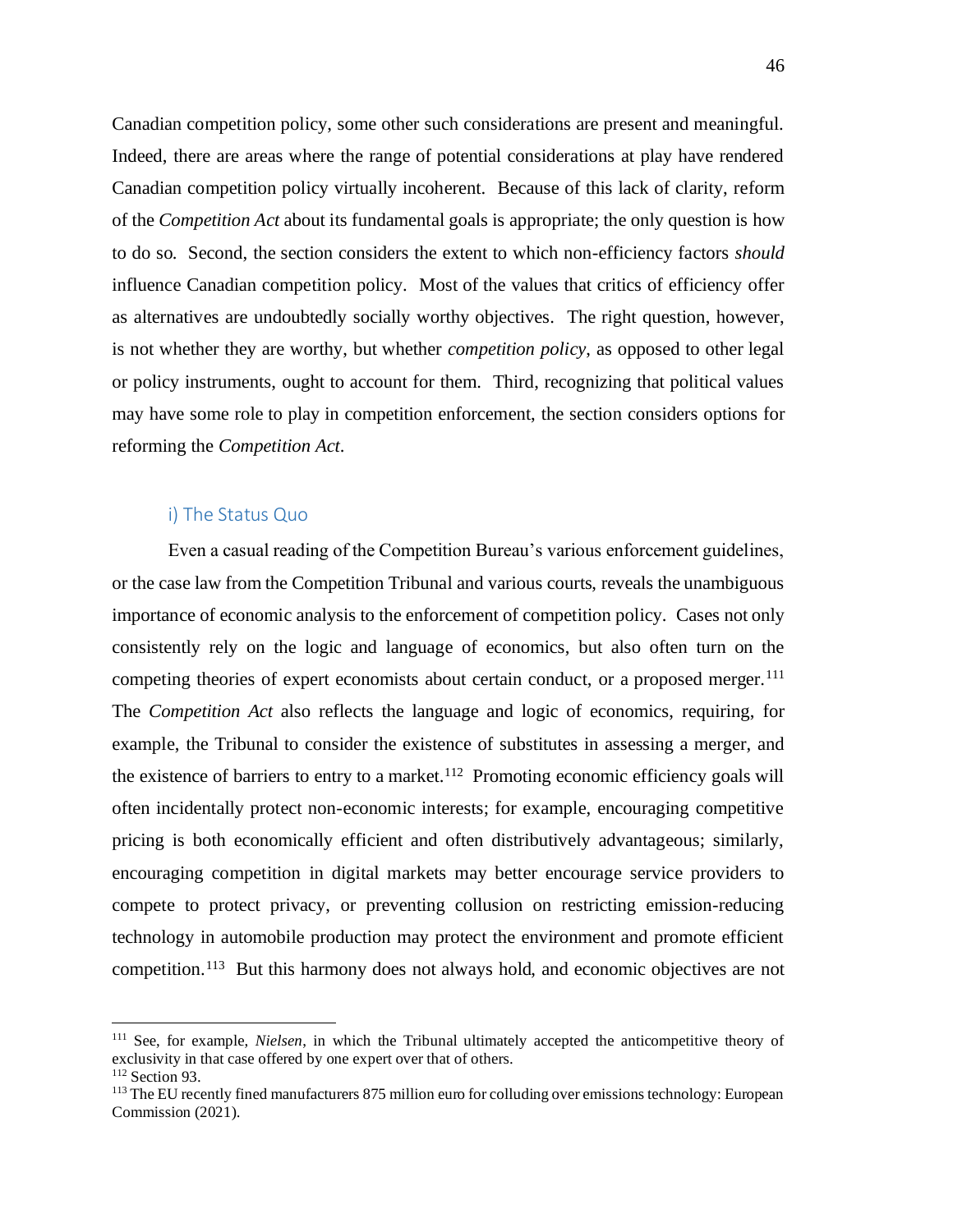the only important goals in either the *Competition Act* or the case law. Rather, the *Act* outlines a variety of objectives, and the case law sometimes reflects this variety (though not always). Indeed, the largest problem with the statutory *status quo* is not an overly narrow focus on economics, but a framework that is on occasion dangerously indeterminate in its reliance on various policy objectives. The balance of this subsection substantiates this conclusion.

#### a) Section 1.1

In considering the objectives that presently govern Canadian competition policy, it is essential to start with the statement of objectives in the *Act* itself. Section 1.1 is worth reproducing in its entirety. It provides:

1.1 The purpose of this Act is to maintain and encourage competition in Canada in order to promote the efficiency and adaptability of the Canadian economy, in order to expand opportunities for Canadian participation in world markets while at the same time recognizing the role of foreign competition in Canada, in order to ensure that small and medium-sized enterprises have an equitable opportunity to participate in the Canadian economy and in order to provide consumers with competitive prices and product choices.

While economic efficiency is included, so too are the goals of expanding exports, ensuring that small and medium-sized businesses have an equitable opportunity to compete, and providing consumers with competitive prices and product choices. These goals often align in respect of a particular matter. Preventing anticompetitive, exclusionary conduct increases efficiency *and* may protect small and medium-sized enterprises. Preventing price-fixing is efficient *and* promotes competitive prices for consumers. But the goals may point to different outcomes in particular cases. A merger that results in lower costs and less competition may increase efficiency from the lower costs, and also lead to higher, uncompetitive prices from the reduction in competition. Assigning an exclusive territory to a downstream firm by an upstream firm may promote competition and efficiency by encouraging investments in promotion by the downstream firm, but may harm a small business seeking to sell the upstream firm's products in the territory in question. Section 1.1, which simply lists various objectives, provides no guide to private parties or adjudicators when the goals point in different directions.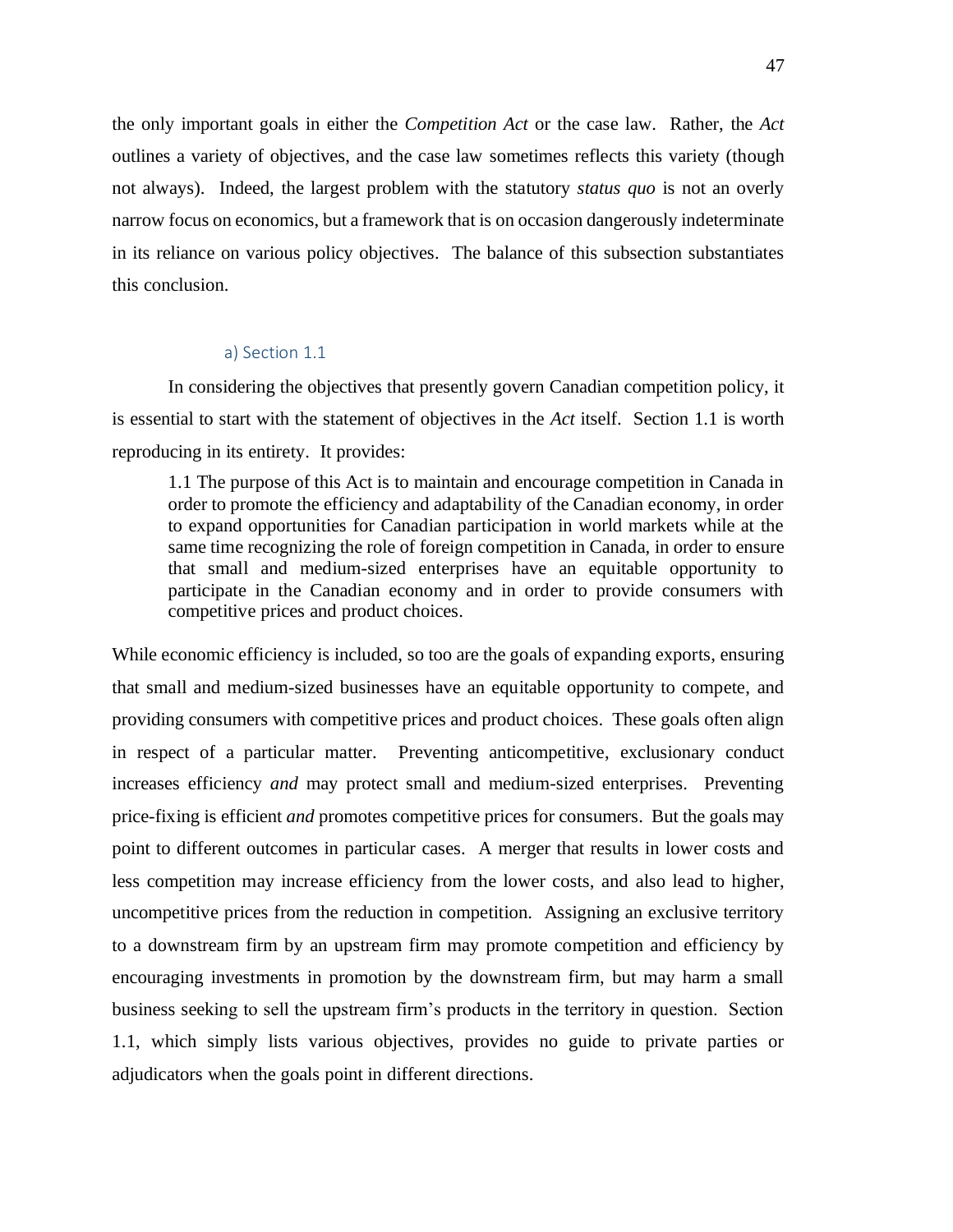Aside from its indeterminacy, there is another shortcoming of s. 1.1 that deserves attention: it is oddly specific in some of its goals, and thereby arbitrarily excludes possibly analogous considerations from competition policy analysis. For example, as noted above, the section speaks of a goal, *independent of efficiency*, of competitive prices. The best explanation of having an independent goal of competitive prices is that the *Act* seeks to promote the well-being of consumers as a goal in and of itself. The best explanation for seeking to promote the well-being of consumers is that it will, in general, promote a kind of distributive justice: producers (shareholders) are on average better off than consumers, so to the extent that keeping prices low results in a transfer of wealth (relative to a counterfactual of uncompetitive prices) from producers to consumers, this is positive from a distributive perspective.

Such a distributive goal for competition law is defensible as a general policy matter, and reflects objectives elsewhere in the law, perhaps most obviously in progressive income taxation. But by singling out competitive prices as the specific distributive objective, it neglects other possible distributive concerns. For example, it reflects no distributive concern for workers. Consistent with this omission, elsewhere in the *Act,* the efficiencies defence treats cost savings, including savings on labour costs, as positive impacts of a merger, yet this could result in hardship to labourers that might be worthy of distributive justice concerns. Labour markets are not frictionless, and losing a job will on average negatively impact labourers' economic well-being, but distributive concerns for labour are not found within s. 1.1 and the case law has accordingly not taken such distributive concerns into account.<sup>114</sup>

It is also not clear why concern for small and medium-sized businesses *per se* is included as a motivation for the *Act* in s. 1.1. SME's are clearly essential to the Canadian economy, but it does not necessarily follow that competition policy should seek to promote their well-being. For one thing, some anti-competitive conduct, such as price-fixing conspiracies or anti-competitive mergers, may *benefit* small businesses, which will often have higher costs and prefer high market prices. For another, promoting economic efficiency will protect SME's and other businesses from other anti-competitive conduct,

<sup>114</sup> *Superior Propane* includes extensive discussion about distributive concerns to consumers, but not about workers who might lose their jobs. See discussion in Iacobucci (2013).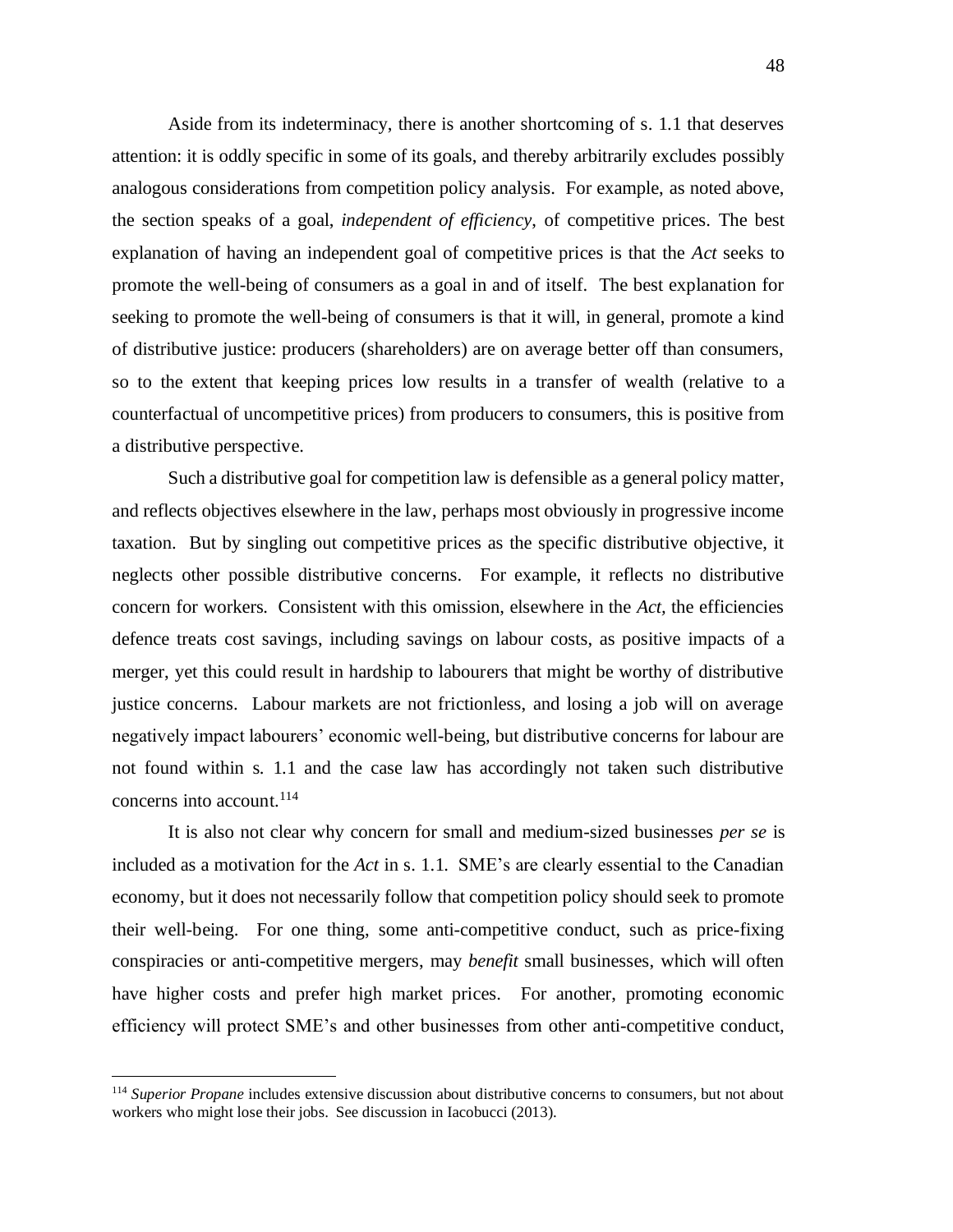such as predatory pricing, but does not require singling out SME's in the objective clause given that efficiency is already a stated goal. Put another way, if protecting SME's does not promote efficiency, it is not clear what value is at stake; why would competition policy consider sacrificing efficiency to promote the well-being of SME's? Again, SME's are vital engines of economic growth in Canada, but competition policy protecting economic efficiency appropriately protects them.

In summary, s. 1.1 as written is both overinclusive, in that it includes a grab-bag of occasionally conflicting and sometimes puzzling goals, and underinclusive, in that it includes specific concern for some matters but not others, despite their similarity on relevant dimensions.

#### b) *Superior Propane*, Policy Values and the Efficiencies Defence

While it is not unusual for competition regimes to adopt a variety of orthogonal objectives,  $115$  what is more unusual is a prominent litigated case that requires adjudicators explicitly to make a choice between different goals that point in different directions in the matter at hand. *Superior Propane* was one such case in Canada.

*Superior Propane* involved a merger that was found to have two effects: it would lessen competition substantially and therefore increase prices; and it would lead to efficiency savings. The case generated a rich and detailed litigation record, given that it was argued before the Tribunal twice, and the Federal Court of Appeal twice. A critical question in this litigation was the appropriate interpretation of the s. 96 efficiencies defence. Section 96 requires the Tribunal to allow a merger where efficiency gains are greater than and offset the anticompetitive effects of the merger. There was little controversy about the efficiency gains: any cost savings resulting from the merger would count as efficiency gains that weigh in favour of the merger. There was considerable controversy, on the other hand, about what counts on the negative side of the ledger. What, exactly, are the anticompetitive effects of the merger?

Higher prices induce consumers to exit the market relative to a competitive equilibrium, and the forgone gains from trade from this exit, also known as deadweight

<sup>&</sup>lt;sup>115</sup> Ducci and Trebilcock (2019); Iacobucci and Trebilcock (2021); Hawk and Motta (2008).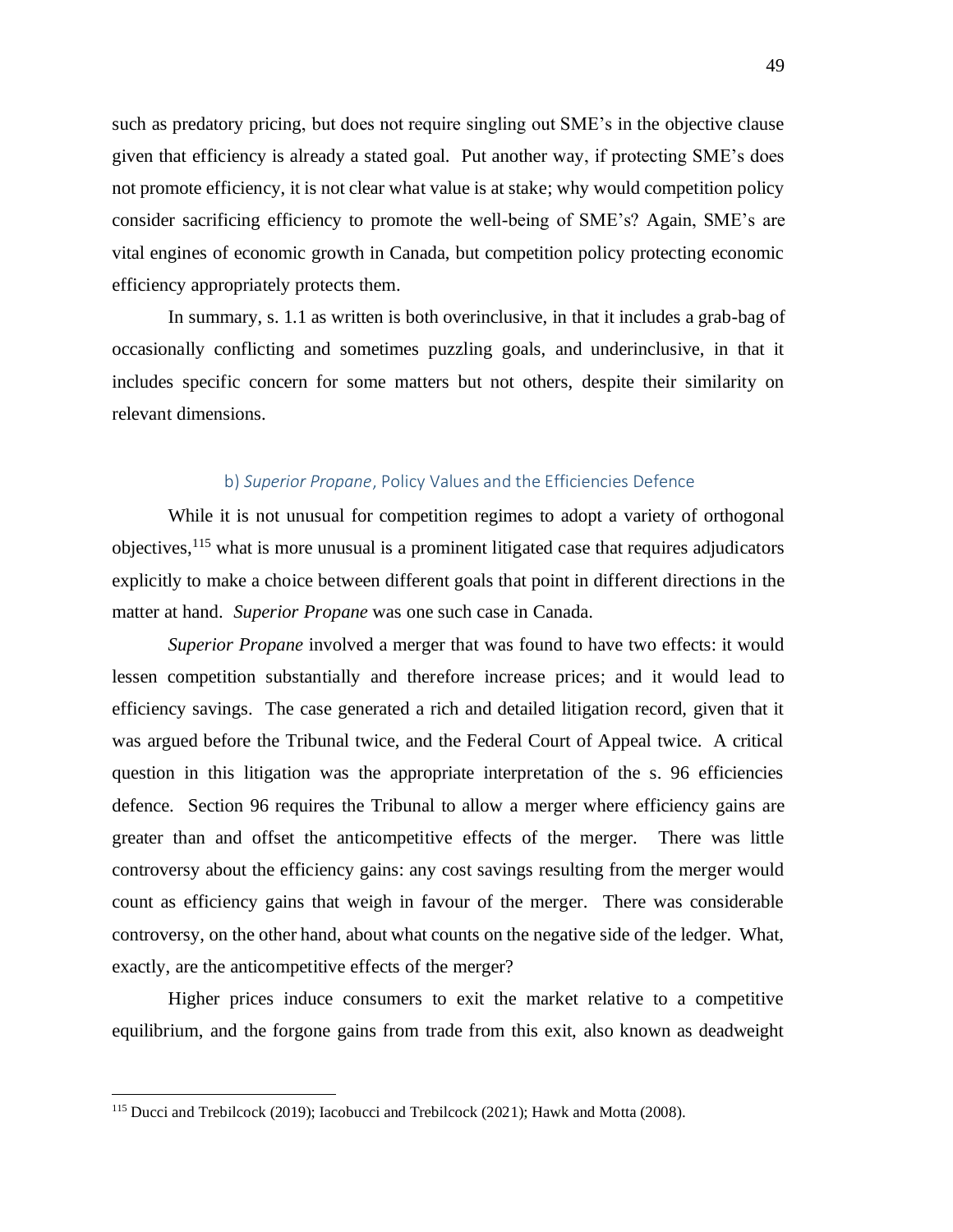losses, are clearly a negative, anticompetitive effect of the merger. The disagreement in *Superior Propane* focused on the question of whether it ought to be considered a negative, anticompetitive effect of the merger that consumers who would continue to purchase the product would pay higher prices. The efficiency-based argument that this is not a negative effect is that competition policy authorities and adjudicators should not pass judgment on who is more worthy of receiving a dollar, a consumer or a producer/shareholder. The transfer of a dollar from consumers to producers, the argument runs, ought to be treated as neutral; only where a dollar is lost to society, as with deadweight losses, is there a negative, anticompetitive effect of the merger.

The counter-argument is not efficiency-driven, but based in equity. If consumers are worse off economically in comparison to shareholders, and if society ought to view as inequitable a transfer of resources from the relatively poor to the relatively wealthy, then a transfer from consumers to producers ought to be understood as a negative anticompetitive effect from a merger. Both positions find support in s. 1.1, which includes both efficiency and competitive prices as goals of competition policy.

At first instance, the Tribunal in *Superior Propane* rejected the distributive concerns, holding that the efficiencies defence was only about efficiency, not other objectives that are found in s. 1.1. It concluded that efficiency gains were greater than the deadweight losses from the merger, and would have allowed it as a consequence.<sup>116</sup> The Federal Court of Appeal overturned on appeal. It emphasized that s. 1.1 not only identifies efficiency as a goal, but also identifies competitive prices as a goal. Given the equity concerns associated with the independent goal of competitive prices in s. 1.1, it would be inappropriately narrow to conclude that only efficiency matters for s. 96 analyses. Rather, the Federal Court of Appeal left it to the discretion of the Tribunal to weigh distributive and efficiency objectives in applying the efficiencies defence, perhaps even varying its approach on a case-by-case basis. $117$ 

<sup>&</sup>lt;sup>116</sup> Note that there is controversy whether efficiency gains were in fact greater than deadweight losses: Mathewson and Winter (2000) points out that accounting for pre-existing market power implies that the deadweight losses may have been greater than the proven efficiency gains.

<sup>&</sup>lt;sup>117</sup> In applying the Federal Court of Appeal's instructions in a rehearing, the Tribunal concluded that even when accounting for distributive concerns, the merger should go ahead.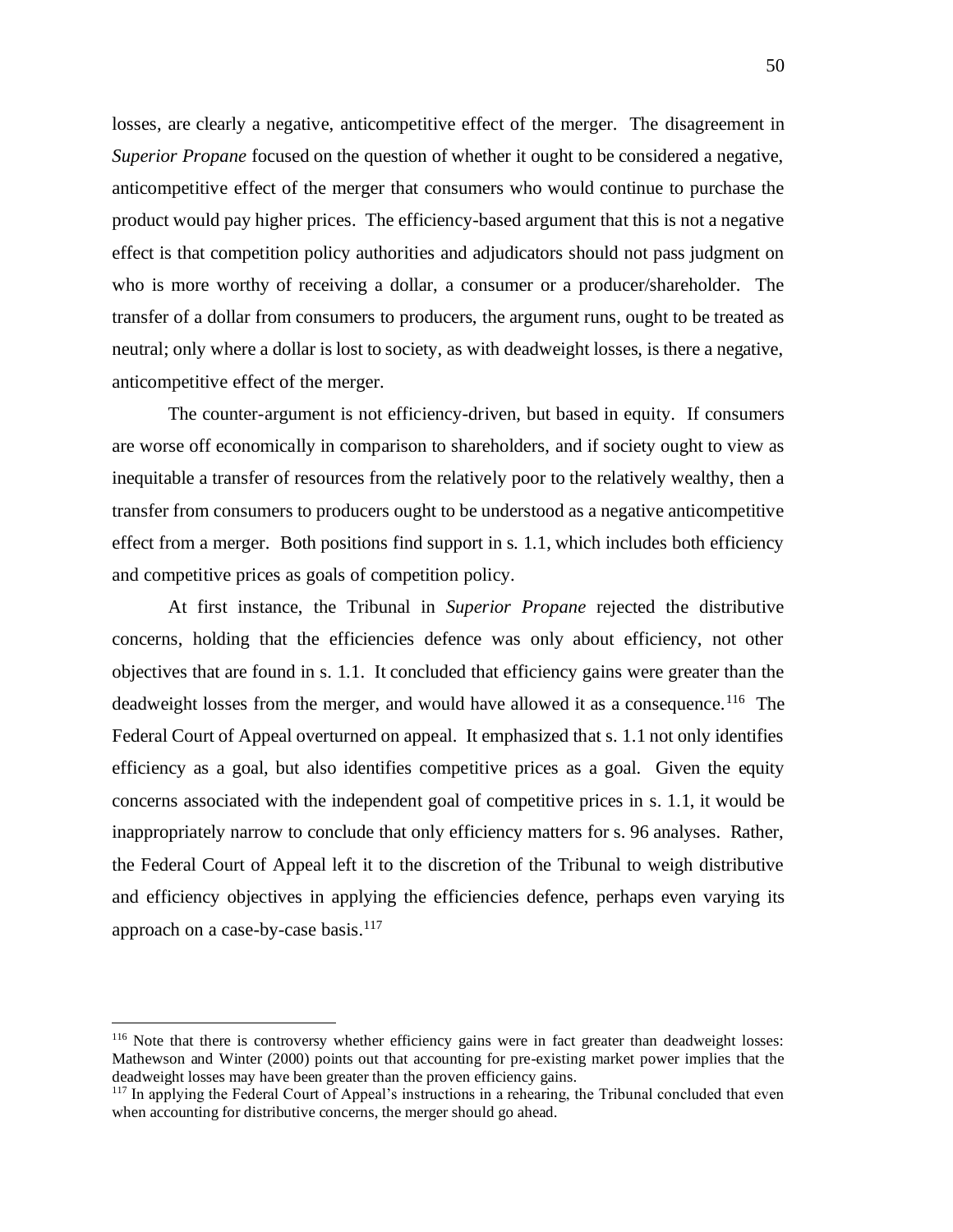While accounting for distributive concerns is clearly defensible given s. 1.1, the approach that the Federal Court of Appeal adopted provides little guidance. Leaving a policy trade-off – how to weigh equity versus efficiency – to the discretion of adjudicators on a case-by-case basis is problematic. 118 Legal outcomes should not depend on the idiosyncratic policy preferences of adjudicators. Yet such a result finds support in s. 1.1 as presently written. *Superior Propane* put pressure on Canadian competition policy to identify what goals it is seeking to promote, and the answer is: it all depends on the policy goals of the Tribunal. This is troubling and calls for reform.

As noted above, there is another arbitrary aspect to s. 1.1 and *Superior Propane*.<sup>119</sup> Distributive concerns about consumers were central and influential in the interpretation of s. 96 in that case. Distributive concerns about workers, on the other hand, were irrelevant; the fact that cost savings were in part from reduction in employee numbers was not regarded as a negative feature of the merger. While such an approach is largely arbitrary, given that layoffs undoubtedly harm workers, it is entirely defensible given the statute: s. 1.1 makes no mention of employee welfare, and ignoring it is therefore understandable, even if inconsistent with analogous values from a policy perspective.<sup>120</sup>

## c) Other Political Values

Section 1.1 provides a potpourri of values that fail to provide meaningful guidance on the foundational question of what competition policy in Canada should seek to achieve. The case law is also wanting, even setting aside *Superior Propane*, in that while there is a general focus on economic values, other political values occasionally rise to the fore, and on other occasions could be relevant, but are set to the side. This subsection reviews a couple of examples of the potential encroachment of political values in other cases, and how the courts have responded. The examples provide more reason for reform: the influence of non-economic objectives is unpredictable, or at least varies irrationally, and the statute should consequently be amended.

 $118$  Iacobucci (2013); Casey and Niblett (2016).

<sup>119</sup> Iacobucci (2013); Lianos (2014).

 $120$  Iacobucci (2013). It is true that there are other public policy instruments available to protect worker interests, such as employment insurance and welfare, but that is true of other objectives found in s. 1.1, such as progressive income taxes to promote economic equity.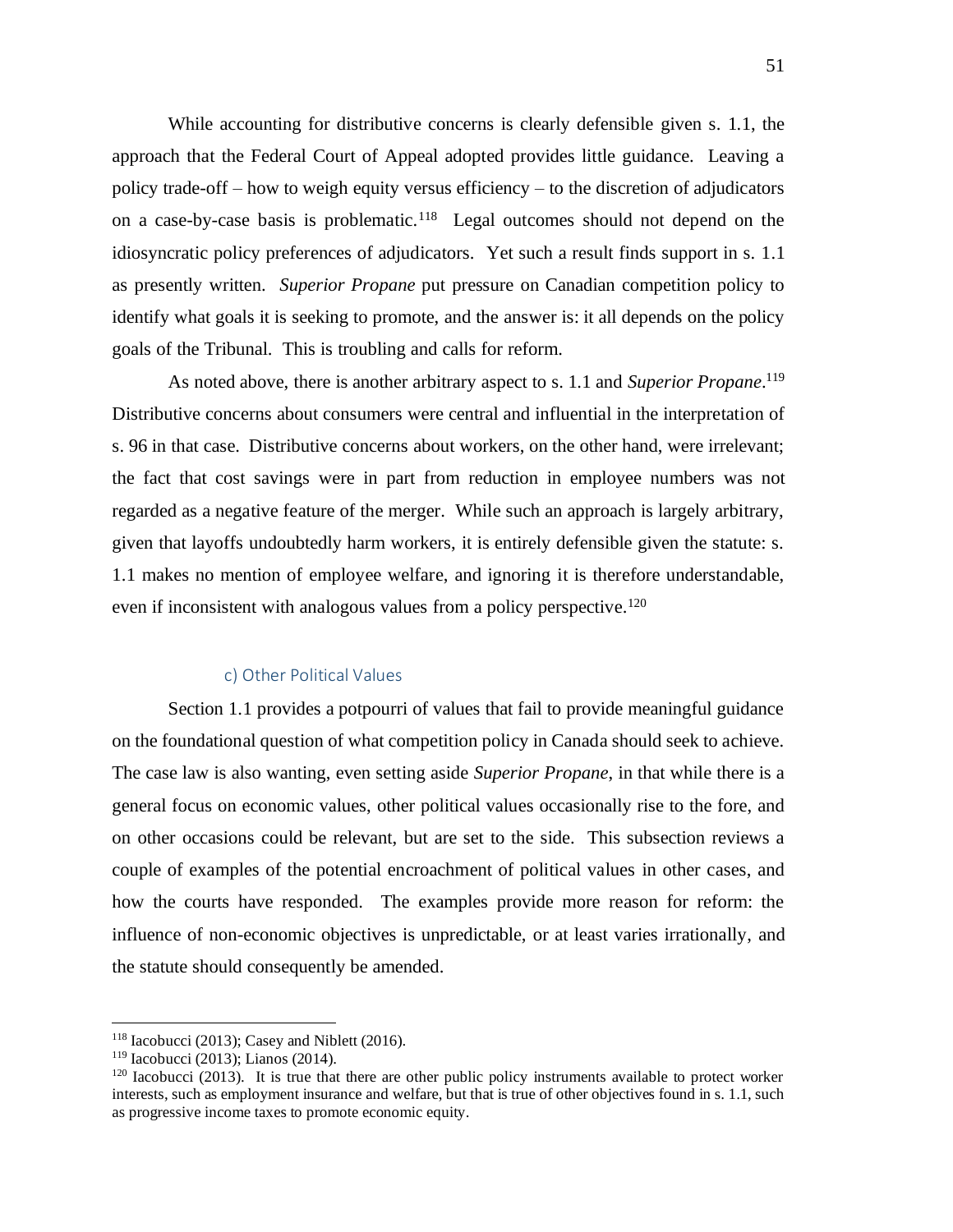*Southam* was a mergers case from the mid-nineties that was eventually decided by the Supreme Court of Canada. It involved the acquisition of community newspapers in Vancouver by a prominent daily newspaper in Vancouver. The product market in question was found to be newspaper advertising. There was considerable debate about whether community and daily newspapers competed for advertisers, with the Tribunal concluding that they did not compete, and the Supreme Court holding that appellate courts owed deference to this finding. The acquisitions were permitted to go ahead as a result.

Conspicuously missing from the competitive analysis was a meaningful assessment of whether the merger would have an impact on competition for newspaper readership. Newspapers are a kind of two-sided market, selling to readers on one side of the market, and advertisers on the other. The merger analysis by the Bureau, and in the litigation, focused on the advertising side of the market, but not the readership side of the market. One of the interesting aspects of that omission is the potential for political values to have been prominent. Section 1.1 mentions the objective of providing competitive product choices to consumers, and it would have been reasonable for the authorities to consider whether the merger might have led to a narrowing of editorial content. Such a narrowing would have not only potentially reduced consumer choice in a conventionally harmful economic way in a differentiated product market, but also may have had undesirable social consequences by narrowing editorial discourse in Vancouver. That is, there were arguably relevant political aspects of the case that were overlooked. Given the emphasis on economic analysis in Canadian competition policy, this was not an error, but does call attention to the unpredictable reliance on non-economic policy values in the law, especially when contrasted with a case like *Superior Propane* where such values were of potentially pivotal significance.

Other policy values also influence Canadian competition policy through the regulated conduct defence.<sup>121</sup> According to this doctrine, the *Competition Act* will not apply where certain conduct has been authorized by a regulatory framework. Given that regulation has a wide variety of policy objectives, the regulated conduct defence provides another avenue for competition policy in Canada to be guided by non-economic policy values.

 $121$  Trebilcock (2004).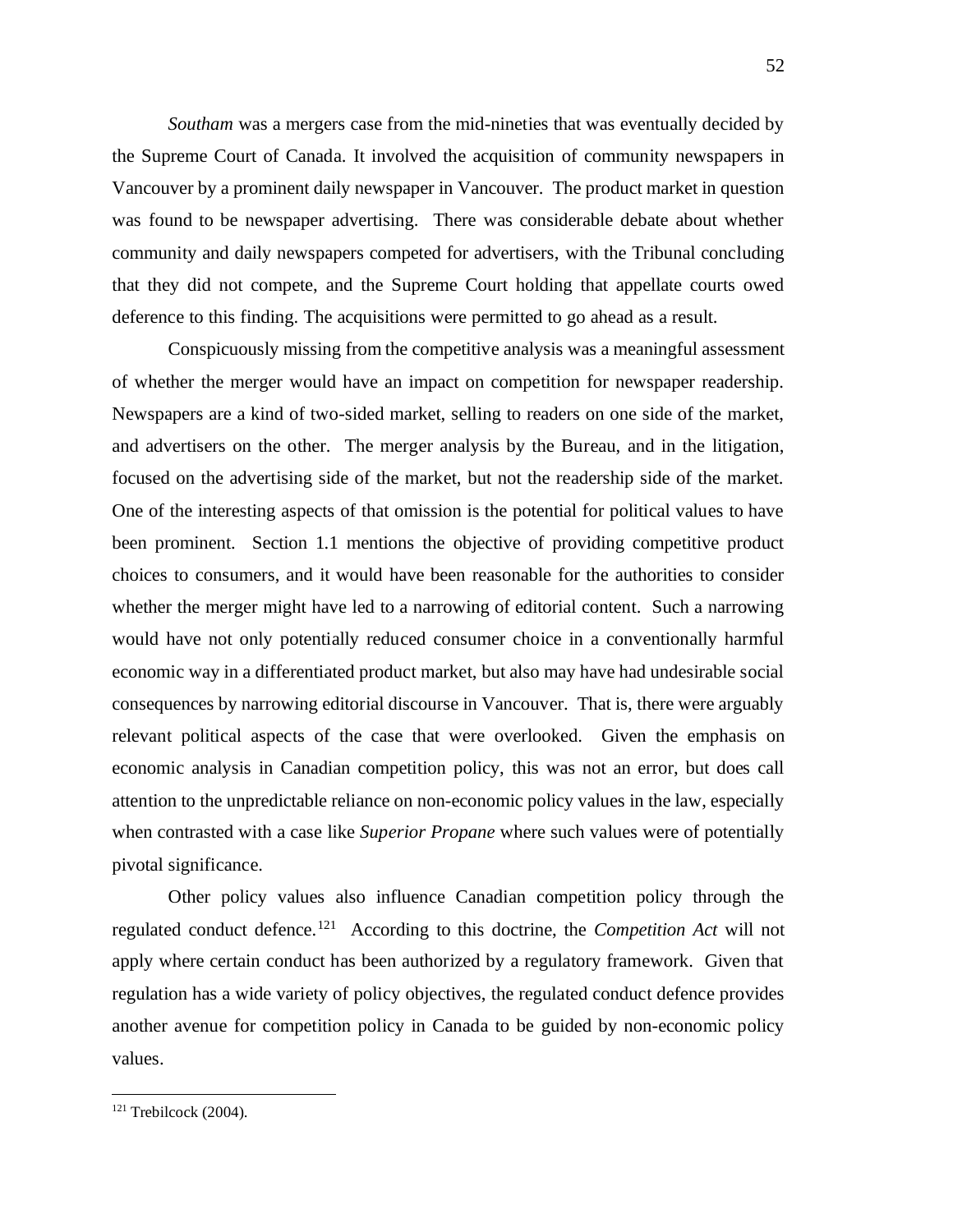An excellent example is found in *TREB*. The relationship between privacy and competition policy has been the focus of many recent conversations about the objectives of competition policy in a digital era.<sup>122</sup> Some suggest that competition policy ought to protect consumers from the exploitation of their personal information by digital firms with market power. And the issue is more than just the subject of commentary. Facebook was subject to a competition complaint in Germany that its practice of aggregating the personal information of its users across various platforms was an improper exploitation of its market power. The case was successful in the first instance, but eventually overturned on appeal. $123$ 

The public release of potentially private information was an issue in *TREB.* TREB argued that the Bureau's insistence that it make certain information about real estate listings more broadly available was not compatible with privacy legislation. The Tribunal ultimately did not accept that privacy rules created a constraint on the release of such information, given that TREB was already disseminating the information widely, but just not as widely as the Bureau was advocating. While privacy was not a pivotal factor in the case, it illustrates the potentially important role of the regulated conduct defence, and therefore of alternative policy objectives, in the administration of competition policy in Canada. Had the privacy legislation prohibited the release of the information, there would have been a strong argument that the Tribunal could not order TREB to distribute the information more broadly. Privacy and other non-economic considerations are therefore influential in Canadian competition policy: competition policy has tended to concede the primacy of other policy objectives whenever there is a potential conflict between regulation and competition.

Such deference to alternative policy goals by competition policy is not necessarily justifiable as a matter of policy.<sup>124</sup> Privacy legislation, for example, has a presumably laudable set of goals, but so too does competition policy. It is not clear why privacy, or other regulation, ought always to hold the trump card. There may be constitutional and federalism issues that constrain matters, but from a pure policy perspective, whether

<sup>122</sup> See, e.g., Douglas (2020, 2021); Buiten (2020).

<sup>123</sup> Kerber and Zolna (2020).

 $124$  See, e.g., Trebilcock (2004); Gifford (1995).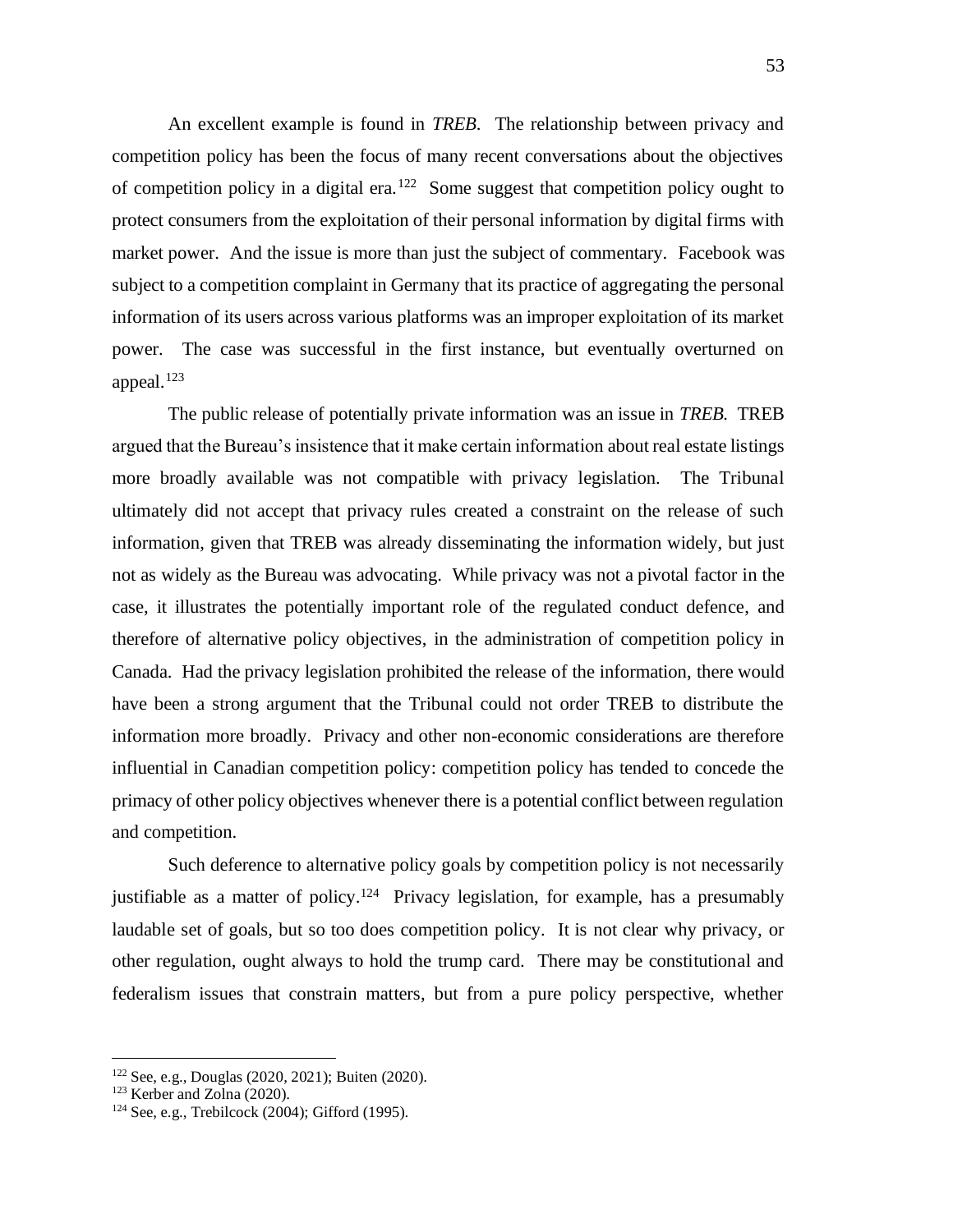privacy should dominate competition, or competition should dominate privacy, is not answerable *a priori*, involving as it inevitably does a weighing of policy choices. If, for example, there were a minor infringement of privacy legislation from the broader dissemination of information, yet such dissemination would intensify competition in a market with significant economic benefits, it is not obvious why competition policy should take a back seat to privacy. The case law around the regulated conduct defence introduces another element of uncertainty to the importance of alternative policy objectives in Canadian competition policy under the *status quo*.

## *i) Should the Competition Act Incorporate Non-Economic Policy Values?*

There are several problems with the identification of non-efficiency, non-economic priorities in Canadian competition policy under the *status quo*. Section 1.1 establishes several different policy goals for competition policy, which may conflict depending on the circumstances. Moreover, by identifying specific goals (e.g., low prices for consumers; protecting small businesses), the *Act* fails to identify the underlying values that the *Act* is seeking to promote (e.g., distributive justice), which further undermines the guidance that the *Act* provides to businesses, enforcers and adjudicators. When cases have required adjudicators to account for two inconsistent goals found in s. 1.1, the courts have decided to leave any trade-off to the Tribunal to determine, perhaps differently on a case-to-case basis (*Superior Propane*). This leads to indeterminacy. Finally, other policy goals, including editorial diversity (*Southam*) or privacy (*TREB*), arise in unpredictable ways, including through the regulatory conduct defence, which for the most part has competition values cede priority to other values that sector-specific regulators have established. Reform to the *Competition Act* is required to address these shortcomings.

This section reviews the arguments for and against incorporating broader policy goals into the operation of the *Competition Act*. The first point is that there is no compelling argument against the idea that there is a wide range of values at stake in relation to the kinds of conduct that the *Competition Act* and competition policy addresses. Privacy, freedom of expression, editorial diversity, the equitable distribution of economic resources for consumers and workers, and concentrations of political power are only some of the values at stake when companies compete, or protect themselves against competition,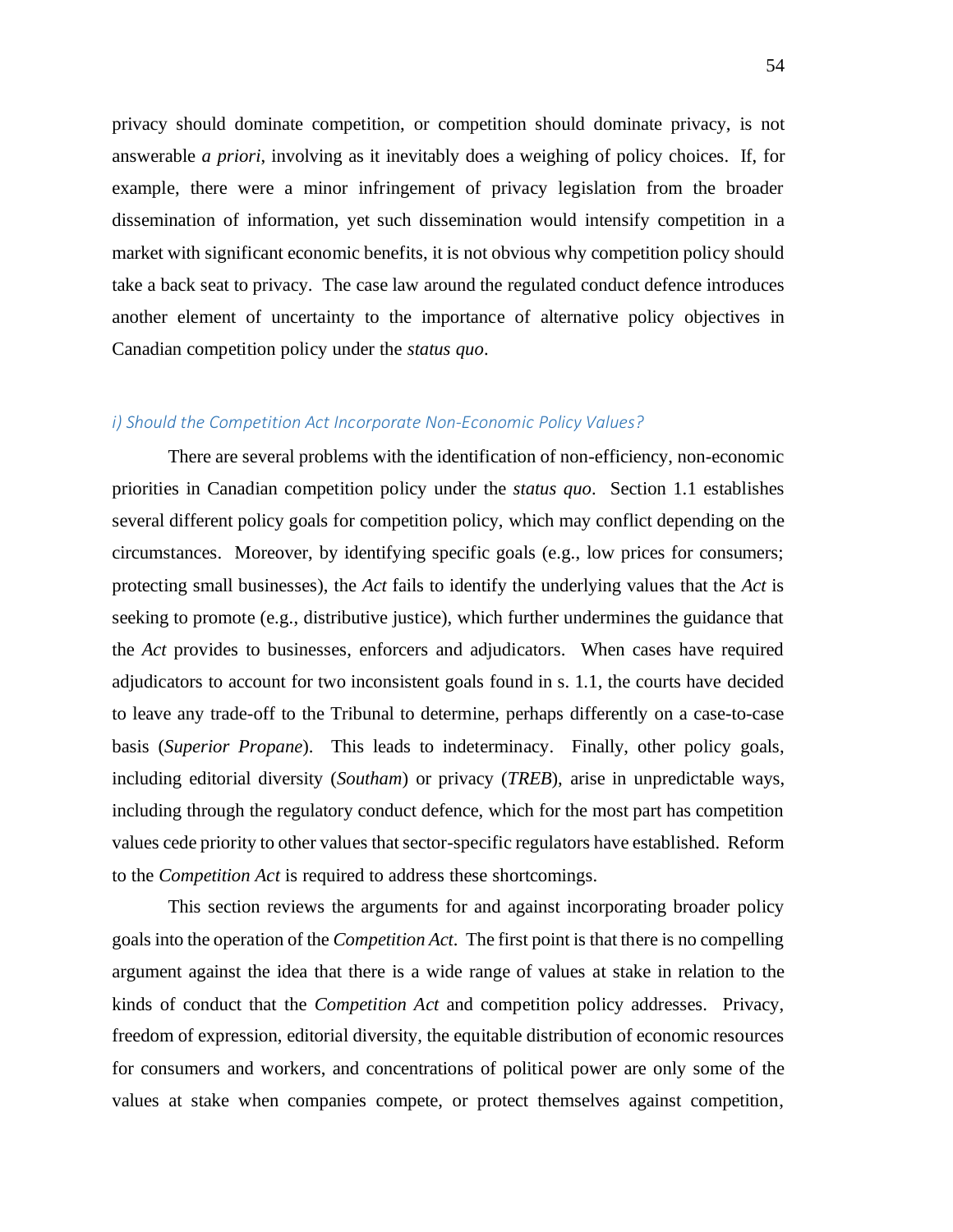especially in digital markets. Such values are critical to democratic polities, and it would be absurd to make the case that they ought not to count in Canadian competition law because the only policy value that matters is economic efficiency. In addition, because the different values are incommensurable, there is nothing but tautology to support the idea that efficiency ought to be privileged over the other values: it is true that accounting for a value that is not based on efficiency, such as privacy, will prevent policy from maximizing efficiency, but that is neither surprising nor probative of anything important.<sup>125</sup> Efficiency cannot be invoked to reject privacy, nor is the converse true.

That being said, it is insufficient to accept the social importance of non-economic values to argue that the *Competition Act* ought to account for them. The correct question is whether competition policy, and the *Competition Act*, ought to include multiple objectives within the *Act*, or whether multiple policy instruments ought to account for the variety of objectives at stake in certain conduct.<sup>126</sup>

Consider, for example, economic distribution. *Superior Propane* decided that the efficiencies defence in s. 96 includes consideration of both economic efficiency and equitable economic distribution. Even if an anticompetitive merger is on net efficient because of cost savings, *Superior Propane* concluded that the Tribunal could make an order against a merger out of distributive concerns about consumers: it may be that a merger increases overall well-being, but if the benefits accrue to relatively well-off shareholders, and the harms of higher prices to relatively worse-off consumers, the Tribunal could decide to prohibit the merger. Such an approach potentially results in greater economic equality, a widely accepted political objective, relative to an efficiency-only approach. But the allthings-considered approach has significant shortcomings as well.

First, as noted above, considering a range of objectives as independent inputs into a competition case renders the application of the *Act* unpredictable, and risks arbitrariness: ultimately competition policy outcomes turn on the personal choices of Tribunal members about how much to weigh distribution (or other values) as opposed to efficiency (or other values). Given that there is no single metric along which to measure the social benefits of many alternative objectives, the personal choices of decision-makers will dominate. As

 $125$  Kaplow and Shavell (2006) outline the tautological argument in great detail.

<sup>&</sup>lt;sup>126</sup> Trebilcock et al (1982); Shapiro (2018).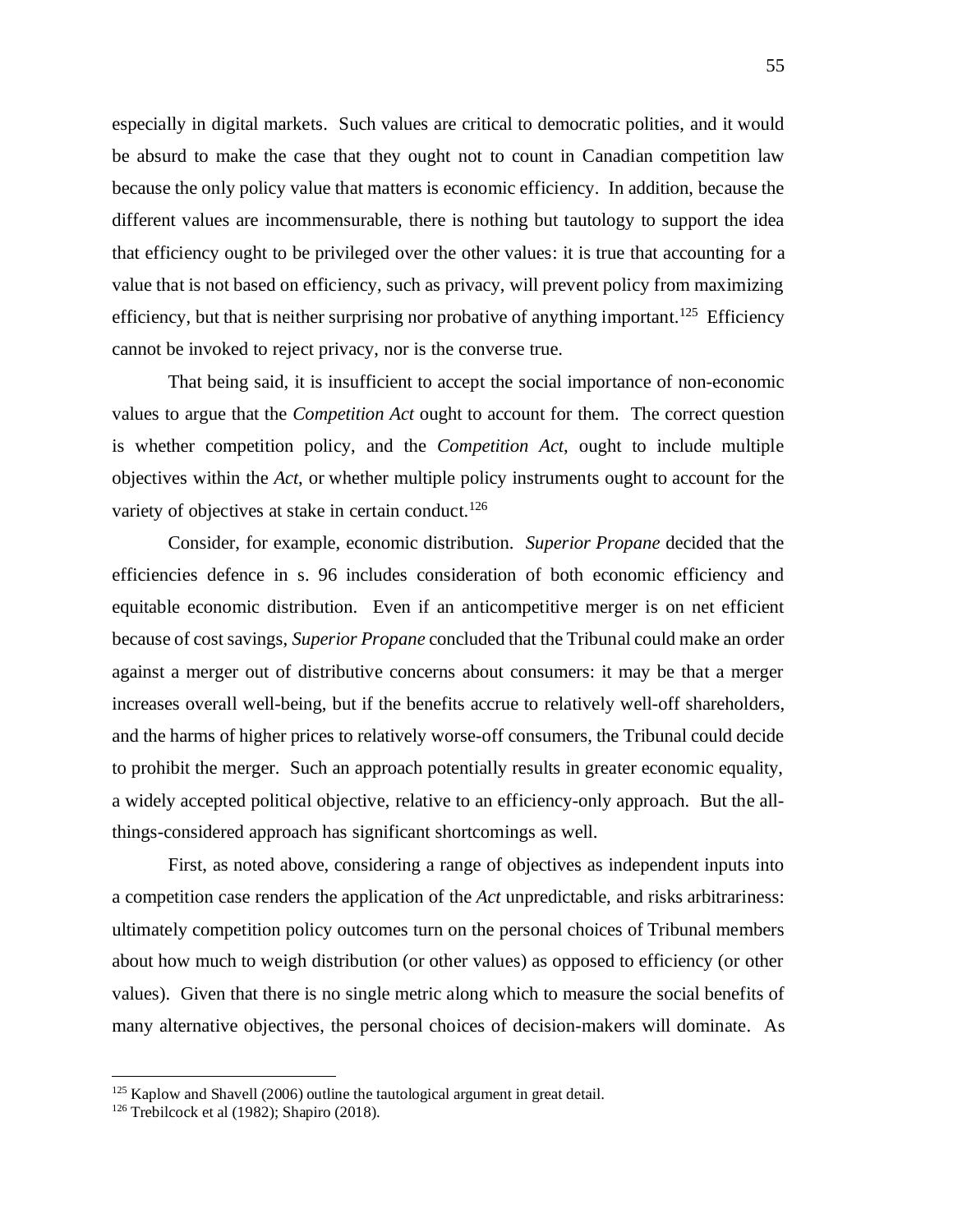Hunter aptly puts it, a wide-ranging set of objectives for competition policy present the risk that matters before the competition authorities will not be justiciable.<sup>127</sup>

Second, while economic efficiency considerations will tend to have similar implications across contexts, other policy questions like distribution could have implications that, if they are not outright inconsistent case to case, sit uncomfortably together. For example, following the logic of Ross and Winter, if economic redistribution were the primary objective of competition policy, it would follow that the law ought to encourage a subset of inefficient, anticompetitive mergers that increase prices.<sup>128</sup> Suppose two luxury resorts owned by pension funds compete with one another: an anticompetitive merger between the two that increases prices may result in a more equitable economic distribution of resources given that the shareholders of the merging parties may be less well off than the customers; therefore competition policy ought not just to permit, but to welcome such a merger if distributive concerns were paramount. Such an approach seems perverse for competition policy.

Similarly, suppose that many consumers choose to multi-platform across two jointly dominant firms providing a particular digital service. The platforms propose a merger that would lessen competition substantially for the digital service, but would reduce the risk of a breach of privacy, given that customers will now only deal with one platform, not two. Ought competition policy to welcome such a merger in order to promote privacy? Again, this would be a jarring outcome for competition policy.<sup>129</sup>

Third, as a means of achieving many alternative goals, competition policy is an unreliable instrument. Economic efficiency is always at stake in competition policy matters, while other values only occasionally arise. Consider economic inequality. Under *Superior Propane,* on the rare occasions when a merger raises prices and increases efficiency, attention to distributional concerns in competition policy may contribute to economic equality in society. This is far from a systematic approach to redistribution.

<sup>&</sup>lt;sup>127</sup> Hunter (1987).

 $128$  Ross and Winter (2005) observe that, if anything, the distributive effects of a merger of luxury cruise lines would call for the merger to be allowed.

 $129$  Johnson (2021) provides yet another example concerning the goal of protecting the environment. High prices for oil discourage consumption of oil. Ought competition policy to welcome an anti-competitive merger of oil companies because it would raise prices for oil, and thus discourage consumption, in the name of environmental protection?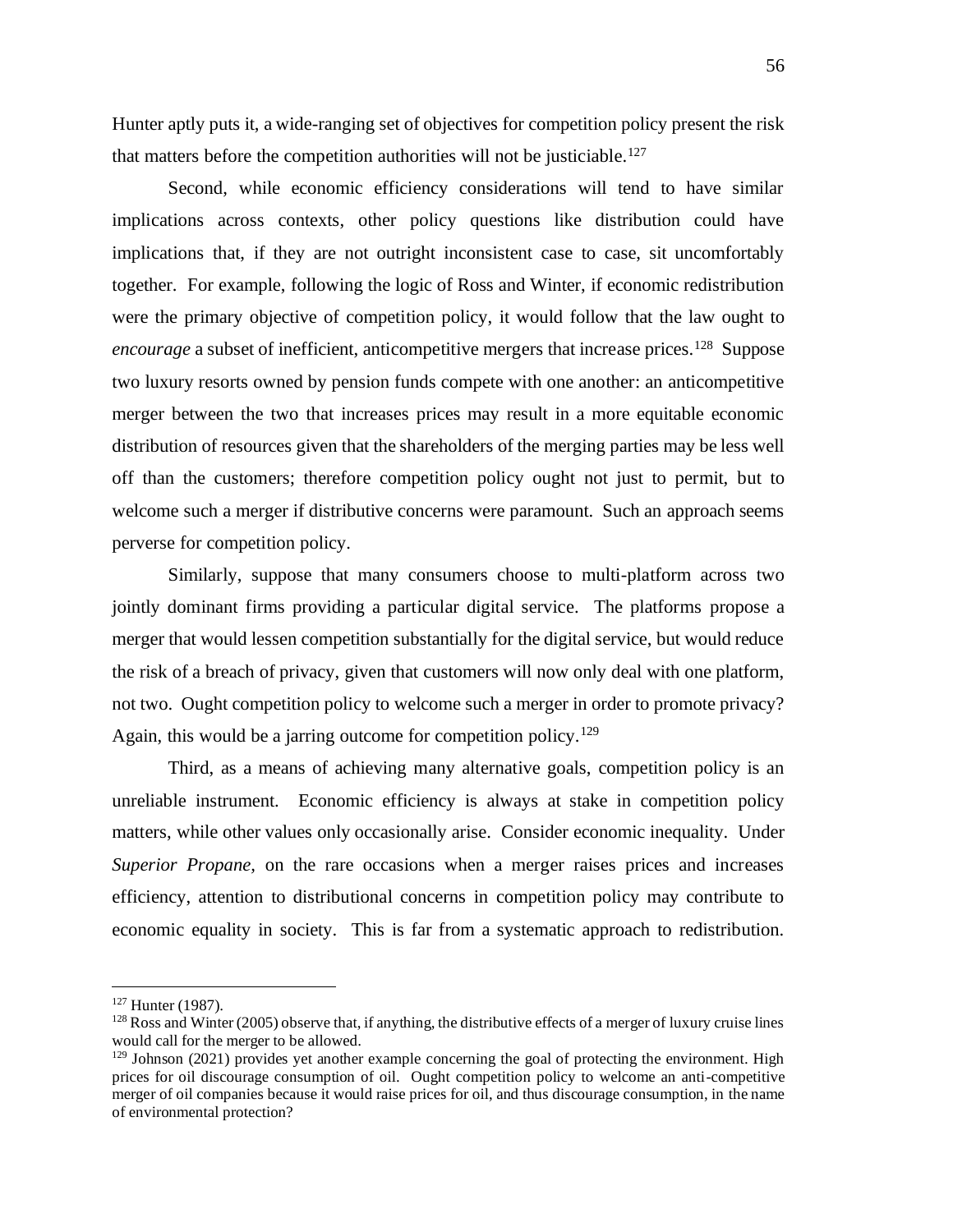Other instruments, such as income or wealth taxation, and/or progressive government spending, are much better targeted and efficacious in promoting equitable economic distribution.<sup>130</sup> Similarly, promoting privacy by allowing or preventing a merger (or other pro- or anticompetitive conduct) in the relatively uncommon case where privacy is at stake is a much less reliable and systematic instrument for promoting privacy than establishing legislative regimes intended specifically to protect privacy.<sup>131</sup>

Fourth, there is an important institutional question.<sup>132</sup> Competition authorities under the status quo are experts in the economic analysis of market conduct. If competition policy were to take on a wide range of values as enforcement priorities, however, the Bureau would be under institutional pressure to assume expertise in a wide range of areas. If, for example, privacy values became an essential consideration in the evaluation of conduct in a digital market, the Bureau would require expertise not only in the economic analysis of the conduct, but on how privacy legislation and privacy values ought to be respected.<sup>133</sup> The same goes for expertise in the political concentration of power, the equities of full employment, the importance of freedom of expression, etc. It is asking a great deal of a single organization to become experts in such a range of fields. Greatly aggravating the challenge, the values in which the Bureau would have to be expert are incommensurable, making its enforcement decisions ultimately the expression of policy preferences.<sup>134</sup>

Alternatively, responsibilities for promoting particular values could be allocated to different government agencies. The Privacy Commissioner, for example, could review privacy matters, while the Competition Bureau focuses on the economic impact of potentially anticompetitive conduct. While ultimately there will remain the difficulty of a trade-off of incommensurable values – something the paper considers in more detail in the following section – allocating the protection of different values to different agencies allows the institutions to build up specific, focused expertise.

<sup>130</sup> See, e.g., Shapiro (2018); Atkinson (2016).

<sup>&</sup>lt;sup>131</sup> Moreover, because access to data may be critical to competition, protecting privacy in some cases may undermine competition.

<sup>&</sup>lt;sup>132</sup> For discussion of Canadian competition institutions, see Iacobucci and Trebilcock (2011).

<sup>133</sup> The Bureau's decision in *Southam* not to consider editorial diversity may have reflected an aversion to considering political, non-economic issues.

<sup>134</sup> See, e.g., Hunter (1987).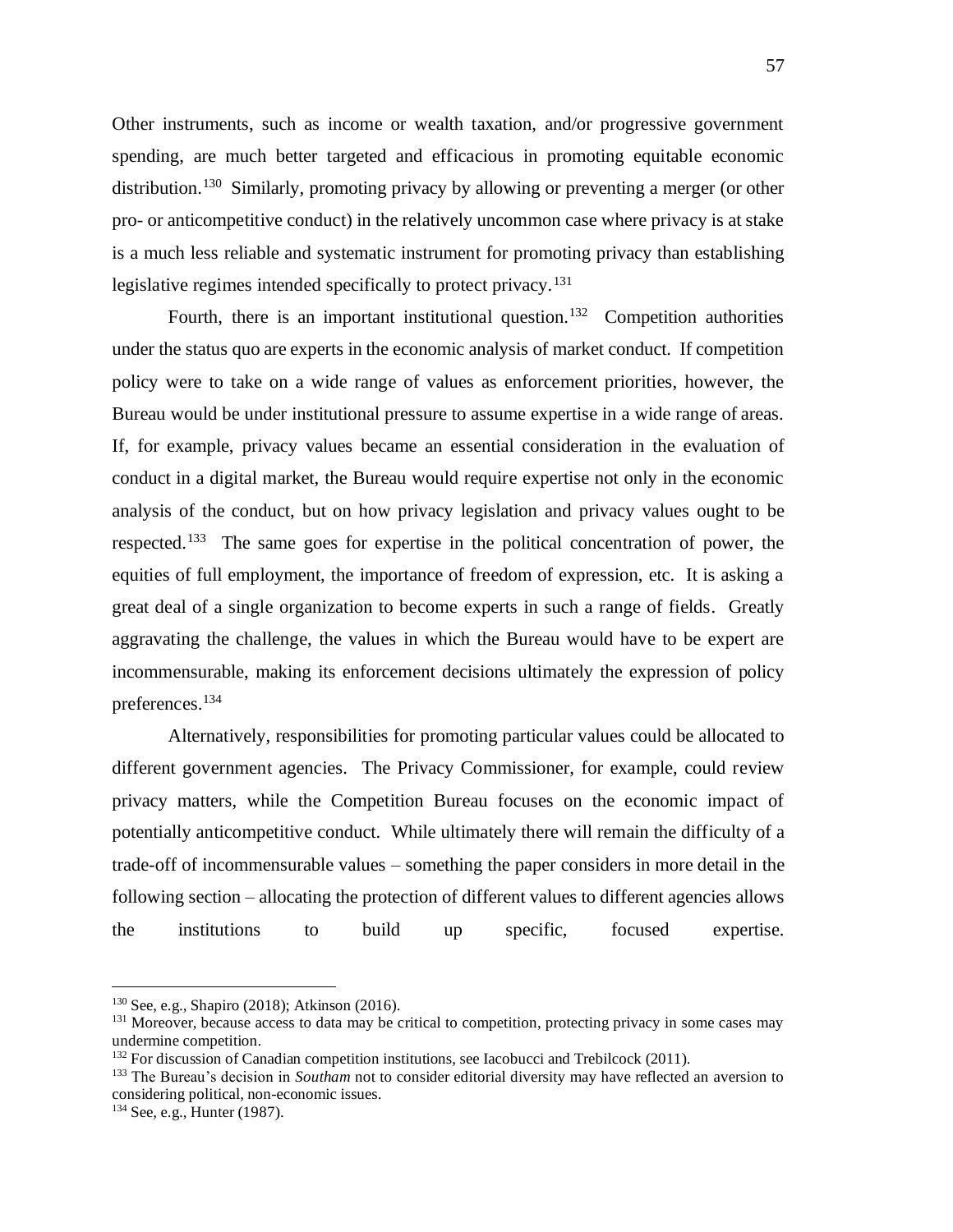Fifth, while conflicts between widely varying objectives are inevitable, it is also important to appreciate that attention to efficiency will in many instances also promote other values incidentally. For example, competitive prices promote efficiency and equitable distribution. Competition may also promote better privacy policies of digital platforms, or better environmental features of automobiles. A focus on efficiency is far from consistently antithetical to other values.

Finally, while many values are potentially relevant to competition policy, some objectives that commentary, and even legislation, invoke have a questionable basis. As noted above, while SME's are vital to the Canadian economy, it is not clear why competition policy ought to promote their interests even if doing so were economically inefficient, especially given that SME's will often benefit from uncompetitive conditions.

In addition, some commentary takes the position that "big is bad," objecting to large, digital platforms simply because they are large<sup>135</sup>; it is difficult, however, to see why big is bad *per se*. Perhaps the true goal likely rests on distributive concerns, or widespread employment objectives, or political concerns, but not the protection of small businesses, or condemnation of big business *per se*. The underlying values should be taken seriously, but not the arbitrary singling out of particular entities or practices. In other words, while a range of values are at stake in competition policy and enforcement, not everything should be treated as a value worthy of attention.

There are, to be sure, competing arguments in favour of including a variety of objectives in the *Competition Act*. First, there may be some objectives that benefit from having government rely on a variety of instruments to achieve them. Redistribution, for example, is difficult to achieve without creating market distortions and attendant economic costs. High, progressive marginal tax rates help governments raise revenues to redistribute, but also create disincentives for wealth creation in the first place. Consequently, having a variety of government instruments focussed at least in part on redistribution may have some efficiency benefits: rather than creating large distortions in income tax, spreading distributive objectives to other regulatory and economic oversight spheres may achieve better distributive outcomes at lower cost.

<sup>135</sup> Wu (2018); Bogus (2015).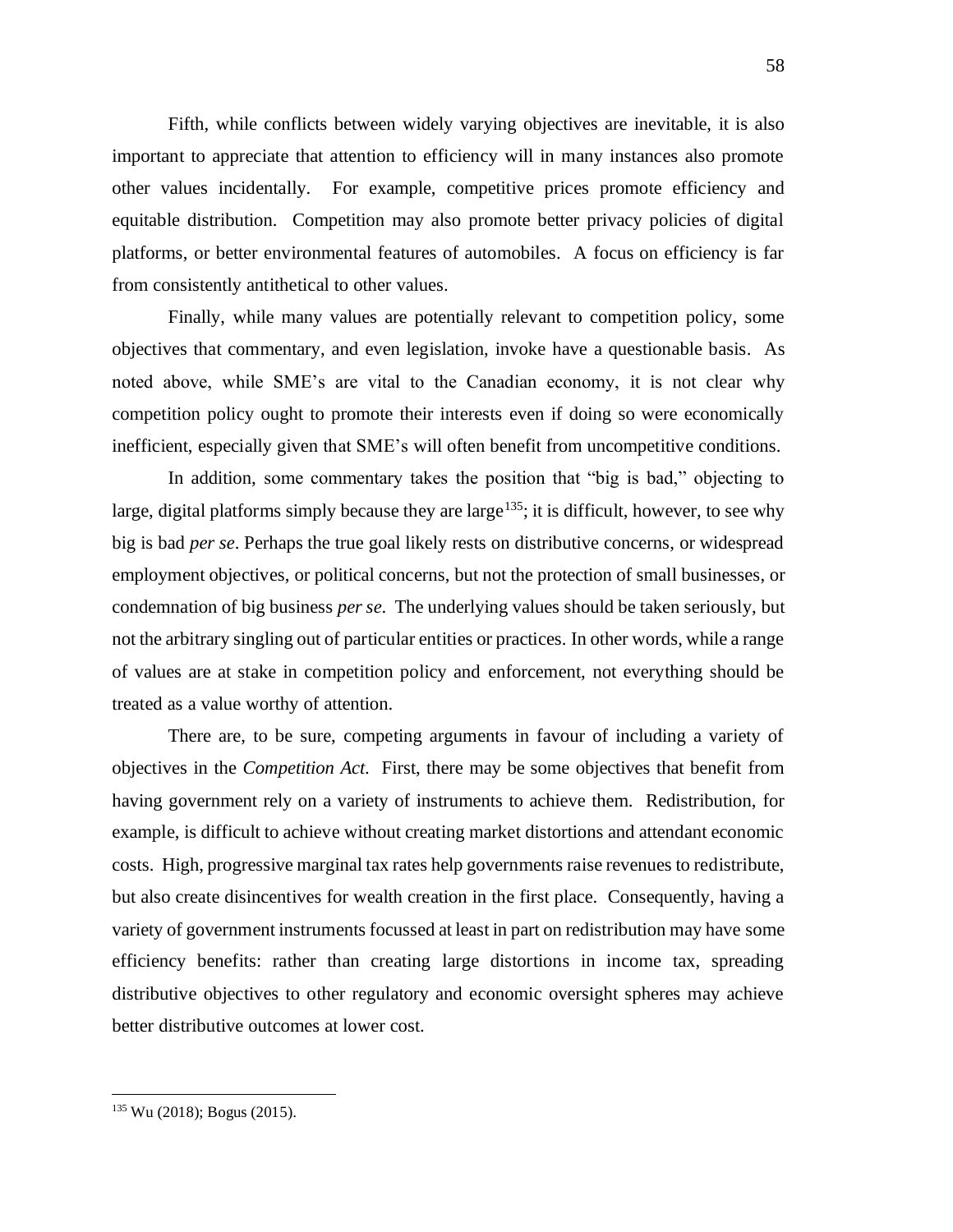In addition, given that there is clear democratic legitimacy to values such as privacy, economic equity and the diffusion of political power, it will be necessary for the law at some point to reckon with the challenges associated with the relevance of, and potential conflicts between, different, incommensurable values. Designating different agencies as primarily responsible for promoting certain values does not avoid the necessity ultimately of deciding between different values. Designating a single agency, the Bureau, as responsible for promoting all the relevant values recognizes that there will need to be a decision-maker over the values at some point, and simply designates the Bureau as that decision-maker. While it ladens the Bureau's work with difficult policy choices, some decision-maker must make those choices in any event.

On balance, there are strong arguments for competition policy to continue its present focus on economic efficiency, especially given the indeterminacy of competition law that potentially attempts to account for all values in every case.<sup>136</sup> But there is little reason to reject the conceptual relevance of other issues and values, and there is therefore an argument that competition policy itself ought to account for these values. The next section presents options for reform.

## *ii) Options for Reform*

It is clear that there are significant problems with the approach to the objectives of competition policy as found in the *Competition Act* at present. The objectives it provides potentially conflict, are sometimes difficult to understand as important on their own terms – why, for example, is protecting small and medium-sized businesses *per se* a worthy objective? – and are potentially underinclusive – why, for example, is the protection of workers omitted as a goal when the protection of consumers and small business is included?

The emergence of digital markets has increased the importance of revisiting how the *Act* should outline its objectives. The size and importance of digital platforms has encouraged a political backlash against them, with critics calling for competition policy to take a much more muscular and political stance in addressing them. This political

<sup>&</sup>lt;sup>136</sup> Shapiro (2018).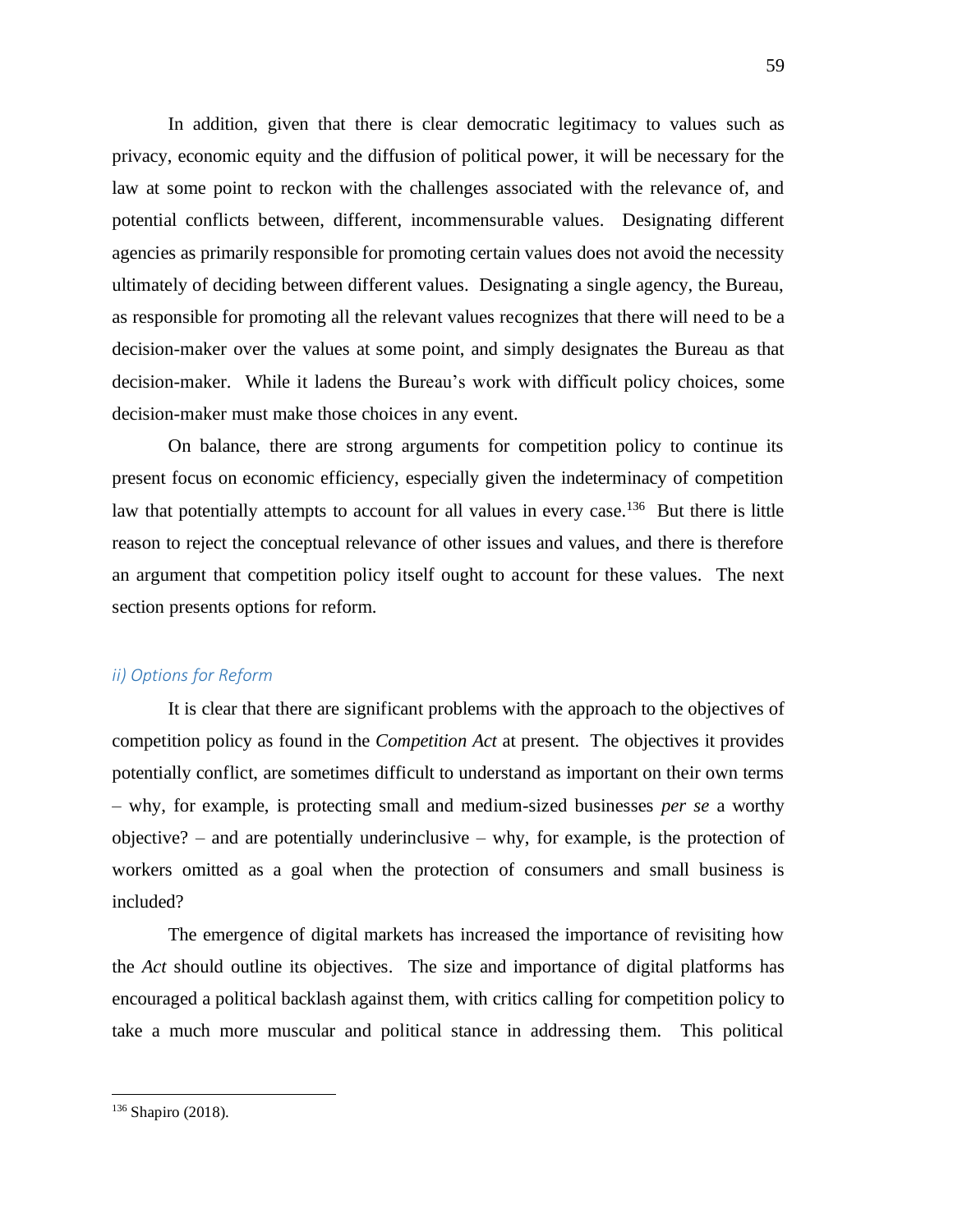phenomenon alone increases the urgency of statutory clarification. But in addition, digital markets have properties that also increase the importance of statutory amendment. Digital markets are prone to market power, which naturally increases the importance of competition policy as a general proposition, even without accounting for the specific features of those markets that relate to matters such as privacy and freedom of expression.

The question of how to reform the *Act*, on the other hand, is not as straightforward as the conclusion that it needs reform. There is a spectrum of possible approaches, from broad to narrow. This section reviews three potential options for reforming the purpose clause of the *Competition Act*. At one end of the spectrum is a purpose clause that captures a variety of objectives for competition policy. At the other end is a clause that reflects the practical reality of much of the *status quo*; that is, a purpose clause that is focused on economic efficiency. There are, of course, a variety of possibilities in between these endpoints. For purposes of discussion, the paper proposes one such intermediate possibility, with a purpose clause focused only on economic efficiency, but an *Act* that allows for an appeal to Cabinet by either the Bureau or a private party to permit or prohibit certain conduct, perhaps for non-economic, political reasons. The paper considers each possibility in turn, describing them in greater detail and outlining their advantages and disadvantages.

## a) Fairness as a Purpose

One possibility would be to formulate a purpose clause that identifies fairness as the goal of competition policy. For example, s. 1.1 could say something like the following: "The purpose of this Act is to maintain and encourage competition in Canada in order to promote a fair and productive society by advancing valuable social objectives that include but are not limited to efficiency, distributional fairness, and political fairness." When the question of the fundamental purpose of the *Act* arises, the authorities and adjudicators have broad discretion to rely on whatever policy objectives they would like to decide a particular case. For example, the efficiencies defence in s. 96 refers to "anticompetitive effects," and just as *Superior Propane* invoked s. 1.1 to justify the relevance of distributive questions, a broad, fairness purpose clause would justify the inclusion of a wide variety of policy objectives and values in considering s. 96. If a merger threatened privacy for any reason,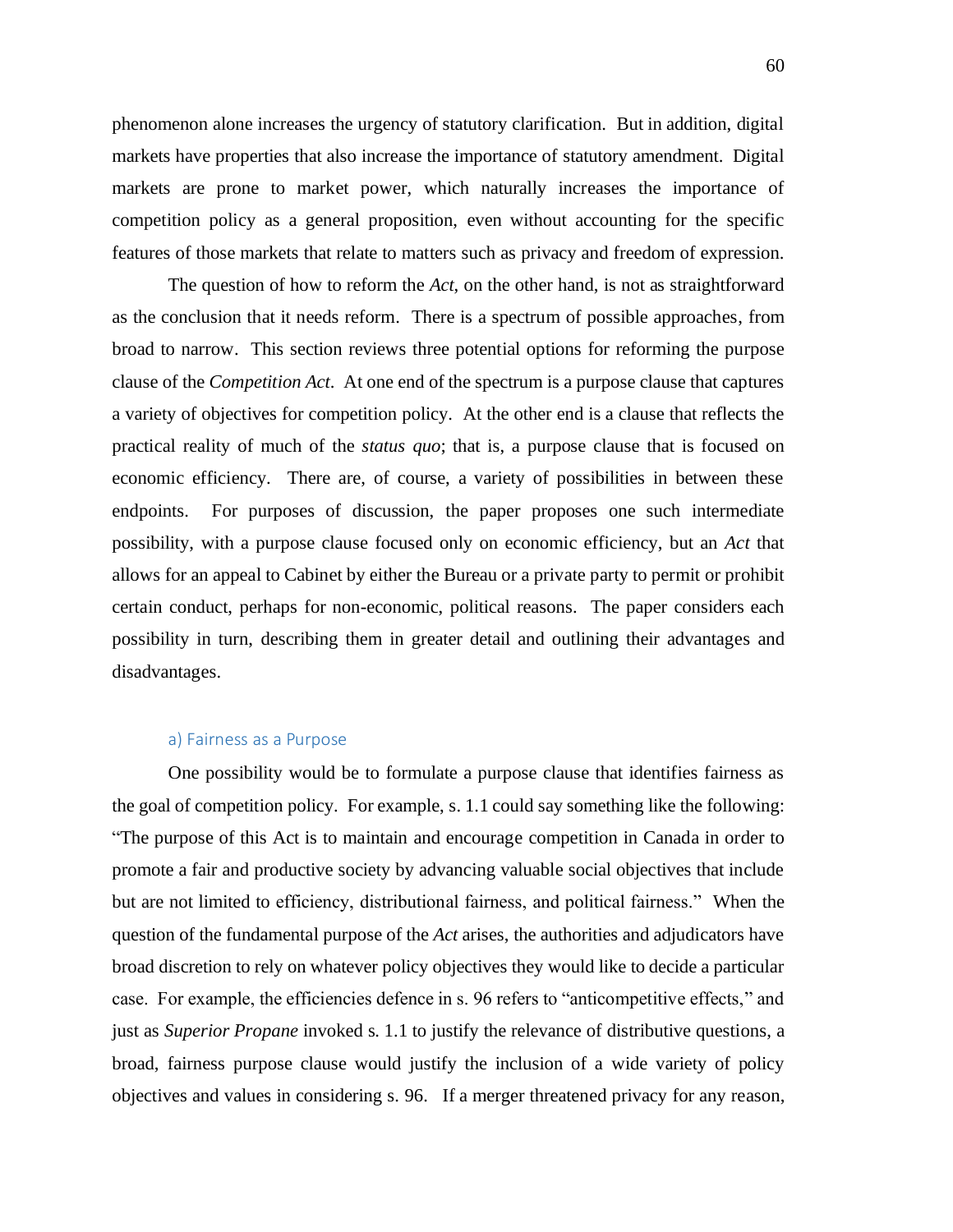for example, this could rest on the negative side of the ledger in weighing anticompetitive effects against the benefits of the merger. Indeed, decision-makers could rely on s. 1.1 to conclude that concern for workers losing their jobs nullifies the benefits of efficiency savings.

Such a clause avoids some of the problems associated with the multi-objective purpose clause as written. It does not single out some objectives, while omitting others that would appear to share the same underlying values. (Why are competitive prices to consumers an objective of the current provision, while competitive wages are not?) It also avoids unexplained specificity in setting out certain objects. (Why exactly is the protection of small and medium-sized businesses an objective of the current provision?) It also allows flexibility. Prior to the emergence of digital markets, privacy was a much less prominent policy and social issue, yet has become highly relevant and significant in the digital era, including potentially to competition policy. Finally, the provision, by invoking the broad concept of fairness, explicitly invites competition authorities and adjudicators to exercise judgment in deciding particular matters. It does not attempt to disguise policy choices in spurious technocratic language, but makes plain that enforcement of the *Act* will depend on the assessments of adjudicators about what is fair in a given set of circumstances.

While a "fairness" purpose clause avoids ossifying an over- and underinclusive set of policy objectives within the legislative objectives of competition law, it has many disadvantages relative to a focus on efficiency, as discussed above. For example, it perpetuates uncertainty, and legal indeterminacy, leaving fundamental policy questions up to the discretion of the Bureau and the Tribunal. Also, while economic efficiency is always significant in competition policy matters, other values, such as privacy, or freedom of expression, only occasionally arise, leaving competition policy an unreliable instrument to promote these alternative goals. Moreover, the pursuit of values other than efficiency may result in a push to perverse results, such as welcoming an anticompetitive merger of luxury goods suppliers because consumers in this market may be better off financially than shareholders. Institutionally, a fairness approach would require the Bureau and Tribunal to be expert in all policy values that may relate to competition policy enforcement, from economic efficiency to privacy values to the social benefits from the diffusion of political power and beyond. Such a broad mandate is the logical endpoint of an ecumenical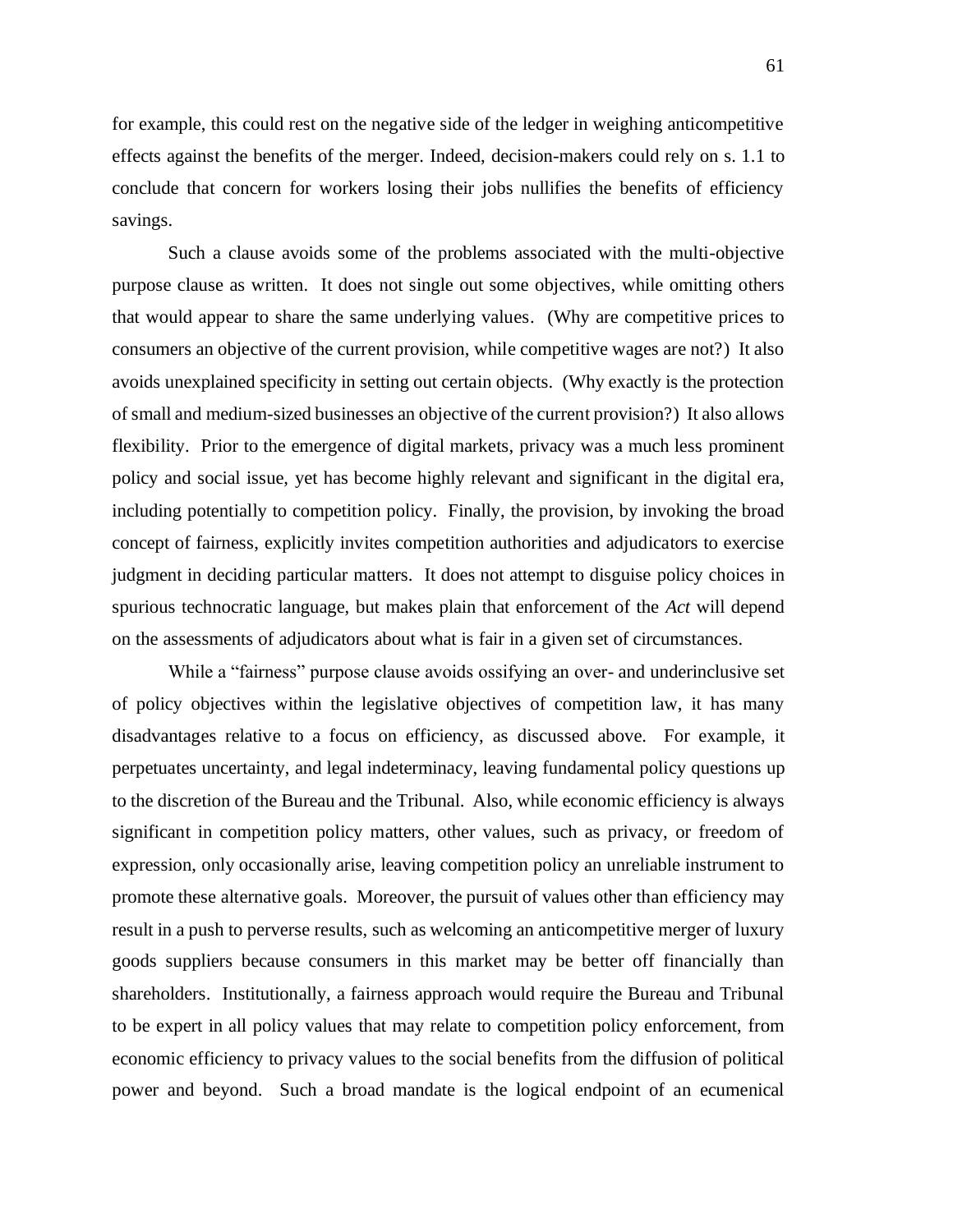*Competition Act*, and avoids arbitrary limitations of objectives in the current s. 1.1, but invites indeterminacy and asks a great deal of competition law and its institutions.

## b) Economic Efficiency

The other end of the spectrum is occupied by an approach to the *Competition Act* that focuses exclusively on economic efficiency as the sole objective. Section 1.1 would read something like, "The purpose of this Act is to maintain and encourage competition in Canada in order to promote the economic efficiency of the Canadian economy."

This clause avoids the uncertainty, unpredictability and indeterminacy associated with fairness as a purpose. It would revisit the key case on the values of Canadian competition policy, *Superior Propane*, by clarifying that "anticompetitive effects" in s. 96 refers only to efficiency-related deadweight losses to the Canadian economy, not the equitable effects of any transfers. It provides the Bureau and Tribunal with a clear mandate, and allows them to benefit institutionally from greater specificity in their expected expertise. It also has some benefit in promoting predictability by allowing much of the case law and institutional memory developed over the years since the *Competition Act* was enacted in 1986 to continue to apply, with some exceptions such as the case law around the efficiencies defence. This contrasts with a "fairness" purpose clause, which has the potential to lead to disputes over the relevance of past cases: once "fairness" writ large is explicitly the foundation for the *Act*, complainants may have strong grounds for distinguishing the efficiency-minded case law and practice of the past.

The efficiency model does not imply that non-efficiency objectives have no place in influencing policy where competition issues are involved. First and foremost, there is a wide range of policy instruments available to pursue non-efficiency objectives.<sup>137</sup> Privacy legislation and regulation advances privacy objectives, for example. Progressive income tax and progressive spending advances economic equity. Political spending limits reduce the political influence of corporations. And if there is at present no effective policy

<sup>&</sup>lt;sup>137</sup> Note further that the Competition Bureau can coordinate and cooperate with other regulatory bodies to ensure that a competition policy perspective is considered in other regulatory choices. For example, the Bureau and the Canada Transport's Policy Group have a Memorandum of Understanding that better ensures that competition expertise will inform Canada Transport's approach to mergers. See https://www.competitionbureau.gc.ca/eic/site/cb-bc.nsf/eng/04096.html.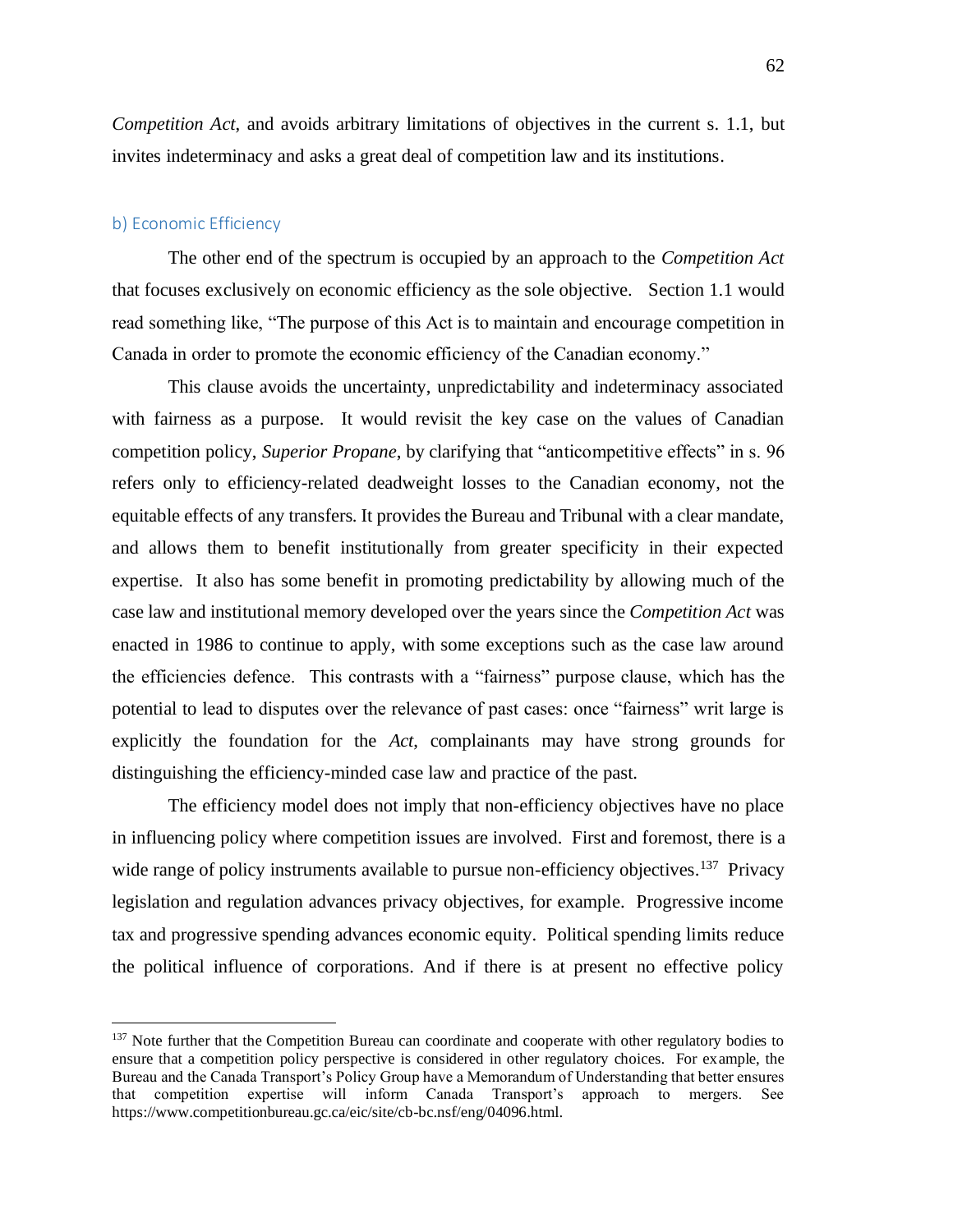instrument designed to advance a given objective, one could be established. For example, if freedom of expression on the internet were problematic because of the dominance of a platform, a specific body with appropriate expertise could be established to address the problem. Asking the Bureau to pick up these issues *ad hoc* will lead to indeterminacy, and the sub-optimal exercise of expertise.

There is another, related way in which non-efficiency concerns will influence competition outcomes: the regulated conduct defence. As noted above, under the *status quo*, case law has established that competition policy will defer to other regulatory regimes.<sup>138</sup> Indeed, it is arguable that the case law has established too deferential an approach to non-competition legislation and regulation, with the valuable social goals of competition policy deferring to the valuable goals of other legislation/regulation without analysis.<sup>139</sup>

Whatever the optimal approach to these trade-offs between competition policy and different regulatory regimes, it is clear that a narrow focus on efficiency within competition policy itself does not imply that competing values will be uninfluential. Other policy instruments are available to promote other values, and the regulated conduct defence helps ensure that other regulatory regimes influence (perhaps unduly) competition policy outcomes.

While the efficiency-oriented purpose clause creates clarity, builds on and encourages institutional expertise, while allowing other values to influence through other instruments, it is not without its drawbacks. Some values, such as the diffusion of political power, may not have existing effective policy instruments promoting them (at least at present). Moreover, the regulated conduct defence will imply that other values will override efficiency values found in the *Competition Act*, but not necessarily as the consequence of a thoughtful weighing of political values. An approach that requires an express weighing of the different values at stake will take context into account in a manner that the existing regulated conduct defence does not.

 $138$  See, e.g., Trebilcock (2004).

<sup>139</sup> Trebilcock (2004); Mysicka (2011).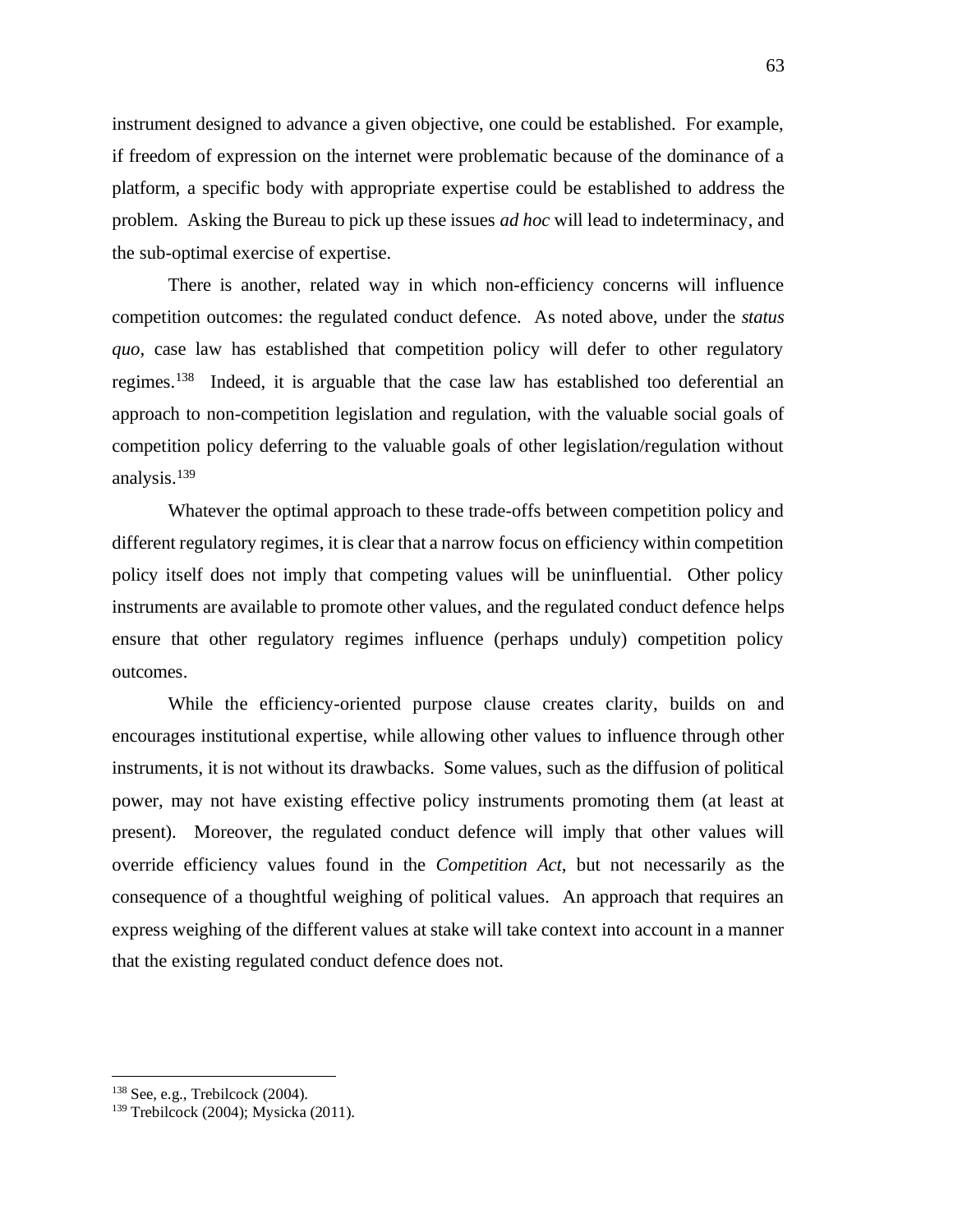# c) Economic Efficiency, with Cabinet Oversight

Under the *status quo*, economic efficiency tends to dominate competition policy, with other policy objectives only occasionally assuming a central role in the case law (e.g., *Superior Propane*), though they are increasingly prominent in competition policy commentary. A third possible revision to the *Act* continues to emphasize economic efficiency, but creates an explicitly political process to account for other policy objectives. Under this proposal, section 1.1 of the *Act* would be revised to identify economic efficiency as the sole objective of the *Act*. A separate provision, however, would establish an appeal right to Cabinet in respect of any decision, an appeal that could turn on non-efficiency, political grounds. For example, a Cabinet appeal is found in the *Telecommunications Act*, s. 12(1):

12. (1) Within one year after a decision by the Commission, the Governor in Council may, on petition in writing presented to the Governor in Council within ninety days after the decision, or on the Governor in Council's own motion, by order, vary or rescind the decision or refer it back to the Commission for reconsideration of all or a portion of it.

The specific proposed revisions in the *Competition Act* would be something like the following. Section 1.1 would be revised to provide, "The purpose of this Act is to maintain and encourage competition in Canada in order to promote the economic efficiency of the Canadian economy." A different provision, perhaps section 1.2, would provide,

1.2(1) Within one year of any decision by the Commissioner of Competition not to challenge a merger under the *Competition Act*, or any decision by the Competition Tribunal, the Governor in Council may, on petition in writing presented to the Governor in Council within ninety days after the decision by the Commissioner or Tribunal has been made public, or on the Governor in Council's own motion, by order, vary or rescind the decision or refer it back to the Commissioner or Tribunal for reconsideration of all or a portion of it.

1.2(2) Notwithstanding the economic efficiency objective of this Act, the Governor in Council may consider any fairness or other social objective in reconsidering a decision of the Commissioner or Tribunal.

Notice that the provision refers to a decision of the Commissioner not to challenge a merger. This is the proposal because there is no private right of action on mergers: the decision of the Commissioner not to challenge conduct is a final decision for mergers under the *status quo*. There is a knock-on procedural requirement implied by these provisions: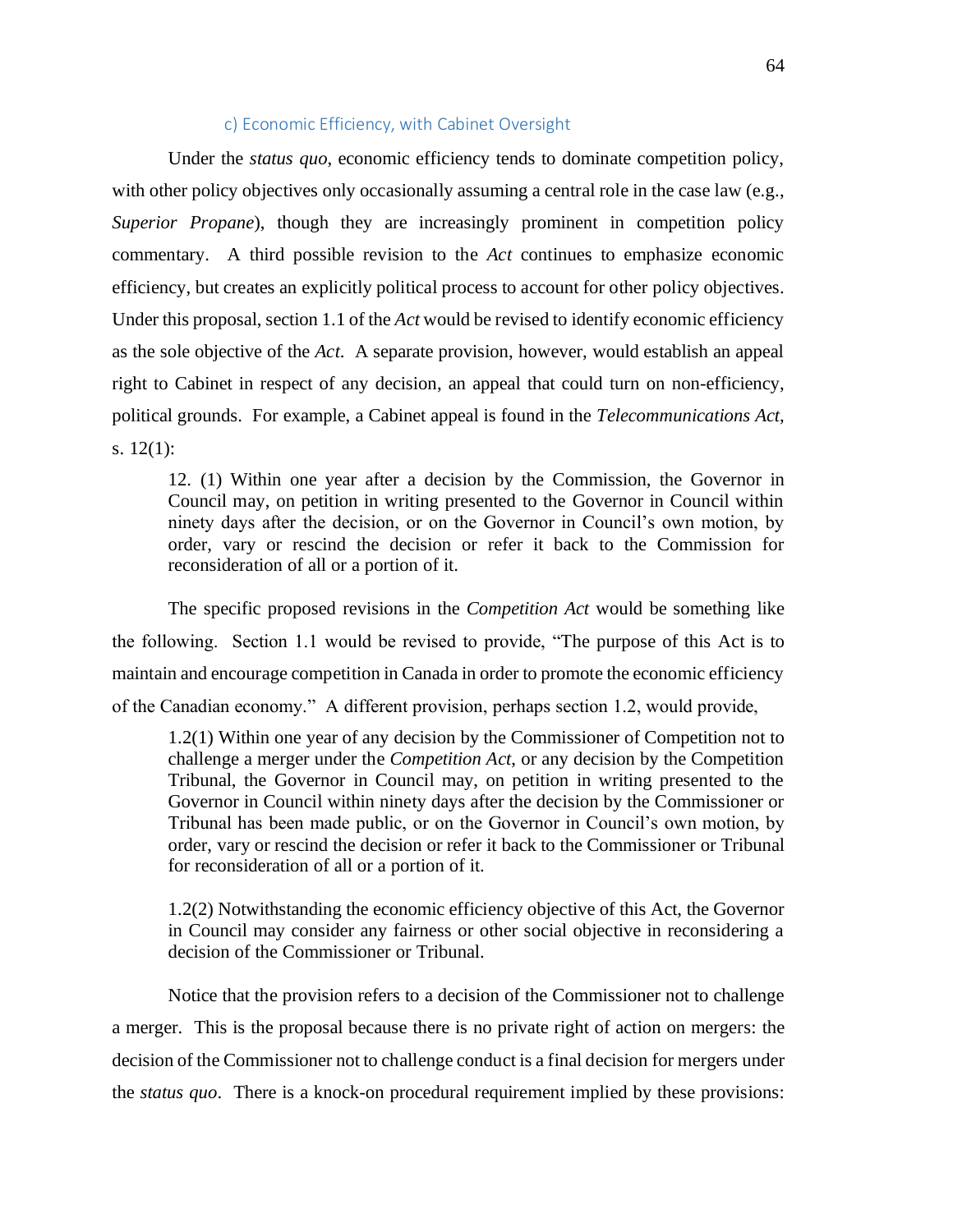the Commissioner must make public every decision not to challenge a merger. The Commissioner regularly releases press reports after deciding not to challenge potentially contentious cases, and it presumably would not be an unreasonable additional burden to require them to issue a press release or otherwise publicize any decision not to challenge a merger. Reasons need not be required, especially since a Cabinet appeal would typically rest on non-efficiency policy grounds that the Commissioner would not have the mandate to consider.

The details of the procedural aspects of the proposal are not of central importance for this paper; suffice it to say that while there would be complicated implications for procedure from a Cabinet appeal, there are other, more glaring weaknesses with the Cabinet oversight approach. The key element is that while the Bureau and the Tribunal would be required to follow the efficiency objective in interpreting and applying the *Competition Act*, an explicitly political body, the Cabinet, would have the authority to reconsider decisions of the competition authorities on any grounds they see as relevant. That is, the Commissioner and Tribunal would focus on efficiency, while the Cabinet would be free to rely on any number of policy objectives to vary or rescind an order. The Cabinet could also conceivably send a matter back for reconsideration, but given that the Commissioner and Tribunal are the experts in efficiency analysis, the expectation would be that if the Cabinet were to intervene, it would be on broader, non-efficiency grounds, which in turn implies that there would be little purpose to remand a matter for further consideration. Rather, the Cabinet would vary or rescind a decision by the Commissioner or Tribunal.

This hybrid approach to considering non-efficiency objectives has some advantages relative to both the efficiency-only approach in the second proposal, and the all-things-arerelevant approach in the first proposal. Like the efficiency-only approach, institutionally, it allows the Bureau and the Tribunal to focus on, and develop expertise in, competition policy from a consumer welfare/economic efficiency perspective. Moreover, also like the efficiency-only approach, there is predictability in the competition authorities' decisionmaking: parties before the Commissioner or the Tribunal understand that their case will depend on the efficiency criterion, and not others. Finally, the most important advantage of the approach is that while the Cabinet may consider a range of policy objectives in its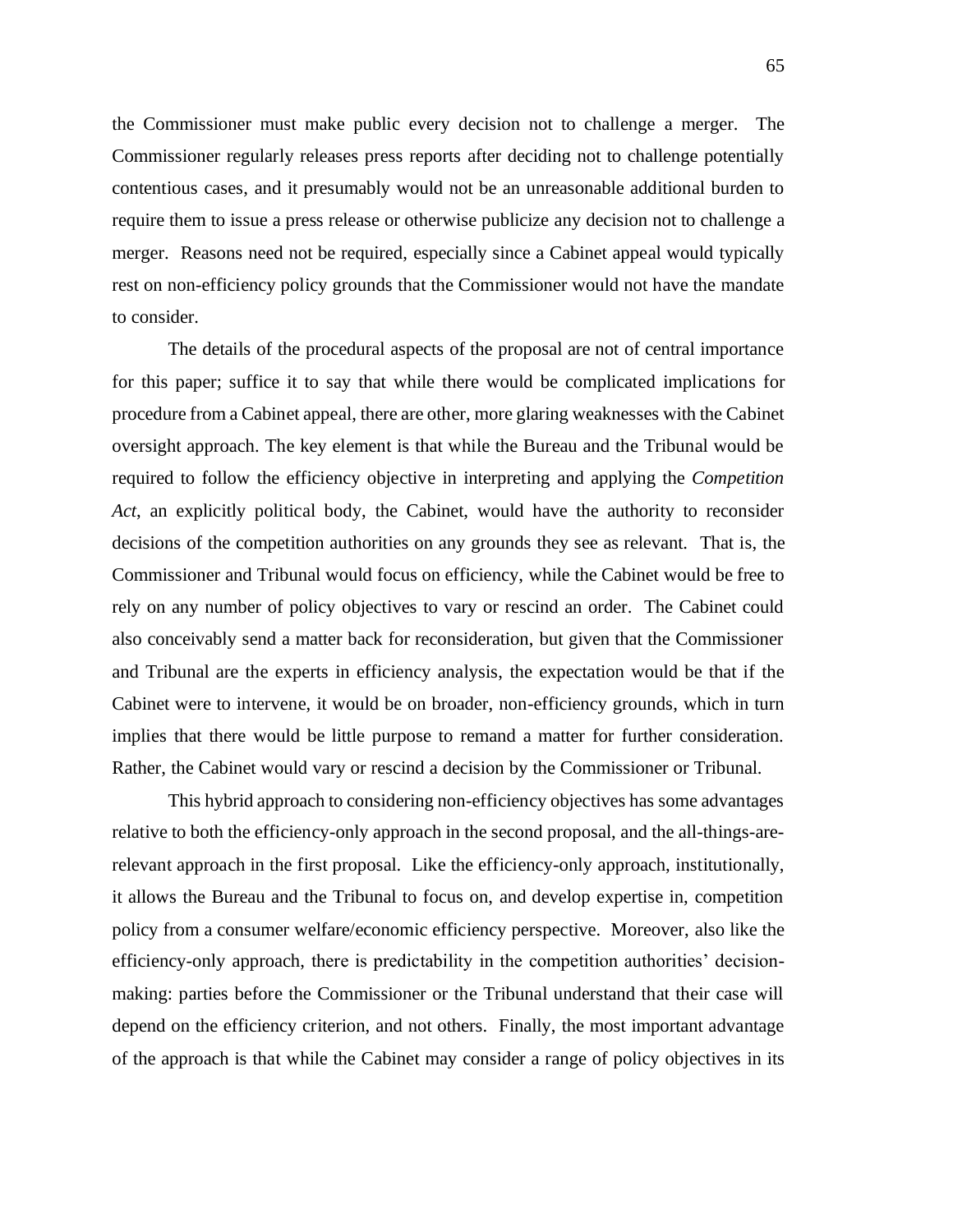decision-making, Cabinet is an elected body subject to political accountability and is an appropriate locus for such consideration, unlike an unelected Commissioner or Tribunal.

There are, on the other hand, significant, even overwhelming, disadvantages of the hybrid approach. Parties arguing their case before the Cabinet will not have certainty about what factors might be relevant, let alone how best to structure their arguments. While there is greater legitimacy in allocating decision-making over fundamental policy values to politicians than to the Competition Commissioner or Competition Tribunal, it remains problematic to have unpredictable, *ad hoc* policy considerations drive outcomes.

On a related note, subjecting competition decision-making to Cabinet oversight invites political lobbying, or "rent-seeking," by private parties that is socially costly and not obviously socially productive. Cabinet members, while ultimately accountable to the electorate, may be influenced by political expediency more than principle. Hunter observed in the early years of the *Competition Act* that it was designed expressly to give the Director of Investigation and Research (as the Commissioner was then known) law enforcement authority based on justiciable questions, and did not adopt a politically broad approach, in order to avoid the dangers of political lobbying and uncertainty associated with other, more politically oriented regimes such as those concerning foreign investment reviews.<sup>140</sup> Cabinet oversight would resurrect these concerns.

Another disadvantage is the very significant cost of adding another procedural layer to the review of competition matters, including the litigation process. The time required to review a decision of the Commissioner or Tribunal is especially problematic in a matter like a merger review, which may be highly time-sensitive. Compounding the matter, the parties would be uncertain about the criteria that the Cabinet would rely on in whatever process it follows. Aside from raising the spectre of indeterminacy, this would add complexity, cost, and delay as the parties seek to determine the criteria and then respond to them.

It is instructive to consider the kinds of examples of Cabinet appeals that exist at present, and note the contrasts with competition policy. At present, Cabinet appeals from an adjudicative process, or authority over particular matters that would otherwise be decided by an administrative agency or court, generally occur in respect of specific sectors.

<sup>140</sup> Hunter (1987); Hunter (2012).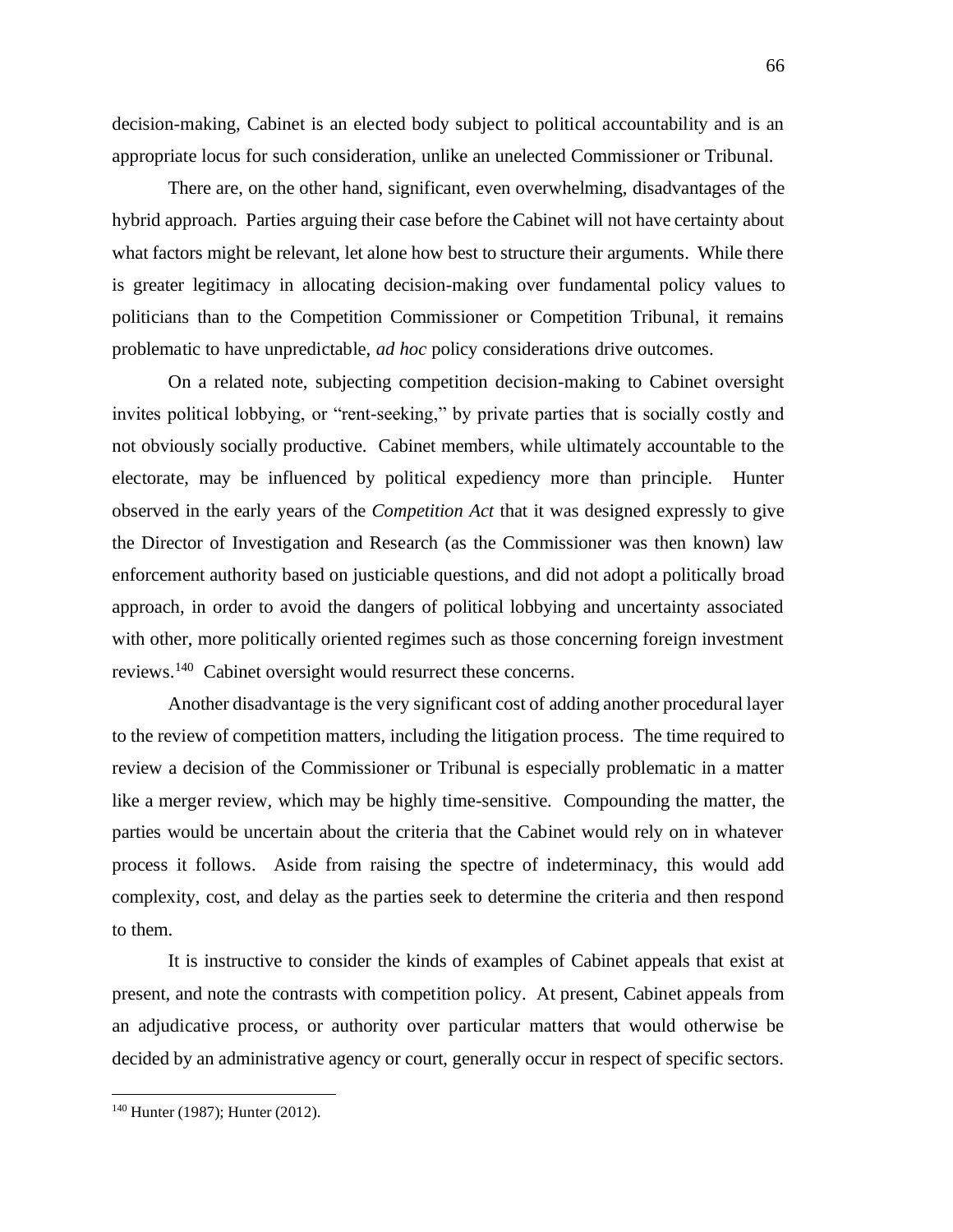For example, the Minister of Finance has considerable oversight over Canadian banks, and she correspondingly has authority to consider bank mergers, not the Competition Bureau or Tribunal. As another example, there is an appeal from decisions of the Canadian Radiotelevision and Telecommunications Commission (CRTC) to Cabinet in respect of decisions in that sector. Moreover, as in the case of the CRTC, the sector in question may have law that depends on general "public interest" language that is suited to political oversight, rather than better defined, and more clearly justiciable, factors.

Competition policy decision-makers are not sectorally confined, but rather have authority that stretches across the economy, overseeing price-fixing between two gas stations in a small town as well as abuses of dominance from multi-billion dollar technology companies. Why would Cabinet be well-positioned to consider a merger with very little national importance, such as two cement producers in a rural market?

In his critique of existing CRTC appeals, Ryan cites Justice Estey in the Supreme Court case, *Attorney General of Canada v. Inuit Tapirisat* as follows: "it may be thought by some to be unusual and even counter-productive in an organized society that a carefully considered decision by an administrative agency, arrived at after a full public hearing in which many points of view have been advanced, should be susceptible of reversal by the Governor in Council."<sup>141</sup> Justice Estey makes an important point in respect of CRTC appeals, which applies with even greater force to the idea of an appeal to Cabinet in respect of cases across the Canadian economy.

# d) Analysis

This section has outlined three options for identifying the goals of competition policy: include a wide array of fairness concerns within the legislation's mandate; include an exclusive objective of efficiency within the legislation's mandate; and include an exclusive focus on efficiency for the Bureau and Tribunal, and also a Cabinet appeal that may consider any number of fairness grounds. Other options are possible, but these points on the spectrum represent categories of approaches that cover an appropriately broad range.

<sup>141</sup> Ryan (2014), citing *Inuit Tapirisat* at 756.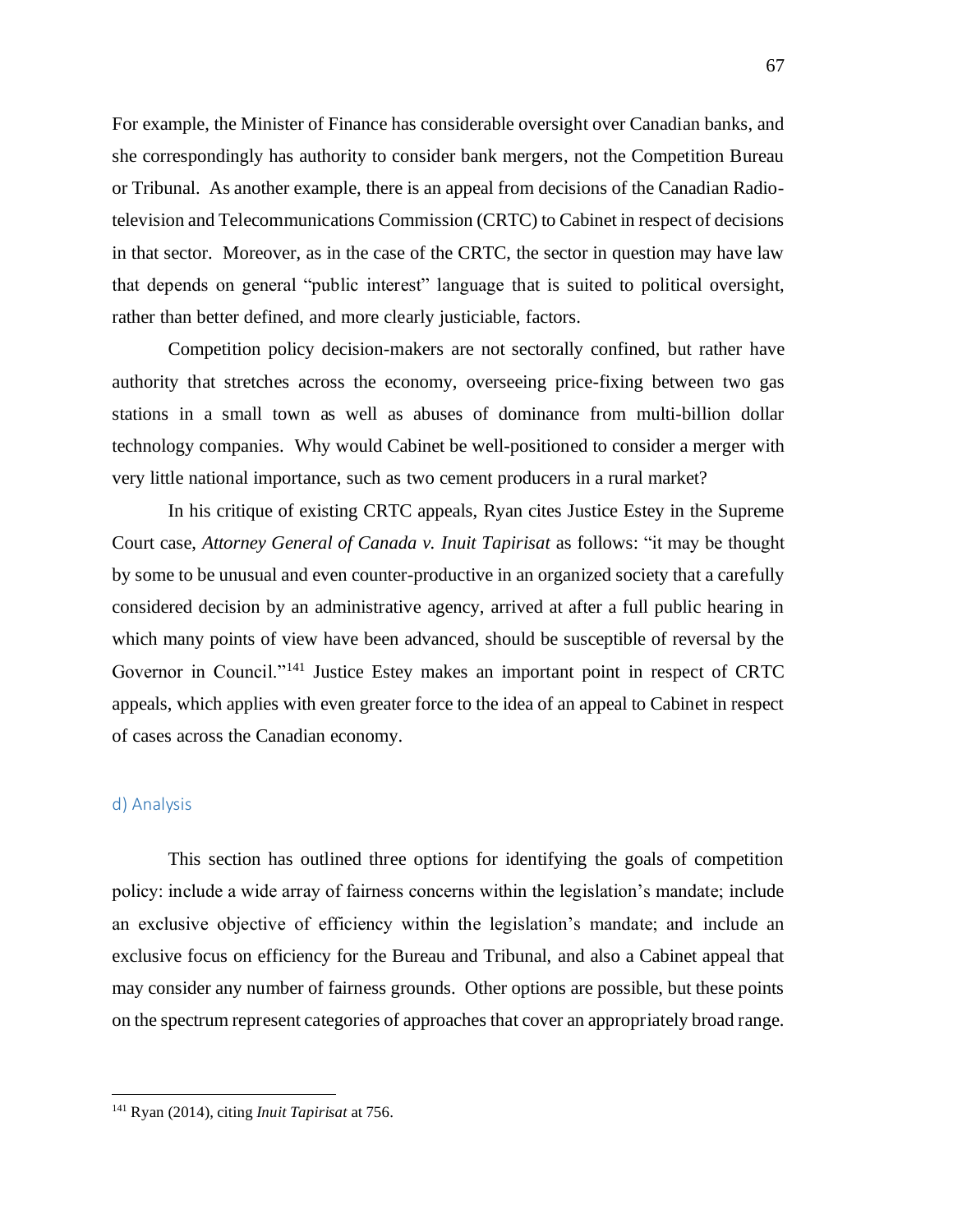The basic tension is between clarity and certainty on the one hand, and the risk of marginalizing socially important values on the other. The exclusive efficiency mandate provides the greatest clarity and certainty, potentially at the expense of advancing broader notions of fairness – it depends on the advancement of other values by other policy instruments, and the influence of those instruments. The fairness approach incorporates the fullest range of values, at the expense of clarity and certainty.

The Cabinet appeal option allows the Bureau and Tribunal to operate with clarity and certainty, but introduces greater uncertainty alongside broader recognition of fairness at the Cabinet level, invites political lobbying for particular results in particular cases, creates very significant and problematic costs of procedural delay in time-sensitive matters such as mergers, potentially devotes Cabinet to matters that may have very little national significance, and relies on Cabinet to oversee matters across the economy rather than particular sectors.

The choice between options rests significantly on the relative importance of clarity and certainty that accompanies a focus on efficiency versus the importance of plurality. Ultimately this is a choice that itself rests on policy preferences: is the clarity, certainty and predictability of legal standards more socially valuable than having competition policy that reflects a gamut of social objectives? Given that this itself is a policy question, there is no unambiguously best option.

That being said, my own view is that prioritizing efficiency within the *Competition Act* over other objectives, and a deference to other policy instruments to account for other social objectives, is the clearly preferred option. There is a price to be paid for such focus, in that other values will not be incorporated within competition law and policy, and thus a risk of insufficient attention to these other social goals. But there are many counterconsiderations: for example, striving for efficiency will often advance other policy objectives (for example, low prices may be "fair" and efficient); and there are other instruments that exist to advance other values – if they do not exist, they can be established.

The efficiency approach avoids the indeterminacy of an all-things-considered approach. *Superior Propane* illustrates the shortcomings of accounting for a broader range of potentially inconsistent values within a single legal instrument: the approach to policy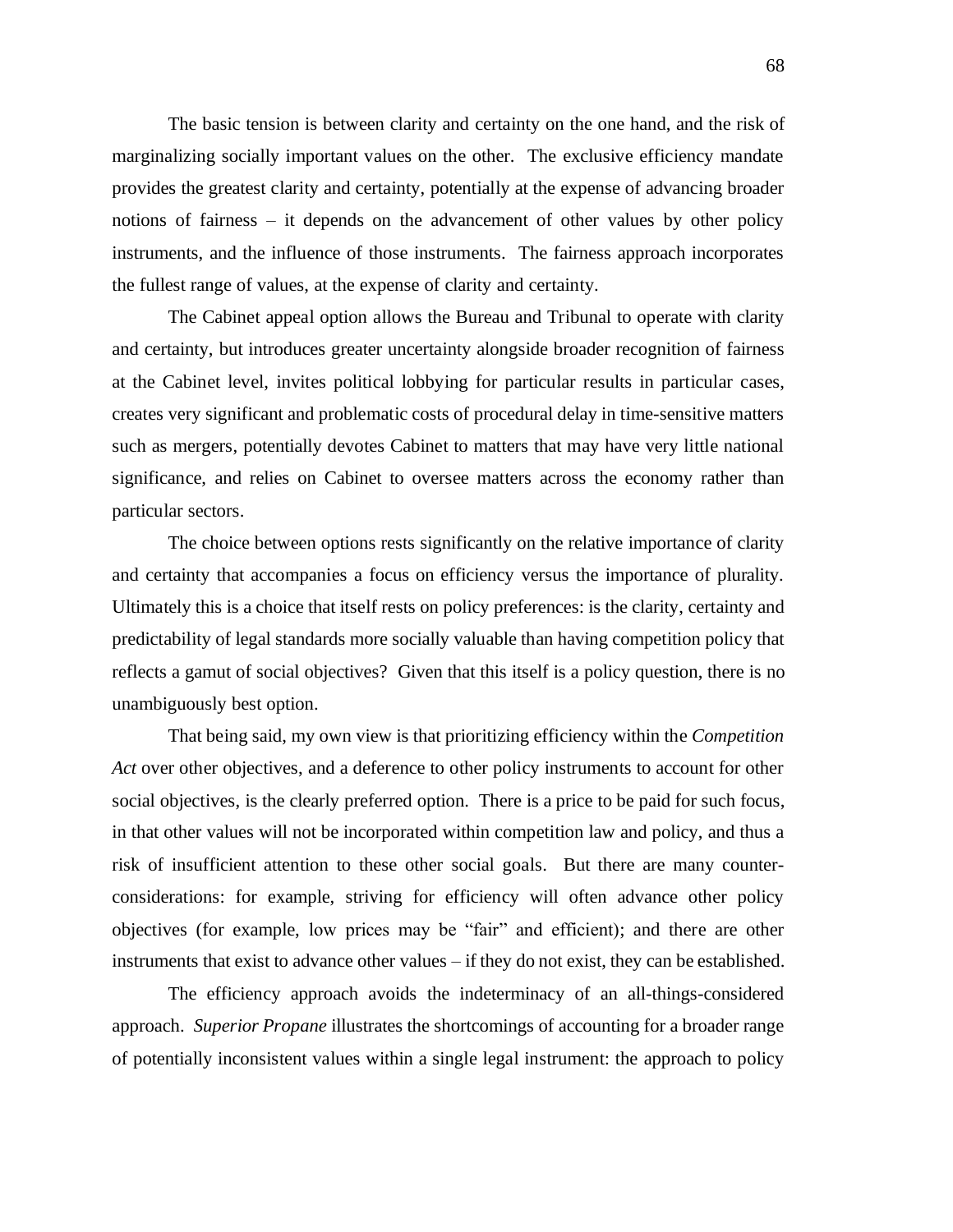objectives may vary case to case and will depend on the policy preferences of adjudicators. Such an outcome is problematic.

The intermediate, Cabinet appeal approach appropriately allocates authority over the choice of policy objectives to a politically accountable body. Its shortcomings, however, are overwhelming. The option continues to risk indeterminacy because of uncertainty about what fairness values might prevail at Cabinet, while adding a layer of political oversight that may be affected by lobbying, and that clearly adds undesirable delay.

Indeed, the Cabinet appeal option usefully illustrates the unavoidable problems that result from attempting to account for a wide range of incommensurable values within an institutionally appropriate framework. If competition policy were to focus on a wide range of goals, the institutional arrangement that appropriately allocates responsibility for weighing different policy objectives, a political question, is the Cabinet appeal option, with the Bureau and Tribunal focusing on economic/legal questions, and the Cabinet considering broader public interest matters. But this option ultimately remains subject to harmful uncertainty, and adds additional concerns including political lobbying, costs and delay.

# 5. Conclusion

The emergence of digital markets invites a reassessment of competition policy in Canada. This is so for at least two kinds of reasons. For one, digital markets are vulnerable to market power, which implies the greater public importance of competition policy. For another, digital markets raise a range of policy questions, from privacy to the concentration of political power in digital firms to economic inequality, and more. Consequently, competition policy has attracted political and public policy interest that is unusual in recent history.

There are some enforcement choices that the Bureau ought to (and does) consider in the context of digital markets, such as a greater focus on the prevention of competition, or on product quality degradation rather than price increases. The Bureau, following a similar idea in the UK, has also sensibly established the Digital Enforcement and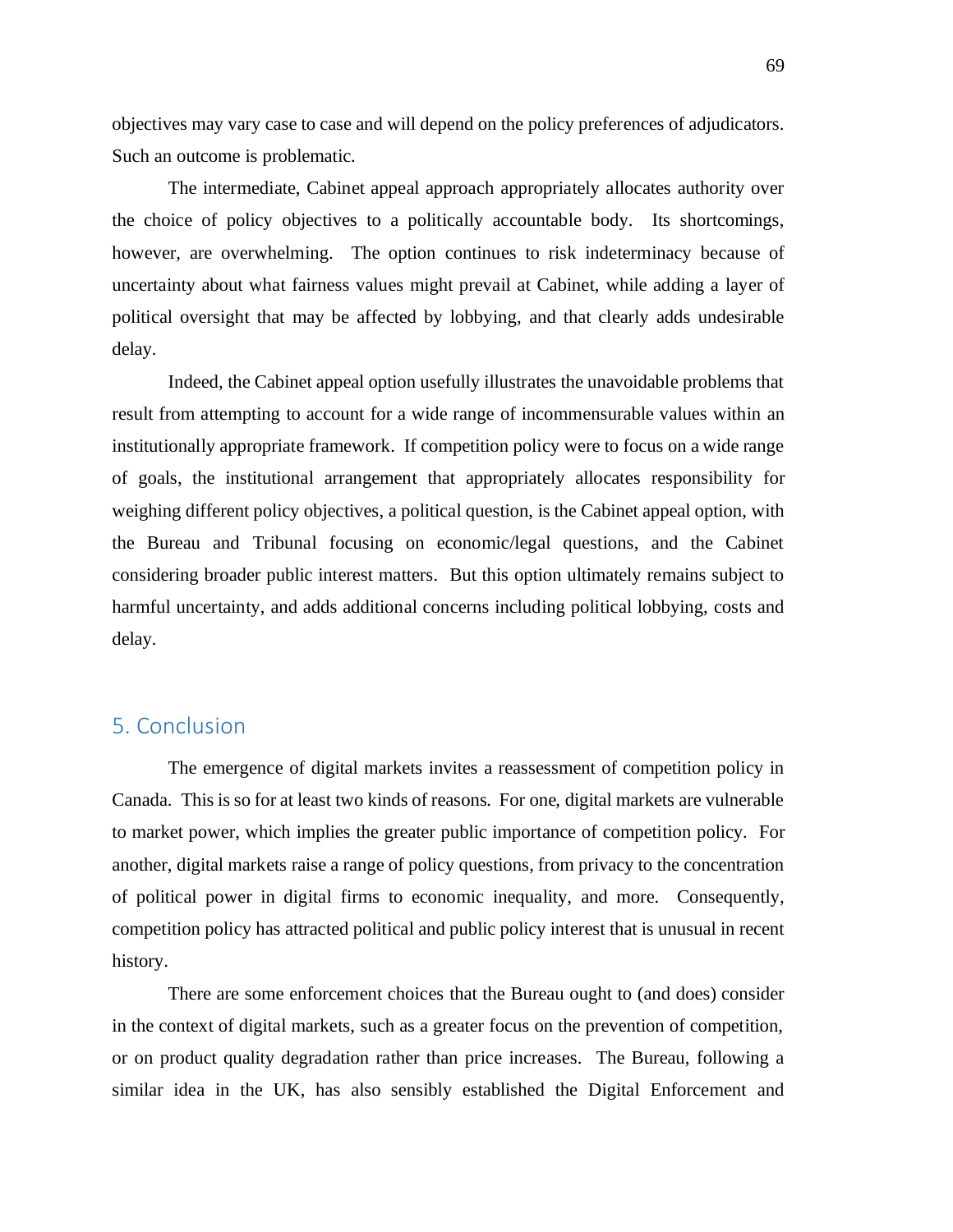Intelligence Branch within the Bureau. Moreover, there are clarificatory amendments to the merger and abuse provisions that would not change substantive standards, but might provide useful guidance to competition authorities in reviewing conduct in digital markets. For example, in considering whether a merger substantially lessens or prevents competition, s. 93(f) could provide that the Tribunal may consider whether a merger would remove a potentially effective and vigorous competitor.

Setting aside enforcement and amendments that help clarify existing statutory provisions, this paper focuses on statutory amendments to the *Competition Act* that concern substantive competition provisions. The proposed amendments fall into two categories: ones that are appropriate from an economic perspective; and ones that are contingent on the particular objectives that Canadian competition policy adopts.

In the first category, section 45 at present fails to prohibit conspiracies amongst buyers of products, including amongst employers in respect of no-poaching and wagefixing agreements. Even setting aside public policy distributive concerns about workers, something that is not at present found in s. 1.1 in any event, efficiency analysis would call for an amendment to s. 45 to ensure that it applies to buy-side agreements. Buy-side agreements such as no-poaching and wage-fixing create the same harmful deadweight losses as sell-side agreements and should be treated similarly. Civil review of these agreements is possible at present under s. 90.1, but fails to generate the deterrence that criminalizing the agreements does: not only could there be personal criminal liability, but criminalizing gives rise to the possibility of fines and private actions for damages under s. 36. Section 45 should be amended to include, and therefore deter, buy-side agreements.

There are two aspects of the efficiencies defence to mergers in s.96 that deserve attention. First, the multiplicity of economic and policy objectives in s. 1.1 led to a decision in *Superior Propane* that essentially leaves the question of how to value efficiency and distributive issues up to the subjective choices of the Tribunal. This is problematic, not least because of indeterminacy. What exactly ought to be weighed in the application of the efficiencies defence depends on the choice of objective(s) for the *Act*, which I return to below. Second, regardless of objective, the precedent in *Tervita* that requires the Commissioner to quantify anticompetitive effects even in the face of negligible efficiency gains ought to be overturned statutorily.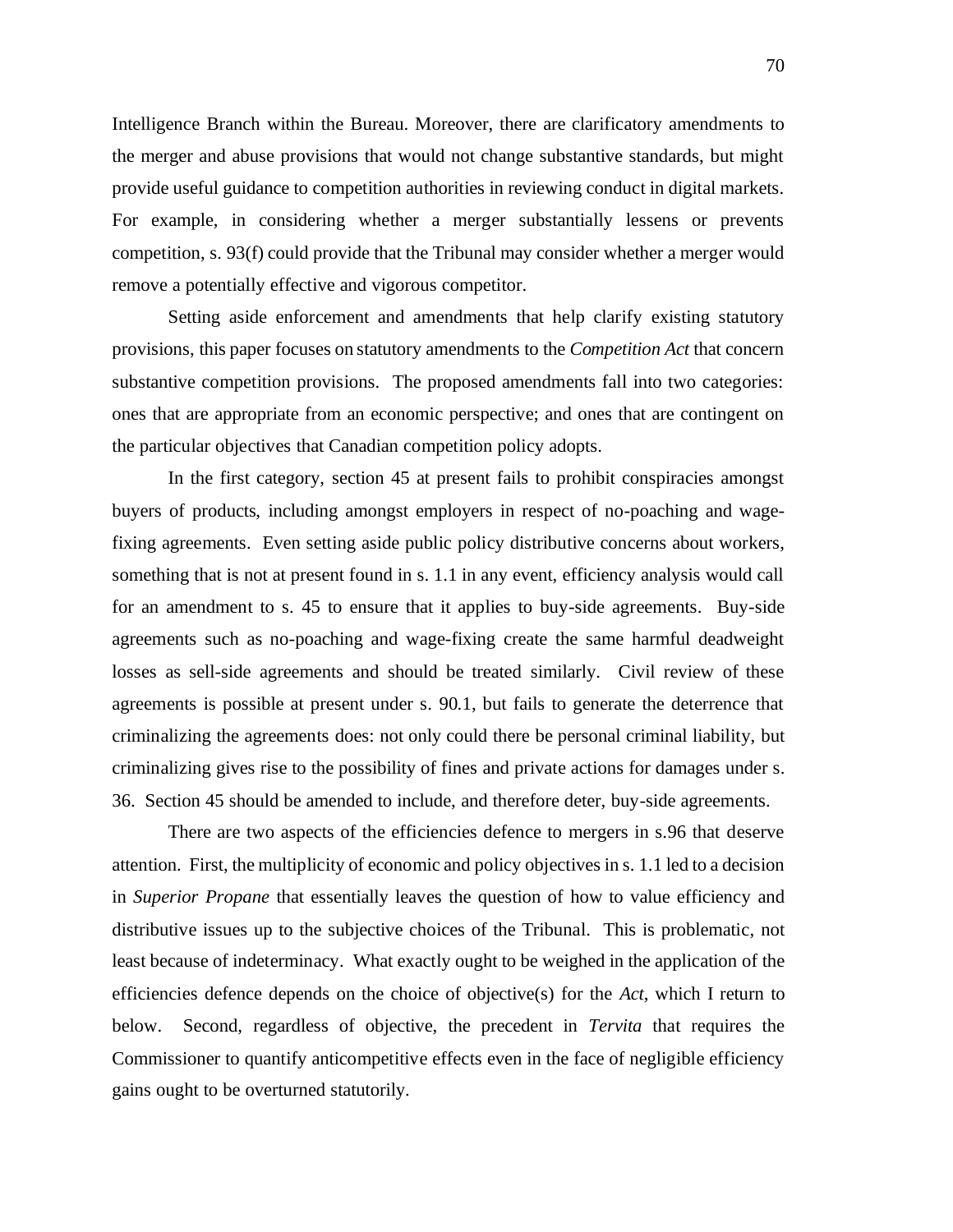There are three recommended amendments to the abuse of dominance provisions. First, the statute should state clearly that an anticompetitive act for the purposes of s. 79 need not have an exclusionary, predatory or disciplinary effect on a competitor. An act that benefits a competitor but harms competition, such as possibly a practice of acquiring nascent competitors, is also harmful to society and ought to be subject to scrutiny under s. 79. Second, the act should clarify the relationship between, s. 79(1)(b) and s. 79(1)(c). *Canada Pipe* concluded that an anticompetitive act in s. 79(1)(b) could be good for consumers and not harmful to competition, while leaving the fuller competitive analysis to the assessment of a substantial lessening of competition in s. 79(1)(c). It is an odd result to say that an anticompetitive act need not harm competition. Better to amend and merge the subsections such that a practice of anticompetitive acts that substantially lessen competition is subject to an order. Third, the maximum Administrative Monetary Penalty ought to be higher than the present \$10 million for an initial finding. This maximum, combined with the absence of private rights of actions for damages for abuse of dominance, implies minimal financial deterrence of abuse. This is problematic, especially in digital marketplaces where dominance will be more common. It is also out of step with other antitrust jurisdictions, such as the EU where billion-dollar fines are commonplace.

The other amendments concern a revisiting of the purposes of the *Act*. At present, s. 1.1 is possibly overinclusive, and also underinclusive. It provides that the *Act* seeks to pursue a series of potentially inconsistent goals, which in turn puts pressure on adjudicators to make policy value choices as in *Superior Propane*. It is in this sense overinclusive. It is also underinclusive in that it specifies certain objects, such as competitive prices to consumers, while omitting analogous objects that share the same underlying values, such as competitive wages to workers. This stems from a specificity of objective that also creates puzzling questions about why certain objectives are included at all, including the protection of small and medium-sized businesses as a stand-alone purpose of the *Act*. The Act also fails to account for the concerns that have arisen especially in the digital era, such as the protection of privacy. Amendment of s. 1.1 is appropriate.

The paper set out three options for reform along a spectrum. At one end of the spectrum, the purpose of the *Act* could be to promote competition in order to promote a fair and productive society. On the other, the purpose could be to promote to promote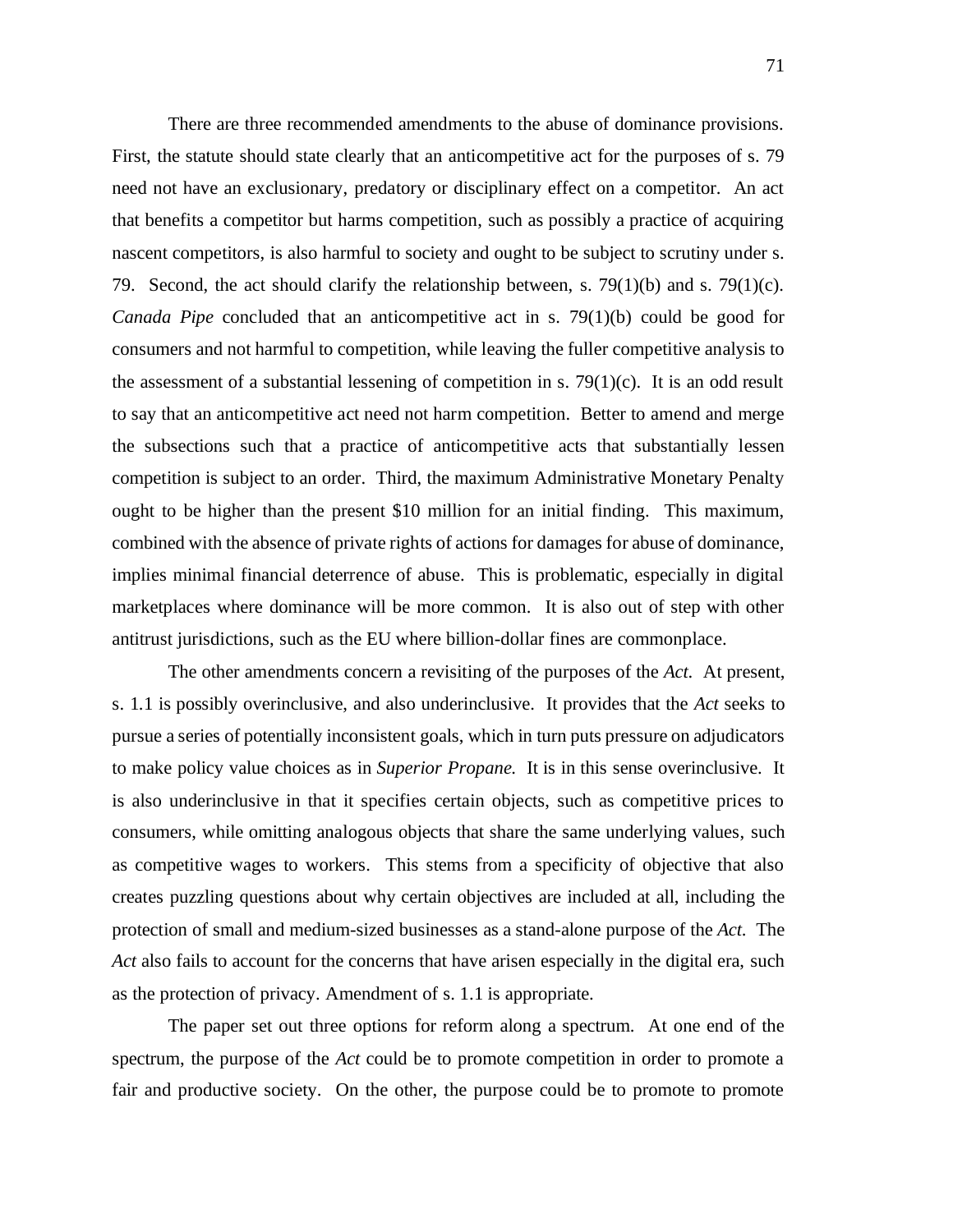competition in order to promote economic efficiency. The former ensures that valuable social objectives are potentially influential in enforcing competition policy, but lacks clarity and determinacy/predictability; indeed it ultimately relies on legal adjudicators to weigh policy objectives according to their own individual sense of what is best. The latter option is clear and more predictable, and leaves the promotion of non-economic objectives to other regimes, which risks the marginalization of other, non-economic social values. A compromise proposal is to have the *Act* emphasize economic efficiency, and mandate the Bureau and Tribunal to focus on efficiency, while creating a right of appeal to Cabinet. While a Cabinet appeal appropriately allocates responsibility for value choices to a politically accountable body, it is subject to indeterminacy, the risk of rent-seeking, and cost, including significant costs of delay.

The choice across options itself is a policy question: it depends on the value of legal determinacy versus the inclusion of a multiplicity of values. My own view is that the efficiency option has the advantages of legal clarity, while not ignoring other values: efficiency and other values often point in the same direction, and when they do not, other policy and legal instruments are available to promote those other values. Whatever is ultimately chosen, the emergence of digital markets, and the emergence of new economic and political concerns associated with competition policy, have put greater importance on amending the *Act* to clarify its purpose.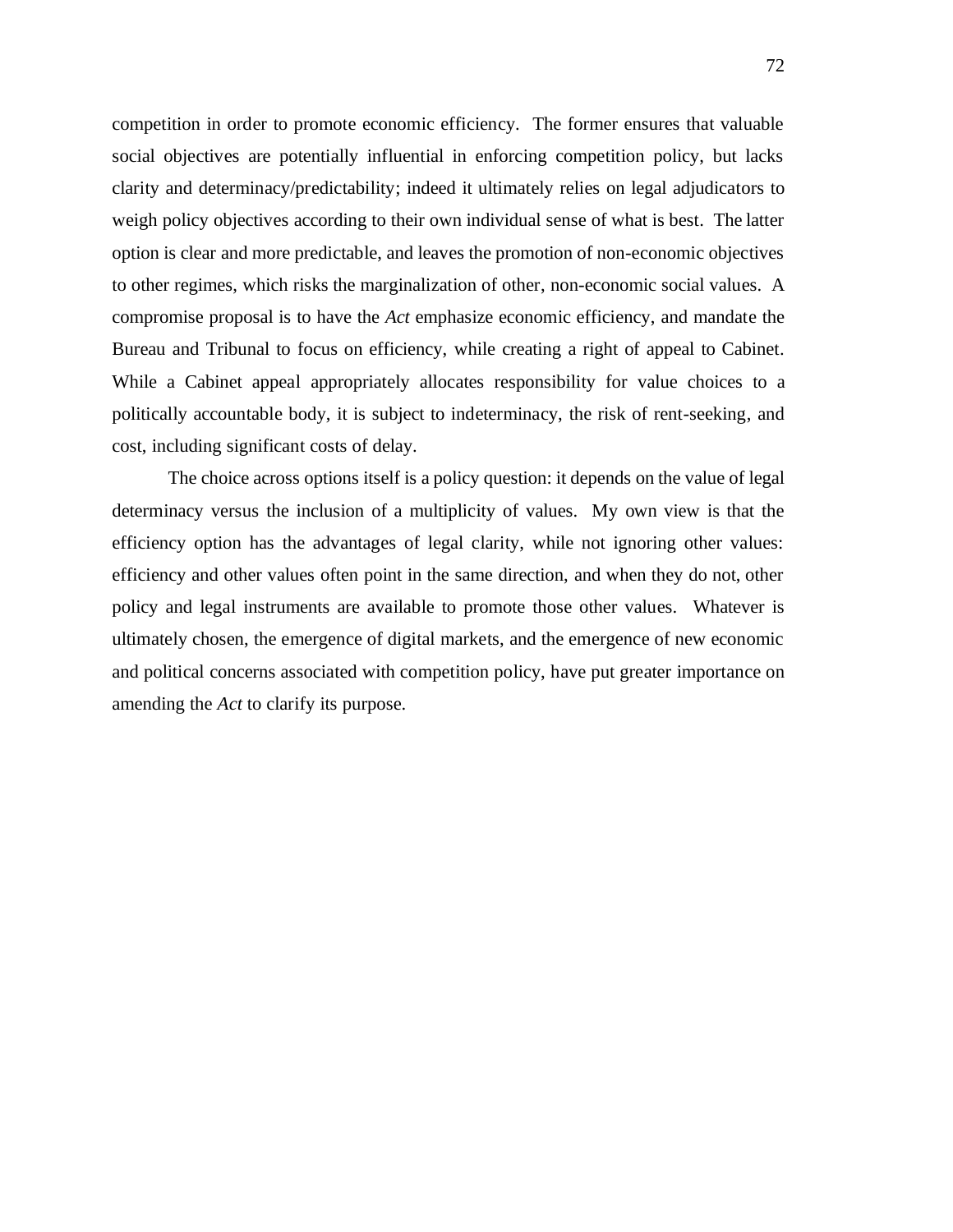## REFERENCES

Addy, George, John Bodrug, and Charles Tingley, "Abuse of Dominance in Canada: Reflections on 25 Years of Section 79 Enforcement" (2012) 25 Canadian Competition Law Record 276.

Advisory Committee on Open Banking, "Final Report of the Advisory Committee on Open Banking" (2021) [https://www.canada.ca/en/department](https://www.canada.ca/en/department-finance/programs/consultations/2021/final-report-advisory-committee-open-banking.html)[finance/programs/consultations/2021/final-report-advisory-committee-open-banking.html](https://www.canada.ca/en/department-finance/programs/consultations/2021/final-report-advisory-committee-open-banking.html)

Ahmed, Kamil Gerard, "The Efficiency Defence and its Interpretation in Superior Propane: Reversed Robinhoodism at its Worst" (2006) 40 Revue Juridique Themis ns 595.

Arceneaux, Kevin, Johanna Dunaway, Martin Johnson, and Ryan J. Vander Wielen., "Strategic candidate entry and congressional elections in the era of fox news" (2020) 64 American Journal of Political Science 2.

Atkinson, Anthony B., "Inequality: What can be done." (2016) 40 Practice 2.

Barnett, Jonathan, et al., "Joint Submission of Antitrust Economists, Legal Scholars and Practitioners to the House Committee on the State of Antitrust Law and Implications for Protecting Competition in Digital Markets" May 15, 2020.

Ben-Shahar, Omri, "Data Pollution" (2019) 11 Journal of Legal Analysis 104.

Blyth, Toby, "The new consumer data right and the open banking regime" (2019) 71 Governance Directions 11.

Bogus, Carl T., "The new road to serfdom: the curse of bigness and the failure of antitrust" (2015) 49 University of Michigan Journal of Law Reform 1.

Bryan, Kevin and Erik Hovenkamp, "Antitrust Limits on Startup Acquisitions" (2020) 56 Review of Industrial Organization 615.

Buiten, Miriam Caroline, "Exploitative abuses in digital markets: between competition law and data protection law" (2020) 9 Journal of Antitrust Enforcement 270.

Calvano, Emilio, and Michele Polo, "Market power, competition and innovation in digital markets: A survey" (2021) Information Economics and Policy 54: 100853.

Casey, Anthony J., and Anthony Niblett., "The death of rules and standards" (2016) 92 Indiana Law Journal 1401.

C.D. Howe Institute Competition Policy Council, "The Impact of the Supreme Court's New "Quantitative Evidence" Ruling on Business Mergers", April 30, 2015: [https://www.cdhowe.org/sites/default/files/attachments/other-](https://www.cdhowe.org/sites/default/files/attachments/other-research/pdf/The%20Impact%20of%20the%20Supreme%20Court%E2%80%99s%20New%20%E2%80%9CQuantitative%20Evidence%E2%80%9D_0.pdf)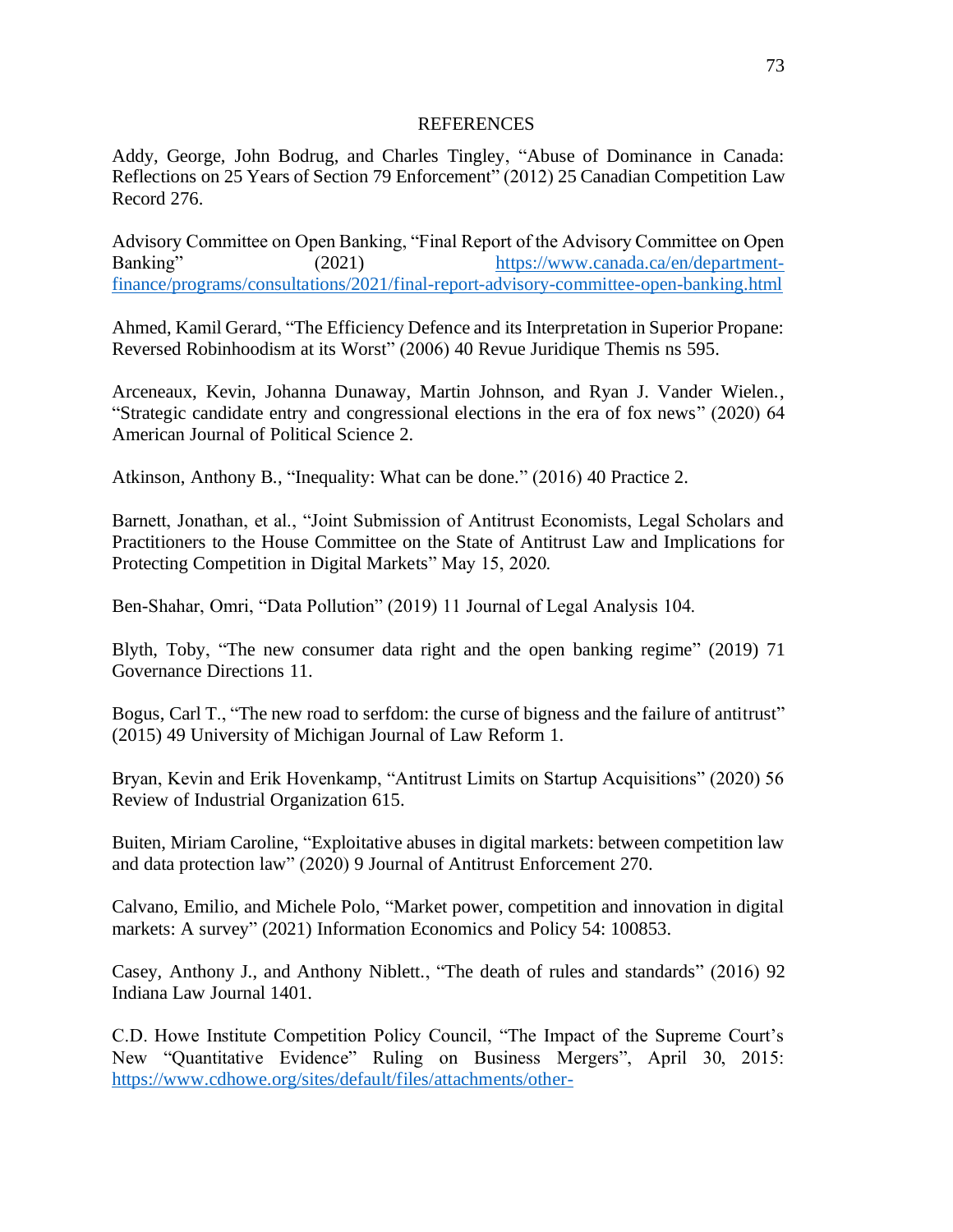[research/pdf/The%20Impact%20of%20the%20Supreme%20Court%E2%80%99s%20Ne](https://www.cdhowe.org/sites/default/files/attachments/other-research/pdf/The%20Impact%20of%20the%20Supreme%20Court%E2%80%99s%20New%20%E2%80%9CQuantitative%20Evidence%E2%80%9D_0.pdf) [w%20%E2%80%9CQuantitative%20Evidence%E2%80%9D\\_0.pdf.](https://www.cdhowe.org/sites/default/files/attachments/other-research/pdf/The%20Impact%20of%20the%20Supreme%20Court%E2%80%99s%20New%20%E2%80%9CQuantitative%20Evidence%E2%80%9D_0.pdf)

C.D. Howe Institute Competition Policy Council, "A New Competition Act for a New Government" April 28, 2016: [https://www.cdhowe.org/sites/default/files/attachments/other](https://www.cdhowe.org/sites/default/files/attachments/other-research/pdf/Communique_April_26_2016.pdf)[research/pdf/Communique\\_April\\_26\\_2016.pdf.](https://www.cdhowe.org/sites/default/files/attachments/other-research/pdf/Communique_April_26_2016.pdf)

Cengiz, First, "The conflict between market competition and worker solidarity: moving from consumer to a citizen welfare standard in competition law" (2021) 41 Legal Studies 1.

Chiasson, Matthew and Paul Johnson, "Canada's (In)Efficiency Defence: Why Section 96 May Do More Harm Than Good for Economic Efficiency and Innovation" (2019) 32 Canadian Competition Law Record 1.

Clegg, Nick, "In Response to Oversight Board, Trump Suspended for Two Years; Will Only Be Reinstated if Conditions Permit", June 4, 2021, Facebook: [https://about.fb.com/news/2021/06/facebook-response-to-oversight-board](https://about.fb.com/news/2021/06/facebook-response-to-oversight-board-recommendations-trump/)[recommendations-trump/](https://about.fb.com/news/2021/06/facebook-response-to-oversight-board-recommendations-trump/)

Church, Jeffrey, and Neil Gandal, "Platform competition in telecommunications" (2004) Available at SSRN 629206.

Competition Bureau, "Big Data and Innovation: Implications for Competition Policy in Canada" Draft Discussion Paper, 2017.

Competition Bureau, "Competition Bureau statement on the application of the *Competition Act* to no-poaching, wage-fixing and other buy-side agreements", November 27, 2020: [https://www.canada.ca/en/competition-bureau/news/2020/11/competition-bureau](https://www.canada.ca/en/competition-bureau/news/2020/11/competition-bureau-statement-on-the-application-of-the-competition-act-to-no-poaching-wage-fixing-and-other-buy-side-agreements.html)[statement-on-the-application-of-the-competition-act-to-no-poaching-wage-fixing-and](https://www.canada.ca/en/competition-bureau/news/2020/11/competition-bureau-statement-on-the-application-of-the-competition-act-to-no-poaching-wage-fixing-and-other-buy-side-agreements.html)[other-buy-side-agreements.html](https://www.canada.ca/en/competition-bureau/news/2020/11/competition-bureau-statement-on-the-application-of-the-competition-act-to-no-poaching-wage-fixing-and-other-buy-side-agreements.html)

Crampton, Paul S, "The Efficiency Exception for Mergers: An Assessment of Early Signals from the Competition Tribunal" (1992) 21 Canadian Business Law Journal 371.

Crane, Daniel, "The New Crisis in Antitrust (?)" (2020) 83 Antitrust Law Journal 253.

Craswell, Richard, "Tying requirements in competitive markets: The consumer protection issues" (1982) 62 Boston University Law Review 661.

Crémer, Jacques, Yves-Alexandre de Montjoye and Heike Schweister, *Competition Policy for the Digital Era* (Luxembourg: Publications Office of the European Union, 2019).

Crilley, Rhys, and Marie Gillespie, "What to do aboutsocial media? Politics, populism and journalism" (2019) 20 Journalism 1.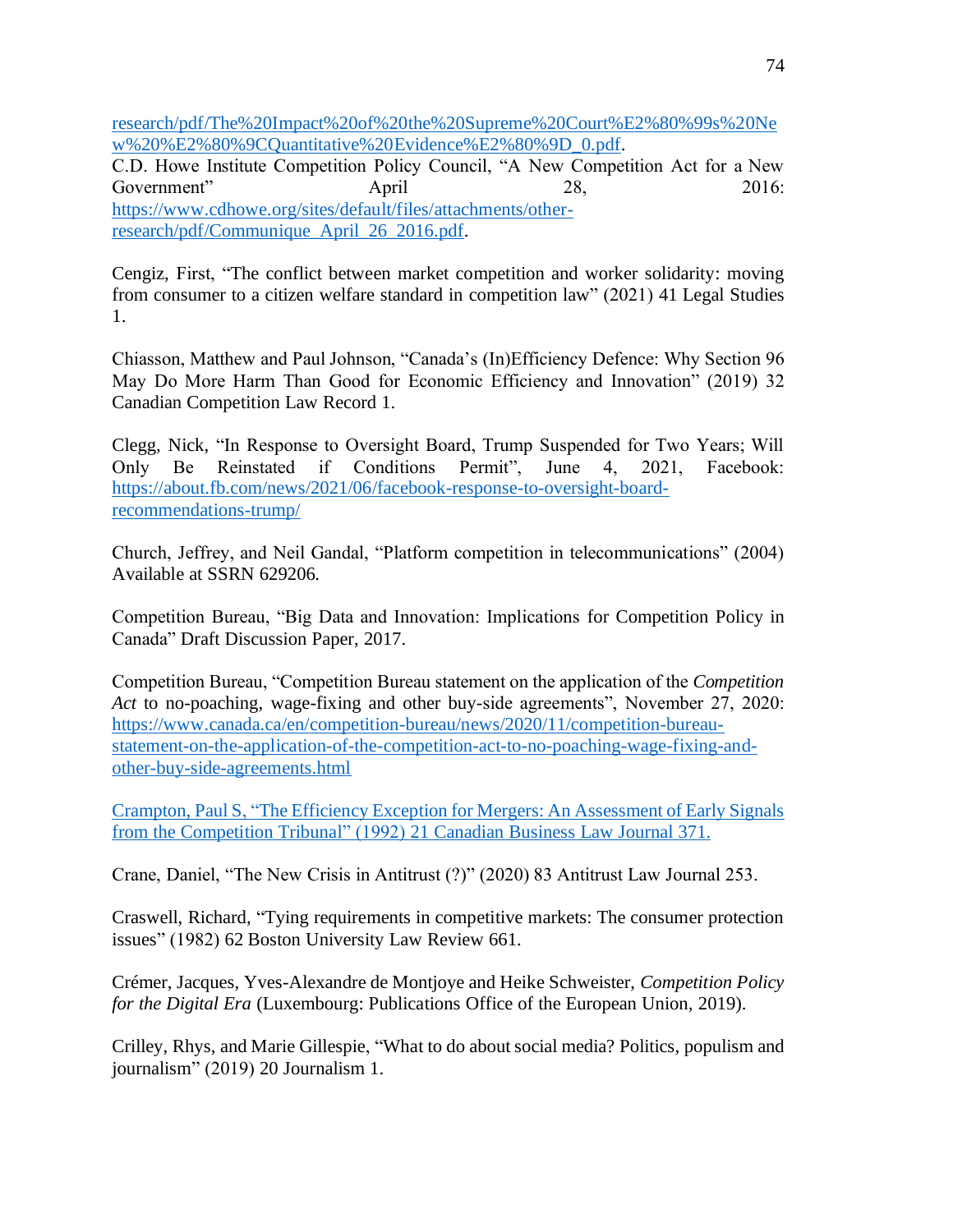Cunningham, Colleen, Florian Ederer, and Song Ma, "Killer Acquisitions" (2021) 129 Journal of Political Economy 649.

Daly, Angela, "Beyond Hipster Antitrust: A Critical Perspective on the European Commission's Google Decision" (2017) 3 European Competition & Regulatory Law Review 188.

Dorsey, Elyse, Geoffrey Manne, Jan Rybnicek, Kristian Stout and Joshua Wright, "Consumer Welfare & the Rule of Law: The Case Against the New Populist Antitrust Movement" (2020) 47 Pepperdine Law Review 861.

Douglas, Erika, "The New Antitrust/Data Privacy Law Interface" (2021) 130 Yale Law Journal Forum.

Douglas, Erika, "Monopolization Remedies and Data Privacy" (2020) 24 Virginia Journal of Law and Technology 1.

Ducci, Francesco, *Natural Monopolies in Digital Platform Markets* (2020, Cambridge University Press).

Ducci, Francesco, "Out-of-Market Efficiencies, Two-Sided Platforms and Consumer Welfare: A Legal and Economic Analysis" (2016) 12 Journal of Competition Law and Economics 591.

Ducci, Francesco and Michael Trebilcock, "The Revival of Fairness Discourse in Competition Policy" (2019) 64 Antitrust Bulletin 79.

Ducci, Francesco and Michael Trebilcock, "The Evolution of Canadian Competition Policy: A Retrospective" (2018) 60 Canadian Business Law Journal 171.

Easterbrook, Frank, "Predatory Strategies and Counter-Strategies" (1981) 48 University of Chicago Law Review 263.

European Commission, "Antitrust: Commission fines car manufacturers €875 million for restricting competition in emission cleaning for new diesel passenger cars" July 8, 2021: [https://ec.europa.eu/commission/presscorner/detail/en/IP\\_21\\_3581.](https://ec.europa.eu/commission/presscorner/detail/en/IP_21_3581)

Farrell, Joseph and Carl Shapiro, "The 2010 Merger Guidelines After 10 Years" (2021) 58 Review of Industrial Organization 1.

Filistrucchi, Lapo, and Tobias J. Klein, "Price competition in two-sided markets with heterogeneous consumers and network effects" (2013) Available at SSRN 2336411.

Financial Post Staff, "Competition Bureau Gets A Budget Boost, But Is It Enough to Make Companies Think Twice?" May 23, 2021, Financial Post: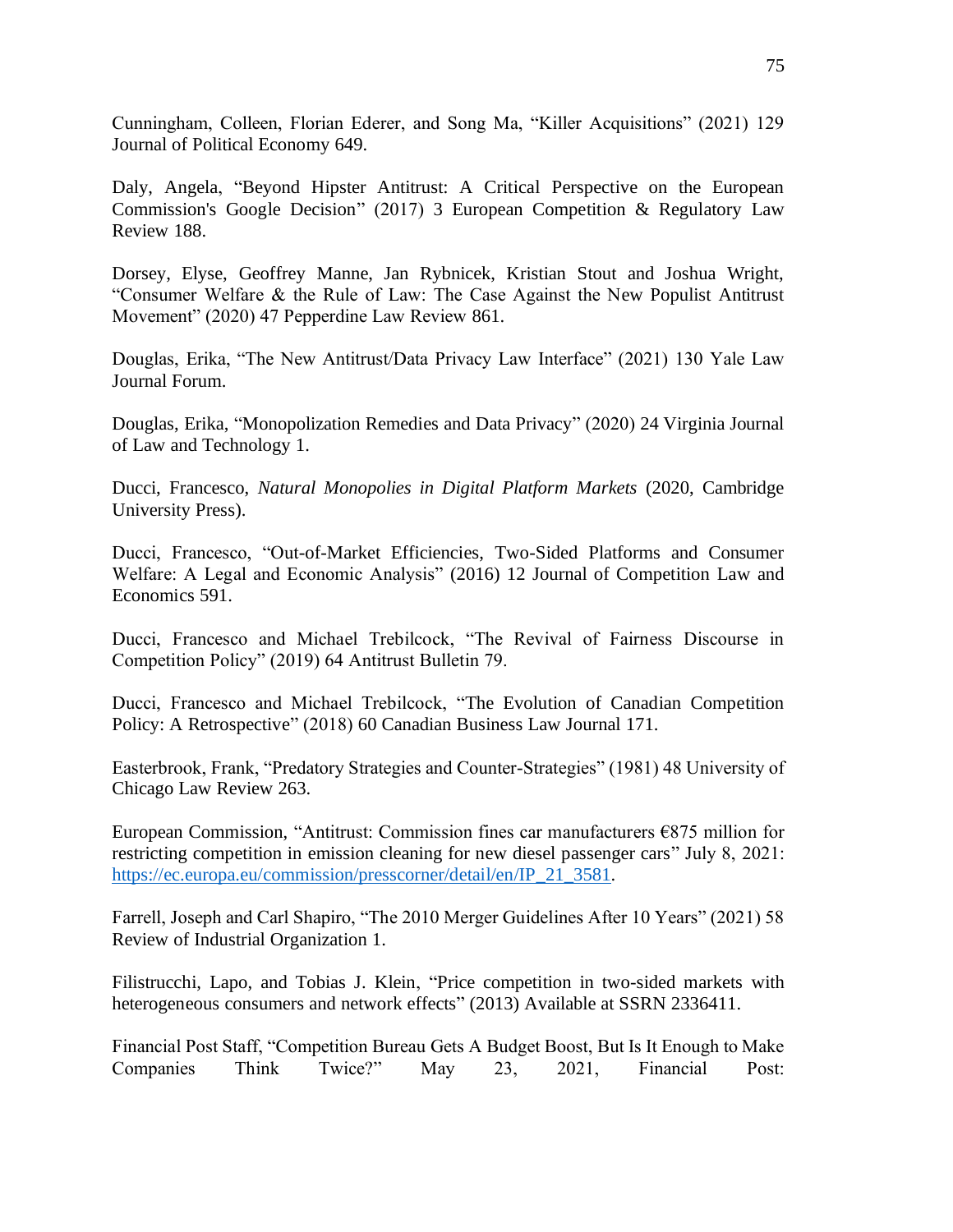[https://financialpost.com/news/economy/competition-bureau-gets-a-budget-boost-but-is](https://financialpost.com/news/economy/competition-bureau-gets-a-budget-boost-but-is-it-enough-to-make-companies-think-twice)[it-enough-to-make-companies-think-twice.](https://financialpost.com/news/economy/competition-bureau-gets-a-budget-boost-but-is-it-enough-to-make-companies-think-twice)

First, Harry, "American Express, the Rule of Reason, and the Goals of Antitrust" (2019) 98 Nebraska Law Review 319.

Gal, Michal S., "The Nielsen Case: Was Competition Restored-On the Anti-Competitive Effects of a Partial Enforcement of Competition Laws" (1998) 29 Canadian Business Law Journal 17.

Gandal, Neil, and Hanna Halaburda, "Can we predict the winner in a market with network effects? Competition in cryptocurrency market" (2016) Games 7(3).

Gerard, Damien, and Ioannis Lianos, eds., "Reconciling Efficiency and Equity: A Global Challenge for Competition Policy" (2019) Cambridge University Press.

Gans, Joshua, "Enhancing competition with data and identity portability" (2018) The Hamilton Project: 1-28.

Gifford, Daniel J., "Federalism, Efficiency, the Commerce Clause, and the Sherman Act: Why We Should Follow a Consistent Free-Market Policy" (1995) 44 Emory Law Journal 1227.

Glossop, Peter, "A New Approach to Wage-Fixing and Anti-Poaching Employer Deals" July 9, 2021, C.D. Howe Institute Intelligence Memo.

Goh, Tiong-Thye, Zhuo Xin, and Dawei Jin, "Habit formation in social media consumption: a case of political engagement" (2019) 38 Behaviour & Information Technology 3.

Ginsburg, Douglas and Joshua Wright, "*Philadelphia National Bank*: Bad Economics, Bad Law, Good Riddance" (2015) 89 Antirust Law Journal 377.

Greenfield, Leon, Perry Lange and Nicole Callan, "Antitrust Populism and the Consumer Welfare Standard: What are We Actually Debating?" (2020) 83 Antitrust Law Journal 393.

Hawk, Barry E., and Giorgio A. Motta, "Oligopolies and collective dominance: A solution in search of a problem" (2008) In Treviso Conference on Antitrust Between EC Law and National Law, Eighth Edition, Fordham Law Legal Studies Research Paper, no. 1301693.

Hemphill, Scott and Tim Wu, "Nascent Competitors" (2019) 168 University of Pennsylvania Law Review 1879.

Hoppner, Thomas, and Philipp Westerhoff, "The EU's competition investigation into Amazon's Marketplace" (2018) Available at SSRN 3495203.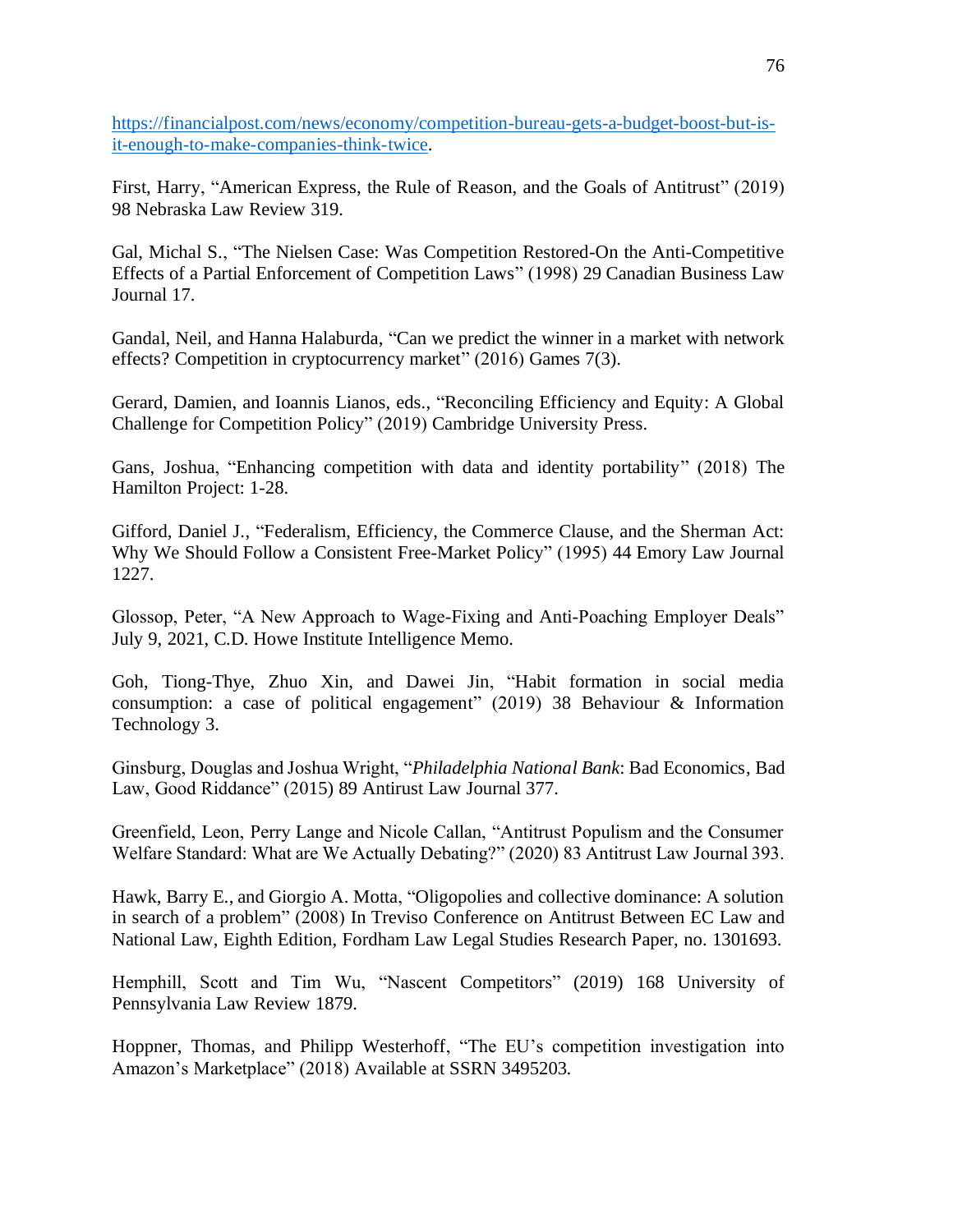Hovenkamp, Herbert, "Antitrust and the Movement of Technology" (2012) 19 George Mason Law Review 1119.

Hunter, Lawson, Daniel Schwanen and William Watson, "Anti-Big Populism Threatens Canadian Economic Success" May 26, 2021, Financial Post: [https://financialpost.com/opinion/opinion-anti-big-populism-threatens-canadian](https://financialpost.com/opinion/opinion-anti-big-populism-threatens-canadian-economic-success)[economic-success.](https://financialpost.com/opinion/opinion-anti-big-populism-threatens-canadian-economic-success)

Hunter, Lawson, "The Competition Act of 1986: A Land of Hope and Promise" (2012) Canadian Competition Law Record 25.

Hunter, Lawson, "The New Competition Act Merger Provisions – Certainty or a Random Walk?" (1987) 8 Canadian Competition Policy Record 1.

Iacobucci, Edward, "Abuse of Dominance and the Acquisition of Nascent Competitors" work in progress, 2021.

Iacobucci, Edward, and Michael Trebilcock, "Fairness as a Counterpoint to Efficiency in Competition Policy?", forthcoming in Nicolas Charbit and Sonia Ahmad, eds., *Liber Amicorum for Professor Eleanor Fox*, (Concurrences, 2021).

Iacobucci, Edward, and Francesco Ducci, "Litigation against Google in Europe: Tying and the Single Monopoly Profit Theorem in Two-Sided Markets" (2018) 15 European Law and Economics Review 42.

Iacobucci, Edward, "The Lessons of Tervita" (2015) 57 Canadian Business Law Journal 217.

Iacobucci, Edward, "The *Superior Propane* Saga: The Efficiencies Defence in Canada" in Barry Rodger, ed., *Landmark Cases in Competition Law: Around the World in Fourteen Stories* (Kluwer International, 2013).

Iacobucci, Edward, and Michael Trebilcock, "Critical Reflections on the Institutional Design of Canadian Competition Policy" (2011) 24 Canadian Competition Law Review 39.

Iacobucci, Edward, and Ralph Winter, "Abuse of Joint Dominance in Canadian Competition Policy" (2010) 60 University of Toronto Law Journal 219.

Iacobucci, Edward, and Michael Trebilcock, "Designing Competition Law Institutions: Values, Structure and Mandate" (2010) 41 Loyola University Chicago Law Journal 455.

Iskander, Marina, "A Critical Assessment of the Impact of Trademarks and the Newly Recognised 'Modern Functions' on Competition" (2018). Available at SSRN: [http://dx.doi.org/10.2139/ssrn.3493329.](http://dx.doi.org/10.2139/ssrn.3493329)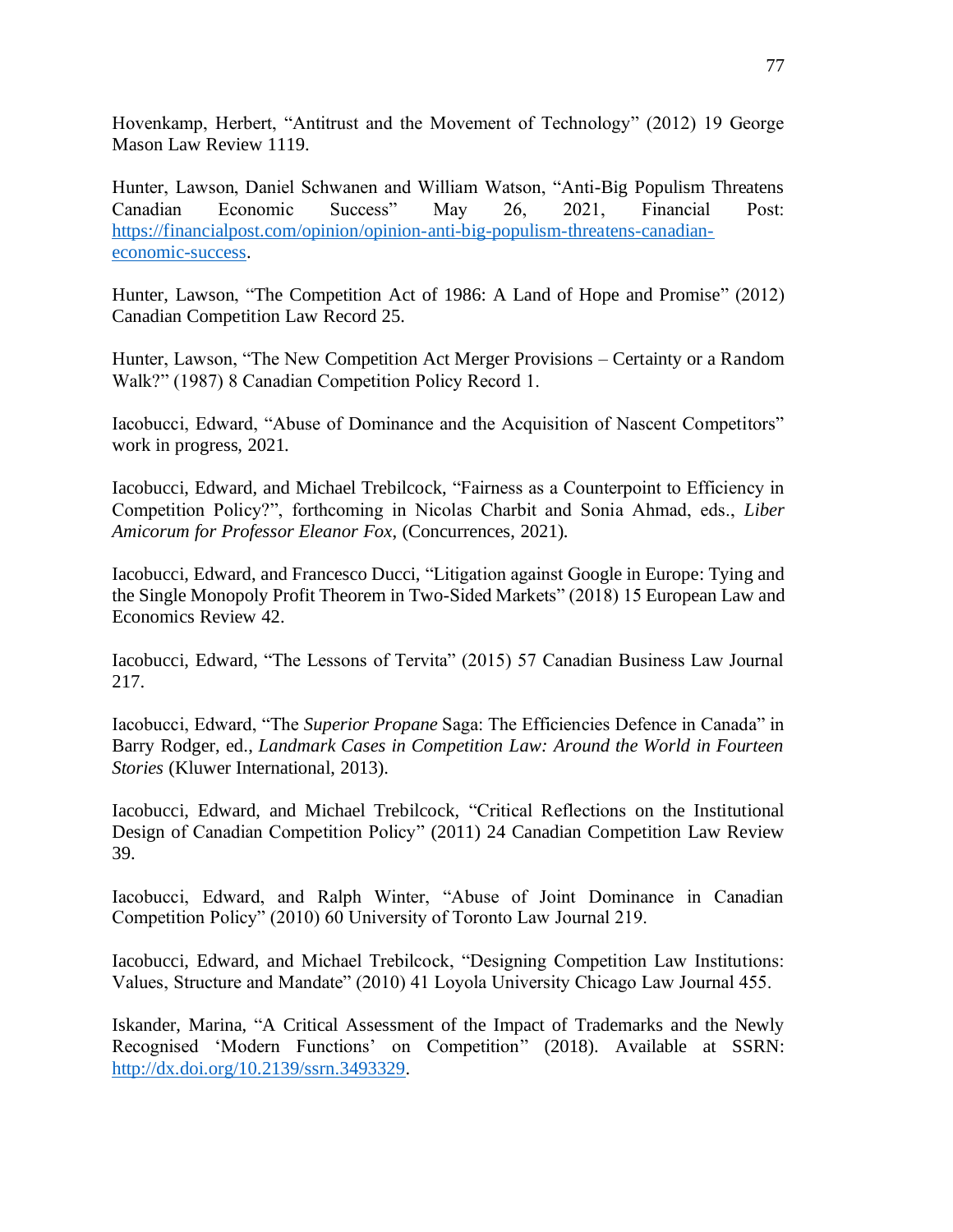Johnson, Paul, "Let's Keep Competition the Focus of Canada's Competition Act" C.D. Howe Institute Intelligence Memos, August 4, 2021.

Kamepalli, Sai Krishna, Raghuram Rajan and Luigi Zingales, "Kill Zone" (2021) NBER Working Paper No. 27146.

Kaplow, Louis and Steven Shavell, *Fairness Versus Welfare* (Harvard University Press, 2006).

Kerber, Wolfgang, "Updating Competition Policy for the Digital Economy? An Analysis of Recent Reports in Germany, UK, EU and Australia" Draft (2019).

Kerber, Wolfgang and Karsten Zolna, "The German Facebook Case: The Law and Economics of the Relationship between Competition and Data Protection Law" (September 20, 2020): <https://ssrn.com/abstract=3719098> .

Khan, Lina, "Sources of Tech Platform Power" (2018) 2 Georgetown Law Technology Review 325.

Klein, Ofra, and Jasper Muis, "Online discontent: Comparing Western European far-right groups on Facebook" (2019) 21 European Societies 4.

Kloosterhuis, Erik, "Defining non-economic activities in competition law" (2017) 13 European Competition Journal 1.

Lamoreaux, Naomi R., "The problem of bigness: From Standard Oil to Google" (2019) 33 Journal of Economic Perspectives 3.

Lancieri, Filippo, and Patricia Morita Sakowski, "Competition in Digital Markets: A Review of Expert Reports" (2021) 26 Stanford Journal of Law, Business and Finance 65.

Lande, Robert, "Resurrecting Incipiency: From Von's Grocery to Consumer Choice" (2001) 68 Antitrust Law Journal 875.

Lianos, Ioannis, "The Principle of Effectiveness, Competition Law Remedies and the Limits of Adjudication" (2014) CLES Research Paper 6.

Manne, Geoffrey A., and William Rinehart, "The Market Realities that Undermined the FTC's Antitrust Case Against Google" (2013) Harvard Journal of Law and Technology Occasional Paper Series-July.

Manne, Geoffrey A., & Joshue D. Wright, "Google and the limits of antitrust: The case against the case against Google" (2011) 34 Harvard Journal of Law and Public Policy 171.

Mathewson, Frank and Ralph Winter, "The Analysis of Efficiencies in *Superior Propane*: Correct Criterion Incorrectly Applied" (2000) 20 Canadian Competition Record 88.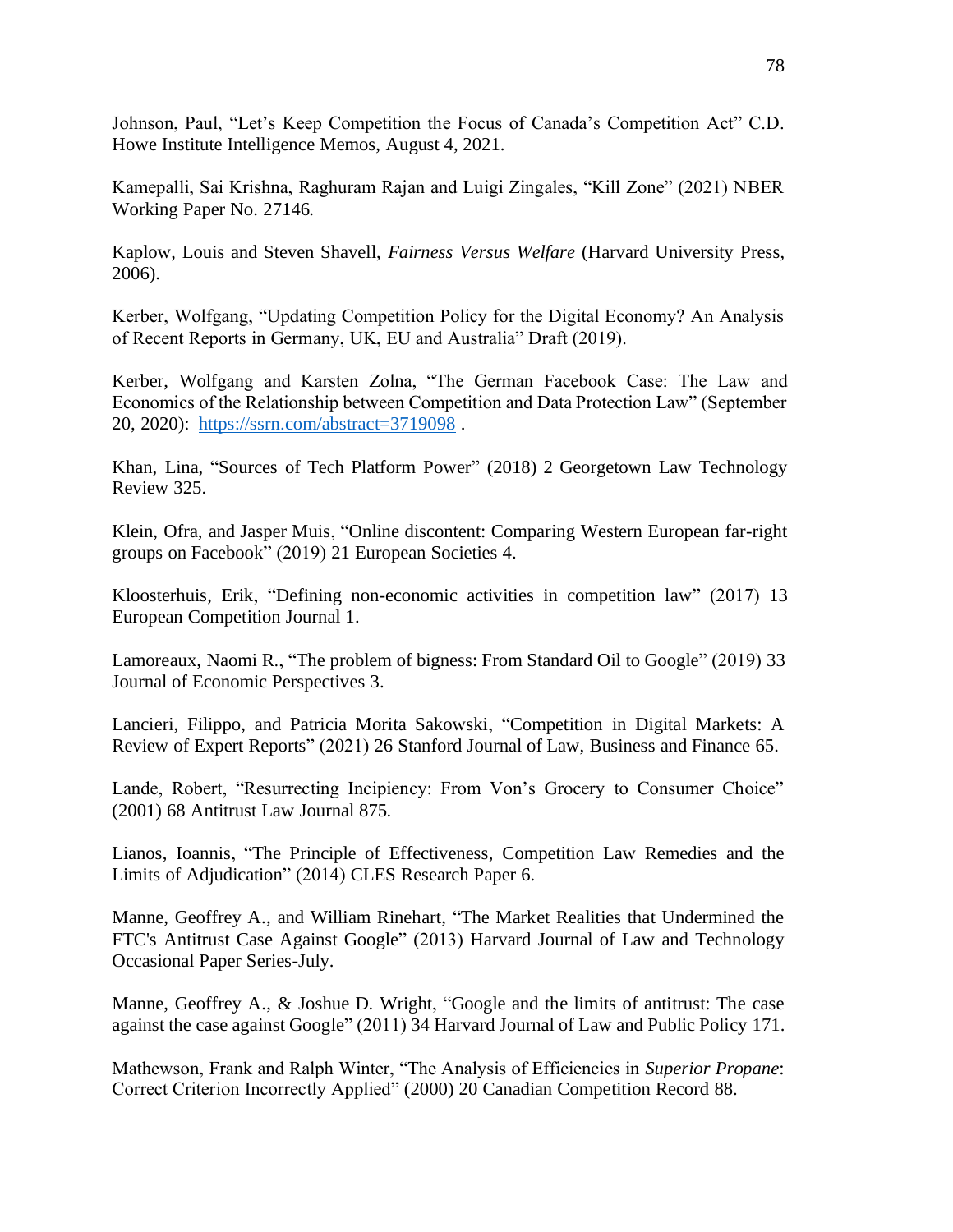McGuirk, Rod, "Australia Passes Legislation Requiring Facebook, Google to Pay for News Content" February 25, 2021: [https://globalnews.ca/news/7661644/australia-facebook](https://globalnews.ca/news/7661644/australia-facebook-google-laws-pass/)[google-laws-pass/](https://globalnews.ca/news/7661644/australia-facebook-google-laws-pass/)

Moskowitz, Daniel J., "Local news, information, and the nationalization of US Elections" (2021) 115 American Political Science Review 1.

Moss, Diana, "The Record of Weak US Merger Antitrust Enforcement in Big Tech" (2019) American Antitrust Institute.

Murschetz, Paul Clemens, "State aid for independent news journalism in the public interest? A critical debate of government funding models and principles, the market failure paradigm, and policy efficacy" (2020) 8 Digital Journalism 6.

Mysicka, Robert, "The Regulated Conduct Doctrine: Canadian Competition Law and the Politics of Undueness" (2011) Canadian Competition Law Record 24.

Nader, Ralph, "11 Ways Amazon is Crushing the Competition, In Order to Rule Over the Ways We Consume Virtually Everything" July 15, 2017, *Salon*: [https://www.salon.com/2017/07/15/11-ways-amazon-is-crushing-the-competition-in](https://www.salon.com/2017/07/15/11-ways-amazon-is-crushing-the-competition-in-order-to-rule-over-the-ways-we-consume-virtually-everything_partner/)[order-to-rule-over-the-ways-we-consume-virtually-everything\\_partner/](https://www.salon.com/2017/07/15/11-ways-amazon-is-crushing-the-competition-in-order-to-rule-over-the-ways-we-consume-virtually-everything_partner/)

Nocke, Volker and Michael Whinston, "Concentration Screens for Horizontal Mergers" (2020) NBER Working Paper 27533.

OECD, "Abuse of Dominance in Digital Markets" (2020), [www.oecd.org/daf/competition/abuse-of-dominance-in-digital-markets-2020.pdf](http://www.oecd.org/daf/competition/abuse-of-dominance-in-digital-markets-2020.pdf)

Oinonen, Mika, "Diagnostics of Competition Law: Economic Theory and the Case of Alleged Discrimination against Small Market Companies in EU Merger Control" (2012) 35 World Competition 4.

Pecman, John, Chris Margison, and Robin Spillette, "No-poach and wagefixing agreements-a Canadian perspective" (2021) 17 Competition Law International 1.

Peterson, Erik, "The role of the information environment in partisan voting" (2017) 79 The Journal of Politics 4.

Petrov, Petar, "The European Commission Investigations Against Amazon: A Gatekeeper Saga" December 18, 2020, Kluwer Competition Law Blog: [http://competitionlawblog.kluwercompetitionlaw.com/2020/12/18/the-european](http://competitionlawblog.kluwercompetitionlaw.com/2020/12/18/the-european-commission-investigations-against-amazon-a-gatekeeper-saga/)[commission-investigations-against-amazon-a-gatekeeper-saga/](http://competitionlawblog.kluwercompetitionlaw.com/2020/12/18/the-european-commission-investigations-against-amazon-a-gatekeeper-saga/)

Piraino Jr, Thomas A, "Reconciling the Harvard and Chicago Schools: a new antitrust approach for the 21st century" (2007) 82 Indiana Law Journal 345.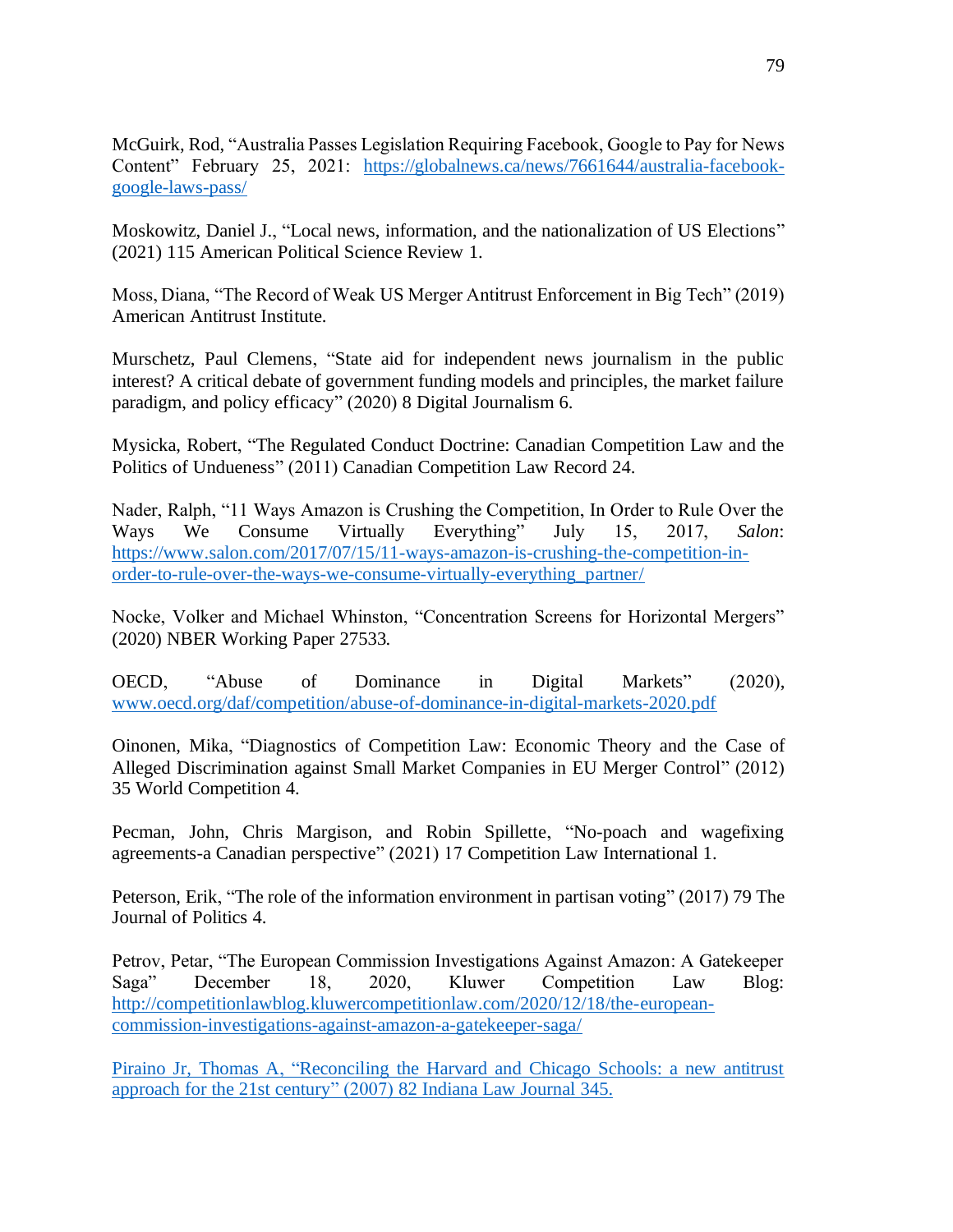Polden, Donald J., "Restraints on Workers' Wages and Mobility: No-Poach Agreements and the Antitrust Laws" (2019) 59 Santa Clara Law Review 579.

Pontual Ribeiro, Eduardo, and Svetlana Golovanova, "A Unified Presentation of Competition Analysis in Two‐Sided Markets" (2020) 34 Journal of Economic Surveys 3.

Roller, Lars-Hendrik, Johan Stennek and Frank Verboven, "Efficiency Gains from Mergers" (2000) WZB Discussion Paper, No. FS IV 00-09: <https://www.econstor.eu/bitstream/10419/51032/1/322768578.pdf>

Ross, Thomas, "Competitive effects and efficiencies: The Canadian Supreme Court's decision in Tervita" (2016) 2 Competition Law and Policy Debate 54.

Ross, Thomas, and Ralph Winter, "The Efficiency Defense in Merger Law: Economic Foundations and Recent Canadian Developments" (2005) 72 Antitrust Law Journal 471.

Rubinfeld, Daniel L., and Michal S. Gal, "Access barriers to big data" (2017) 59 Arizona Law Review 59.

Ryan, Michael, "Executive Control of Administrative Action: 'Cabinet Appeals' and the CRTC" (2014) SSRN.

Sanderson, Margaret, "Competition Tribunal's Redetermination Decision in *Superior Propane*: Continued Lessons on the Value of the Total Surplus Standard" (2002) 21 Canadian Competition Record 1.

Salop, Steven, "Dominant Digital Platforms: Is Antitrust Up to the Task?" (2021) 130 Yale Law Journal Forum.

Sokol, Daniel, "Vertical Mergers and Entrepreneurial Exit" (2018) 70 Florida Law Review 1357.

Shapiro, Carl, "Antitrust in a Time of Populism" (2018) 61 International Journal of Industrial Organization 714.

Shapiro, Carl, "Protecting Competition in the American Economy: Merger Control, Tech Titans, Labor Markets" (2019) 33 Journal of Economic Perspectives 69.

Shapiro, Carl, "Antitrust: What Went Wrong and How To Fix It" (2021) forthcoming, Antitrust Magazine.

Simpson, John, and Abraham L. Wickelgren, "Bundled discounts, leverage theory, and downstream competition" (2007) 9 American Law and Economics Review 2.

Standing Senate Committee on Banking, Trade and Commerce, "Open Banking: What It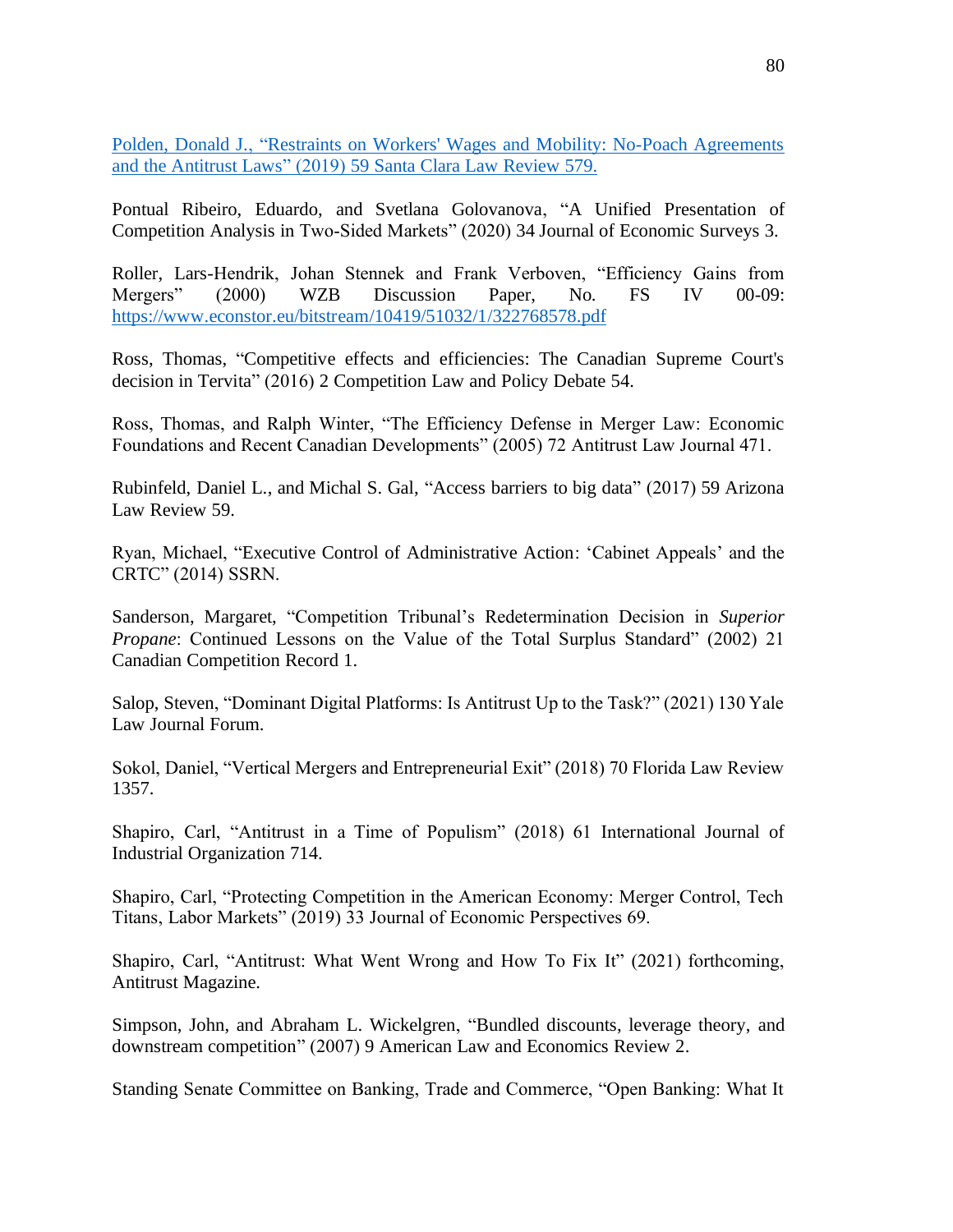## Means for You" June, 2019: [https://sencanada.ca/content/sen/committee/421/BANC/reports/BANC\\_SS-](https://sencanada.ca/content/sen/committee/421/BANC/reports/BANC_SS-11_Report_Final_E.pdf)11 Report Final E.pdf

Stauber, Peter, "Facebook's abuse investigation in Germany and some thoughts on cooperation between Antitrust and Data Protection Authorities" (2019) 2 CPI Antitrust Chronicle 2.

Stawicki, Stanislaw P., Michael S. Firstenberg, and Thomas J. Papadimos, "The growing role of social media in international health security: The good, the bad, and the ugly" (2020) Global Health Security 341.

Steuer, Richard, "Incipiency" (2019) 21 Loyola Consumer Law Review 155.

Trebilcock, Michael, "Abuse of Dominance: A Critique of Canada Pipe," (2007) Summer, Canadian Competition Record 1.

Trebilcock, Michael, Douglas Hartle, Robert Prichard and Donald Dewees, "The Choice of Governing Instrument" (1982) Economic Council of Canada.

Trebilcock, Michael, "Regulated Conduct and the Competition Act" (2004) 41 Canadian Business Law Journal 492.

Todd, Patrick F, "Out of the box: illegal tying and Google's suite of apps for the Android OS" (2017) 13 European Competition Journal 1.

Tucker, Catherine, "Digital data, platforms and the usual [antitrust] suspects: Network effects, switching costs, essential facility" (2019) 54 Review of Industrial Organization 4.

Vezzoso, Simonetta, "The dawn of pro-competition data regulation for gatekeepers in the EU" (2021) 17 European Competition Journal 391.

Winter, Ralph, "*Tervita* and the Efficiency Defence in Canadian Merger Law" (2015) 28 Canadian Competition Law Review 145.

Wilson, Christine S., Thomas J. Klotz, and Jeremy A. Sandford, "Recalibrating the dialogue on welfare standards: Reinserting the total welfare standard into the debate" (2018) 26 George Mason Law Review. 1435.

Wright, Joshua, Elyse Dorsey, Jonathan Klick, and Jan Rybnicek, "Requiem for a Paradox: The Dubious Rise and Inevitable Fall of Hipster Antitrust" (2019) 51 Arizona State Law Journal 293.

Wu, Tim, *The Curse of Bigness: Antitrust in the New Gilded Age* (New York: Columbia, 2018).

Wu, Tim, *The Master Switch: The Rise and Fall of Information Empires* (2010).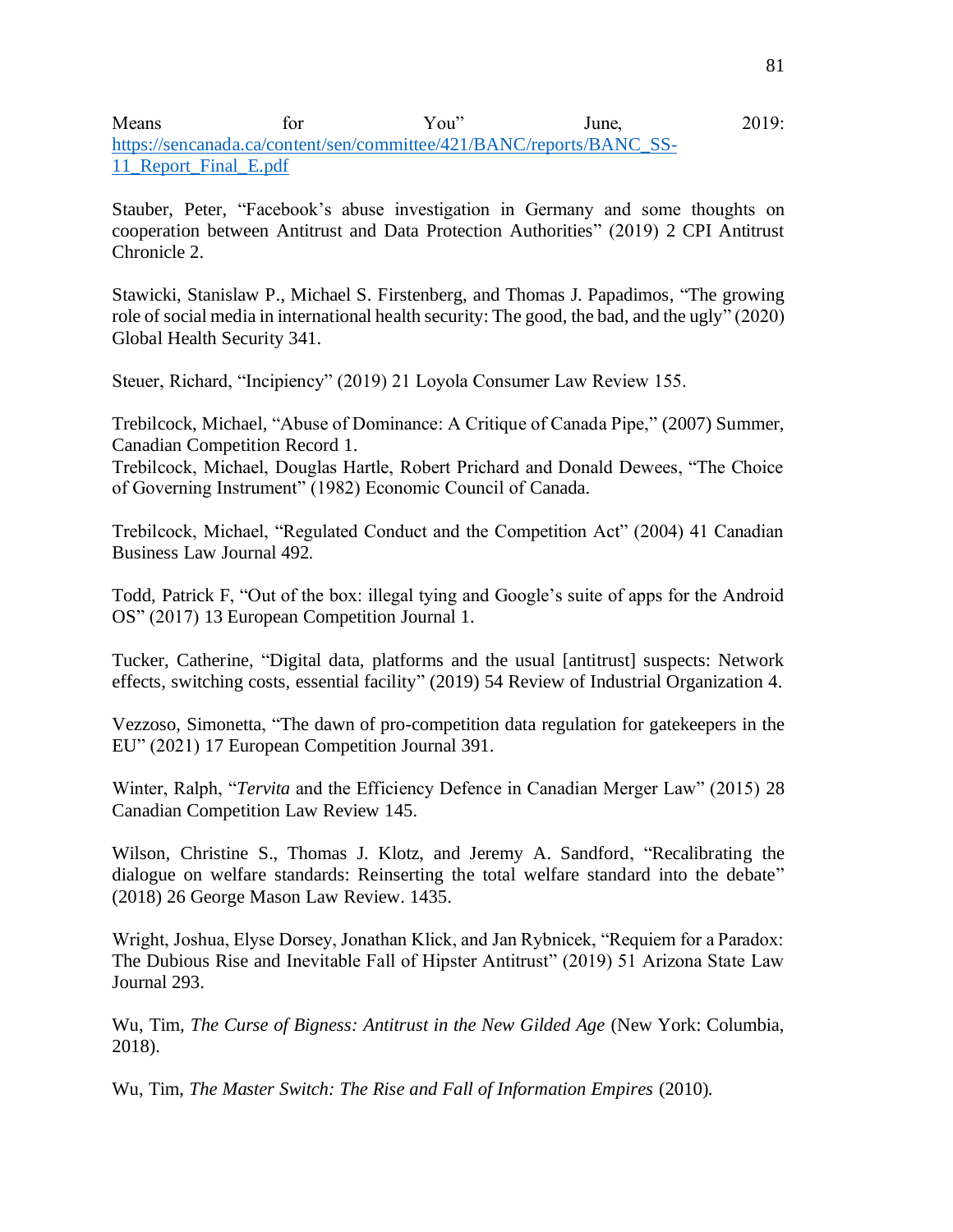Yun, John M., "Potential Competition, Nascent Competitors, and Killer Acquisitions" (2020) The Global Antitrust Institute Report on the Digital Economy 18.

Yun, John M., "Understanding Google's Search Platform and the Implications for Antitrust Analyses" (2018) 14 Journal of Competition Law & Economics 2.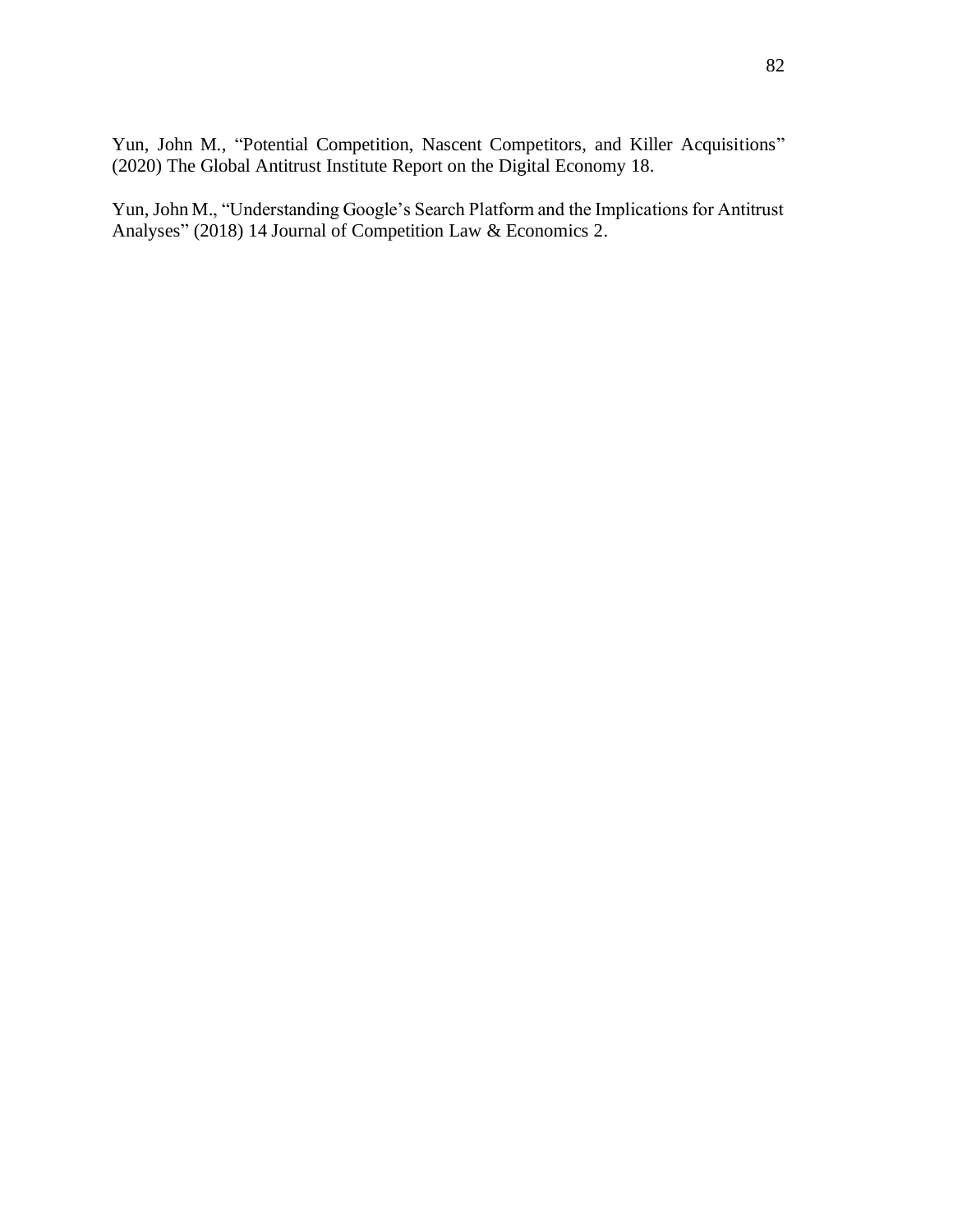## CASES

*Attorney General of Canada v. Inuit Tapirisat*, [1980] 2 S.C.R. 735.

*Atlantic Sugar Refineries Co. Ltd. v. A.-G. Canada* (1980), 54 C.C.C. (2d) 373 (S.C.C.).

*Brooke Group Ltd. v. Brown and Williamson Tobacco Corp.* 509 US 209 (USSC, 1993).

*Canada (Director of Investigation and Research) v. Bank of Montreal et al.* (1996), 68 C.P.R. (3d) 527 (Comp.Trib.). ("*Interac*")

*Canada (Director of Investigation and Research) v. Laidlaw Waste Systems Ltd.* (1992), 40 C.P.R. (3d) 289 (Comp. Trib.).

*Canada (Commissioner of Competition) v. Canada Pipe Company Ltd.* 2006 FCA 233.

*Canada (Commissioner of Competition) v. Superior Propane Inc.*, [2000] C.C.T.D. No. 15 (Comp. Trib.); [2001] F.C.J. No.455 (F.C.A.); *Canada (Commissioner of Competition) v. Superior Propane Inc.* [2002] C.C.T.C. No. 10; *Canada (Commissioner of Competition) v. Superior Propane, Inc.* [2003] 3 F.C. 529.

*Canada (Director of Investigation and Research) v. D&B Companies of Canada Ltd.*  (1996), 64 C.P.R. (3d) 216 (Comp. Trib.) ("*Nielsen*")*.*

*Canada (Director of Investigation and Research) v. NutraSweet Co*. (1990), 32 C.P.R. (3d) 1 (Comp.Trib.)

*[Canada \(Director of Investigation and Research\) v. Southam Inc.](http://scc.lexum.org/en/1997/1997scr1-748/1997scr1-748.html)*, [1997] 1 S.C.R. 748.

*Commissioner of Competition v. Visa Canada Corporation and MasterCard International Incorporated*, 2013 Comp. Trib. 10

*Commissioner of Competition v. Waste Services (CA) Inc. and Waste Management of Canada Incorporated* CT-2009-003.

*Director of Investigation and Research v. Hillsdown Holdings (Canada) Ltd.* (1992), 41 C.P.R. (3d) 289.

*Federal Trade Commission v. Facebook, Inc.* Complaint, 2021 Case 1:20-cv-03590-JEB. United States District Court for the District of Columbia.

*Federal Trade Commission v. Facebook, Inc.* (2021) Memorandum Opinion No. 20-3590, United States District Court for the District of Columbia.

*General Motors of Canada Ltd. v. City National Leasing* [1989] 1 S.C.R. 641.